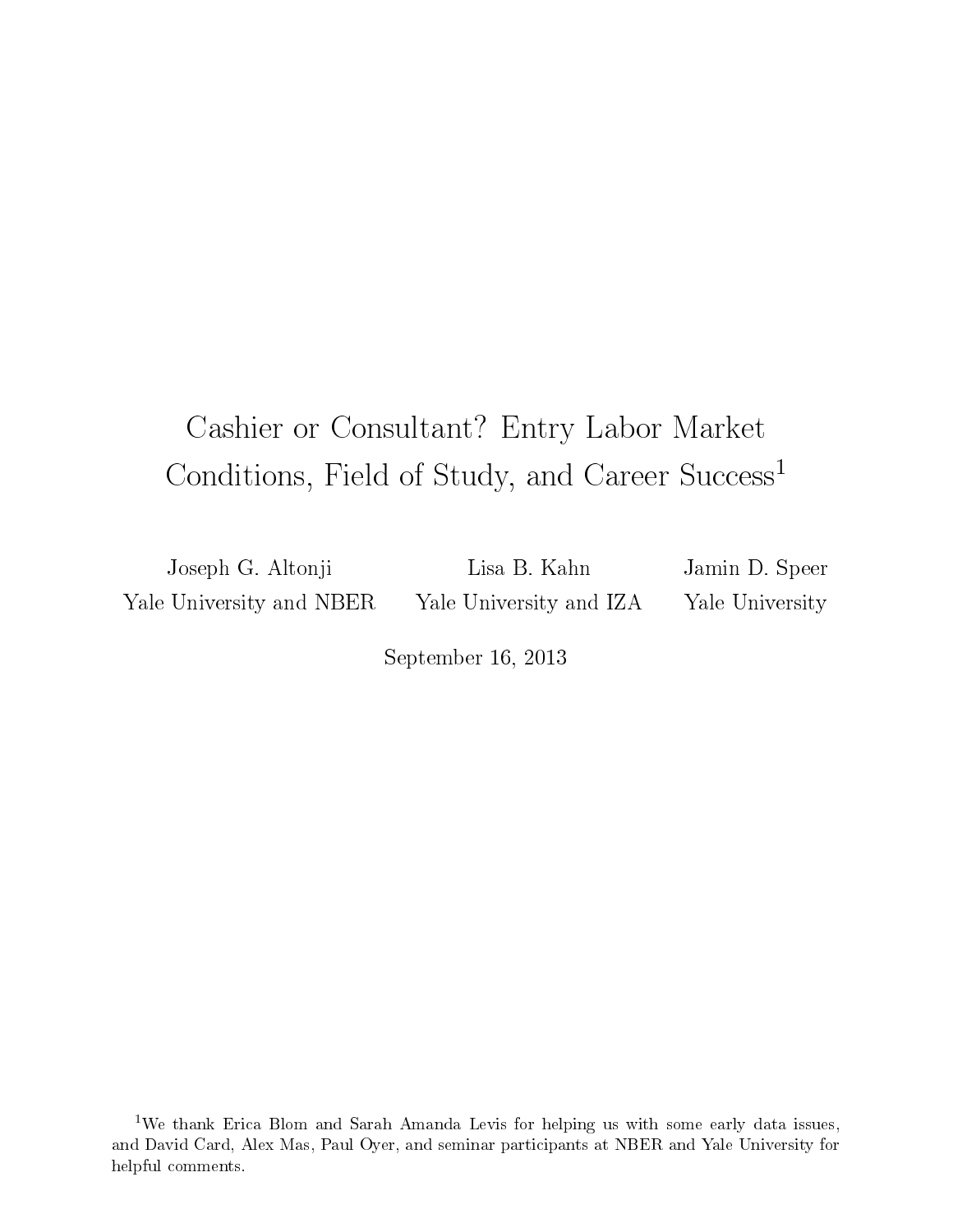#### ${\bf A}$ bstract

We analyze labor market outcomes of U.S. college graduates from the classes of 1976 to 2011, as a function of the economic conditions they graduated into. We categorize college majors by average economic outcomes and skill level of the major, predominantly the average earnings premium, and measure a range of labor market outcomes over the first 13 years after college graduation. We have three main findings. First, poor labor market conditions disrupt early careers. For the average major, a large recession at time of graduation reduces earnings and wages by roughly  $11\%$  and  $3\%$  (respectively) in the first year, and reduces the probability of full-time employment by 0.095. Effects on earnings and full-time employment fade out over the first 7 years of a career, while the wage effects persist. There is a small positive effect on the probability of obtaining an advanced degree. Second, for the period as a whole, these effects are differential across college majors. High-earning majors are somewhat sheltered when graduating into a recession relative to the average major, experiencing significantly smaller disadvantages in most labor market outcomes measured. As a result, the initial earnings and wage gaps across college majors widen by 33% and 8%, respectively, for those graduating into a large recession. Most of these effects fade out over the first 7 years, but impacts on wages and a measure of occupational match quality persist. Higher paying majors are also slightly less likely to obtain an advanced degree when graduating into a recession.

Our third set of results focuses on a recent period that includes the Great Recession. Early impacts on earnings are double what we would have expected given past patterns and the size of the recession, in part because of a large increase in the cyclical sensitivity of demand for college graduates. The effects are also dispersed much more evenly across college majors than those of prior recessions.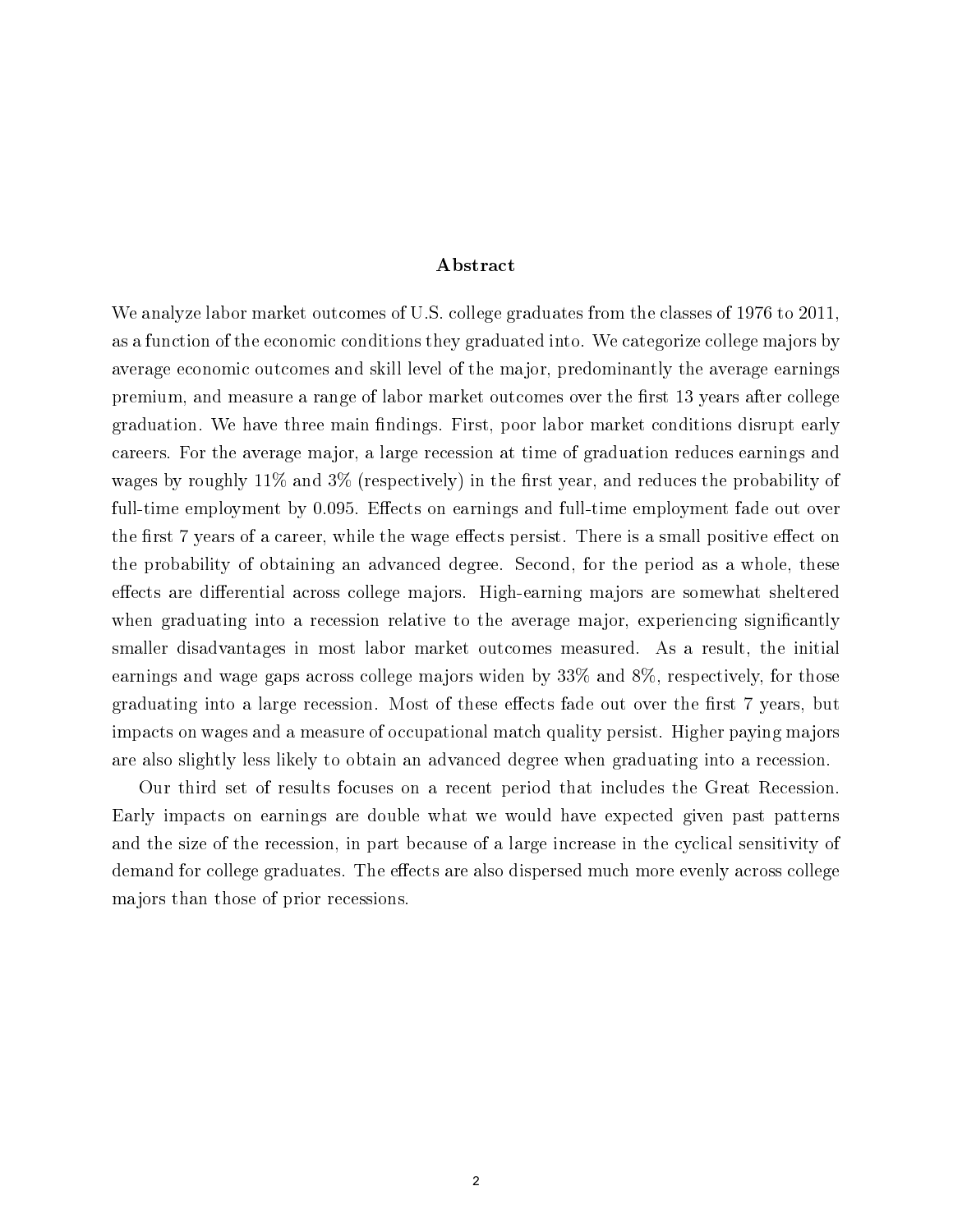### 1 Introduction

The impact of the Great Recession was widespread, with unemployment rates doubling for nearly all subgroups of the population. Recent college graduates, whose unemployment rate increased from  $9\%$  in 2007 to a peak of 17.6% in 2009, were no exception.<sup>1</sup> Research on previous recessions suggests this group will experience signicant earnings losses over their careers, relative to their luckier counterparts who graduated just before or just after the recession.<sup>2</sup> Research also suggests that college graduates face sizable earnings differences depending on their field of study.<sup>3</sup> A natural question then is how these returns will interact with the business cycle; who bears the brunt of the entry-conditions effect on earnings? Does an engineering student retain his or her roughly 75% earnings advantage above an education major, or even widen it when graduating into a recession? Or, does the general lack of opportunity compress these earnings differences?

College majors differ widely in the skill requirements of their degree and subsequent jobs. For example, Turner and Bowen (1999) show substantial variation in average SAT scores across college major and Arcidiacono (2004) shows that the ordering of majors by earnings is very similar to the ordering by relative SAT math score. It is also likely that training opportunities and skill appreciation will be more important for career paths in some majors than in others. Though the literature on the career effects of entry conditions is sparse on underlying mechanisms, Kahn (2010) suggests that human capital disparities are a likely driver. Consistent with this notion, effects are typically worse for higher human capital individuals for whom post-schooling skill accumulation is likely more important. For example, college graduates face larger, more persistent impacts than do high school graduates; white men experience worse wage outcomes than women and minorities.<sup>4</sup> We might therefore expect higher-skilled majors, where training opportunities could be more important, to bear larger costs when entry conditions are worse.

However, students in more skilled majors have better labor market opportunities, regardless of the business cycle they graduate into. We might then think that higher-skilled graduates can more easily weather a recession, downgrading into lower-skilled jobs if necessary, and crowding out their counterparts in other majors. They may also have the tools to recover more quickly from a poor initial job placement. Oreopoulos, von Wachter and Heisz

<sup>&</sup>lt;sup>1</sup>These numbers are obtained from the School Enrollment Supplement to the Current Population Survey and are based on recent college graduates aged 20 to 29 who completed a bachelor's degree in the calendar year of the survey.

<sup>&</sup>lt;sup>2</sup>Kahn (2010) estimates that white men graduating in the worst part of the 1981-82 recession earned over 20% less, relative to those graduating in nearby peaks, and these effects persisted for 15-20 years. Oreopoulos, von Wachter and Heisz (2012) find somewhat similar effects on men in Canada over a twenty-year period, though magnitudes and persistence are weaker.

 ${}^{3}$ For example, Altonji, Blom and Meghir (2012) show that earnings differences across college majors can be as large as the overall college-high school premium. See their paper for a survey of the literature on the returns to college major.

 $4$ See Kondo (2008) and Hershbein (2012).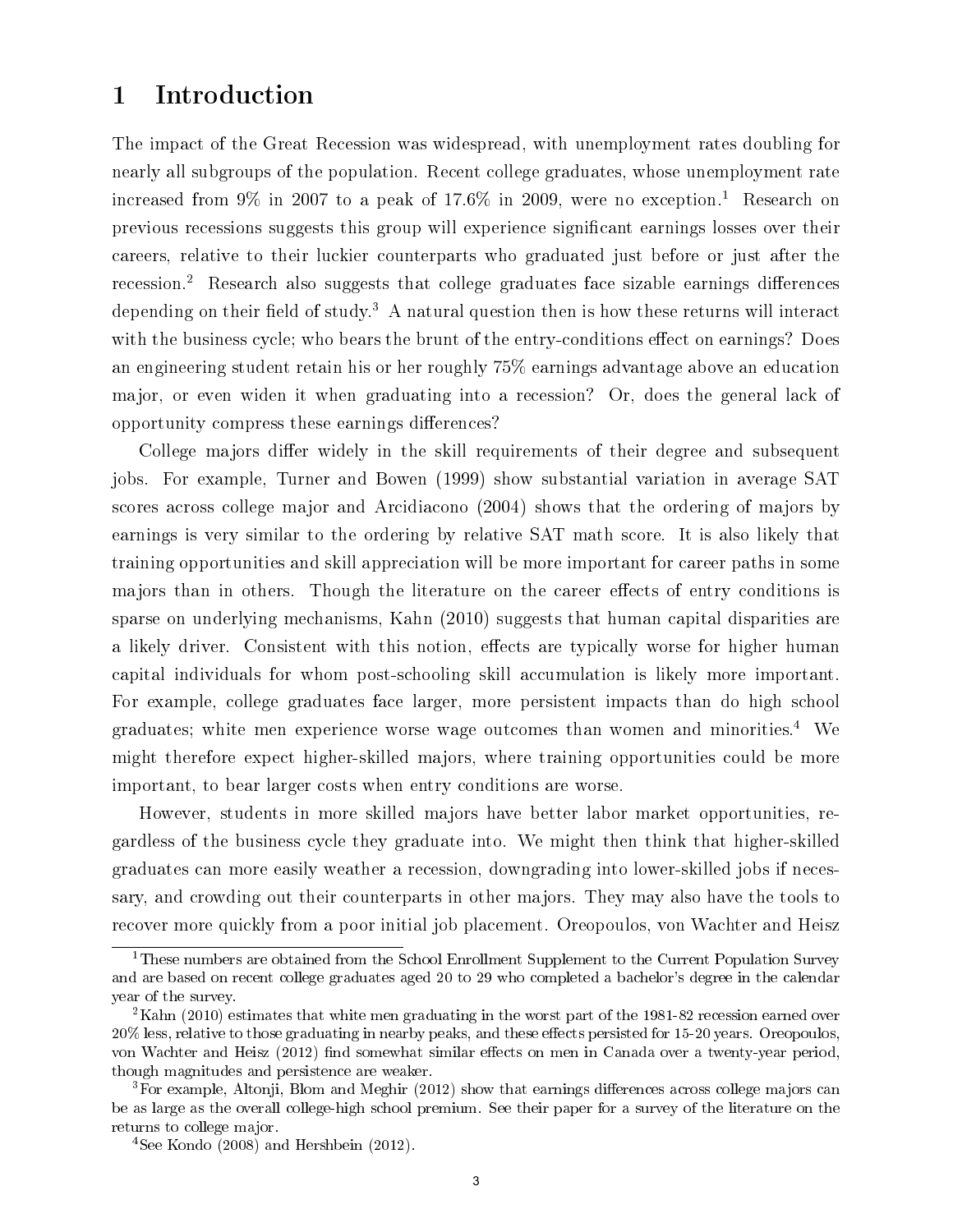$(2012)$  find that higher-skilled graduates who enter the labor market in a recession catch up more quickly than their lower-skilled counterparts. They argue this is because the returns to on-the-job search will be higher for this group, so they search with more intensity.

In this paper, we analyze short- and medium-term career outcomes of college graduates as a function of economic conditions at graduation and college major. The data requirements are formidable. We combine seven data sets with information on earnings and field of study for U.S. college graduates graduating between 1976 and 2011. Our pooled data yields coverage of multiple business cycles and larger sample sizes than the typical cohort-based analyses in this literature. We categorize our roughly 50 college majors by indicators of skill in these majors, particularly the average earnings premium in the major. We use the data to measure the impacts of graduating in times of higher unemployment across these skill groups for a range of labor market outcomes over the first 13 years of a career.

We address three main questions. First, what is the effect of graduating into a recession for the average college major? Second, how does this effect vary across college major? Third, have the answers to these questions changed in the Great Recession? Consistent with the previous literature, we find that graduating from college in times of higher unemployment is associated with significant earnings losses for the average major. Initial earnings decline by roughly 11% in response to a four percentage point increase in the unemployment rate (the increase seen in a large recession) at college graduation, and the effects partially persist for the first several years of a career, averaging to a roughly  $3\%$  earnings loss per year over the first 10 years. This result is consistent with that found in Oreopoulos et al.  $(2012)$  and a bit smaller and less persistent than that found by Kahn (2010).

We then examine the channels through which recessions affect labor market outcomes, focusing on employment, full-time status, wage rates, and occupational attainment. We find no evidence that the graduating unemployment rate impacts the probability of being employed. We were somewhat surprised by this finding but it may reflect the overall high likelihood that the average college graduate is employed. However, we do find substantial differences in the probability of working full-time; workers graduating into a large recession are  $0.095$  less likely to be working full time in their first year out of college, though this effect does not persist past the first three years after graduation. Furthermore, when we restrict the sample to full-time workers, the negative earnings effects of graduating in a recession are about half as large. Thus some of the earnings losses are accounted for by more time spent out of full-time employment. However, we also find sizable negative impacts of graduating into a large recession on wage rates, on the order of a roughly 3% wage loss, which persist for the entire potential experience window studied. We find no significant impacts on occupational attainment. Graduates in worse economies end up in similar occupations in terms of average returns and relative to what is typical for their major. Taken together, these results suggest the negative earnings impact of graduating in a recession is driven by a combination of impacts on hours and on earning power. More specifically, the initial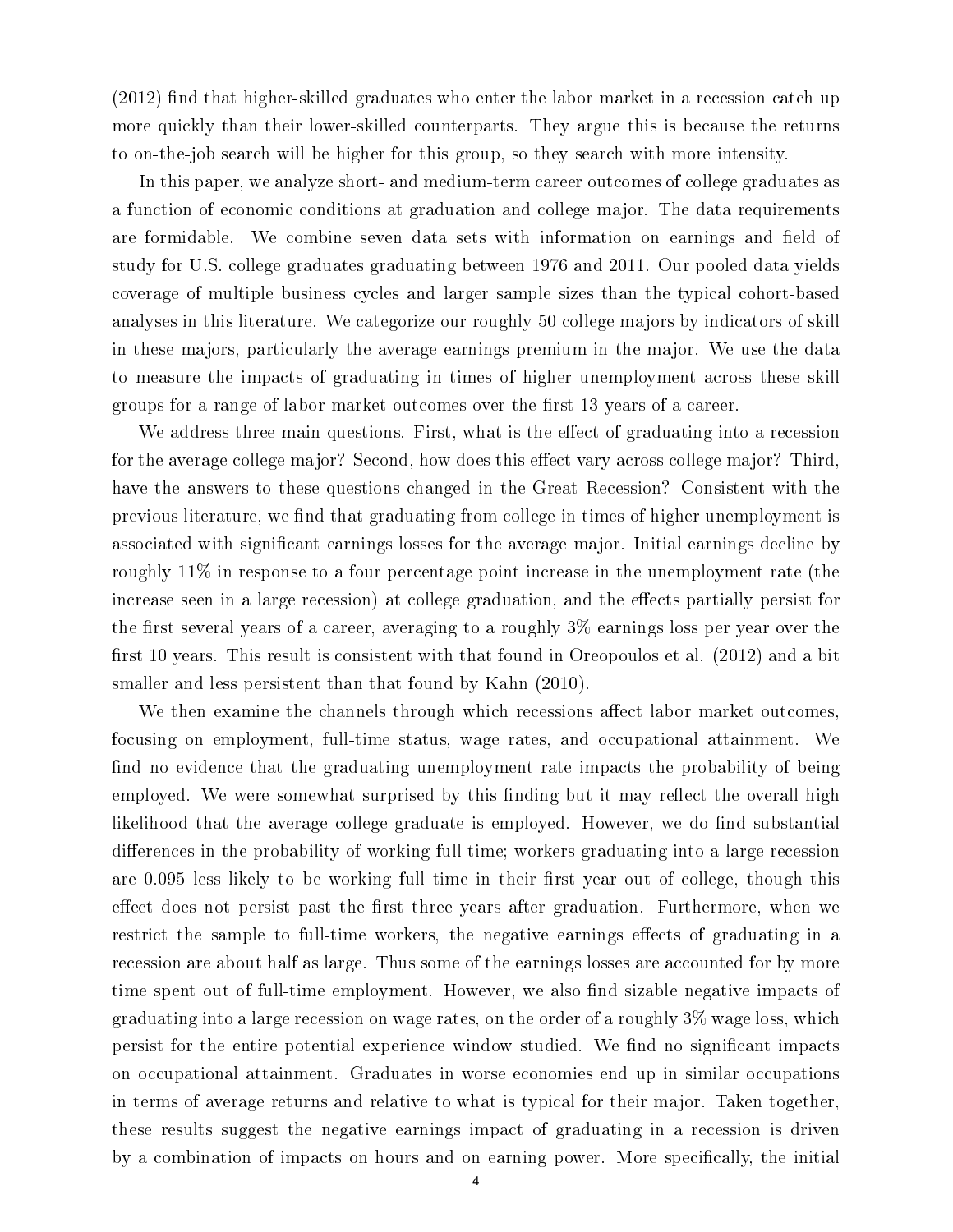effect on earnings seems mostly driven by effects on being in full-time employment, while the persistence is driven mostly by effects on wage rates.<sup>5</sup>

Regarding the second question, we find that the effects of labor market entry conditions are differential across college major. Typically high-earning majors are somewhat sheltered from the negative effects of graduating into a recession. They therefore increase their earnings advantage by almost a third when graduating into a large recession, and this effect persists for 6 years into a career. Our point estimates suggest that a major whose typical earnings are at least 1.4 standard deviations above the mean (such as finance, economics and some types of engineers) suffer no significant earnings losses when graduating into a period of high unemployment, while majors who typically earn 2 standard deviations below the mean (music and speech/drama, and philosophy and religion) experience double the earnings losses of the average major when graduating into a recession.

We find that the differential earnings effect across college major is due to a combination of differential effects on wages, employment, occupational attainment, and hours. The initial advantage enjoyed by high-earning majors graduating into a recession is reduced by almost half when we restrict to full-time workers, suggesting a roughly equal role for employment/hours and earning power. Indeed, we find significant differential effects on the probability of employment and full-time employment, as well as on wage rates, all favoring higher-skilled majors. High-earning majors increase their wage advantage by 8% when graduating into a large recession, and this effect is quite persistent. Occupations also seem to be an important margin for the differential effects. Higher earning majors are differentially more likely to be in higher paying occupations and they are more likely to find a job in the "typical" occupations associated with their major, relative to low-earning majors.<sup>6</sup>

Educational attainment might also be impacted by labor market entry conditions because they change the opportunity cost of remaining in school. Most research has focused on the impact of local labor market conditions on high school completion and college enrollment, and surprisingly little attention has been paid to the graduate school decision.<sup>7</sup> We examine the probability of attaining an advanced degree and find small positive effects for those graduating into a recession that are muted for higher-skilled majors, consistent with the relative changes in opportunity costs. This represents the broadest evidence to date on the subject of graduate educational attainment.

<sup>&</sup>lt;sup>5</sup>It is possible that those graduating into a recession compensate for their persistently lower wage rates by working longer hours once the economy has recovered. This would explain the shorter persistence of the earnings effect. Unfortunately, we cannot measure hours consistently across data sets.

 $6$ Liu, Salvanes, and Sorensen (2012) analyze the effects of graduating from college into a recession in Norway and find initial impacts on wage rates as well as persistent impacts on unemployment. They show that an important channel through which these effects operate is the ability to find work in a high-paying industry. Similarly, Over (2006) and (2008) find persistent earnings losses for MBA's and economics PhD's graduating into recessions, and attribute much of these effects to initial industry placement.

<sup>7</sup>Exceptions include Kahn (2010) on educational attainment, and Bedard and Herman (2008) and Johnson (2013) on enrollment. See, for example, Card and Lemieux (2001) for more on high school graduation and college attendance as a function of local labor market conditions.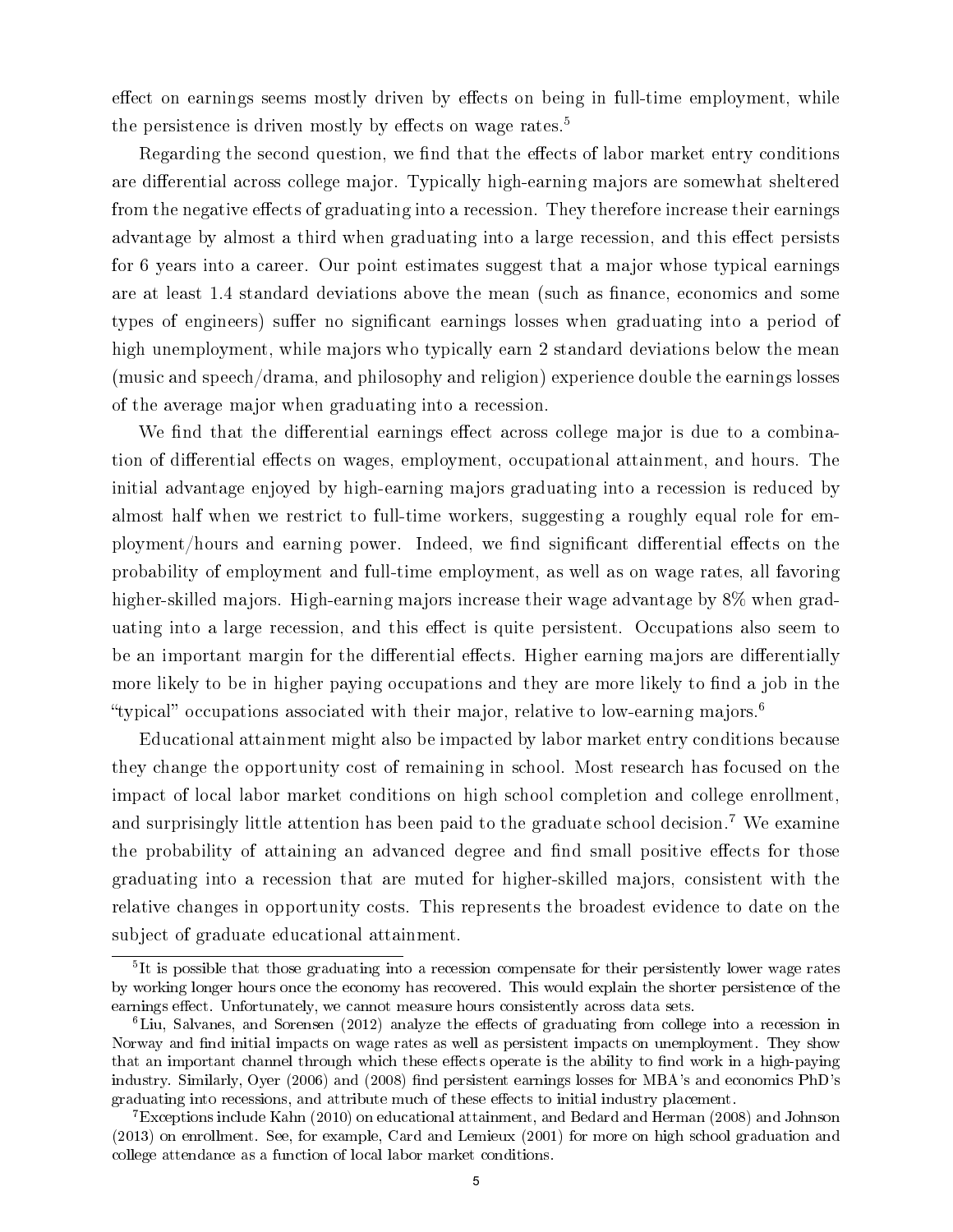It is possible that the relative advantage of higher-skilled majors graduating into a recession is driven by a differential cyclicality in their labor demand.<sup>8</sup> To examine this mechanism. we construct and analyze the cyclicality of a major-specific graduation unemployment rate; this is the first such analysis to our knowledge. We use annual Current Population Survey data and the industry-occupation distribution for each major from a subset of our data to construct the unemployment rate in the industry-occupation cells that a given major tends to enter into. We indeed find a negative correlation between skill level and cyclicality of the major-specific unemployment rate, but it is small. A one standard deviation increase in skill level of the major reduces its cyclicality by only 9%, relative to the average major. Furthermore, directly controlling for the major-specific unemployment rate does not change our primary coefficients of interest, although these rates are imprecise.

The business cycle could also differentially impact majors if some majors typically enter into a narrower set of occupations. If some sectors are more impacted than others by a recession, then some jobs will be relatively more difficult to obtain when graduating into a recession. Majors who typically enter into a broader set of jobs should be somewhat sheltered, in expectation, from these effects. To investigate this issue, we construct an occupation-concentration measure for each major, dened as the share of workers from a given major working in the 5 most common occupations for that major, and estimate the differential impact of entry conditions across major concentration. Indeed, we find majors that feed into a more concentrated set of occupations do in fact fare worse when graduating into a recession relative to those who typically move to a more diverse set of jobs. However, the concentration measure is only weakly correlated with the earnings return to a major, so it does not help us account for the differential effects described above.

The final set of results concerns those who graduated into the Great Recession. First, we present evidence that 2004-2011 graduates, a period that included the Great Recession, saw much larger per-unit impacts of the aggregate unemployment rate on earnings – more than double the size of the earlier period. We document that these changes are associated with a large increase in the cyclicality of demand for college graduates. Second, the relative advantage of high-skilled majors graduating into a recession has largely disappeared. This may be due in part to an increase in cyclicality of demand for high-skilled majors relative to the average major, although this is probably only part of the story. Therefore, the 2004-2011 period is harsher overall on recent graduates, double what we would have expected given the size of the aggregate unemployment rate increase, but these effects are more evenly distributed across college major.

Our work is most closely related to Oreopoulos et al. (2012), who use Canadian universityemployer-employee matched data to study the earnings effects of graduating in times of higher unemployment, and how these effects vary with the skill level of the graduate. They

<sup>&</sup>lt;sup>8</sup>Such a mechanism is consistent with the literature on cyclical upgrading, which finds that employment in higher paying industries is more cyclical than that in lower paying industries (Bils and McLaughlin 2001).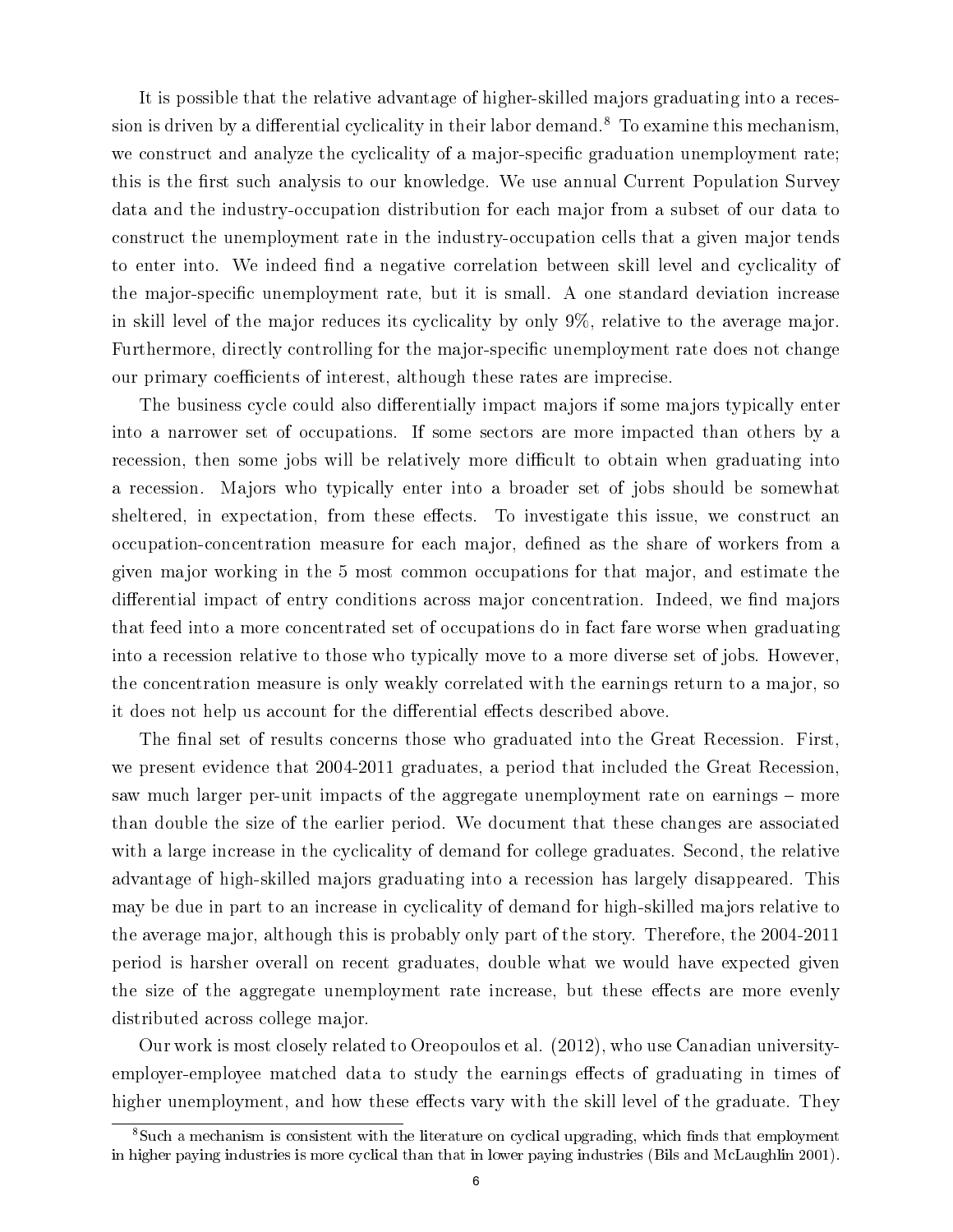find smaller and less persistent effects for workers who went to better schools, majored in more difficult subjects, and received better grades. They find this group is able to catch up more quickly through upgrading on firm quality. Our result that higher-skilled majors fare relatively better when graduating into a worse economy is entirely consistent with their work. We offer the first results on this question for the United States across a long time horizon with large sample sizes. We also show our results are robust to a number of different college major categorizations. In addition, we can measure a number of other outcomes, such as employment, wages and occupational and educational attainment, that were unavailable in the administrative data set used by Oreopoulos et al. (2012). Though we cannot measure firm quality in our data, we use occupation earnings differentials and the propensity to be in a popular occupation given one's major to assess the quality of jobs workers enter into over the business cycle and across college major.

This paper proceeds as follows. Section 2 discusses mechanisms through which bad labor market conditions at the time of graduation could have persistent impacts on a career and why these impacts might differ across college major. We discuss our data sources and some measurement issues in section 3 before describing methodology in section 4. Section 5 presents our core results on earnings, wages, employment, and occupational and educational attainment for the average major. Section 6 examines differential effects across major. Section 7 consider effects of recessions on graduate education. Section 8 examines effects of labor market conditions at graduation in recent years, including the Great Recession. Section 9 concludes.

## 2 Mechanisms

In this section, we explore potential mechanisms through which labor market entry conditions could impact workers' careers and why we might expect these impacts to be differential across college major.

The literature on entry conditions suggests that those graduating into recessions will start in lower level jobs and spend more time in unemployment (Devereux 2002).<sup>9</sup> We might think that a typically highly mobile young worker (Topel and Ward 1992) could recover from this setback, if slightly more gradually in the face of search frictions. Even this will result in differential speed of recovery if some workers exert a greater search intensity than others. Shimer (2004) points out that the expected return to job search will positively impact search intensity, and Oreopoulos et al. (2012) hypothesize that differential search intensity is driving their result that higher-skilled majors catch up relatively quickly when graduating into a recession. Furthermore, Wozniak (2010) finds that the geographic location choices of college

<sup>&</sup>lt;sup>9</sup>One motivation for the former effect is found in the cyclical upgrading literature (e.g., Bils and McLaughlin 2001), which finds that higher paying industries are more sensitive to the business cycle. Matches occurring in a recession are therefore likely to be found in lower paying industries and individuals must work their way up as the economy recovers.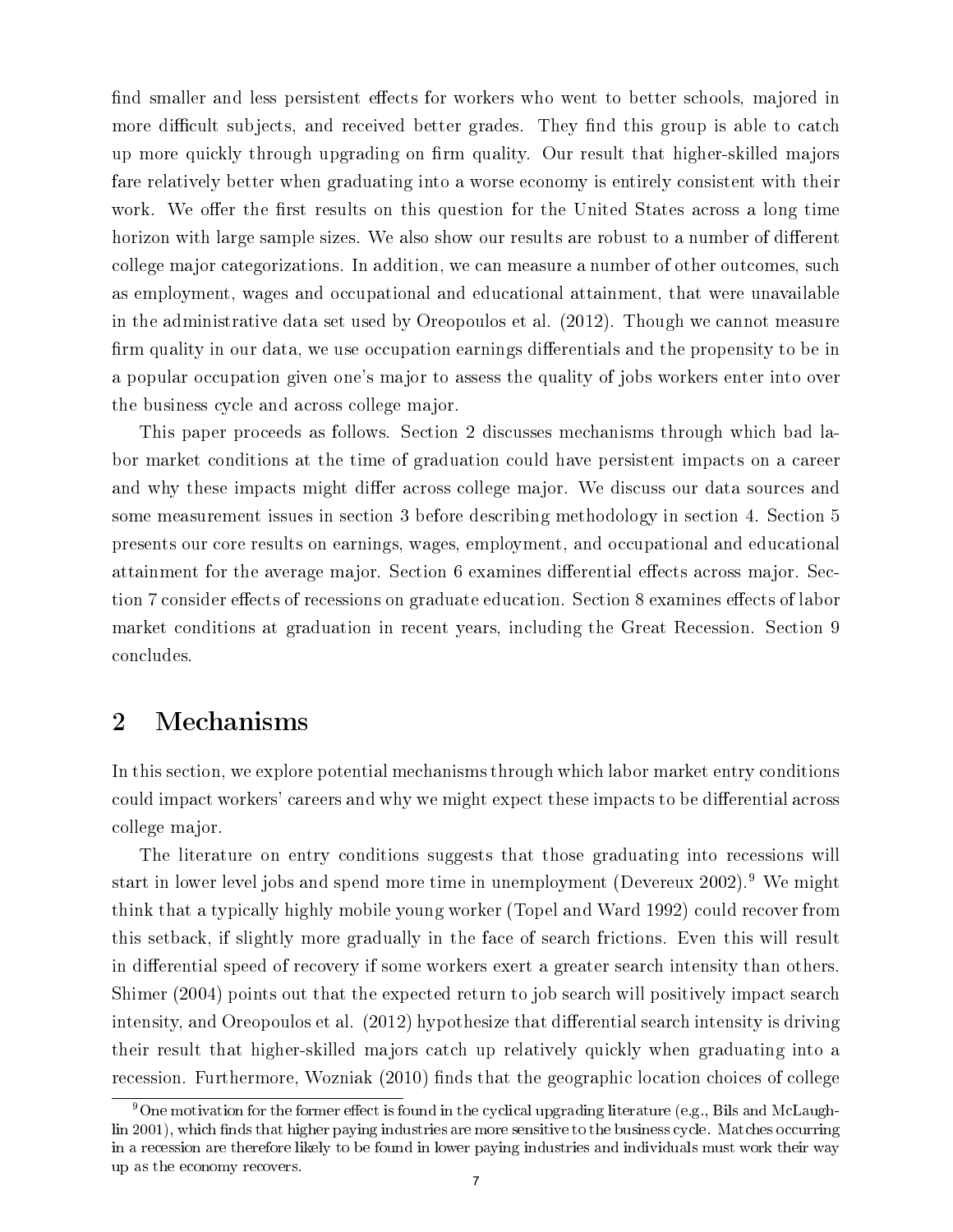graduates are more sensitive to local labor conditions than are those of high school graduates. This suggests that higher-skilled workers are more adaptable to unlucky conditions, perhaps because they exert greater search effort. A pure search theoretic framework will predict a sluggish recovery that is in direct proportion to the inhibiting effects of search costs. If search costs are small then we should not see lasting labor market effects to graduating into a recession, but we might see differential effects across groups based on their expected returns to search or adaptability. In particular, this mechanism would suggest that higher-skilled majors with greater adaptability and likely greater returns to search will fare relatively better when graduating into a recession.

However, a number of factors suggest poor entry conditions will result in a longer setback. A poor early start could put college graduates in jobs with fewer training and promotion opportunities, resulting in a lasting disadvantage.<sup>10</sup> This disadvantage could easily be differential across college majors if graduates in some majors suffer greater mismatch between their degree and the opportunities for advancement in their starting jobs when graduating into a recession. We might think that for higher-skilled majors, post-schooling human capital accumulation is more important, suggesting they would suffer more from these effects. But this is actually an open question. Furthermore, time spent in unemployment or underemployment could be more damaging to some majors if skill depreciation is more rapid or ports of entry are more important. For example, Oyer (2006 and 2008) finds long-term earnings losses for economics Ph.D.'s and MBA's (respectively) graduating into worse economies, and these effects operate almost entirely through initial industry placement (entry into an academic job or the finance industry, respectively). Liu et al.  $(2012)$  find for college graduates in Norway that graduating into a recession substantially decreases the likelihood of working in a high-paying industry.

Individuals that choose majors that lead into a more concentrated set of occupations will likely be more at risk of experiencing negative consequences due to mismatch and skill depreciation associated with graduating into a recession. For example, accounting majors may only have a narrow range of occupations they can go into that take advantage of their skill set. If a couple of these occupations are severely impacted by the recession, an accounting major will be out of luck. In contrast, a major that typically sends students to a more diverse set of jobs, such as communications, could very well have an easier time weathering the recession, because a sectoral shock impacting any given occupation will be less damaging.<sup>11</sup> Furthermore, recessions will differ in the type of sectoral shocks experienced. This means some recessions will hit college graduates harder than others and these impacts will be differential across degree type. For example, the 2001 recession was driven in part

 $10$ For example, Gibbons and Waldman (2006) derive a model with task-specific human capital. Workers entering firms in worse economies start out in lower levels and aherefore never accumulate as much taskspecific human capital in the more important jobs.

 $11\,\text{By}$  our measure, accounting is one of the most concentrated majors, while communications is among the least concentrated. See table 2 for a complete listing of majors.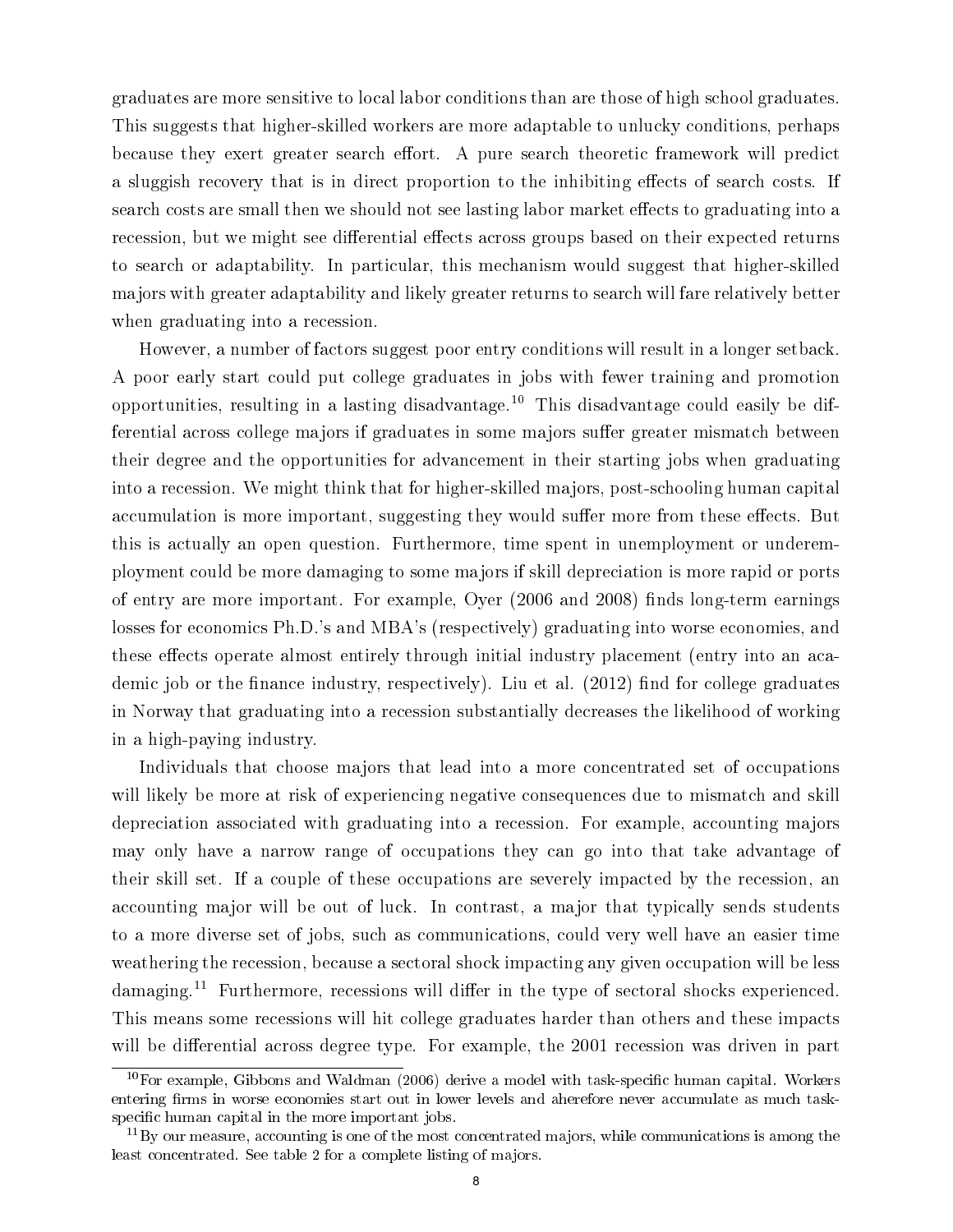by the "dot com" bust. This shock to the information technology sector likely resulted in larger impacts to college graduates overall and to those coming from technical majors more specifically.

A poor early start due to a recession also results in a murkier signal of worker quality, because perspective employers cannot update as much based on the worker's first job. This could then inhibit the assortative matching process that should occur as firms learn about worker quality (Gibbons, Katz, Lemieux, and Parent 2005), leaving unlucky recent graduates lagging behind. Finally, a series of papers finding evidence of persistent firm-level entry cohort effects (e.g., Baker, Gibbs, and Holmstrom 1994, and Beaudry and DiNardo 1991) suggest a role for contracting rigidities, such as wage insurance or bargaining based on outside options and imperfect mobility. We have only limited ability to consider these more contract theoretic explanations, due to data limitations, though we do find them interesting.

In sum, then, we would expect persistent career effects of graduating into a recession if search costs are very high or if training and promotion opportunities become limited after a poor early start. These effects might differ across college majors, but the direction of these effects is unclear. We speculate that higher-skilled majors may be better able to adapt to a poor early start through greater job search intensity, but also may be more damaged by a lack of human capital advancement opportunities and even experience worse impacts on skill depreciation. We do not have a strong prior about the relative effects of contracting rigidities on high skilled majors.

Finally, in this section we would like to discuss the interpretation of our results and whether they can be seen as uncovering a causal relationship between economic conditions and labor market outcomes and the interaction with college major. The impact of entry economic conditions on labor market outcomes is arguably exogenous since it is unlikely that students optimally time their graduation date (see Kahn 2010 for more on this).<sup>12</sup> However, choice of college major is certainly correlated with the ability to succeed in the labor market (see Altonji (1993) and Arcidiacono (2004), among others). In that sense, our paper simply reports heterogeneity in the effect of entry conditions across an observable characteristic. We do not wish to attribute a causal relationship between major choice and the ability to weather an economic downturn, but we think in a descriptive sense, any heterogeneity we find is quite interesting in its own right. A larger problem for our interpretation would be if students choose their college major in response to the business cycle, since this would yield differential selection into some college majors over the business cycle. Blom  $(2012)$  does find that students' major choices respond to aggregate economic conditions at age 20; she finds that students shift to higher-return majors when economic conditions are worse. Thus we might worry that unobserved ability within college major varies over the business cycle. This suggests that, if anything, high-return majors are more negatively selected when graduating

 $12$ Kahn (2010) corrects for any endogeneity in timing by instrumenting for graduation year with birth year. That she obtains similar results to the OLS somewhat alleviates this concern.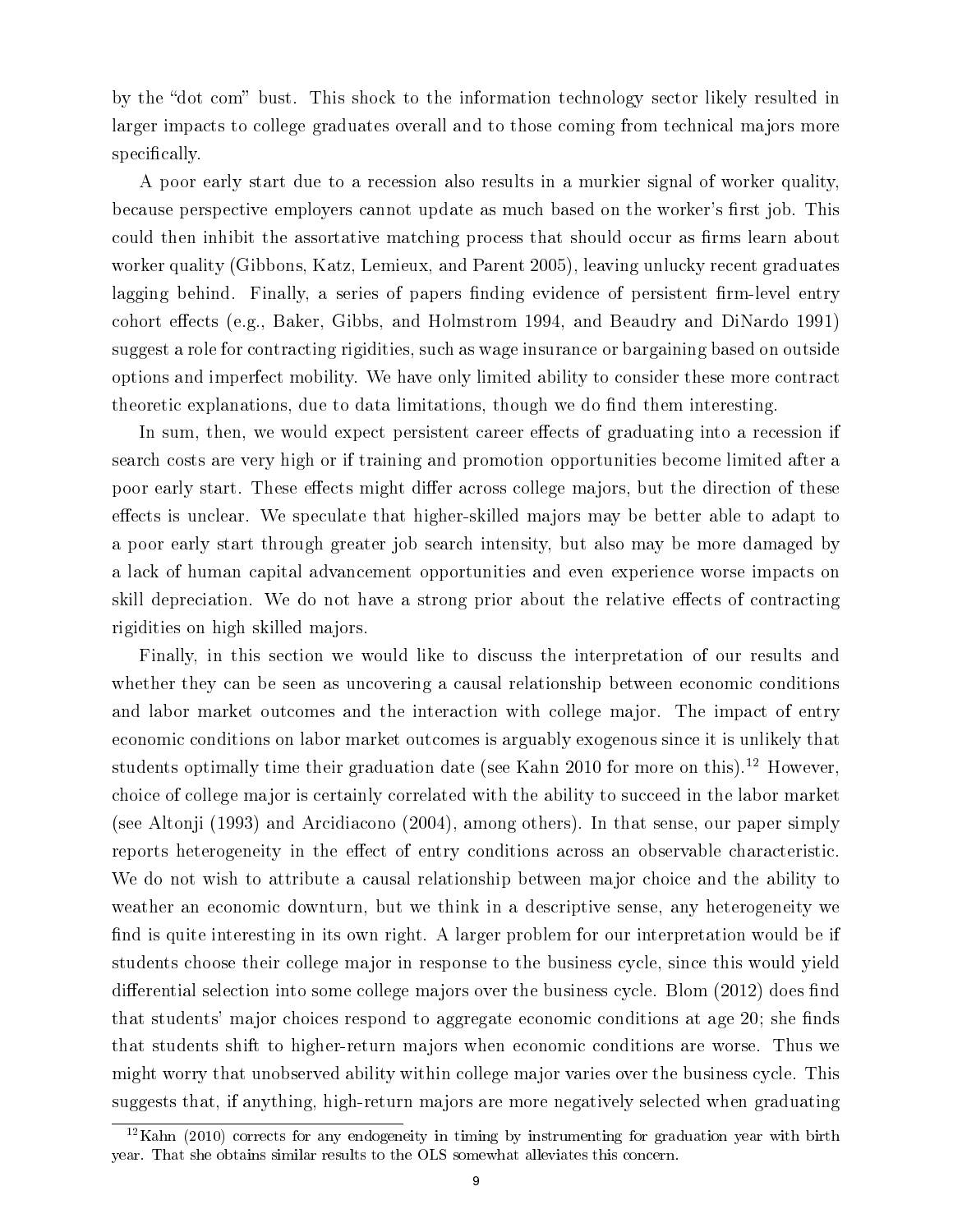into a recession than into a boom, working against our finding that high return majors fare relatively better. A counter-cyclical increase in the relative supply of high return majors would also bias our estimates down. Furthermore, the correlation between the national unemployment rate at age 20 and at age 22 (when the modal student graduates) is 0.37 over our sample period. This implies that there is still substantial independent variation in graduation conditions, even controlling for earlier conditions.

# 3 Standard Sample Characteristics

### 3.1 Data Sources

In order to estimate the short- and medium-term effects of initial economic conditions on labor market outcomes across college major, with coverage over several national expansions and contractions, we pool multiple data sources: two National Longitudinal Surveys of Youth (the NLSY79 and NLSY97), the National Survey of College Graduates for 1993 (NSCG93) and 2003 (NSCG03), the Baccalaureate and Beyond 1993 (BB93) and 2008 (BB08), the National Longitudinal Study 1972 (NLS72), the Survey of Income and Program Participation (SIPP) 1984 through 2008 panels, and the American Community Survey (ACS) from 2009- 2011.<sup>13</sup>

These surveys are chosen because they contain information on both college major and labor market outcomes.<sup>14</sup> To better align the length of time individuals can be observed post-college graduation across data sets, we restrict attention to workers between ages 22 and 35 and those who are between 0 and 13 years out of college. We also exclude workers who graduated before age 20 or after age 24 (roughly 3% of the sample, mostly from late graduates).<sup>15</sup> The pooled data meeting these criteria contain college graduates who graduated from college between 1976 and 2011 with an unbalanced panel of labor market outcomes measured from 1977 to  $2011<sup>16</sup>$  Appendix table 1 reports this coverage by survey.

 $16$ Though we also have data on college graduates from 1971-75, the samples are small in those years, and

<sup>&</sup>lt;sup>13</sup>We do not use the 1985 SIPP panel, which does not have college major information, or the 1989 SIPP panel, which was abandoned and did not produce enough follow-up waves to be useable.

<sup>&</sup>lt;sup>14</sup>The Current Population Survey March Supplement (March CPS) does not contain information on college major, but does have annual earnings and educational attainment for large sample sizes over a long time period. Thus we can use this survey to help identify the main effect of graduating into a recession, though not the differential effects across college major. When we do, we find effects similar to those from our pooled data sets. A second disadvantage of the March CPS, shared with the ACS, is that it does not provide information about graduation year. We have therefore chosen to remain consistent across analyses and only include data sets with information on college major. See the data appendix for more detail on the March CPS analysis.

<sup>&</sup>lt;sup>15</sup>In all surveys but the ACS and the NLS72, we can determine the exact year of college graduation. For the ACS we take advantage of quarter of birth information to impute graduation year as the year an individual was likely age 22 in May of that year, the most common graduation age in the other data sets. In the NLS72, we infer the year of graduation from questions in each wave about years of college completed. If no other information is available, we assign graduation year as the first year in which a respondent says he or she has at least four years of college.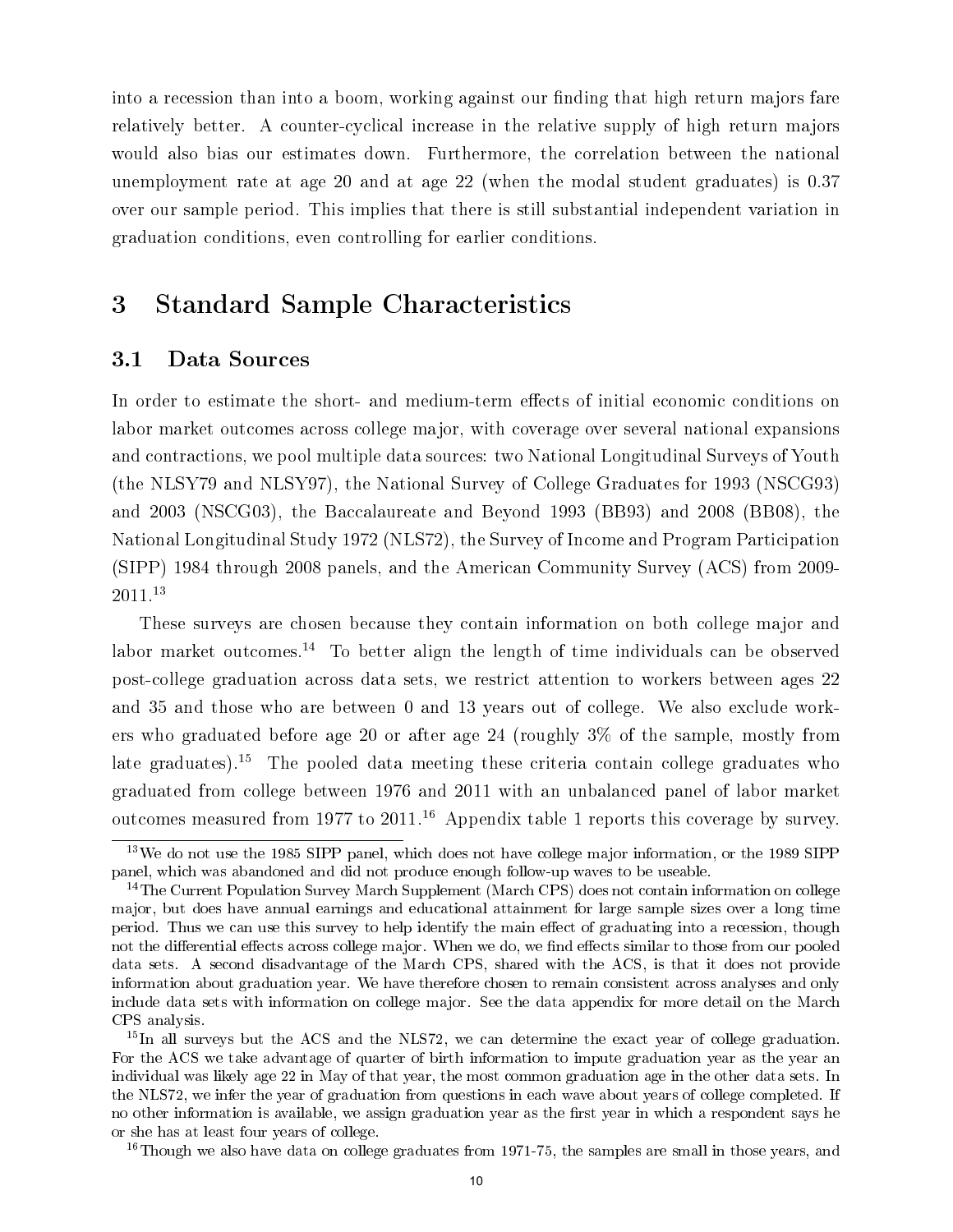We provide a description of each survey and details of specific variable creation in the data appendix.

The goal in this paper is to estimate the impacts of entry conditions on subsequent labor market outcomes. We use the census division unemployment rate for the year in which the worker graduated from college as an indicator of entry conditions, hereafter  $U_c$ . The subscript c stands for the college graduation cohort which we define as a division-graduation year.<sup>17</sup> The unemployment rate is highly visible and is the most commonly-used measure of economic conditions in prior work. In particular, Kahn (2010) and Oreopoulos et al. (2012) show that both the national and local-level unemployment rates at time of college graduation have strong relationships with subsequent labor market outcomes. While the national economy is likely the most relevant for college graduates, a more local indicator provides useful variation to supplement the time series. On the downside, using a local unemployment rate introduces noise generated by our inability to pinpoint location of college graduation in some surveys.<sup>18</sup> When location is unavailable, we instead impute with current location of residence. Balancing these tensions, we compromise with the 9 census divisions as the geographic level of analysis. This takes advantage of spatial variation over time in entry conditions but does not generate as much additional noise as imputing state of college graduation even if workers move across state lines after college, they are less likely to move across divisions.<sup>19</sup> Results are fully robust to instead using national, regional, or state-level unemployment rates, though estimates are somewhat less precise, especially in the case of the national rate.

To provide a sense of sample coverage, appendix table 2 presents counts of the number of observations in the pooled sample by  $U_c$  and years since graduation (hereafter potential experience). We have substantial sample sizes at both low and high levels of unemployment. However, the pooled data are heavily skewed towards low unemployment rates. This is because the ACS is much larger than the other data sets and its graduates tend to be from low unemployment years (with the exception of the most recent graduates from these surveys, who graduated into the Great Recession). This feature of our data leads us to employ a twostep estimation procedure that will allow us to put equal weight on each cohort-potential experience cell. We describe this procedure in more detail in section 4. While the nature of labor market shocks surely varies over time, it is interesting to characterize the overall impact of graduating into a period of high unemployment across the long time period spanned by our data sets. Estimates from an unweighted sample would instead primarily reflect the recent period. In section 8, we discuss how the effects of entry conditions differed in the

are therefore lost when we apply cell-size restrictions, described below.

<sup>&</sup>lt;sup>17</sup>We use annual measures from the Bureau of Labor Statistics to reduce noise in the measure itself and because we cannot determine month of graduation in most data sets.

<sup>&</sup>lt;sup>18</sup>The NSCG93 and the BB surveys have state of college graduation, while state of residence in the college graduation year is typically available in the NLS72, NLSY79, and NLSY97.

<sup>&</sup>lt;sup>19</sup>Also, state-level information is not available in the NSCG03, so we can only disaggregate to division in these data.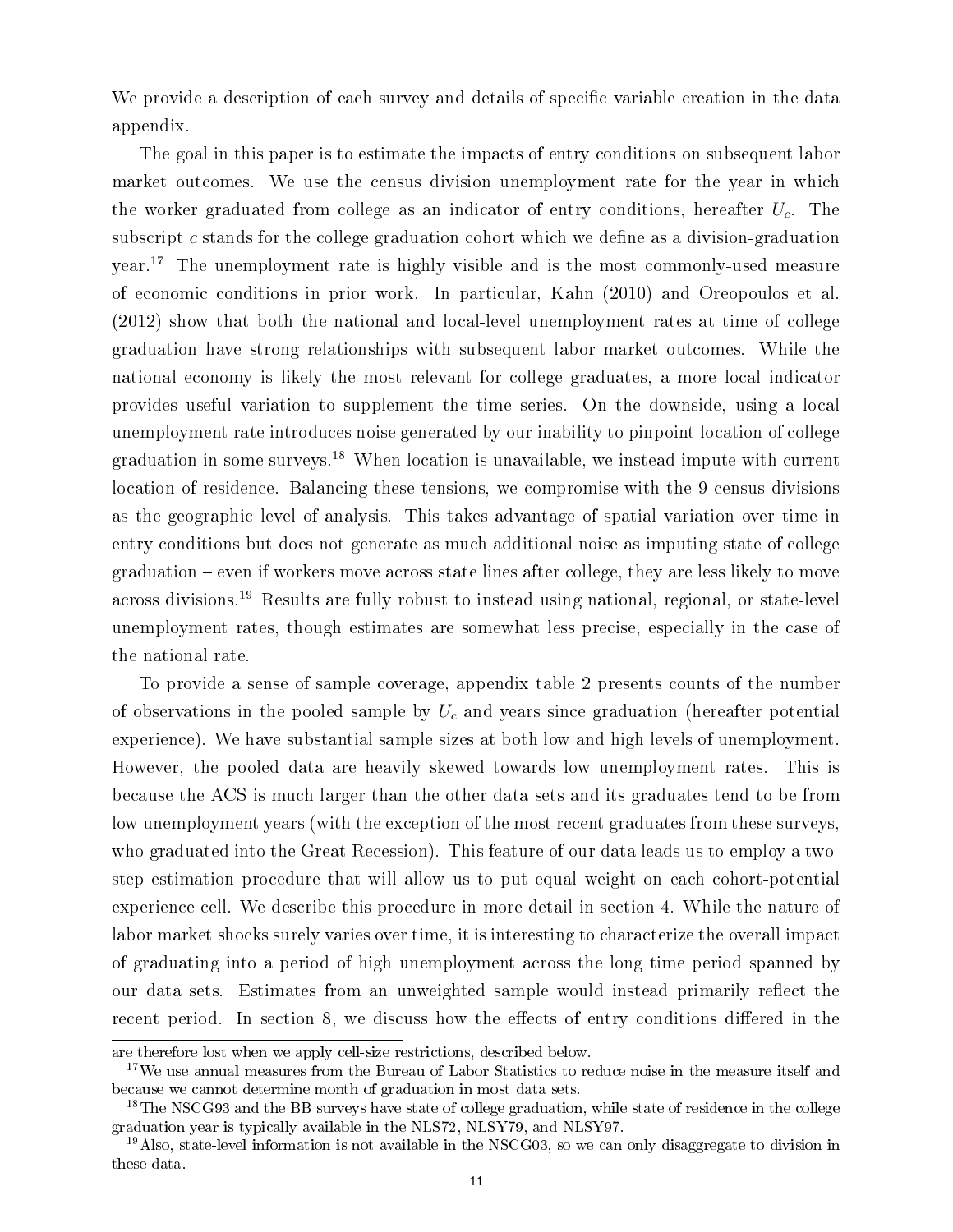years surrounding the Great Recession.

#### 3.2 Labor Market Outcome Measures

In the subsequent sections, we measure the impacts of  $U_c$  on earnings, wage rates, employment, full-time employment, and occupational attainment. We describe specific variable creation in the data appendix. We pay particular attention to dening these variables as consistently as possible across surveys. However, because differences in definitions naturally arise across surveys, we always include survey fixed effects in the regression analysis.<sup>20</sup>

The earnings sample is restricted to non-enrolled workers earning at least \$500 (in 2006 dollars) for the previous calendar year or 12-month period.<sup>21</sup> We exclude enrolled workers since any income they earn is less likely to be indicative of earning power, and more likely reflects part-time work while in school. We therefore also exclude earnings in the year of college graduation since this could partially reflect income while still in school. Results are fairly similar when we include the enrolled workers and/or include observations in the year of graduation, though early impacts of  $U_c$  on earnings are larger in magnitude.

We maintain the same sample restrictions for wages and occupation outcomes (described in more detail in section  $5.2$ ).<sup>22</sup> For analysis of employment and full-time employment (working at least  $35$  hours per week), we typically use variables that reflect employment status at a point in time.<sup>23</sup> In the employment analyses, we naturally include those who have no income for the year, but still exclude workers who are enrolled in school.

In table 1 we report weighted summary statistics, calculated by assigning equal weight to each cohort-potential experience cell. This most closely represents the weighting for the twostep estimation procedure described below. Panel A summarizes variables for the earnings sample, while panel B reports means of the dependent variables for the corresponding samples in each analysis. Average annual earnings in our data is about \$45,500 in 2006 dollars. The average graduation year is 1990 and the average year of an earnings observation is 1997. As noted above, the pooled sample yields substantial variation in the unemployment rate at time of graduation. The national rate ranges from 4.0% to 9.7%, and the divisional rate ranges from 2.8% to 12.5%. In the full sample, 89% were employed and 77% were employed full time.

<sup>&</sup>lt;sup>20</sup>Specifically, we treat the NLSY79, NLSY97, NSCG93, NSCG03, BB93, BB08, NLS72, early SIPP (panels 1984-1993), later SIPP (panels 1996-2008), and the ACS (waves 2009-2011) as separate surveys and control for survey fixed effects in all pooled regressions. See the data appendix for more detail.

<sup>&</sup>lt;sup>21</sup>In the NSCG and BB93 samples, only annual salary in the current job is available. To reduce the influence of high-earning outliers, we top code annual earnings at \$400,000.

<sup>&</sup>lt;sup>22</sup>Wages are further restricted to be greater than \$0 and are bottom- and top-coded to be between \$5 and \$250 per hour.

<sup>&</sup>lt;sup>23</sup>The exception is the SIPP, which gives monthly measures of employment and full-time status. Because our analysis is at the annual level, we measure employment and full-time status as a fraction  $-e.g.,$  months employed divided by  $12 - in$  the SIPP.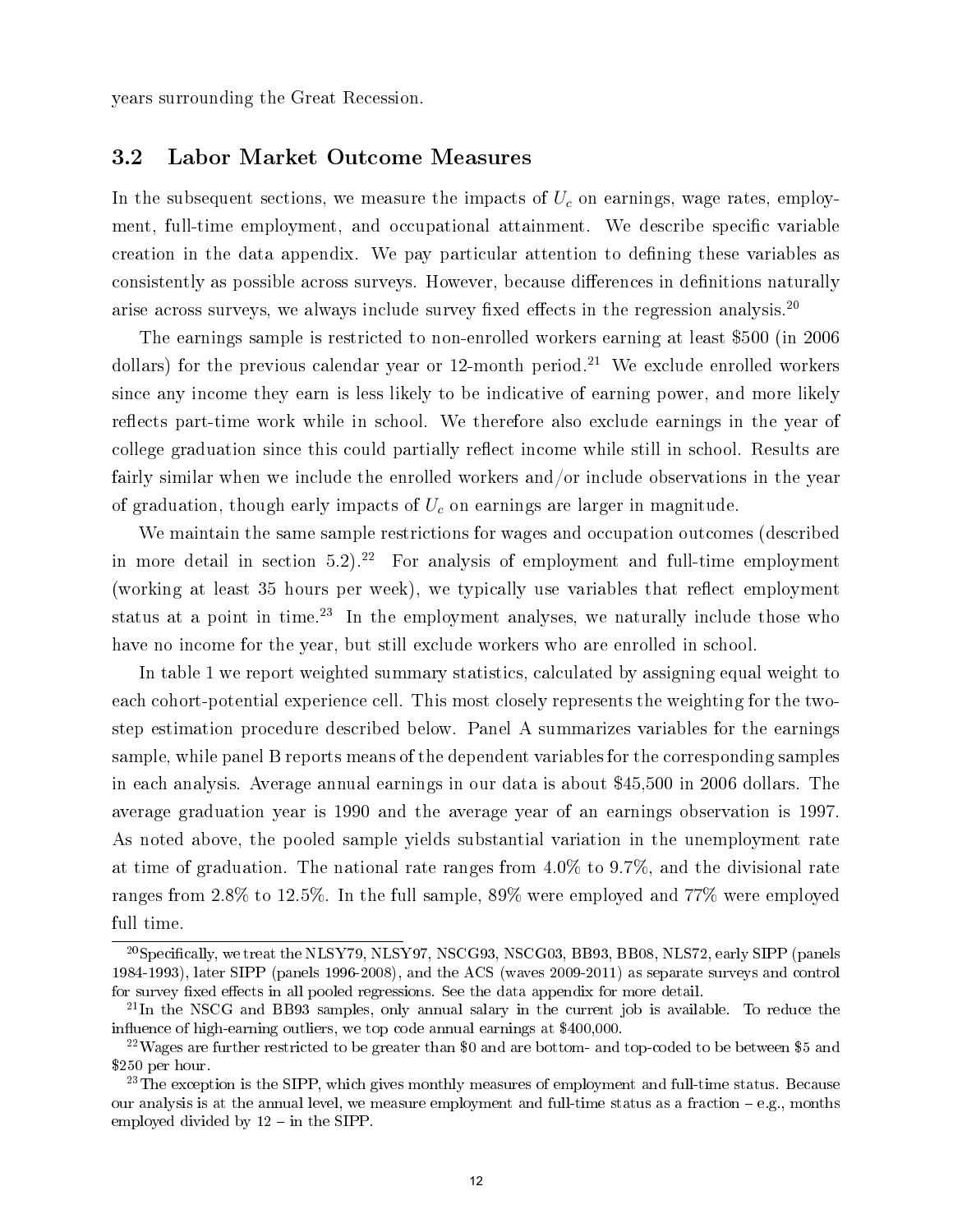### 3.3 Characteristics of College Majors

A primary goal of this paper is to estimate the differential effects of labor market conditions across college majors. In most data sets, we can easily classify college major into a set of 51 categories commonly used by the Department of Education.<sup>24</sup> In principle, we could estimate a separate  $U_c$  effect for each of the 51 major categories, but that quickly becomes intractable. Instead we categorize majors along a number of continuous dimensions and report how these measures interact with entry conditions.

Our preferred measure is the earnings return to the major. We estimate earnings returns on a sample of older workers (age 36 to 59) with at least a college degree who report being employed full time at the survey date in the pooled data (excluding SIPP). The age restriction excludes the regression sample used to estimate the effect of entry conditions on labor market outcomes, reducing any simultaneity concerns. We regress log earnings on worker characteristics, as well as survey, year, and major fixed effects.<sup>25</sup> We obtain the major fixed effects, merge them into the pooled regression sample (used to estimate the entry conditions effects), and standardize them to be mean zero and standard deviation one.<sup>26</sup> We denote these standardized fixed effects as  $\beta^{major}$ .

Table 2 reports the values of  $\beta^{major}$  for each of the 51 Department of Education major categories, sorted by  $\beta^{major}$ .<sup>27</sup> Chemical and electrical engineering, economics, and finance have the highest earnings returns, while philosophy and religion, several arts fields, and library science and non-secondary education have the lowest. The table also reports a number of other major characteristics, which we discuss later.

# 4 Econometric Model and Methods

To estimate the effect of the unemployment rate at graduation on labor market outcomes, and how this varies across college majors, we use the following specification.

(1)  
\n
$$
Y_{ict} = \beta_1 X_{it} + \beta_2 U_c + \beta_3 U_c P E_{it} + \beta_4 U_c P E_{it}^2 + \beta_6 \beta_i^{major} P E_{it}
$$
\n
$$
+ \beta_7 \beta_i^{major} U_c + \beta_8 \beta_i^{major} U_c P E_{it} + \delta_t + \gamma_{major} + \epsilon_{ict}
$$

 $^{24}$ The exception is the SIPP, which has one classification of 20 categories in panels 1984-1993 and another with 18 categories from 1994-2008. We explain how we use and combine these categories below.

<sup>&</sup>lt;sup>25</sup>The worker characteristics controlled for in this regression are gender, race, and region dummies, and a cubic in potential experience.

 $^{26}$ For the SIPP, which contains two separate major classifications, we estimate a similar log earnings regression in each of these samples (the early panels from 1984-1993 and the later panels from 1996-2008) and obtain major fixed effects for the SIPP categories. We merge these into the main regression sample as well and include them in the standardization. In the SIPP regressions as well as in the pooled one, psychology is the excluded major category. Note that the age and education sample restrictions are identical to those for the pooled sample, but in SIPP the full-time restriction is imposed by retaining only those who were employed full-time in at least three-quarters of the survey months that year.

<sup>&</sup>lt;sup>27</sup>Values for the two SIPP classifications can be found in appendix tables  $3a$  and  $3b$ .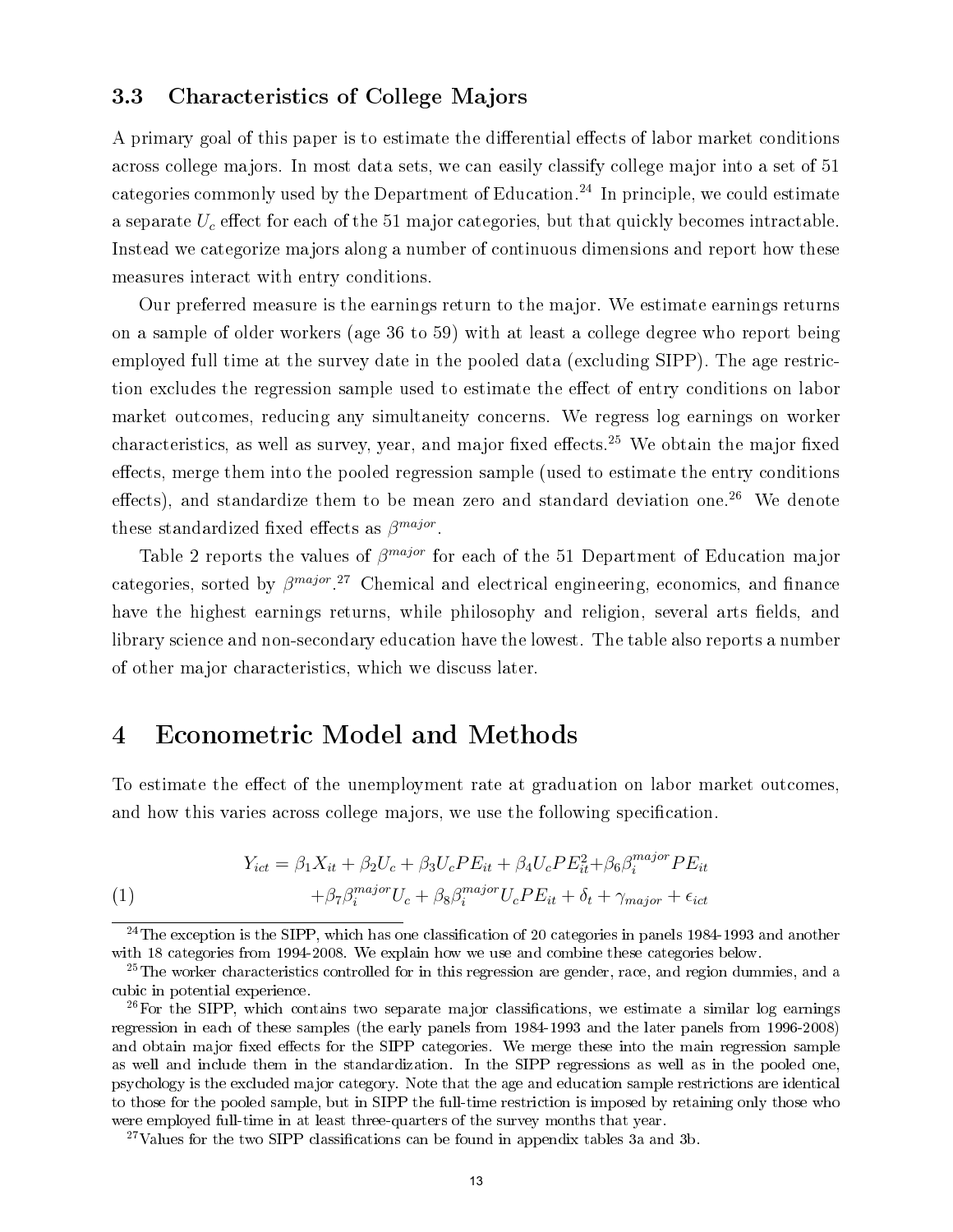In equation (1),  $Y_{ict}$  is a labor market outcome measured in year t, for an individual i, in college graduation cohort c (division-graduation year).  $X_{it}$  is a set of control variables, including a quadratic in  $PE_{it}$  (potential experience).<sup>28</sup> We define  $PE_{it}$  as the number of years since college graduation minus 1, rather than actual labor market experience, which could be endogenously related to  $U_c$  and is not observed in most of our data sets. We subtract 1 so that interaction terms involving  $PE_{it}$  are 0 in the year after graduation, yielding a more natural interpretation for the main effects (the effect in the first year after graduation).  $\delta_t$ is a fixed effect for the year when the outcome variable was measured to control for current demand conditions and secular changes over the long time period analyzed.<sup>29</sup>

 $U_c$  measures labor market entry conditions, defined as the deviation of the division unemployment rate from the sample (national) mean of 5.8% in the year of college graduation. The coefficient  $\beta_2$  on  $U_c$  measures the impact of entry conditions on initial labor market outcomes (the year following graduation). Since  $\beta^{major}$  is standardized to be mean 0, the main effect of  $U_c$  is the impact for the average major. To measure the persistence of this impact, we interact  $U_c$  with a quadratic in potential experience. Results on persistence are not at all sensitive to the functional form of the potential experience interactions. (Results are robust to only including a linear interaction, and to controlling for potential experience with 3-year buckets and allowing these to interact with  $U_c$ .

 $\beta^{major}$  is the earnings return to a given major. We control for the main effect of  $\beta^{major}$ with major fixed effects  $(\gamma_{major})$  in our preferred specifications, and allow for a separate experience profile in  $\beta^{major}$  by including  $\beta^{major}_i PE_{it}$ . The coefficient  $\beta_7$  measures the differential impact of entry conditions across college major on initial labor market outcomes. We include the three way interaction  $\beta_i^{major} U_cPE_{it}$  to allow the differential effect to vary with experience. Again results are not sensitive to the functional form of the persistence term. (We could instead include a quadratic interaction or control for potential experience with 3-year buckets and allow these to interact with  $\beta^{major}U_c$ , and obtain similar results.) In some specifications we replace  $\beta^{major}$  with other major characteristics of interest, described later.

Note that the interpretation of the parameters is affected by the fact that entry division unemployment rates are positively correlated with the unemployment rates at 1 ( $\rho = 0.85$ ) and 2 ( $\rho = 0.57$ ) years experience, so a worker leaving school in a recession is likely to

<sup>&</sup>lt;sup>28</sup>The controls included in  $X_{it}$  are survey fixed effects, a quadratic in potential experience, gender, race, gender interacted with race and potential experience, division of graduation/residence fixed effects, and the current division unemployment rate. As we describe below some of these will enter into the first step regression while others enter into the second step.

<sup>&</sup>lt;sup>29</sup>Results are robust to a number of additional control variables. Specifically, the inclusion of surveygraduation year fixed effects and survey-potential experience interactions, and  $\beta^{major}$  interacted with a cubic time trend do not change the point estimates and actually improve precision. The survey interactions are useful since outcome measures vary slightly across surveys. The time trend in  $\beta^{major}$  controls for differences in the return to skills over time. Results are also robust to educational attainment controls, though we prefer to omit these since they could be endogenously related to labor market entry conditions. Instead we examine educational attainment as an outcome in section 7.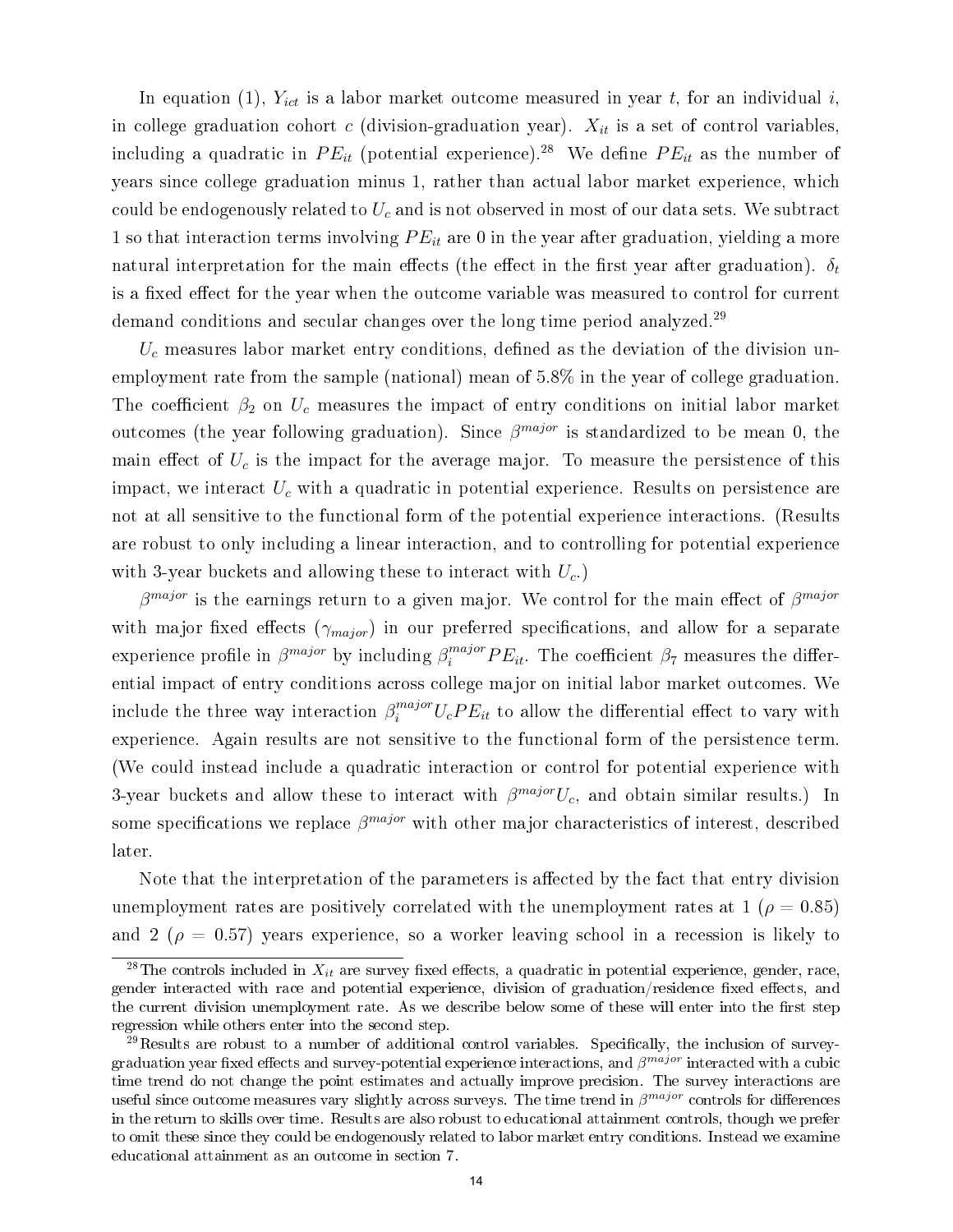experience more than just one bad year of labor market conditions. Since we do not control for unemployment rates between the time of graduation and t, the terms involving  $U_c$  absorb the effects of variation in labor market conditions between  $c$  and  $t$ , conditional on the year dummies for  $t.^{30}$ 

### 4.1 Two-Step Estimation Procedure

In practice, we cannot obtain the average effect of  $U_c$  over the entire sample period from estimating the regression model in equation (1) on the pooled data. These data are not balanced across time or across experience levels and are instead heavily skewed towards recent cohorts.<sup>31</sup> We would instead like to weight the data more equally across years; this is especially important if these effects change over time.

One way to estimate average effects over the time period we study is to weight each cohort-potential experience cell equally. However, this method is accompanied by a large loss in efficiency, since it upweights noisy small cells and downweights precisely estimated large cells. There is no way around some degree of inefficiency if we want equal weighting. However, we attempt to retain some of the precision given in the larger cells through a two-step estimation procedure.

We first estimate a regression of a labor market outcome on the control variables, weighting observations with survey weights (to take full advantage of the extra precision from larger data sets). We then collapse residuals to the major-cohort-potential experience cell (we denote this mcp-level, where m is major, c is division-graduation year, and p is potential experience) and use these in a second step regression to estimate the coefficients of interest.<sup>3233</sup> In this second step regression, we weight the data so that the distribution of observations across college majors,  $m$ , in a given  $cp$ -cell, matches the empirical distribution, but each cp-cell gets the same weight.<sup>34</sup>

Since the unit of observation in the second step is at the  $mcp$ -level, we are naturally worried that some cells made up of very few observations will have too large an influence.

<sup>&</sup>lt;sup>30</sup>Oreopoulos et al. (2012) exclude year dummies from their main analysis, in which case  $U_c$  captures association between  $U_c$  and labor market conditions between labor market entry and t. They also attempt to isolate the partial effect of  $U_c$  by controlling for the values of unemployment during the years between labor market entry and  $t$ .

 $31\text{As}$  noted in the data section, this is due to the large sample sizes in the ACS.

<sup>&</sup>lt;sup>32</sup>We treat the early and late SIPP major categories as separate majors from the 51 Department of Education categories. This gives us a total of 89 majors.

 $33$ In the first step regression, we include survey fixed effects, gender, race, gender interacted with race, and gender interacted with potential experience. The second step includes survey, year, and division fixed effects, the current division unemployment rate, a quadratic in potential experience, controls for major (either a major characteristic of interest such as  $\beta^{major}$  or major fixed effects), the major characteristic interacted with PE, and the key explanatory variables  $(U_c$  and a quadratic interaction with PE,  $U_c$  times the major characteristics and  $U_c \cdot PE$  times the major characteristic). Because values in the second step are collapsed to the  $mcp$ -level, fixed effects actually reflect shares within each cell.

<sup>&</sup>lt;sup>34</sup>Specifically, we weight the second-step regression by the number of observations in the mcp-cell divided by the number of observations in the cp-cell.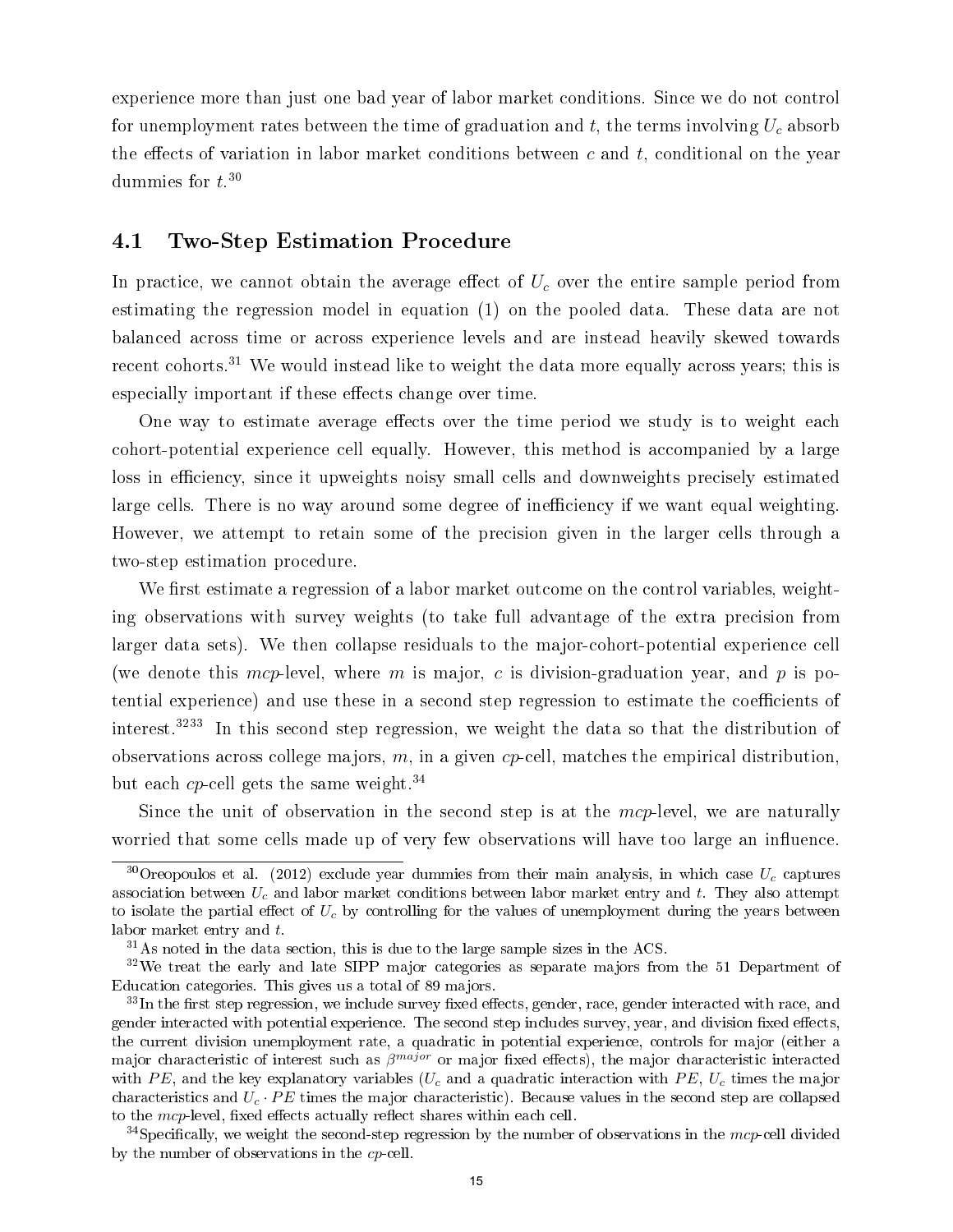We address this concern in two ways. First, we drop all observations from graduation yearpotential experience cells with fewer than 100 earnings observations to eliminate the influence of the smallest cells.<sup>35</sup> Second, we trim the mcp-cell fixed effects from the first stage regression to eliminate extreme outliers.<sup>36</sup> We then estimate the second-step regression described above.

In practice, we vary the control variables in the second-step regression depending on the parameters of interest, balancing concern for bias against concern for sampling error. The choice of controls drives the choice of how to cluster when estimating standard errors. When estimating the coefficients  $\beta_2$ ,  $\beta_3$ , and  $\beta_4$  on  $U_c$ ,  $U_cPE$  and  $U_cPE^2$ , we exclude graduation year fixed effects. The exclusion allows both national and division-specific time series variation to contribute to identification of these parameters. Using the national variation reduces sampling error and reduces possible downward bias if division-specific variation in labor market conditions matters less for college graduates than national variation. On the other hand, unobserved trends in graduation year cohort characteristics could potentially affect the estimates.<sup>37</sup> The standard errors for  $\beta_2$ ,  $\beta_3$ , and  $\beta_4$  are clustered by cohort (division-graduation year), the level of variation underlying  $U_c$ .

For the parameters  $\beta_7$  and  $\beta_8$  governing the differential effects of  $U_c$  across  $\beta^{major}$ , time series variation is less important because of the variation in  $\beta^{major}$ , so we include graduation year fixed effects. We also include major fixed effects. Given the two sets of fixed effects, we prefer to use robust standard errors that simply account for heteroskedasticity. Standard error estimates are typically larger when we instead cluster at the major-cohort level, but conclusions about statistical signicance remain the same in most cases. For example, in the earnings regression, the standard error for the coefficient on  $U_c\beta^{major}$  is about a third larger when clustering at the major-cohort level.

# 5 The Effects of Graduating in Times of High Unemployment

We use annual earnings as our primary outcome measure because it incorporates impacts on both earning power and the ability to obtain work hours. We discuss these results in section 5.1. In section 5.2, we then investigate the degree to which impacts on employment and hours, wage rates, and occupational attainment can account for the earnings effects.

 $35$ This restriction removes about 25,000 person-year observations, or 4.4% of our pooled, unweighted data, mostly from the early waves of the SIPP.

<sup>&</sup>lt;sup>36</sup>We regress the mcp-cell fixed effects on survey and year fixed effects, a quadratic in PE,  $\beta^{major}$ , and  $\beta^{major} * PE$  and trim based on the residuals. We drop cells whose residuals are in the top and bottom 2%. Trimming eliminates 0.75% of the unweighted pooled sample. It does not change the point estimates, but improves precision considerably.

 $37$ In practice, when we use only the divisional variation by including graduation year fixed effects, the coefficient on  $U_c$  is quite similar.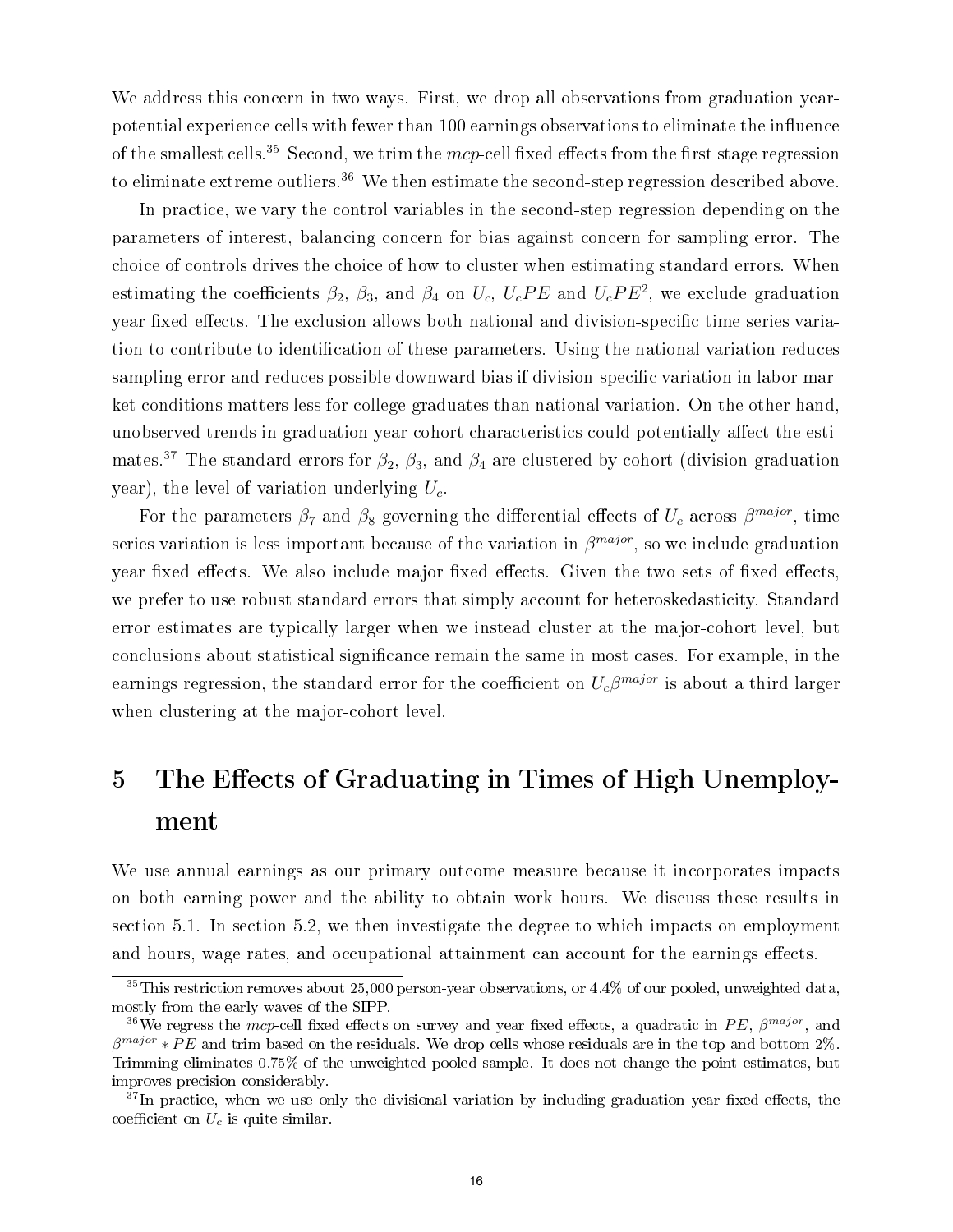### 5.1 Earnings

Table 3 reports regressions from the second step of the estimation procedure for log annual earnings. The number of observations for these regressions is the number of mcp-cells remaining after the cell size and outlier restrictions. The first two columns are targeted at understanding the main effect of labor market entry conditions  $(U_c)$  on future earnings; the other columns will be discussed later. Column 1 omits major fixed effects and instead includes the main effect of  $\beta^{major}$ , while column 2, our preferred specification, is based on the equation  $(1)$ . The standard errors in the first two columns are clustered at the cohort (division-graduation year) level.

Column 1 shows that annual earnings fall by  $0.0277$  (with a standard error of  $0.0053$ ) log points in response to a one percentage point (ppt) increase in  $U_c$ . This effect is significant at the 1% level. The coefficient on  $U_c$ , as well as the interactions with potential experience and its square are almost identical in column 2, where we add major fixed effects.

For easier interpretation of these estimates, we calculate the impact of a 4 ppt increase in  $U_c$ , the approximate shift of  $U_c$  in the large 1981-82 and 2007-09 recessions, on log earnings for workers at various experience levels.<sup>38</sup> Column 1 of table 4 presents these estimates using the coefficients reported in table 3, column 2. The first row of table 4 displays the average impact across the first 10 years of experience.<sup>39</sup> Graduating into a large recession results in a roughly  $3\%$  earnings loss per year over the first 10 years of a career. The subsequent rows fit the experience profile starting with a large  $0.11$  log point earnings loss in the first year out of school. This effect halves in magnitude after 3 years experience, but remains significant at the  $1\%$  level. It declines to an insignificant zero by year  $7.40$ 

These earnings effects are quite consistent with Oreopoulos et al.  $(2012)$ , who exploit national and regional variation in labor market conditions in Canada over a 20-year period. They find a 1 ppt increase in the national unemployment rate at college graduation reduces earnings by roughly  $2\%$  in the first year (or by  $8\%$  for a large recession) and this effect fades away over the next 5 years. In contrast, Kahn (2010) finds an initial decline in pay rates of more than 20% for white males who graduated in the worst part of the 1981-82 recession compared to those who graduated in the nearby booms; these effects diminish over time but remain significant well past 10 years out of college. We later discuss heterogeneity in the impact of entry conditions on labor market outcomes across recessions.

From now on, we report results for other dependent variables and samples using the format in table 4 for easier interpretation. The underlying regressions are all as specified

<sup>&</sup>lt;sup>38</sup>One should keep in mind that since the model is linear in  $U_c$  and the parameters are identified by variation associated with booms as well as recessions, our estimates equally apply to a 4 ppt shift from a large boom to an average economy and can be used to characterize the advantage of graduating in a boom.  $39\,\text{We fit an unweighted average across the first 10 years to avoid impacts of sample composition.}$ 

 $40$ Though not reported here, we have also estimated the effects separately for men and women and find that the two groups experience remarkably similar earnings losses when graduating into a recession. These results are available upon request.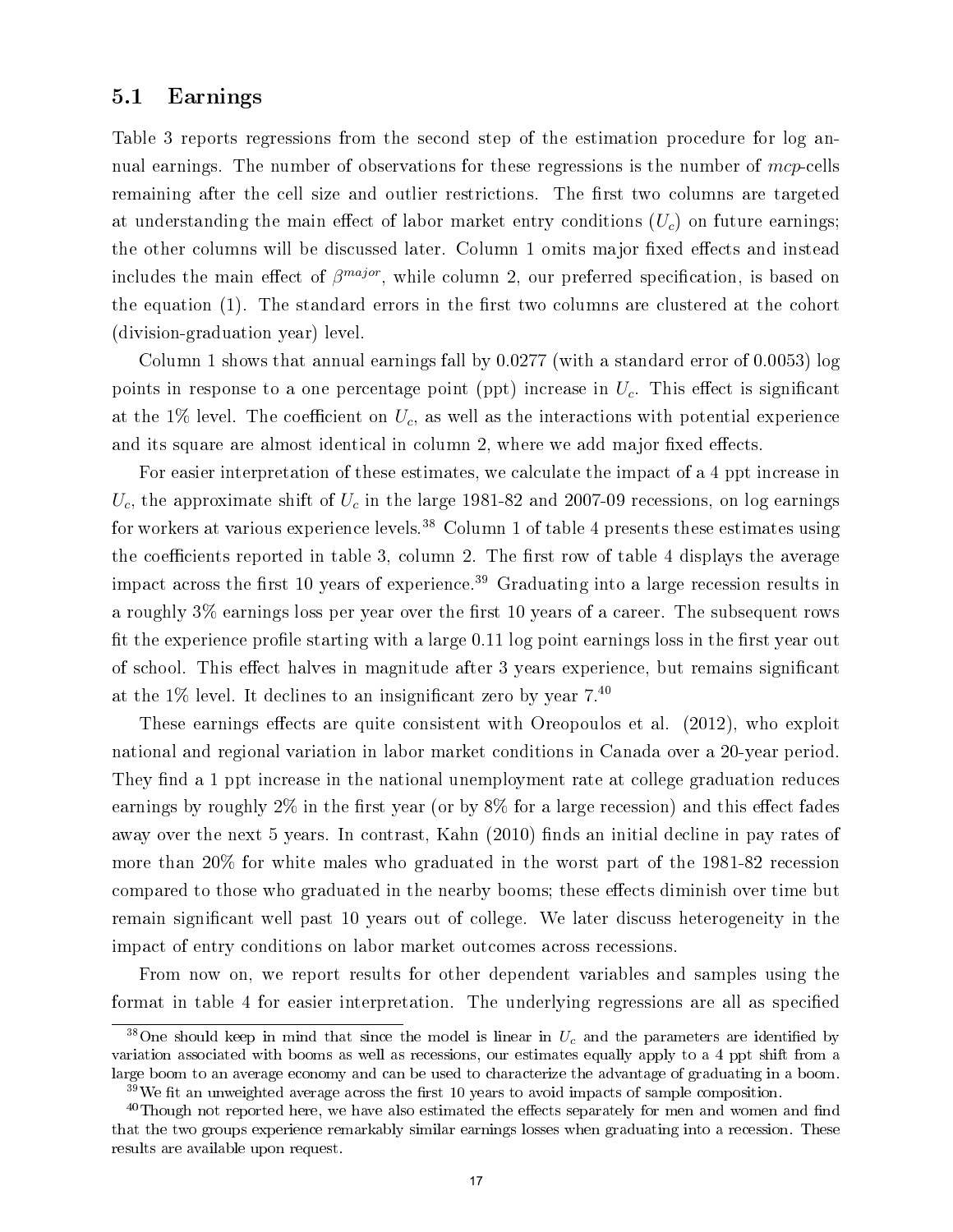in column 2 of table 3, except we either replace the dependent variable or alter the sample restrictions. The key regression results are summarized in web appendix tables 1-6.

#### 5.2 Mechanisms

The remainder of table 4 gives guidance as to whether these earnings effects are driven by differences in time spent working, wage rates, occupational attainment, or some combination. Column 2 restricts the sample to full-time workers, retaining 85% of the earnings sample. Effects are roughly half the magnitude of those in column 1 and somewhat less significant. statistically. In the full-time sample, those graduating into a large recession still lose 0.046  $(0.0186)$  in log earnings in the first year out of school and  $(0.017)(0.0094)$  on average over their first 10 years. Columns 1 and 2 together suggest the ability to find full-time work may be impaired when graduating into a recession.

We next analyze the probability of employment and full-time employment directly and present the results in columns 3 and 4, respectively (we do not have consistent data on annual work hours). Surprisingly, column 3 shows that the probability of being employed is not impacted by labor market entry conditions. The point estimates of graduating into a large recession are very close to 0 for every experience level. Given the standard errors, we can rule out effects outside the range of roughly  $\pm 0.01$  with at least 90% confidence, quite small compared to the 0.89 mean probability of employment in this sample.

In contrast, column 4 shows sizable effects on the probability of full-time employment. In the first year out of school, a worker who graduated into a large recession is  $0.0947 (0.0128)$ less likely to be in full-time employment, statistically significant at the 1% level. Compared to the mean probability of full-time employment for this sample,  $0.77$ , this effect is quite substantial. The effect dissipates quickly, falling to less than a third its size by 3 years out. On average across the first 10 years of a career, the effect of graduating into a large recession on the probability of full-time employment (row 1) is close to 0.

Thus, outside of the first few years after graduation, we find almost no effect on employment and hours. This is perhaps not surprising, given our sample is made up of college  $graduates - a group very likely to be in full-time employment. However, the effects on full$ time employment in the first few years are large enough to sizably impact earnings. In our data, the gap in average earnings of full- and part-time workers is more than 1.0 log point. A reduction in full-time employment of the size we estimate (0.0947) could account for more than  $100\%$  of the substantial losses in first-year earnings for the full sample, which are more than double the losses estimated from the sample restricted to full-time workers.

To better understand effects on earning power, we next examine wage rates, defined to be a rate of pay, rather than realized earnings which would be impacted directly by labor supply. Column 5 shows that workers who graduate into a large recession earn roughly  $3\%$  lower wages on average over the first 10 years of a career. This effect is quite similar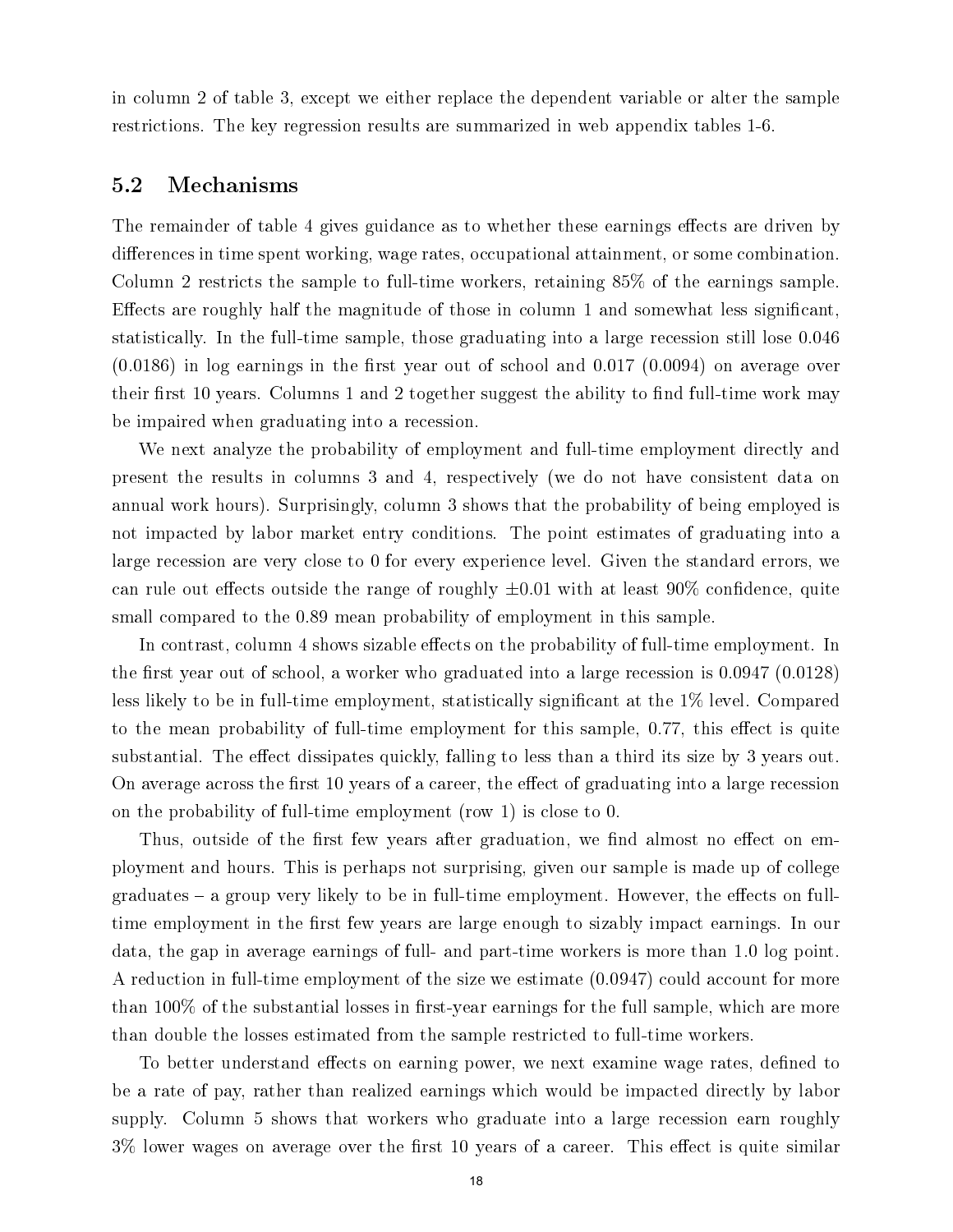across years of experience and does not dissipate. Though not shown here, impacts are very similar when we restrict the sample to full-time workers. These effects are quite a bit smaller in magnitude than those found by Kahn (2010), who also studies wage rates, but just as persistent. Interestingly then, while we find no lingering effects on total earnings 7 and 10 years after graduation, effects on wage rates persist. The results are consistent with evidence in studies that can distinguish wage rates, employment, and work hours that employment and work hours recover fairly quickly following a layoff but wage losses persist.<sup>41</sup> It is possible that workers who graduate into a recession compensate for lost earnings by increasing hours later in their careers. Unfortunately we cannot measure hours consistently across our data sets and therefore cannot analyze this margin directly. However, the estimated positive effect of  $U_c$  on full-time employment in year 7 is suggestive of such an effect.<sup>42</sup>

As discussed in section 2, wage rates can be impacted for a number of reasons. Early difficulty finding full-time employment could impact human capital or a worker's ability to signal his or her quality. Also, workers graduating into recessions may place into lowerlevel jobs or suffer from early mismatch. Both of these effects could negatively impact early wages and, to the extent that there is path dependence, reduce long-term wages. Though we cannot measure the causal impact of early hours on future wage rates, we can explore occupational attainment. We exploit two occupation measures. First, to understand impacts on overall job quality, we categorize occupations by average earnings return.<sup>43</sup> Second, to better understand mismatch, we use an indicator for whether a worker is in an occupation typical of that major. In practice we define "typical" as being in one of the top 5 occupations for the major, but results are quite robust to varying the number of "top" occupations included. We hereafter denote this measure  $Top 5.^{\tiny 44}$ 

Results are reported in columns 6 and 7 of table 4. In column 6, the point estimate of the effect of graduating into a large recession on occupation quality (average log earnings return to the occupation) in the first year out is  $-0.01$   $(0.008)$  but is not significant. These coefficients are easily interpreted since the occupation earnings return is in log earnings units. Thus the -0.01 effect is about one tenth of the effect on earnings and about a third of the effect on wage rates, where one would expect impacts on occupation quality to be

 $41$ See for example, Stevens (1997) and Altonii, Smith and Vidangos (2013).

 $^{42}$ The size of the difference in the recession effects on earnings and wages may be understated due to the fact that for the NSCG and BB93 samples we have to use current annual salary as both our earnings and wage measures.

<sup>&</sup>lt;sup>43</sup>Using just ACS data for full-time, non-enrolled workers aged 25-59, earning at least \$500, we regress log earnings on worker characteristics (race, education, and a cubic in potential experience) and occupation fixed effects (using 1990 3-digit Census codes). We use these occupation fixed effects as our measure of occupation quality. We use the large ACS samples, rather than the pooled data set, to obtain more precise estimates. Thus occupation quality is the average earnings return to the occupation from 2009-2011.

 $^{44}$ This variable is defined on the same sample as the occupation earnings return measure, except we restrict attention to college graduates. The top 5 occupations for a given major are invariant to potential experience. That is, we classify the top 5 occupations for the whole sample period. See Altonji et al. (2012) for evidence on the distribution of similar measures of occupation concentration across college major by years of potential experience.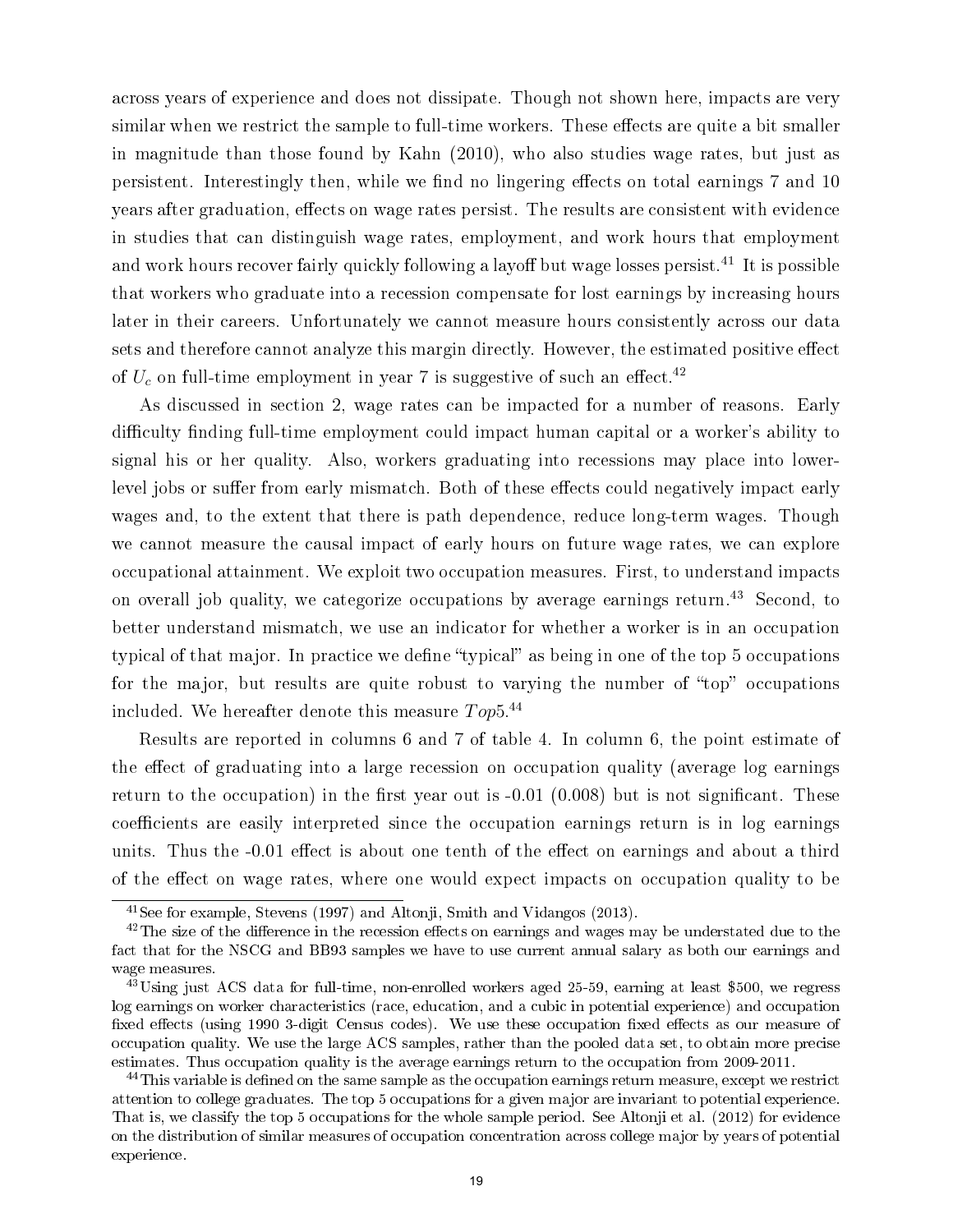concentrated. Given the standard error, we cannot rule out an effect as large as  $-0.024$  with  $90\%$  confidence. The effects die out at a rate more similar to earnings than wage rates and are quite small for experienced workers. For the average effect over the first 10 years of a career, we can rule out effects as large as  $-0.01$  with  $90\%$  confidence.<sup>45</sup>

We find similar results for match quality (column 7). Again, our measure of match quality is  $Top5$ , an indicator for whether worker's occupation is one of the 5 most common ones for his or her major. The sample mean of this variable is  $0.40$ . In the first year out, workers graduating into a large recession are 0.0256 (0.0155) less likely to be in a popular occupation, but this effect is only significant at the  $10\%$  level and quickly loses significance. The average effect over 10 years is insignificant, but the  $90\%$  confidence interval includes magnitudes as large as a 0.03 decline in this probability, sizable relative to the sample mean. In thinking about the extent to which entry conditions might influence earnings through Top5, it is important to know the association between Top5 and log earnings, conditional on the major. We are not aware of prior evidence on this. We therefore augment the log earnings regression reported in column 3 of table 3 (which includes major and graduation year fixed effects) with controls for  $Top5$  and its interaction with potential experience. The coefficient on Top5 is 0.16 (0.016) and the coefficient on  $Top5 \cdot PE$  is -0.0048 (0.0023). Thus, there is a substantial monetary return to obtaining an occupation that is typical for one's major that slowly declines with time in the labor market. However, the point estimate of the effect of  $U_c$  on  $Top5$  in the first year and the upper bound of the 90% confidence band indicate that increased mismatch can account for only a small part of negative effect of  $U_c$ on earnings.

# 5.3 Summary of the Effects of Graduating in a Recession for the Average Major

In this section, we have provided evidence that graduating into a large recession results in modest, negative earnings effects that persist for several years after graduation. These effects are accounted for by a reduced probability of finding full-time employment in the first few years and a persistent impact on wage rates. Though we do not find significant effects on occupational attainment, those estimates are quite noisy; we cannot rule out that large differences in occupation and match quality account for some of the impact on wages, particularly in the early years of a career.

 $45$ We have also defined occupation quality as the log hourly wage return to the occupation (rather than the log earnings return) and obtained extremely similar results.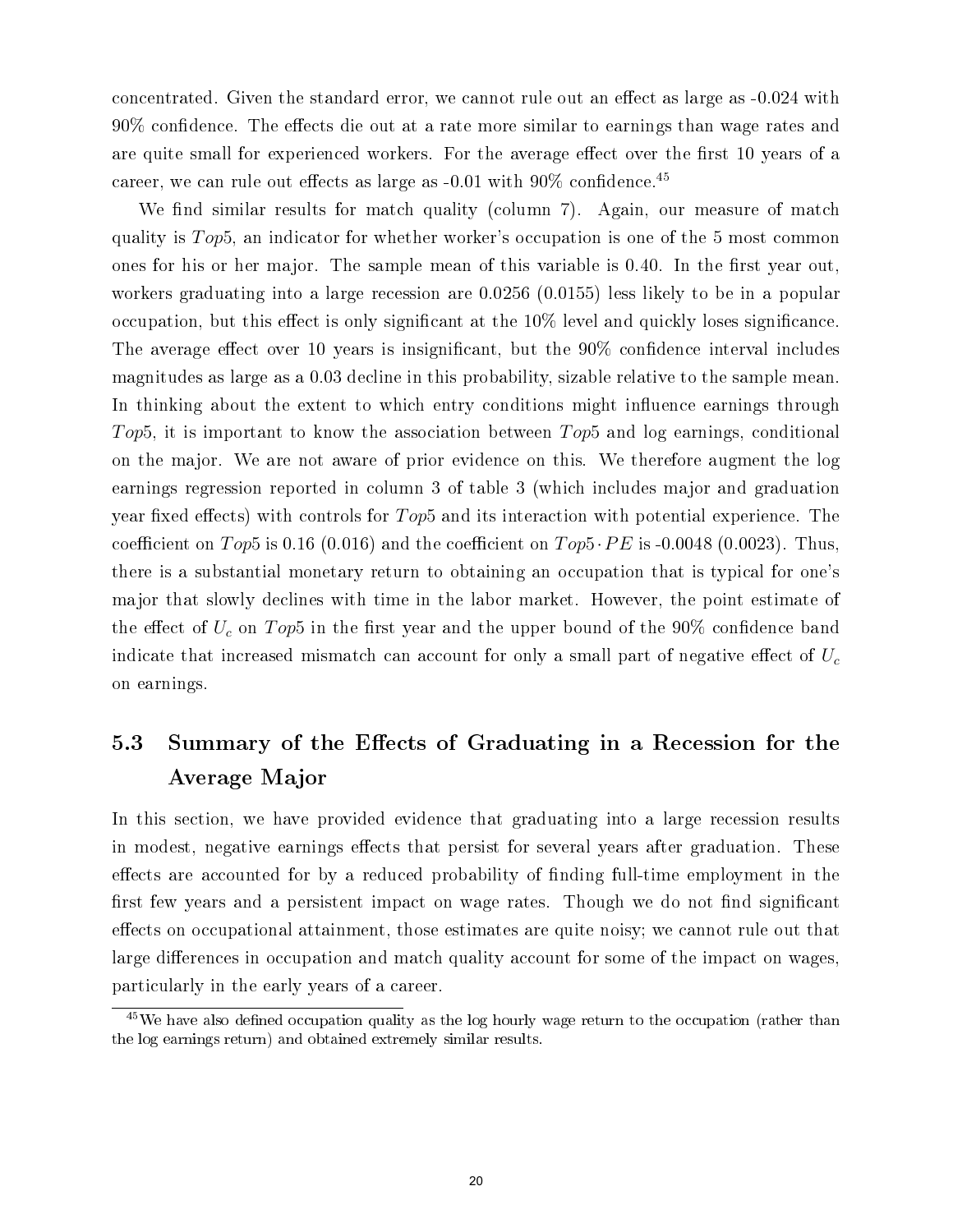## 6 Differential Effects Across College Major

In this section we analyze whether the effects of graduating into a recession differ across college major, and if so, why. For the most part, we use the earnings return to the major,  $\beta^{major}$ , to characterize college majors. We begin with earnings, followed by an analysis of employment and hours, wage rates, and occupational attainment as potential mechanisms to account for the earnings results. We then investigate whether differential cyclicality of labor demand across college majors can account for the differential earnings effects. Finally, we explore alternative characteristics of college major.

### 6.1 Earnings

Table 3 also summarizes regression results on the interaction effects between  $\beta^{major}$ , the earnings return to the major, and the graduating unemployment rate  $(U<sub>c</sub>)$ . The third column, our preferred specification, includes graduation year fixed effects as well as major fixed effects and reports heteroskedasticity robust standard errors. Column 4 reports a more conservative set of standard errors that are clustered by major-division-graduation year.

Higher return majors are somewhat sheltered from the economy relative to those in lower return majors. Column 3, row 6 of this table reports estimates of  $\beta_7$  (from equation 1), the coefficient on the interaction term  $\beta^{major}U_c$ . Since  $\beta^{major}$  has a standard deviation of 1 and a mean of 0, this is the difference between a major that is one standard deviation above the mean of  $\beta^{major}$  and an average major in the earnings response to a 1 ppt increase in  $U_c$ . The point estimate is 0.0135 (0.0027) log points, which is is statistically significant at the  $1\%$  level and large enough to offset about half of the main effect of  $U_c$  on the average major (row 1). Another useful benchmark for the magnitude of this effect is the main effect of  $\beta^{major}$  on log earnings (column 1), which is about 0.17 (0.007) log points. Each percentage point increase in  $U_c$  widens the initial earnings gap between a one standard deviation higher  $\beta^{major}$  and the average major by an additional 12.5%. This effect declines with potential experience; the estimate of  $\beta_8$ , the coefficient on  $\beta^{major} \cdot U_c \cdot PE_{it}$  is -0.0020 (0.0004).

To more easily interpret the magnitudes and their persistence over time, we fit the differential impact between a high return major  $(\beta^{major} = 1)$  and an average major  $(\beta^{major} = 0)$ of graduating into a large recession. By large recession, we continue to mean a 4 ppt increase in  $U_c$  above the sample mean. We will often use the term "differential effect" of a large recession, which corresponds to the values of  $\beta_7 \cdot 4 + \beta_8 P E_{it} \cdot 4$  for the specified value of  $PE_{it}$ , based on estimates from column 3 of table 3. Table 5, column 1, Panel B reports the estimates averaged across 10 years of experience, followed by the estimates for 1, 3, 7, and 10 years experience. In panel A, we report the main effect of  $\beta^{major}$  as well the coefficient on its interaction with potential experience from the regression specification in column 1 of table 3, as a benchmark.

On average over the first 10 years of a career, high return majors majors lose 0.0179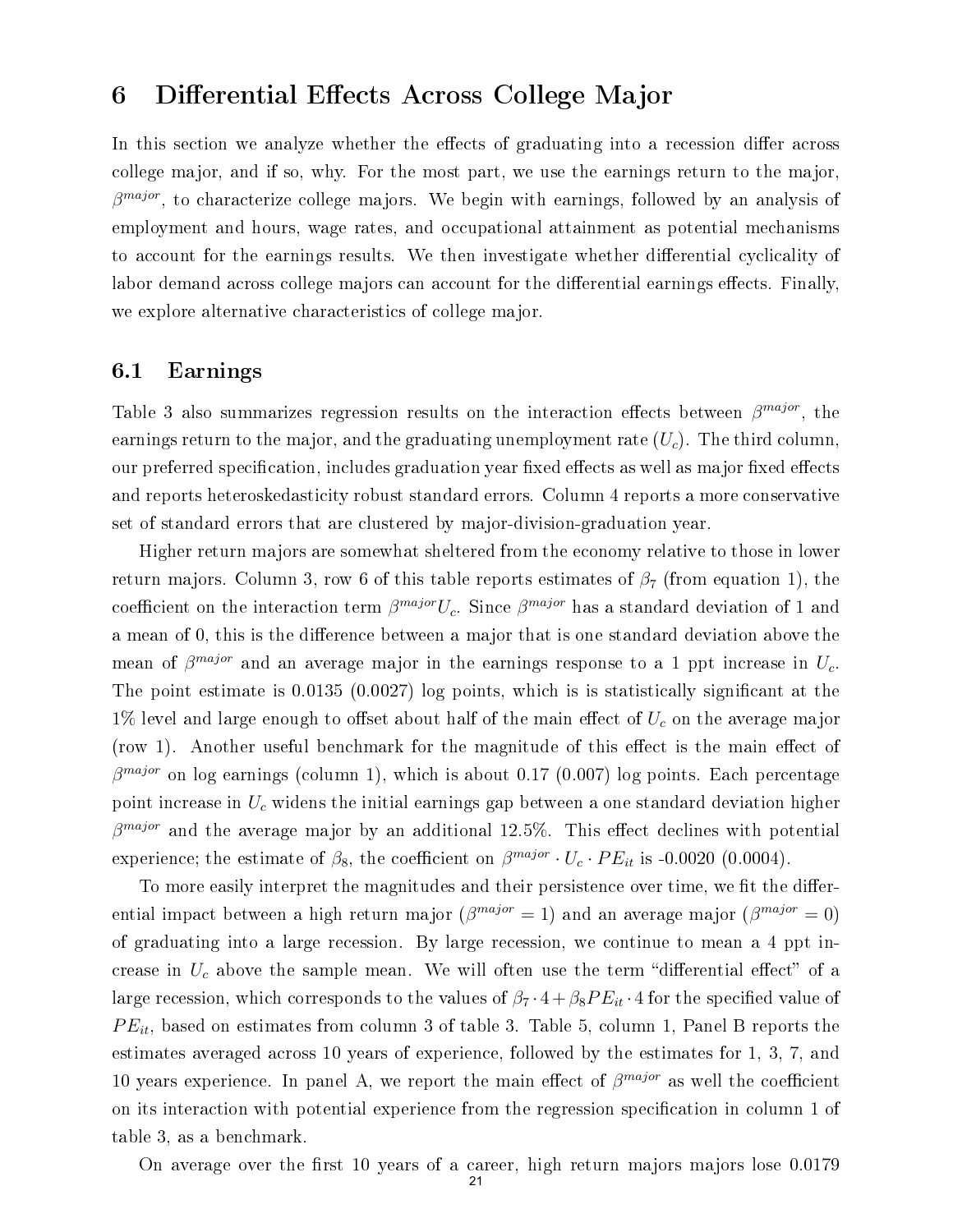(0.0063) log points less in earnings, relative to the average major graduating into a large recession. This is a substantial offset to the 0.0311 loss experienced by the average major (see table 4, column 1). In the first year after graduation, the loss is  $0.054$  (0.011) less for a high return major. Relative to the main effect of  $\beta^{major}$  (a 0.17 earnings return for a one standard deviation larger value), graduating into a large recession widens the earnings advantage of a high-return major by an additional third. Over time, the differential impacts of graduating into a recession do diminish, becoming insignificant by 7 years out.<sup>46</sup>

These results are in line with Oreopoulos et al.  $(2012)$ , who also find that higher-skilled graduates face smaller, less persistent earnings losses when graduating into a recession. In fact, our point estimates imply that a major with at least a 1.4 standard deviation larger  $\beta^{major}$  (e.g., finance, economics, and some types of engineers) will not experience a significant earnings loss, even in the first year out of school.

#### 6.2 Mechanisms

We again wish to determine whether the differential earnings impacts across college major operate through employment, hours, wage rates, occupational attainment, or some combination. Columns 2-7 of table 5 report the differential impact of graduating into a large recession for a high return major, compared to an average major, on earnings of full-time workers and on other outcomes. They are calculated from regression specifications similar to those reported for log earnings in column 3 of table 3, but with different dependent variables or samples.<sup>47</sup>

Column 2 of table 5 presents differential earnings impacts restricting the sample to fulltime workers. Except in the first few years, this sample produces results quite similar to the overall earnings estimates. The initial differential effect when restricting to full-time (row 2 of panel B) is smaller, but slightly more persistent than for the full sample, remaining important and statistically significant well past 7 years out and only reaching 0 by 10 years out. This leaves the average differential effect over the first ten years nearly identical to that in the full sample. The similarity across columns 1 and 2 suggests a large role for wage rates and only a limited scope for employment and hours as the source of the high  $\beta^{major}$ advantage in a recession. However, we next examine each of these directly and find that this is not the case.

Column 3 presents results on the probability of being employed. Panel A provides the main effect of  $\beta^{major}$  on the probability of being employed and the coefficient on  $\beta^{major}PE_{it}$ (obtained from a similar regression specification to that underlying column 1 in table 3, which excludes major fixed effects  $-$  see column 1 of web appendix table 2). These estimates are only

 $46$ We have also estimated these effects separately for men and women and found that the differential impacts of graduating into a recession are similar but a bit larger for women than for men.

<sup>&</sup>lt;sup>47</sup>These results are generated from the same regressions that underlie columns 2-7 of table 4 and are summarized in web appendix tables 1-6. Detailed regression results are available upon request.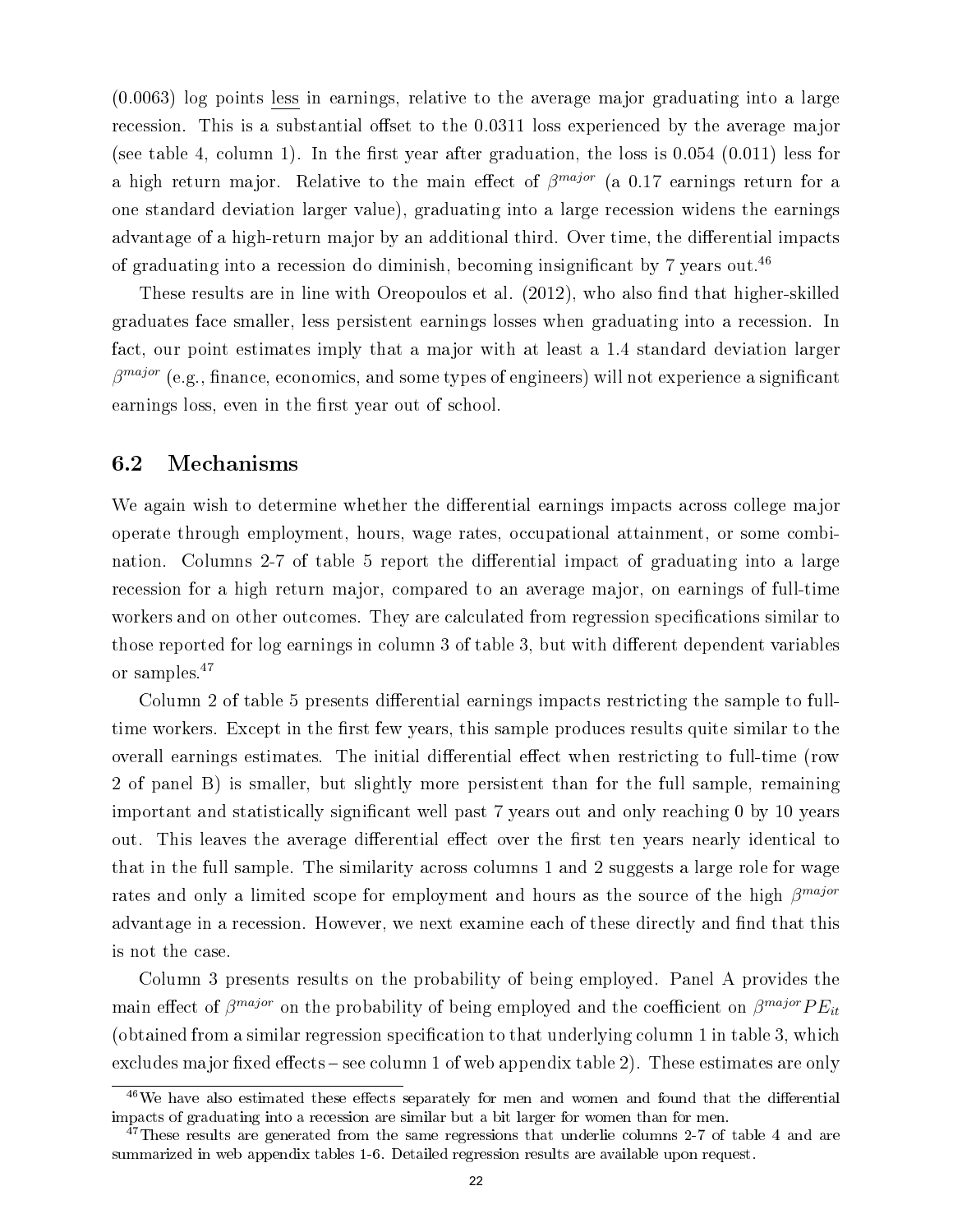0.0034 and 0.0005, respectively, indicating that there is essentially no employment advantage to being in a higher-skilled major in a normal economy. Interestingly though, an employment advantage does arise when graduating into a recession. From panel B, graduating into a large recession increases the employment advantage of high-skilled majors by 0.0118 (0.0049) in the first year after graduation, and the effect remains significant through the first 3 years out of school. This advantage could be important in accounting for the differential earnings impacts, especially in the first few years.

Column 4 shows that the impact of graduating into a large recession on the probability of obtaining full-time employment is less negative for high paying majors. These effects are both larger in magnitude and more persistent than the differential impacts on employment. The differential effect 1 year after graduation is a  $0.02$  (0.0079) increase in the probability of full-time employment. Thus the main effect of  $U_c$  (from table 4) is reduced in magnitude by 22% for a one standard deviation higher  $\beta^{major}$ . This offset is also large relative to the main effect of  $\beta^{major}$  on full-time employment, which is 0.037 (column 4, panel A, row 1). Furthermore, the effect persists and is statistically significant at even 7 years out. Thus, the differential impact of graduating into a large recession on job-finding capability can partially explain why the earnings of high return majors decline less.

At the same time, given that even full-time workers experience large earnings differentials across college major (column 2), we would also expect a large role for wage rates. Column 5 presents the wage results and shows modest impacts that are marginally signicant. Over 10 years, the average differential effect on wages is  $0.0099$  (0.0054) log point. Effects of this magnitude persist for most of the first 10 years of a career. This offsets roughly a third of the negative wage effect of graduating into a large recession (the main effect of  $U_c$  in column 5, table 4). The effect of  $-0.011$   $(0.0095)$  in the first year out of school also widens the initial wage gap across college majors by about  $8\%$  (using the main effect of 0.138 reported in panel A). Thus the differential impact on wages is nontrivial; the average effect across 10 years experience is roughly half that of the differential earnings effect (column 1). Though not shown here, magnitudes increase when we restrict the sample to full-time earners.

Columns 6 and 7 present results on occupational attainment. Though we found little evidence that graduating into a recession impacts occupation for the average major (table 4, columns 6 and 7), we do find large differential effects across major. First from column 6, higher  $\beta^{major}$  majors are differentially in higher quality occupations when they graduate into a large recession. Panel B shows that graduating into a large recession widens the occupational earnings advantage of higher return majors by 0.017 (0.0051) log points in the first year and by  $0.007$  (0.003) on average over the first 10 years of a career, significant at the  $1\%$  and  $5\%$  levels, respectively. Thus a substantial part of the earnings and wage effects could be driven by lower  $\beta^{major}$  workers finding lower quality jobs.<sup>48</sup>

<sup>&</sup>lt;sup>48</sup>Our estimates imply that most of the earnings differential across college majors can be accounted for by differences in occupation quality. From panel A, a one standard deviation increase in  $\beta^{major}$  is associated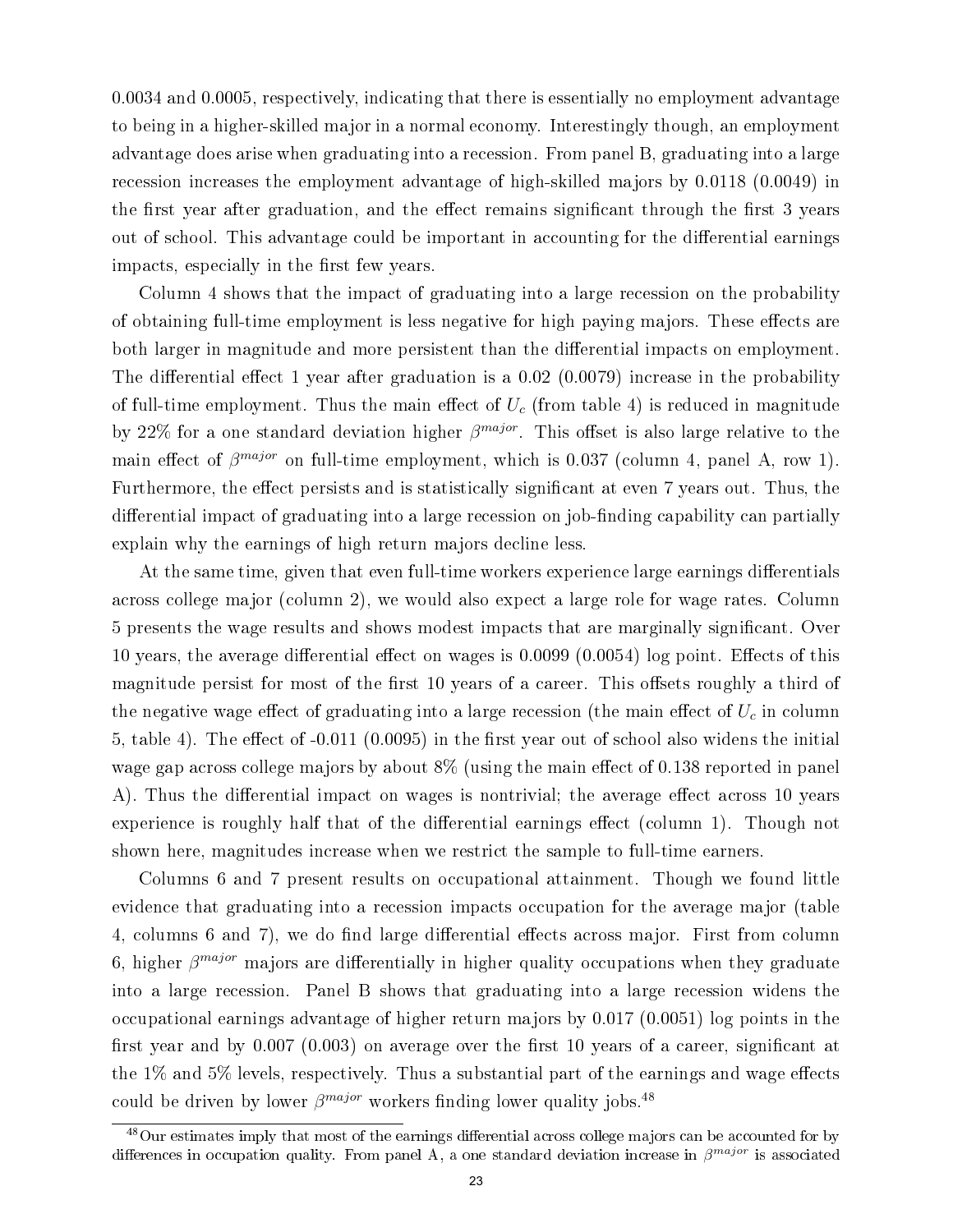Furthermore, majors with a low  $\beta^{major}$  are, based on our measure, relatively more likely to be mismatched when graduating into a large recession. Column 7 presents results on whether a worker is in one of the top 5 most common occupations for his or her major  $(Top5 = 1)$ . While there is no particular pattern across  $\beta^{major}$  in this outcome (panel A), there are differential effects when graduating into a large recession (panel B). A high  $\beta^{major}$ is on average  $0.0095(0.0055)$  more likely to be in a common occupation; this effect is small in magnitude and insignificant in the first year out of school, but grows as workers gain experience, persisting for the entire time period studied. Thus, relative to lower return majors, high return majors seem to have an easier time "staying on track" when graduating into a recession. Staying on track does not necessarily mean higher earnings, since some majors may lead to occupations that pay little but have favorable non-pecuniary attributes. However, on average  $Top5$  has a substantial positive association with log earnings conditional on the major (see above). Given this fact, the results suggest that in a large recession, low  $\beta^{major}$  graduates are less successful in obtaining the types of jobs they had in mind when they chose their major, and likely experience earnings losses as a result.

On balance, the evidence reported in table 5 suggests that the milder effect of a recession on the earnings of high return majors is driven by both the wage rate margin and the employment and hours margin, with part of the differential effect on wage rates possibly driven by occupational attainment. The larger differential earnings effect in the first year out of school seems to be attributable to the differential employment and hours effects, but persistent differential effects on occupational attainment and wages are important throughout.

#### 6.3 Robustness to Alternative Measures of College Major Skill Level

The results on college major are robust to a number of different measures of the skill level of the major. Though we focus on the earnings return  $(\beta^{major})$  for most of our analysis, we also find similar results when using the average SAT math score in the major, as well as an SAT-ACT composite score.<sup>49</sup> In addition, we have explored robustness to a proxy measure for the skill level required in the occupations a major typically enters into, using  $O^*NET$ task data on critical thinking and problem solving.<sup>50</sup> Results are also largely consistent here.

with a 0.168 increase in log earnings (column 1, panel A), as well as an increase in occupational quality of 0.146 log earnings points (column 6, panel A). Taken at face value these estimates suggest that 83% of the earnings return to college major are associated with access to higher-paying occupations, but this is an overstatement because we did not control for college major when estimating the occupation fixed effects. Using the 171 major categories available in the ACS in a log wage equation, Altonji et al. (2012) report that among men the standard deviation of college major coefficients falls from 0.177 to 0.098 when detailed occupation controls are added. The corresponding values for women are 0.146 and 0.074.

<sup>&</sup>lt;sup>49</sup>We construct average test scores for the 51 Department of Education major classifications using both BB panels. For the SIPP we generate a crosswalk between the Department of Education majors and the SIPP majors based on the names of the majors. The mappings are reported in appendix tables 4a and 4b.

 $50\,\text{Vi}$ ia principal components analysis, we obtain the primary factor from a set of  $O^*NET$  measures associated with critical thinking and problem solving. This measure is highly correlated with earnings. We aggregate these to the major level by taking a weighted average across 3-digit 1990 Census occupations using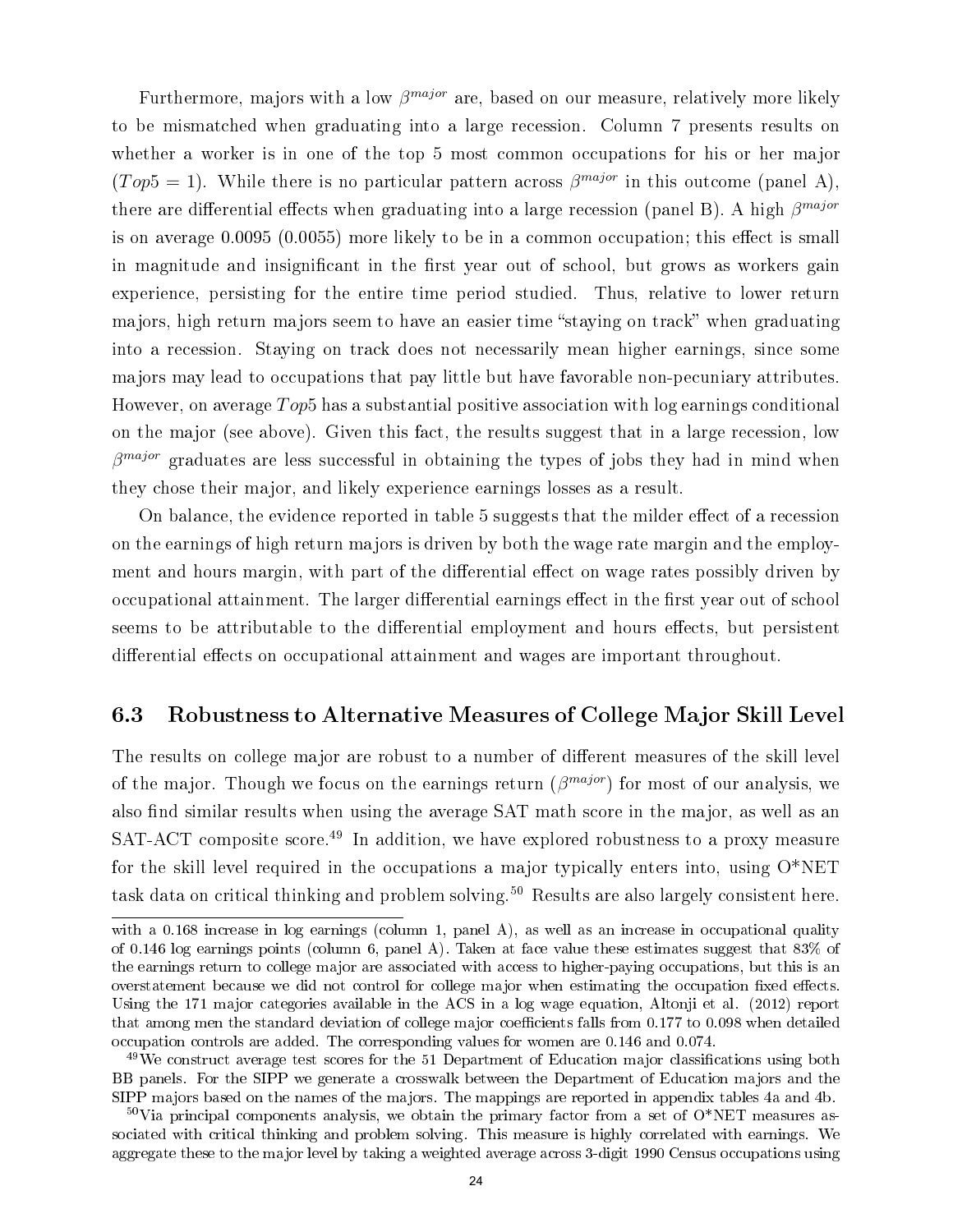Average SAT math score and occupation skill measure are reported in table 2, by major. As can be seen, both measures are highly correlated with  $\beta^{major}$ . Therefore it is unsurprising that these measures produce similar results, but it is comforting that the results are not particularly sensitive to the way we define  $\beta^{major. 51}$ 

### 6.4 Differences in Demand Cyclicality Across College Major

In this section so far, we have shown that high-skilled majors are somewhat sheltered from the negative effects of graduating into a recession, relative to lower-skilled majors. A potential explanation for this finding is that labor demand for high-skilled majors is less sensitive to the business cycle. This could, in particular, explain why high-skilled majors are relatively more likely to be in a typical occupation for their field of study when graduating into a recession.

We develop two time-varying measures of major-specific labor demand conditions: the major-specific unemployment rate  $(U_c^{major})$  and the major-specific annual employment growth rate (the first difference in the log of employment in the major).<sup>52</sup> We obtain industryoccupation-specific annual unemployment rates and employment levels using the Current Population Survey March Supplement, then aggregate these to the major level using a mapping between major and occupation-industry based on our pooled sample for workers age 26-59.<sup>5354</sup> Averages for  $U_c^{major}$  are reported in table 2. The higher-skilled majors (those with higher  $\beta^{major}$  and test scores) tend to have lower unemployment rates. This illustrates the problem that unemployment rates reflect both labor demand and adaptability. The controls for major fixed effects in our regressions remove these permanent differences across majors.

employment shares within a major from the ACS (for workers aged 36-59) as the weights.

<sup>&</sup>lt;sup>51</sup>Appendix tables 5 and 6 report results using SAT Math and the occupation skill measure, respectively, and are analogous to table 5.

 $52\,\text{Major-specific}$  unemployment rates are a function of both major-specific labor demand and the adaptability of workers in the major (i.e., the ability to find a job). Ideally we would use a measure that only includes the former effect, since the latter is more related to major ability. The growth in the log of employment is less affected by this problem but the link between the change in employment and the level of employment demand may be more tenuous, which is why we prefer the unemployment rate. We do not use employment levels because the link between this measure and the aggregate unemployment rate is highly sensitive to how we detrend it.

 $53$ Major-specific employment is the weighted sum of employment in all occupation-industry cells, using the shares from the major-occupation-industry mapping as weights, while the major-specific unemployment rate is a weighted average of occupation-industry-specific unemployment rates. We define the latter as the number of unemployed people who report that their most recent job was in a given occupation-industry cell divided by this plus employment in the occupation-industry cell. We use 3-digit 1990 Census occupations and 12 "major" industry categories also based on 1990 Census codes.

<sup>&</sup>lt;sup>54</sup>The major to occupation-industry cell mapping is generated for the 51 Department of Education major categories using just the ACS and NSCG samples (the largest of our data sets) and thus excludes the SIPP. In the case of SIPP, we use the previously-mentioned cross-walk (reported in appendix tables 4a and 4b). The demand measure for each SIPP category is the weighted average of the demand measures for the constituent Department of Education majors. The weights are based on the shares of each component Department of Education major category in our pooled data set, with SIPP excluded. The mapping and weights are computed at the national level rather than the divisional level.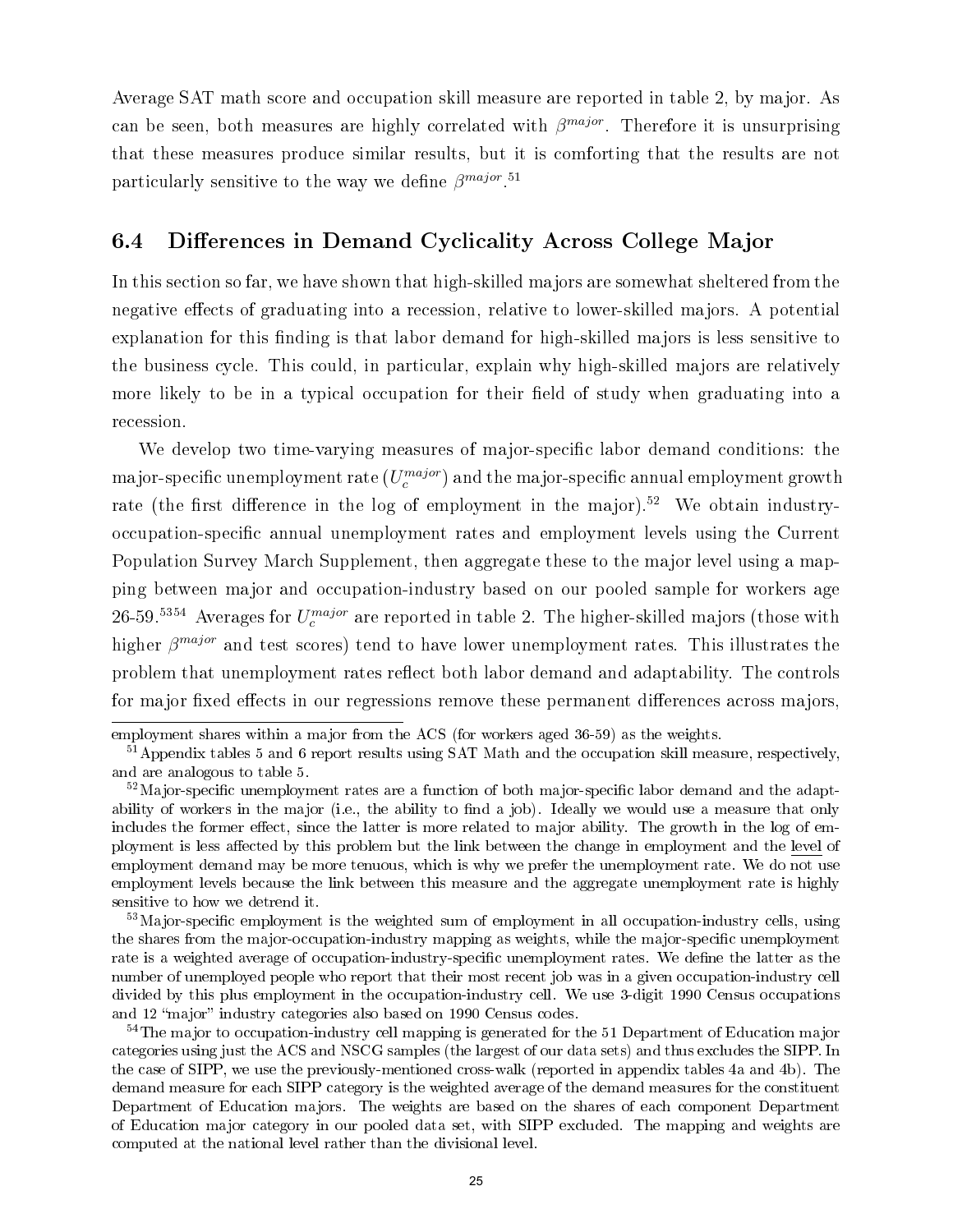but the importance of ability differences could easily vary over the business cycle. In contrast the employment growth rates are uncorrelated with  $\beta^{major}$  (not shown), but these measures are problematic for other reasons described above.

We now investigate the relationship between  $U_c^{major}$  and aggregate economic conditions, and whether the relationship is differential across  $\beta^{major}$ . Column 1 of table 6 reports regressions of the divisional value of  $U_c^{major}$  on the divisional value of  $U_c, \, \beta^{major},$  and  $\beta^{major} *$  $U_c$ , over the time period 1971-2012, where an observation is a major-division-year. We control for a cubic time trend. The coefficient on  $U_c$  is 0.25 (0.0043), which says that the unemployment rate for college graduates fluctuates only about one fourth as widely as that of the whole labor market. The coefficient on  $\beta^{major}$  is small and negative; higher-skilled majors are less likely to be unemployed. The interaction term of -0.023 (0.003) indicates that when aggregate unemployment rises, labor demand conditions deteriorate relatively less for higher-earning majors.<sup>55</sup> Columns 2-4 will be discussed later. Column 5 reports estimates defining  $U_c$  and  $U_c^{major}$  at the national level (an observation is a major-year). The coefficient on  $\beta^{major}$  is larger, 0.51, likely reflecting the fact that the national market is more relevant for college graduates than the divisional, but the coefficient on  $\beta^{major} * U_c$  is again very small relative to main effect. We obtain similar results when using the major-specific employment growth rate, rather than  $U_c^{major}$ .

The fact that demand for high-skilled majors is less sensitive to the business cycle could help account for the widening earnings advantage of high-skilled majors in recessions compared to booms. However, given the very small magnitude of the interaction effect on major-specific unemployment  $(-0.023)$ , relative to the overall impact of the unemployment rate  $(0.25)$ , one would not expect the measure to explain much of the earnings differentials. This is exactly what we find. Specifically, adding controls for  $U_c^{major}$  and its interaction with potential experience to the earnings regressions reported in table 3 has almost no effect on the coefficients on  $\beta^{major} \cdot U_c$  and  $\beta^{major} \cdot U_c \cdot PE$  that govern differential effects of entry conditions across  $\beta^{major}$  (results not reported). The same is true when the analysis is performed defining cohorts and  $U_c$  at the graduation year-national level. Therefore, this particular measure of major-cyclicality cannot account for our earnings findings. Nor does it change the results for the other labor market outcomes. However, as we have noted, major specific unemployment rates are difficult to interpret since they also reflect the ability of workers to find jobs outside their usual occupation paths in a difficult economy. It is reassuring that we obtain similar results when we instead use the employment growth rate in the major, even though sampling error in both measures may reduce their usefulness as control variables.

In summary, we have no evidence that differential labor demand conditions are driving the differential effects of  $U_c$  across  $\beta^{major}$  for the full sample period, although we would not

 $55$ The negative interaction term could also reflect the possibility that higher earning majors are more versatile and are better able to avoid unemployment in the face of given change in demand. That is, even the small coefficient we obtain might overstate the magnitude of degree of difference across  $\beta^{major}$  in the cyclicality of demand.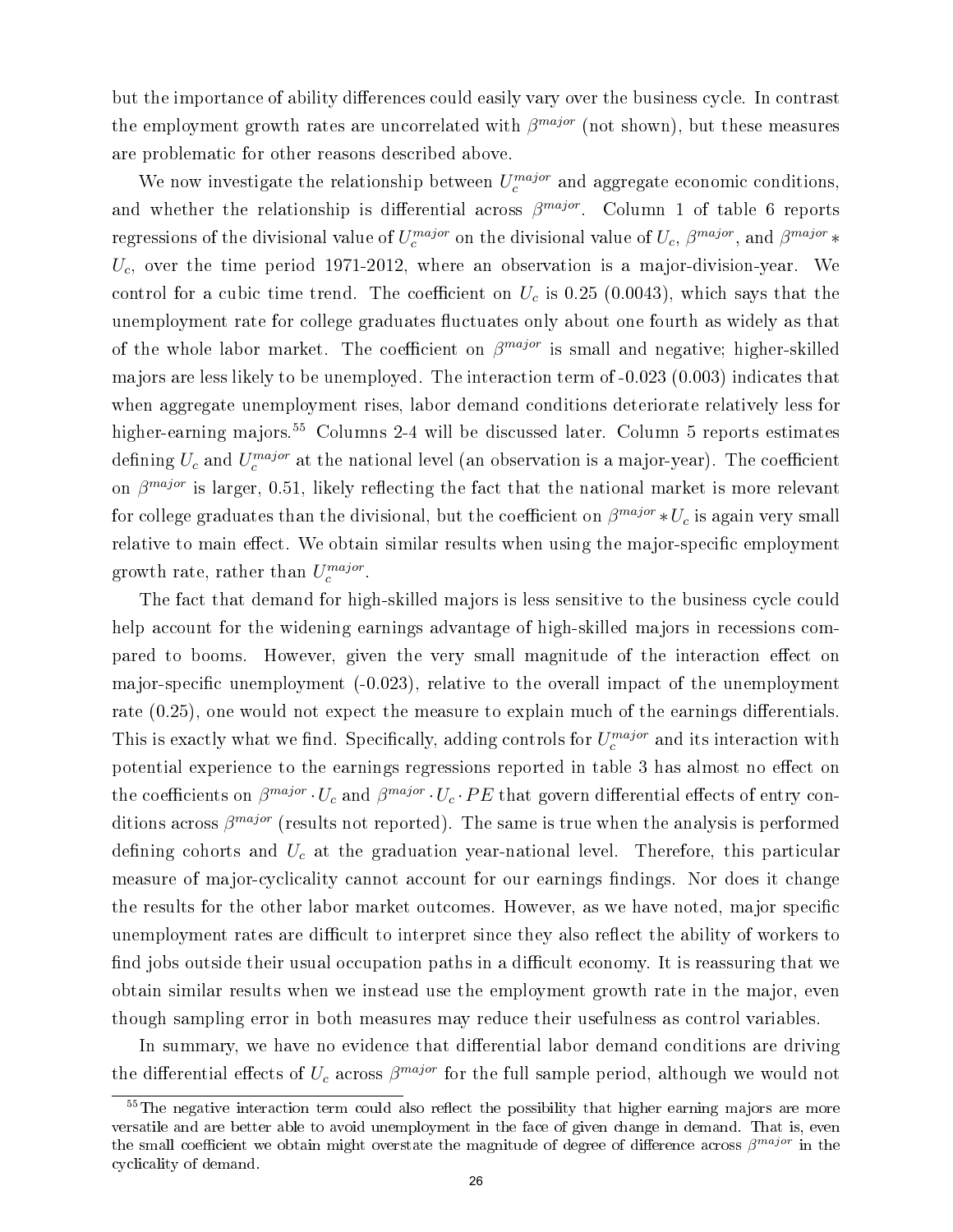rule out a small role given the problems with our major-specific demand measures.

### 6.5 Occupational Concentration of Majors

Another way of characterizing college majors that is not necessarily reflective of skill, but could be particularly relevant over the business cycle, is by the degree of occupational concentration. Some majors typically enter into a narrower set of occupations than others. These majors could thus be more prone to sectoral shocks, since they have a less diverse set of options. We next explore whether the effects of graduating into a recession are differential across the occupational concentration of the major.

We define the major-concentration measure as the share of graduates within a major who are in the top 5 occupations for that major.<sup>56</sup> For easier interpretation of the regression results, we standardize this measure to be mean 0, standard deviation  $1<sup>57</sup>$  Table 2 summarizes this measure for each major category, and shows it is fairly uncorrelated with  $\beta^{major}$ . Nursing, computer programming, and civil engineering have the highest occupation concentration levels, while environmental studies, film and other arts, and other social sciences have the lowest.<sup>58</sup>

Table 7 summarizes regression results in a similar format to table 5 except here we replace  $\beta^{major}$  with the concentration measure. Column 1 shows impacts on earnings. First note from panel A that there is an earnings return to being in a concentrated major. A one standard-deviation higher concentration is associated with a 0.051 (0.008) earnings gain, though most of this earnings return dissipates over the first decade of a career. Panel B shows that majors with a more concentrated set of occupations fare worse when graduating into a recession, relative to those who typically move to a more diverse set of jobs. They earn  $0.027$  log points less in the first year after graduation, eliminating about half of the earnings advantage reported in panel A. This is interesting and intuitive since majors in a more concentrated set of occupations may be more likely to suffer from unemployment or mismatch when graduating into a recession. We examine these effects directly next.

Column 3 shows that more concentrated majors have a slight disadvantage in finding employment when graduating into a recession. Magnitudes are fairly small relative to the sample mean employment of 89%. However, the magnitude is not small compared to the positive main effect of concentration on employment (panel A). Graduating into a large recession more than fully offsets the employment advantage of highly concentrated majors. Thus in some sense, the employment effects are sizable.

We do not find any differential impact on the probability of full-time employment (column

 $56$ Our results are robust to varying the number of "top" occupations from 3 to 7. We have also experimented with a Herfindahl index of occupation concentration, which yields qualitatively similar results.

 $57$ The major-concentration measure is created for each of the 51 Department of Education major categories. For the SIPP we use the crosswalks defined in appendix tables 4a and 4b.

<sup>&</sup>lt;sup>58</sup>Altonji et al. (2012) characterize majors by this concentration measure and also show that the degree to which majors are concentrated in a specific set of occupations declines with potential experience.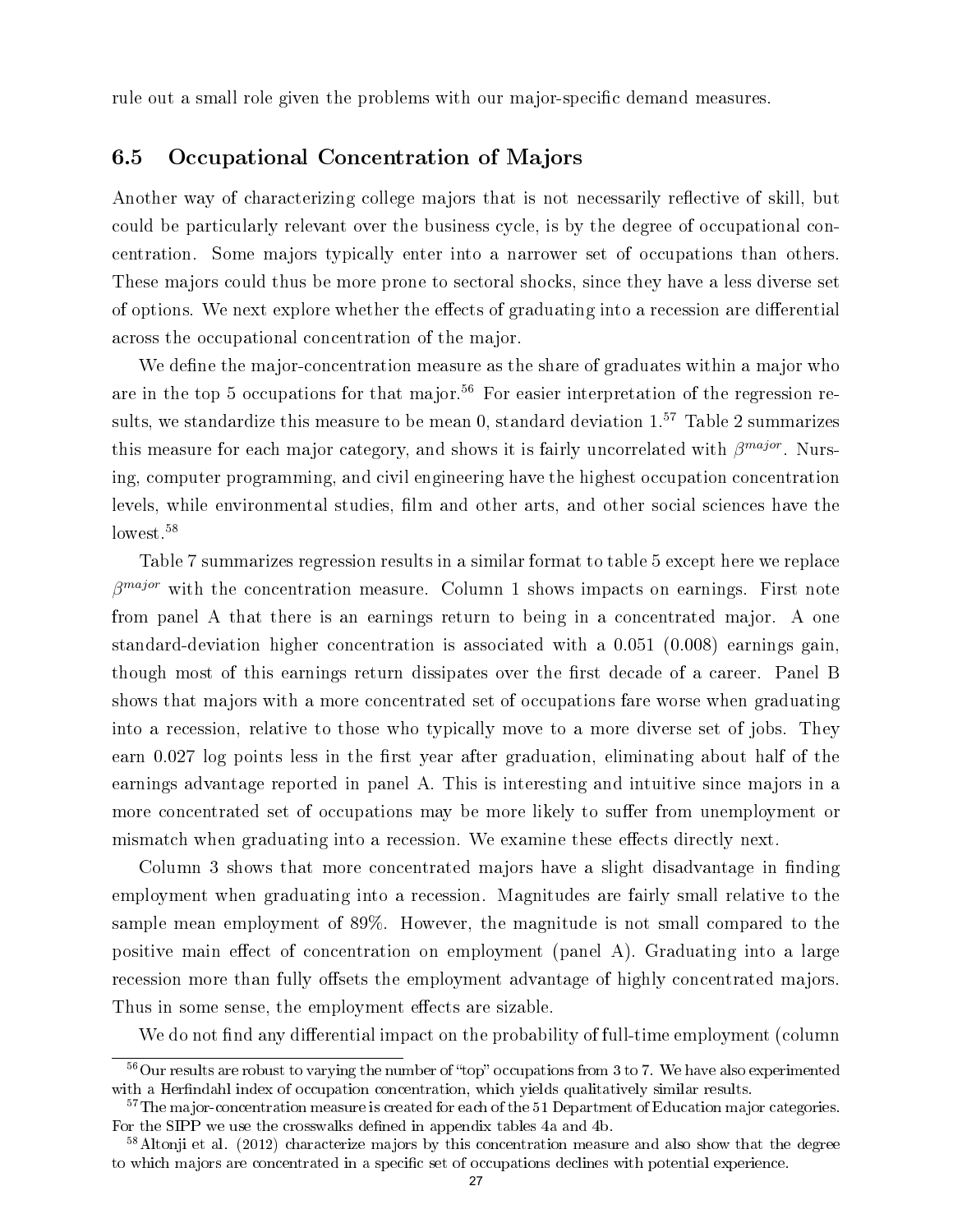4) and therefore unsurprisingly find that most of the earnings effect persists in the full-time sample (column 2) and that wage rates are highly impacted (column 5). One reason for large impacts on wage rates could be that majors with high occupation concentration are more prone to mismatch. Indeed, this is exactly what we find in column 7, which presents results for the probability of being in a popular occupation given one's major  $(Top5)$  as the outcome. By definition, highly concentrated majors are substantially more likely to be in one of the top 5 occupations for their major  $(0.15$  from panel A). This gap is reduced by  $9\%$  when graduating into a large recession. Furthermore, the effect persists as workers gain experience, even increasing in magnitude.

In summary, majors with a more concentrated set of occupations do have more difficulty finding employment initially, and are increasingly likely to be mismatched as they gain work experience, relative to less concentrated majors graduating into a large recession. These combine to produce large, persistent impacts on wages.

We have examined whether the occupational concentration of a major is in part responsible for the positive coefficient on  $\beta^{major}U_c$  in the earnings regression. However, as noted above, concentration is only weakly correlated with  $\beta^{major}$ . Therefore adding major concentration and its interaction with  $U_c$  and  $U_c \cdot PE$  as control variables does not reduce the coefficients on  $\beta^{major} U_c$  and  $\beta^{major} \cdot U_c \cdot PE$ .

# 7 The Response of Graduate Education

Faced with a weak labor market and a low opportunity cost, students who graduate into a bad economy may choose to enroll in graduate school. Whether labor market conditions impact graduate educational attainment has received little attention in the past, but is important for understanding both schooling decisions and the broader consequences of entry conditions.<sup>59</sup> Furthermore, differences in educational attainment could affect earnings outcomes by altering the composition of recent college graduates in the labor force across the business cycle. And, if many students graduating into a recession are induced to obtain further schooling, they could eventually out-earn their counterparts who graduated in better times.

Ideally, we would analyze enrollment among young workers and completed educational attainment among older workers as a function of  $U_c$  and its interaction with  $\beta^{major}$ . However, our pooled data are not well-suited to this exercise since we do not have a balanced panel of observations across experience and graduating unemployment rates. In contrast to the labor market outcomes analyzed thus far, the timing in which education variables are measured

<sup>59</sup>Kahn (2010) shows that students graduating in the worst part of the 1981 recession obtain an additional year of graduate school, on average, relative to those graduating in the best times. Bedard and Herman (2008) examine the impact of state-level economic conditions on graduate enrollment for a sample of science and engineering majors and find counter-cyclical enrollment for males in Ph.D. programs, pro-cyclical enrollment for males in Master's programs, and largely acyclical enrollment for women. Johnson (2013) finds for a more representative sample of college graduates that graduate enrollment is counter-cyclical for women and acyclical for men.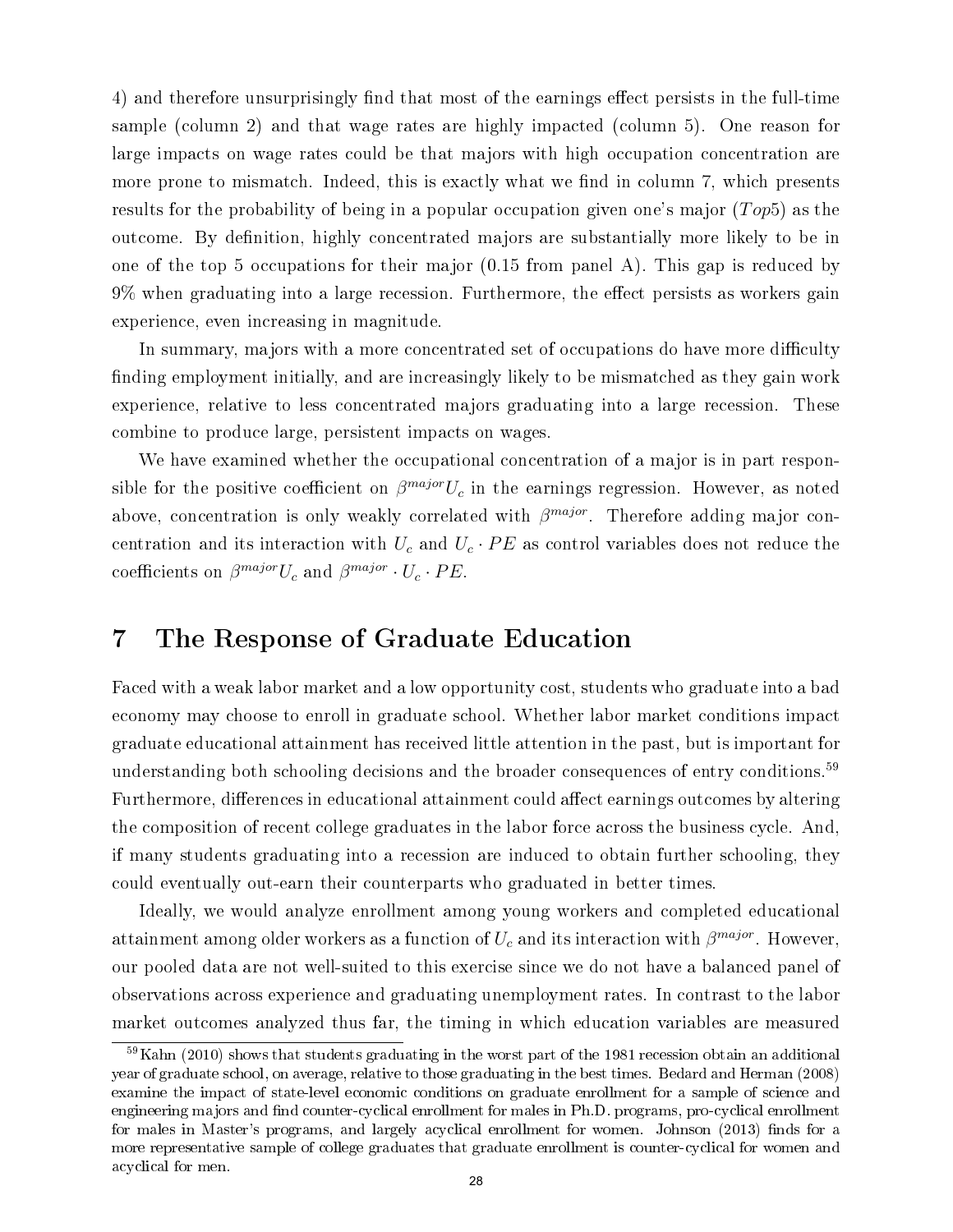matters in a way that cannot be accounted for with a smooth control for potential experience. Instead, we make use of the wide range of cohorts in the  $ACS$ .<sup>60</sup> Focusing on just the  $ACS$ has the added advantage that educational attainment of all cohorts can be observed with similar, large, sample sizes and measured in a consistent way. $61$ 

In this analysis, the dependent variable is an indicator for whether the individual has an advanced degree at the time of the ACS wave  $(2009-2011).<sup>62</sup>$  We restrict the sample to non-enrolled workers with at least 5 years of potential experience whose implied college graduation date falls between 1976 and 2006. We estimate regressions similar to the specification presented in table 3, based on equation  $(1)$ , and including graduation year fixed effects.<sup>63</sup>

Table 8 reports regression results. Column 1 excludes major fixed effects to instead provide an estimate of the impact of  $\beta^{major}$  on educational attainment, while column 2 controls for major fixed effects. Column 3 additionally controls for  $\beta^{major}$  interacted with a cubic time trend, to take account of the fact that the returns to education and the composition of college majors are changing over this time period. Both columns cluster standard errors by cohort (division-graduation year), though statistical signicance is similar for other treatments. We find that those who graduate at times of higher unemployment are slightly more likely to attain an advanced degree. From column 2, a 1 ppt increase in  $U_c$  is associated with a 0.014 increased probability of holding an advanced degree. This effect is tiny compared to the sample mean of 0.35, but is statistically significant at the  $5\%$  level.

We find that the effects are also differential across college major. Those with a one standard deviation higher  $\beta^{major}$  become slightly less likely to hold a higher degree when graduating into a bad economy. The coefficient of -0.0023 implies a reduced probability that is double the magnitude of the main effect of  $U_c$  and is significant at the 1% level. It is also relatively large compared to the main effect of  $\beta^{major}$  (0.0122 from column 1). Thus graduating into a large recession (4 ppt higher  $U_c$ ) reduces the educational attainment advantage of high  $\beta^{major}$  majors by roughly three-quarters. The sign of this effect is intuitive since graduating into a recession increases the labor market advantage of high-skilled majors relative to low-skilled majors.<sup>64</sup>

 $64$ Surprisingly, Bedard and Herman (2008) find the opposite, that Ph.D. enrollment of higher-skilled college

 $60$ We follow a similar approach to Altonji et al. (2012) and Blom (2013) who use ACS data to analyze major choice by graduation year.

 $61$  We have also analyzed educational attainment in the pooled sample used in sections 5 and 6 and obtained qualitatively similar outcomes. However, we find the ACS analysis more reliable.

 $62$ In the ACS we cannot measure whether an individual has additional years of schooling that did not contribute to a degree. Our analysis will therefore not pick up individuals who were induced to return to school because of the economy but never completed their degree.

 $63\,$ Since all observations are measured in the same 3-year window and we include graduation year fixed effects, we do not include any controls for potential experience. Graduation year fixed effects are useful for two reasons. First, they control for the fact that the returns to education change substantially over this time period. Second, they take into account the fact that younger cohorts have had less time to complete graduate education, although results are robust to varying the window of graduation years included. This means we rely on cross-sectional variation in division unemployment rates to identify the main effect of  $U_c$ . Note that the results on the main effect of  $U_c$  for the dependent variables analyzed above are similar when we include graduation year fixed effects (compare columns 2 and 3 from table 3, for example).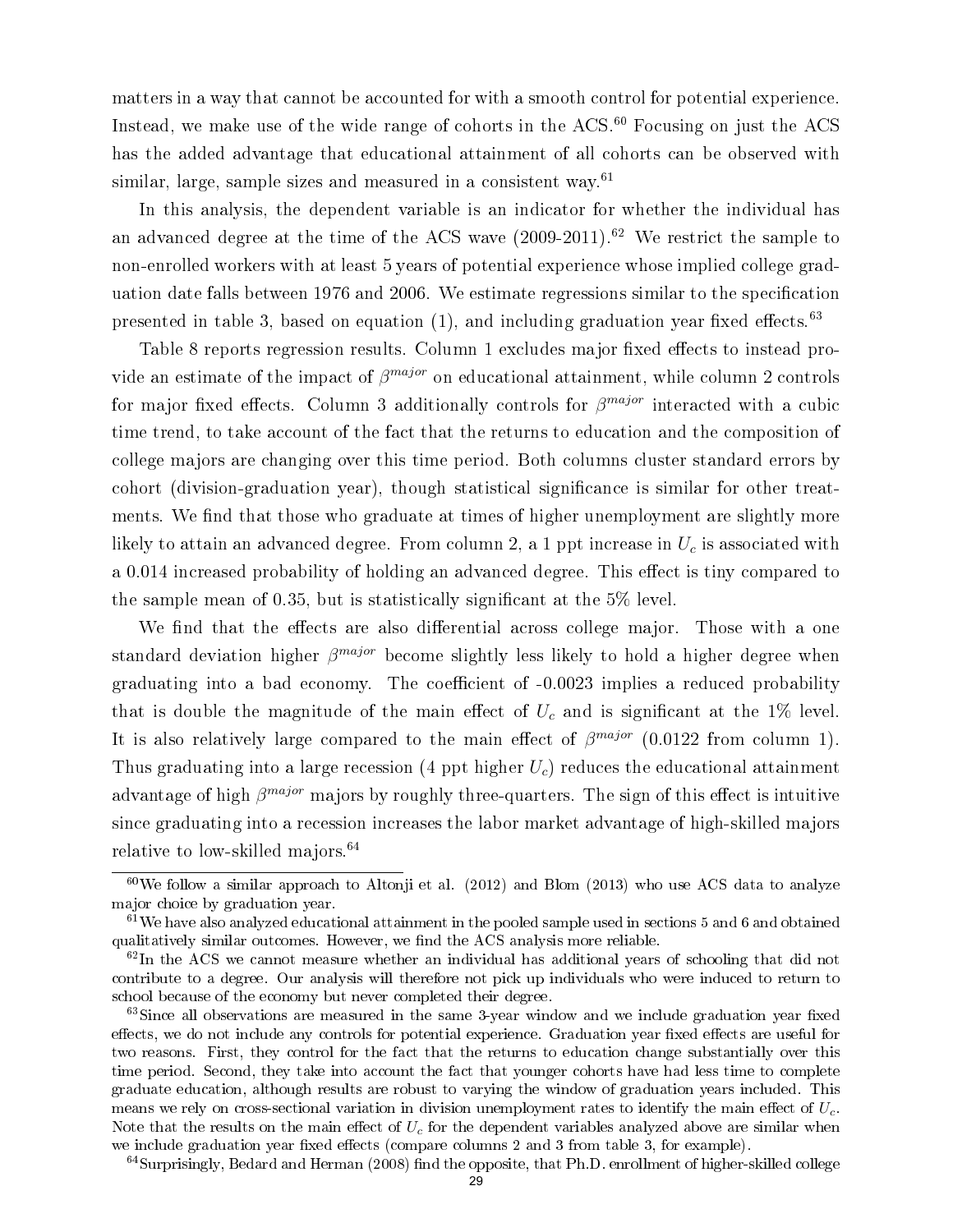# 8 Changes in the Link between Entry Labor Market Conditions and Outcomes: How Will Graduates from The Great Recession Fare?

Summarizing our results to this point, for college graduates from  $1976$  to  $2011$ , we find modest negative effects of  $U_c$  on labor market outcomes. We also find that the higher-earning college majors are somewhat sheltered from these entry-condition effects, widening their labor market advantage when they graduate into poor economic conditions. The unemployment rate was 9.3% in 2009 and 9.6% in 2010, 3.5 and 3.8 ppts above the mean unemployment rate over this time period. The analysis thus far implies that the outcomes for those graduating in 2009 or 2010 will be similar to those implied by tables  $4$  and  $5$ , which fit the effects for a 4 ppt increase in the graduating unemployment rate. In this section, we ask if the patterns that underlie these predictions have changed over time. We have two main findings. First, the recent period including the Great Recession saw much larger impacts of  $U_c$  on recent entrants. Second, the relative advantage of higher-skilled graduates during recessions has largely disappeared.

Table 3, columns 5 and 6 report log earnings regression results, augmenting those reported in columns 2 and 3, respectively, by allowing the effects to differ for those graduating in 2004 or later.<sup>65</sup> The coefficients on  $U_c$  and  $U_c\beta^{major}$  represent the effects for those who graduated before 2004. Both of these coefficients are very similar to their values for the sample as a whole (from columns 1-4). To get the total effect of  $U_c$  for those graduating on or after 2004, one should add the coefficient on  $post * U_c$  to the main  $U_c$  effect. The coefficient of -0.0279 (0.0077) on  $post*U_c$  (column 5) implies a more than doubling of the main  $U_c$  effect for these recent graduation years. To understand the total differential effect across  $\beta^{major}$  for those graduating on or after 2004, one should add the  $post*U_{c}\beta^{major}$  coefficient to the  $U_{c}\beta^{major}$ effect. The coefficient of -0.0121 (0.0050) on  $post*U_c\beta^{major}$  (column 6) is opposite in sign to the coefficient on  $U_c\beta^{major}$  and similar in magnitude, thereby almost exactly offsetting the positive differential effect across  $\beta^{major}$  for graduates from the earlier period.

To more easily interpret the results in the context of the Great Recession, we again fit the impacts of graduating into a 4 ppt higher  $U_c$  (obtained from regressions of the form in column 5 of table 3), as well as the  $U_c\beta^{major}$  interactions (obtained from regressions of the form specified in column 6 of table 3), for workers at various experience levels. Table 9 summarizes these results for the outcomes of interest, fitting separate effects for those

majors is more counter-cyclical than that of the average major, inconsistent with our results on the differential impact across  $\beta^{major}$ . However, their sample is restricted to science and engineering majors; effects could be reversed in this sample of graduates from already high-earning majors.

<sup>&</sup>lt;sup>65</sup>Specifically, we interact all of our key explanatory variables in (1) (PE, PE<sup>2</sup>, U<sub>c</sub>, U<sub>c</sub>PE, U<sub>c</sub>PE<sup>2</sup>,  $\beta^{major}$ ,  $\beta^{major}PE, U_c \beta^{major}$ ,  $U_c \beta^{major} PE$ ) with an indicator equaling 1 if the worker graduated in 2004 or later (plus a main effect of graduating on or after 2004). Results in this section are qualitatively similar for a range of cutoff dates prior to 2004.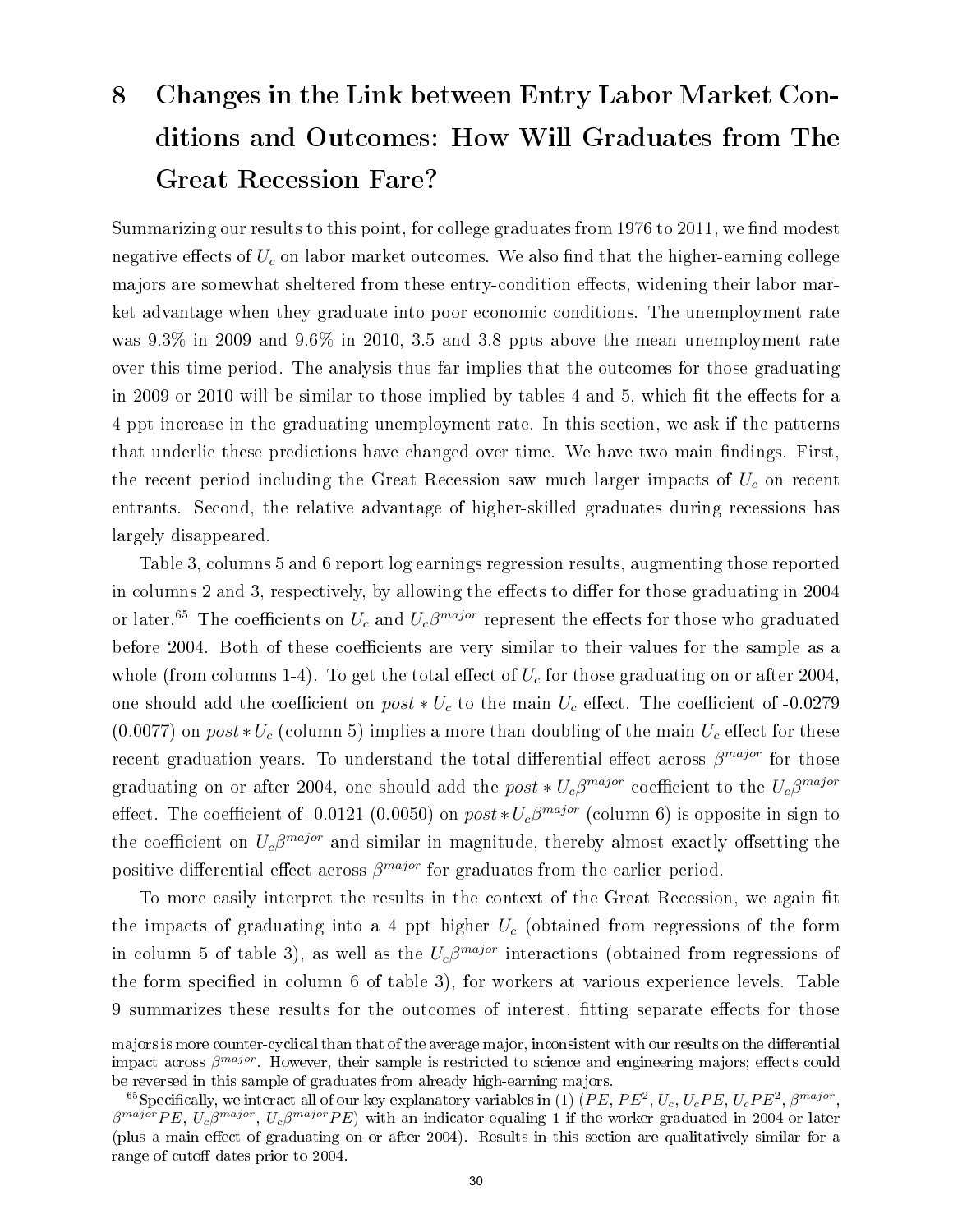graduating before 2004 and those graduating on or after 2004. Since recent graduates have not yet accumulated much experience, we report effects for one and three years out from school, as well as the average effect over the first 5 years of experience. It is worth repeating that the coefficients involving  $U_c$  are identified by booms as well as recessions even though we frequently use the term "graduating into a large recession" when characterizing our results.

Panel A reports the main effect of a 4 ppt rise in  $U_c$ . It shows that the negative earnings effect (columns 1 and 2) more than doubles in magnitude in the later period. The average effect over the first 5 years out of school increases in magnitude from a  $0.04$  ( $0.0145$ ) log earnings loss to a  $0.09$  ( $0.027$ ) log earnings loss. The difference in the first year out of school is even larger. Graduates unlucky enough to graduate into a large recession before 2004 earned 0.08 less in log earnings in the first year, while those graduating into a recession in 2004 or later earned 0.19 less in log earnings. Not only was the Great Recession characterized by high values of  $U_c$ , but the negative consequences of those high values appear to be much larger than in the past.

The subsequent columns in table 9 help interpret the mechanisms underlying these differences.<sup>66</sup> First, columns 3 and 4 show earnings impacts on a restricted sample of full-time workers. Graduates into large recessions before 2004 saw almost no earnings losses when they were employed full-time, while those graduating into the Great Recession still bore substantial earnings losses. This suggests that a substantial part of the pre-2004 effect is driven by an inability to find full-time work. Columns 7 and 8 corroborate this, showing that the probability of working full-time is 0.12 lower for those graduating into a large recession pre-2004 but only 0.03 lower in the later period. The probability of being employed is largely unaffected in both periods (columns  $5$  and  $6$ ). We find similar impacts on wage rates across periods (columns 9 and 10). We find no significant impacts on occupation quality (columns 11 and 12), negative and marginally significant effects on match quality pre-2004 (column 13) and no effects on match quality in the later period (column 14).

Panel B presents results on the differential effects of a 4 ppt increase in  $U_c$  across  $\beta^{major}$ . While overall earnings effects are much larger in magnitude for graduates from 2004-2011, these effects are much more evenly distributed across college major. Pre-2004, high  $\beta^{major}$ majors saw a substantial widening of their earnings advantage when graduating into a recession. These effects are not present in the later period either in the full sample (column 1) or in the sample restricted to full-time workers (column 2). Similarly, for those graduating in the later period we find almost no differential impacts on the other dependent variables considered in the table.

Interestingly, both larger magnitude  $U_c$  effects and the smaller magnitude  $U_c\beta^{major}$ effects do not appear to be solely a phenomenon of the Great Recession. We obtain very similar results when we include graduates from 1998-2011 in the later period, which includes both the

 $66$ The regressions underlying these results are summarized in web appendix tables 1-6, column 5 from each table. Regressions underlying results reported in panel B are summarized in column 6 from each table.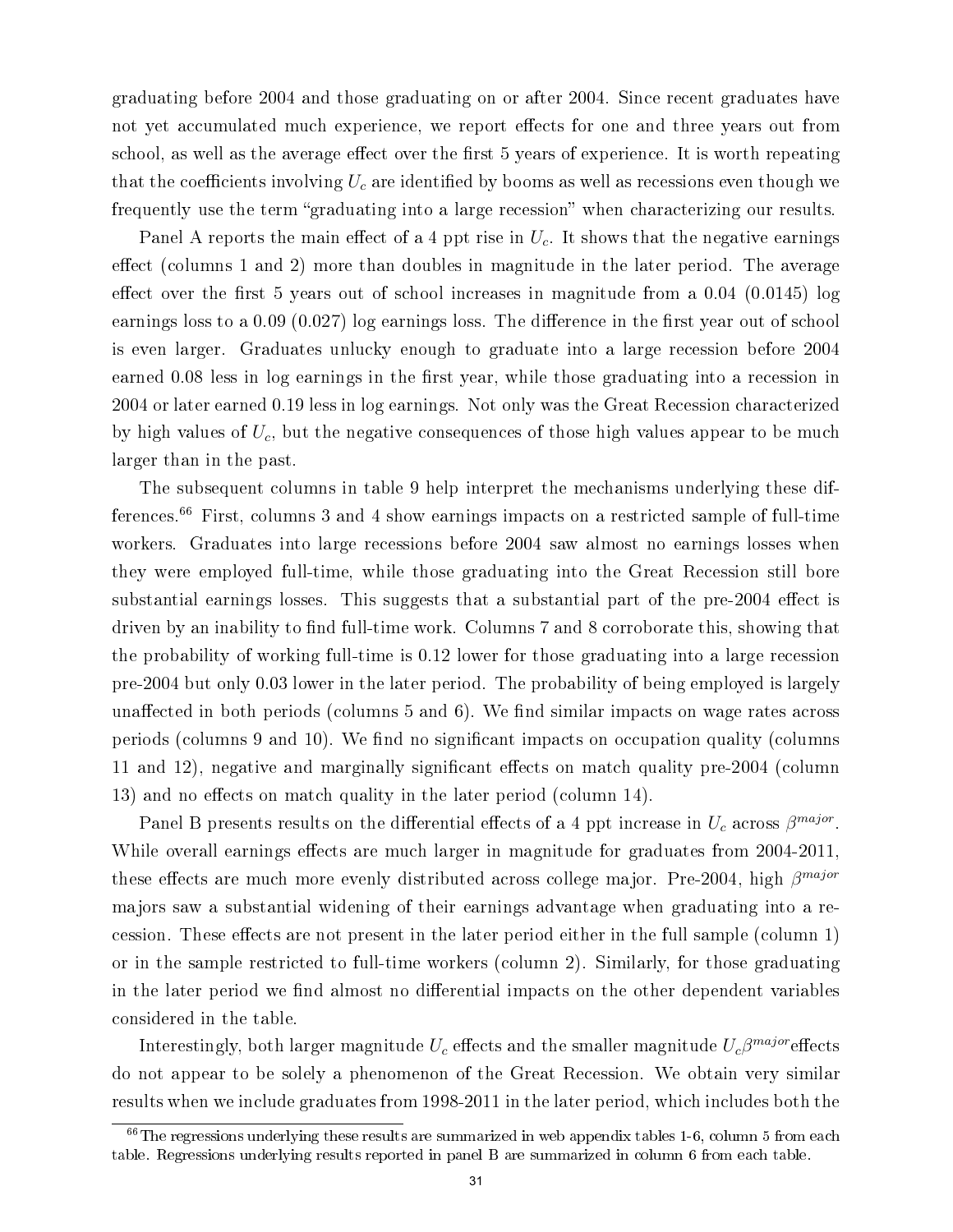"dot com boom" years of the late 1990s and the 2001 recession. This suggests that graduates from the 2001 recession saw similar labor market impacts per unit change in  $U_c$  as those from the Great Recession. There are a number of potential explanations for the different pattern in the recent two recessions. First, both saw prolonged jobless recoveries, meaning unlucky recent graduates might have had to spend more time on the sidelines. However, if that were the case we would have expected larger impacts on employment and hours in the recent period, and we find the opposite. Second, the industries impacted by recessions have varied over time. Employment losses in the 1981-82 recession were disproportionately drawn from manufacturing, as were those in the 1991 recession, which also saw sizable employment losses in construction. Therefore college graduates in these recessions may have been somewhat sheltered overall. While manufacturing losses were also important in the 2001 recession so were job losses in information technology stemming from the "dot com" bubble burst and job gains during the bubble. The 2001 recession may have therefore been fairly costly for college graduates and in particular high-earning college graduates. The Great Recession the 2007-09 was unusually broad-based, impacting almost every sub group proportionately. College graduates were less sheltered in this recession and the finance industry in particular saw large losses.

These two recent recessions may then have leveled the playing field to some degree across education groups and within college graduates; that is, college graduates bore something closer to their "fair share", relative to non-college workers, and the same was true for highearning majors relative to low-earnings majors.

# 8.1 The Role of Changes in Cyclicality of Demand for College Graduates

The labor demand measures discussed in section 6.3 should speak to the issue of sectoral impacts across recessions as well as to whether there has been a more general increase in the exposure of college graduates to business cycle variation. Column 3 and 4 of table 6 report regressions of the divisional value of  $U_c^{major}$  on the divisional value of  $U_c, \, \beta^{major},$  and  $\beta^{major} * U_c$  for the 1971-2003 and 2004-2012 periods, respectively. We also control for a cubic time trend over the 1971-2003 period, but this makes little difference (compare columns 2 and 3). The main effect of  $U_c$  increases from 0.199 (0.0047) in the earlier period to 0.508 (0.0071) in the later period, a factor of  $2.55$ . Recall from table 9 that the five-year average earnings loss associated with  $U_c$  more than doubled from the early to the late period (increasing in magnitude by a factor of 2.21). Therefore, it appears that much of the difference pre- and post-2004 can be accounted for by a change in the relationship between unemployment of college graduates and aggregate unemployment. Unemployment regressions at the national level (columns 7 and 8) show an increase in the coefficient on  $U_c$  from 0.44 (0.017) for 1971-2003 to 0.587 (0.198) for 2004-2012. This increase is smaller in percentage terms, but is still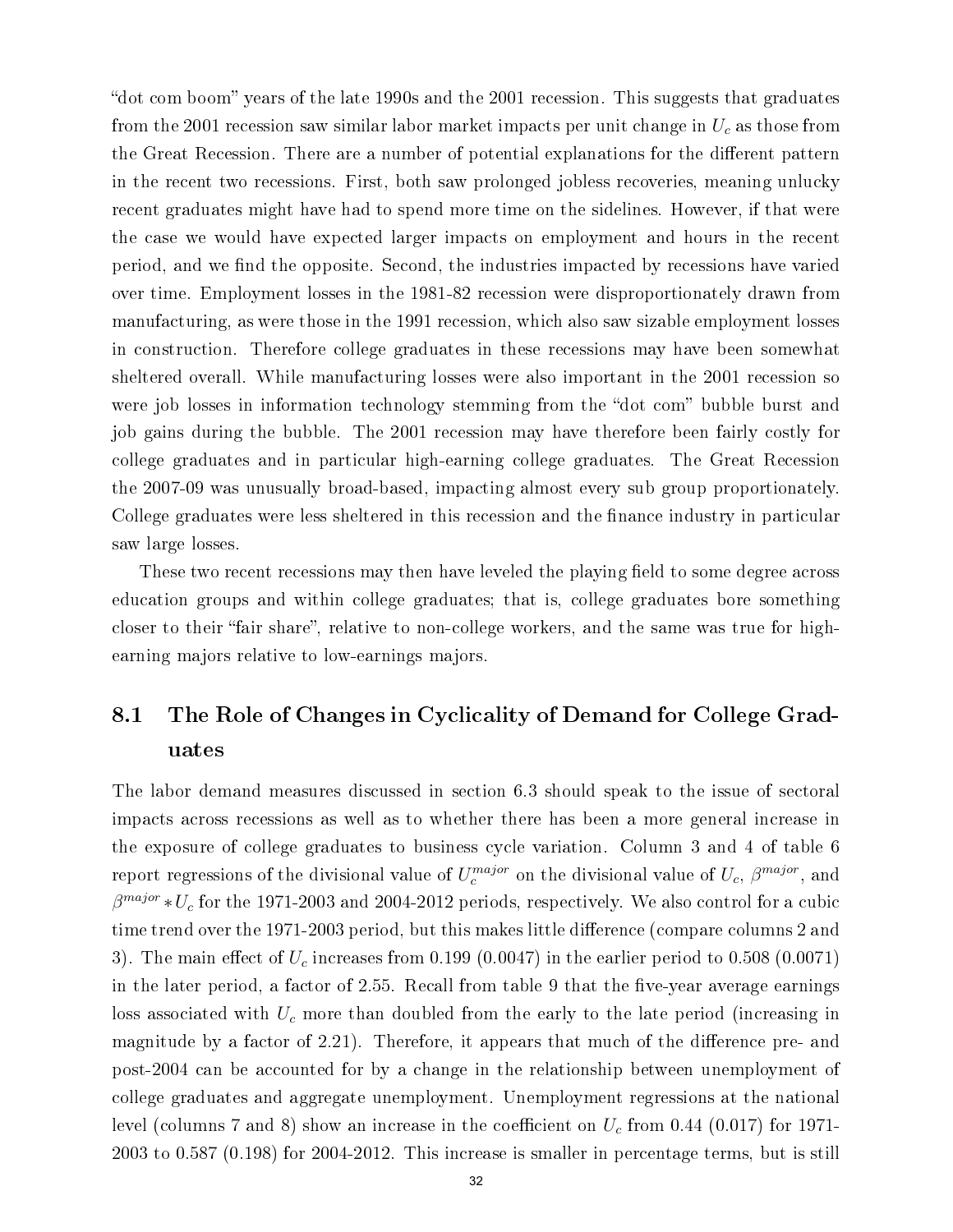very large.

The coefficient on  $\beta^{major} * U_c$  declines in magnitude from -0.0331 (0.0038) for 1971-2003 to -0.0087 (0.0068), indicating the cyclicality of demand for higher-skilled majors has increased relative to the average major. The coefficients in the table imply that demand for higherskilled majors is 16.6% less cyclically sensitive than demand for the average major over 1971-2003 but only 1.7% less cyclical in recent years.

Figure 1 summarizes the change in the relative cyclicalities of high- and low-earning majors. Here we plot the average major-specific national unemployment rate for three groups of college majors – those in the top  $\beta^{major}$  quartile, the middle 50% of majors, and the bottom  $\beta^{major}$  quartile of majors – from 1971 to 2012.<sup>67</sup> The figure also plots the aggregate national unemployment rate over this time period (dashed line). All unemployment rates depict the same cyclical pattern. There are also clear level differences across the three major-specific unemployment rates; for almost all of the sample period, the unemployment rate is highest for the low-earning majors (green line) and lowest for the high-earning majors (blue line). This likely reflects the fact that low-earning majors are also less skilled at finding steady work. but might also reflect average labor demand conditions relative to supply. The cyclicality of the major-specific unemployment rates also differs. For most of the time period, the lowearning majors exhibit the largest increases in recessions and the largest declines in booms. However, in the last decade these relationships are less clear. In the 2001 recession, the higher  $\beta^{major}$  group actually reaches the highest unemployment rate peak. In the run up to the Great Recession, the unemployment rate for all three groups is essentially the same; the low-earning majors reach the highest peak unemployment rate during the recession, but the difference across groups appears smaller than in some of the previous recessions such as the 1981-82.

Figure 1 and table 6 together suggest that labor demand for high-earning majors has seen an increase in its sensitivity to the business cycle in the recent period. This may explain part of the disappearance of the advantage of high-skilled majors graduating into a recession in the post period. But since estimated differences in the sensitivity of majorspecific unemployment rates to aggregate economic fluctuations were relatively small even in the pre period, the decline is probably not the whole explanation.<sup>68</sup>

## 9 Conclusion

In this paper we measure the labor market consequences of graduating from college in times of higher unemployment and study how those consequences vary with the skill level and the

 $67$ These reflect unweighted averages of major-specific national unemployment rates in a given year. Division unemployment rates look similar but noisier.

 ${}^{68}$ Controlling for  $U_c^{major}$  or for the major-specific employment growth rate in the regressions underlying table 9 has almost no effect on the interactions between  $\beta^{major}$  and  $U_c$ . We noted above that these measures are noisy.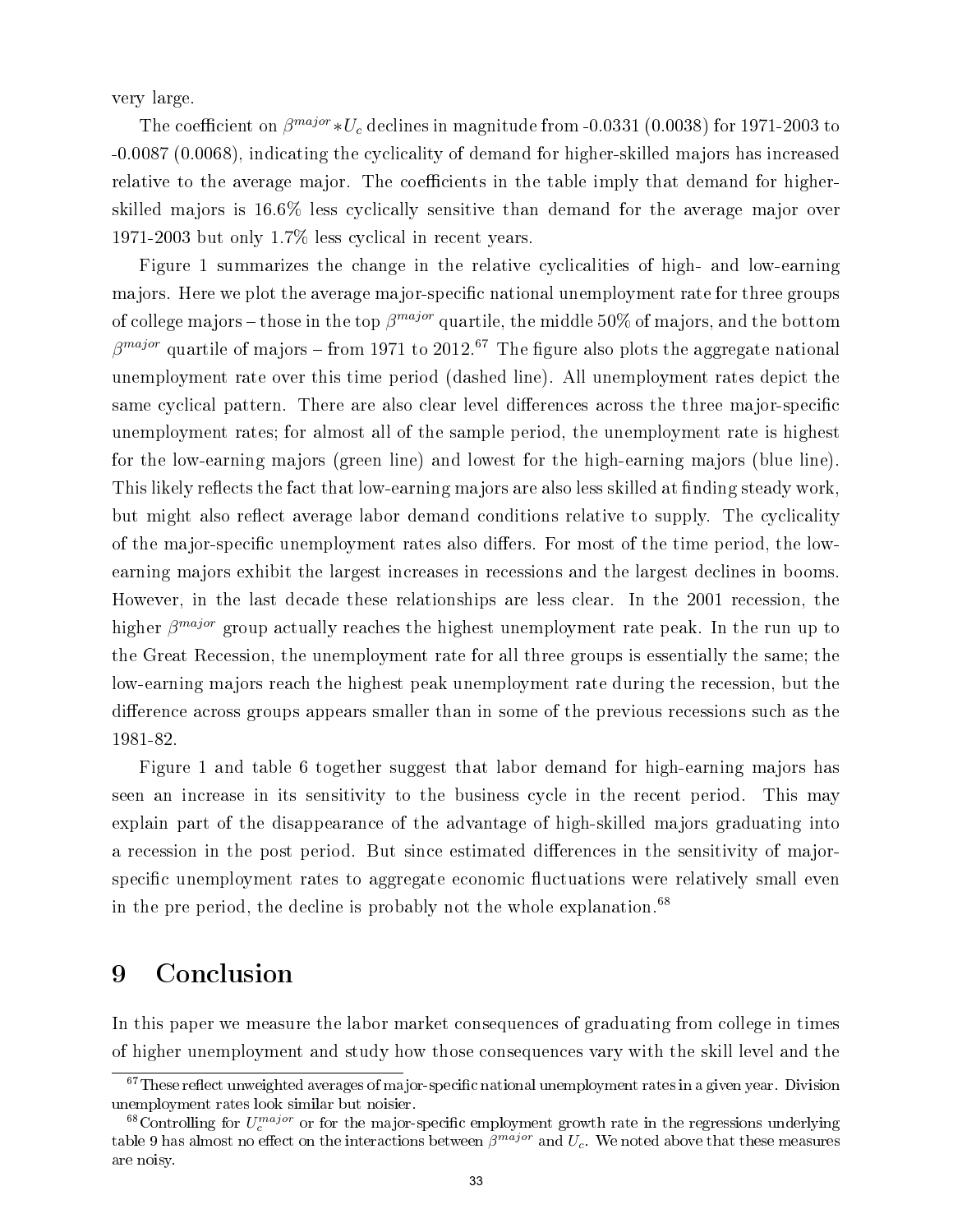occupational concentration of the college major. Most of the analysis pools information on the graduating classes of 1976-2011, but we also examine whether labor market conditions matter more for recent college classes, including those from the Great Recession.

We find that early careers are disrupted by poor labor market conditions. A large recession at the time of graduation reduces earnings and wages by roughly 11% and 3% (respectively) in the first year, and it reduces the probability of full-time employment by  $0.095$ . With the exception of wage rates, these effects are fairly short-lived, fading out over the first seven years of a career. The effects on wages persist for the 10 year potential experience window that we focus on.

We also find that the early careers of better higher-skilled majors are less sensitive to aggregate conditions at graduation. (The results are similar whether we use the earnings premium of the major or other skill measures.) In other words, the earnings gap across college majors widens in recessions. A person in a typically high-earning major increases his or her earnings advantage by a third when graduating in a bad recession relative to an average major, and this effect remains large for the first seven years after college graduation. These differential effects reflect increases in the probability of employment and full-time employment for higher-skilled majors relative to lower-skilled majors graduating into a recession, as well as differential effects on wage rates.

We do not have a full explanation for the differential impacts of entry conditions across college major. We do show that the unemployment rates of higher paying majors are less sensitive to the business cycle, but the difference in sensitivity is too small to account for the differential impacts on earnings. It could be that lower-skilled majors spend more of their early experience years out of full-time employment and suffer more from skill depreciation. However, we had expected lower-skilled majors to be less sensitive to this depreciation. It could instead be that higher-skilled majors can more easily recover from early setbacks because of more productive job search. This seems unlikely, however, since the largest differential effects are concentrated in the years just after graduation.

Effects on occupation quality and match quality may be able to account for some of the differential earnings and wage effects across majors. High-skilled majors graduating into a recession are relatively more likely to be in occupations that are both higher paying and more typical for their major, compared to lower-skilled majors. This is consistent with prior work on college graduates in Norway (Liu et al. 2012), for economics Ph.D.'s (Oyer 2006), and for MBA's (Oyer 2008), which all find that the earnings losses associated with graduating into a recession can be accounted for by worse access to higher paying industries.

Overall, our results for the 1976-2011 time span fit well with the previous literature. They are quite consistent with Oreopoulos et al. (2012), who study labor market shocks in Canada and find modest earnings effects of graduating in a recession that persist for a few years and are smaller in magnitude for higher-skilled majors. Our estimates of wage effects for the average major are smaller in both magnitude and persistence, compared with Kahn's (2010)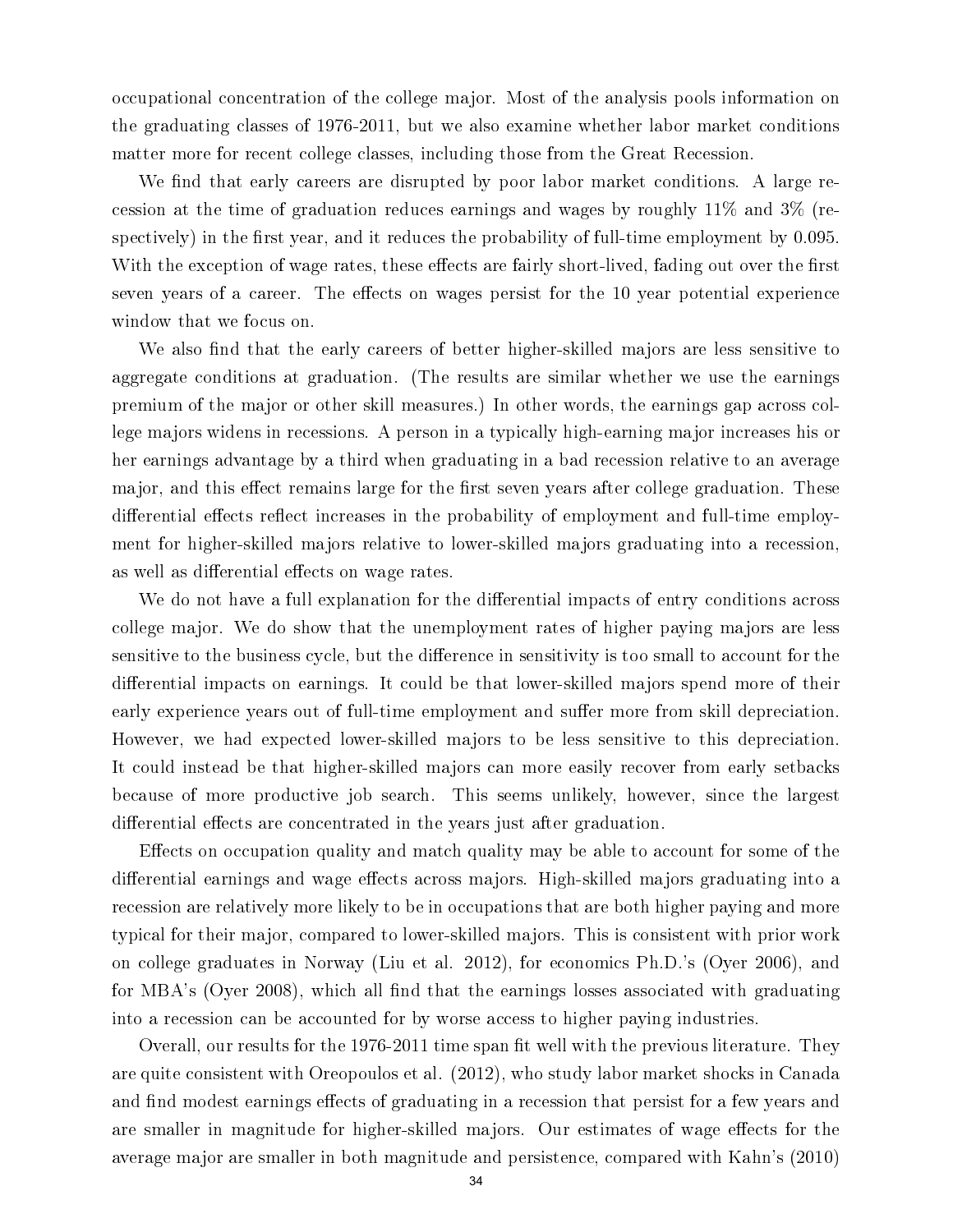analysis of the 1981-82 recession. Besides studying a broader set of demographic groups (Kahn restricts her analysis to white males) we also study college graduates from a much longer range of years. Concerning educational attainment, our finding that those graduating into a recession are slightly more likely to obtain an advanced degree is consistent with Kahn and broadly consistent with the small literature on the cyclicality of graduate enrollment rates (Bedard and Herman (2008) and Johnson (2013)). Again, we provide evidence for a larger range of graduation years and by college major.

We find effects on earnings are substantially more negative for graduates from the Great Recession. The per unit effect of an increase in the aggregate unemployment rate for graduates from 2004-2011 is more than double the value for graduates from 1976-2003. A substantial part of this increase is probably explained by the fact that the unemployment rates of college graduates as whole became much more sensitive to aggregate economic conditions in the years surrounding the Great Recession,

We also find that the effects of economic conditions have become much more evenly distributed across college major. It looks as though the "modern recession" is more broadbased, impacting recent college graduates and higher-skilled majors to a greater extent than we find for previous recessions.

The unemployment rates of higher-earning majors are no longer less sensitive to the business cycle, but the change is too small to explain the disappearance of the advantage of high-skilled majors graduating into a recession in the post period. Further work is needed on the types of shocks that lead to persistent (and differential) impacts on recent college graduates. This may yield a better understanding of the nature of recessions and recoveries of the last two decades.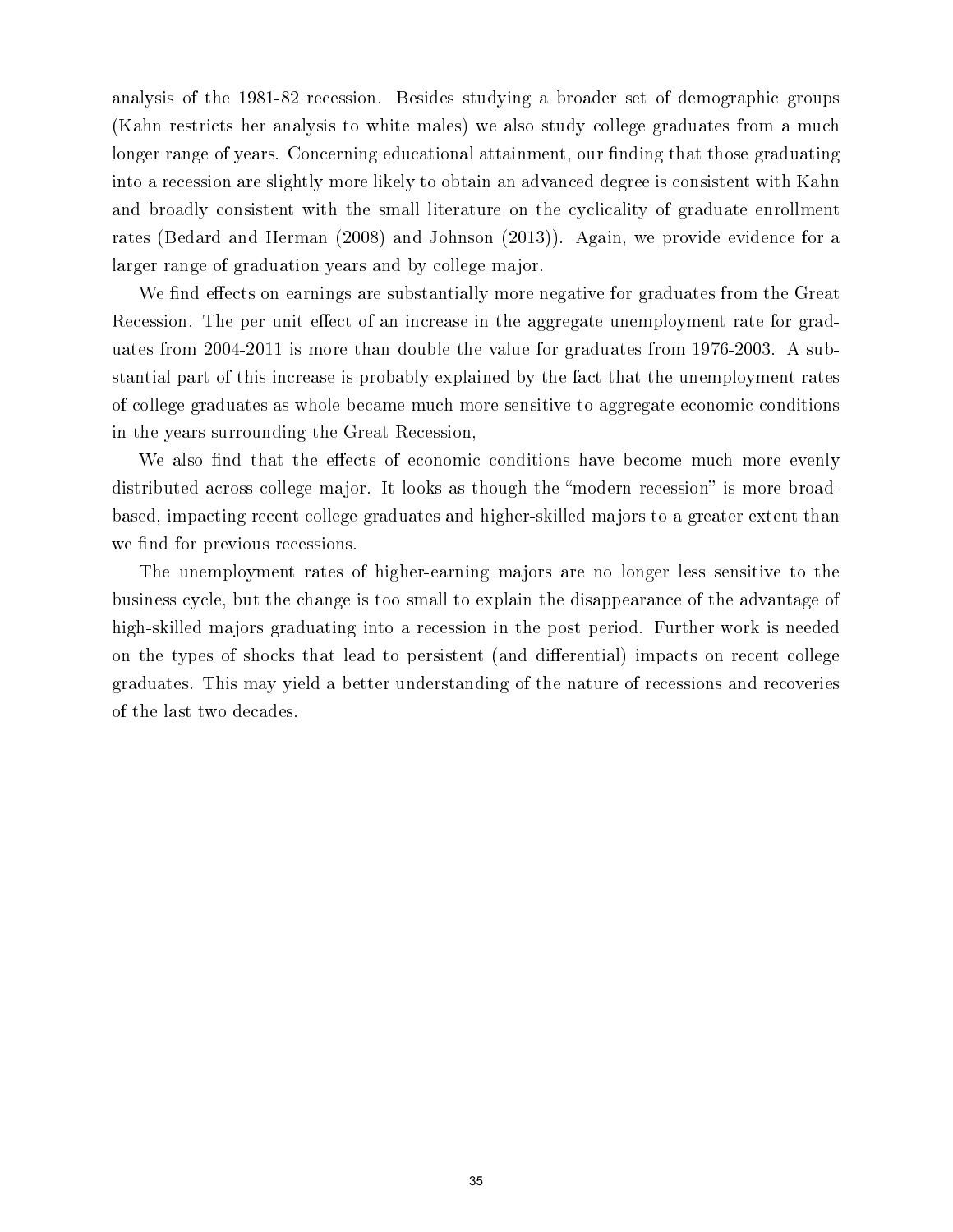## References

- [1] Altonji, Josph G. (1993). The demand for and return to education when education outcomes are uncertain. J. Labor Econ.  $11(1):48-83$
- [2] Altonji, Joseph G., Erica Blom, and Costas Meghir (2012) "Heterogeneity in Human Capital Investments: High School Curriculum, College Major, and Careers," Annual Review of Economics, Volume 4. 185-223.
- [3] Altonji, Joseph G., Anthony A. Smith, and Ivan Vidangos (2013) "Modeling Earnings Dynamics, Econometrica, 81(1): 1395-1454.
- $[4]$  Arcidiacono, Peter (2004) "Ability Sorting and the Returns to College Major," Journal of Econometrics, Volume 121, No. 1-2. 343-375.
- [5] Baker, George, Michael Gibbs, and Bengt Holmstrom (1994) "The Wage Policy of a Firm," Quarterly Journal of Economics, Volume 109, No. 4. 921-955.
- [6] Beaudry, Paul, and John DiNardo (1991) "The Effect of Implicit Contracts on the Movement of Wages Over the Business Cycle: Evidence from Micro Data," Journal of Political Economy, Volume 99, No. 4. 665-688.
- [7] Bedard, Kelly, and D.A. Herman (2008) Who Goes to Graduate/Professional School? The Importance of Economic Fluctuations, Undergraduate Field, and Ability," Economics of Education Review, 27, 197-210.
- [8] Bils, Mark, and Kenneth J. McLaughlin (2001) "Interindustry Mobility and the Cyclical Upgrading of Labor," Journal of Labor Economics, Volume 19, No. 1, 94-135.
- $[9]$  Blom, Erica  $(2012)$  "Labor Market Determinants of College Major," Mimeo, Yale University.
- [10] Card, David and Thomas Lemieux (2001) "Dropout and enrollment trends in the postwar period: What went wrong in the 1970s?" in J. Gruber (Ed.), Risky Behavior Among Youths: An Economic Analysis (pp. 439-482). Chicago: The University of Chicago Press.
- [11] Devereux, Paul  $(2002)$  "The Importance of Obtaining a High-Paying Job," Mimeo.
- [12] Devereux, Paul  $(2002)$  "Occupational Upgrading and the Business Cycle," Labour, Volume 16, No. 3. 423-452.
- [13] Gibbons, Robert, and Michael Waldman (2006) Enriching a Theory of Wage and Promotion Dynamics Inside Firms," Journal of Labor Economics, Volume 24, No. 1. 203-207.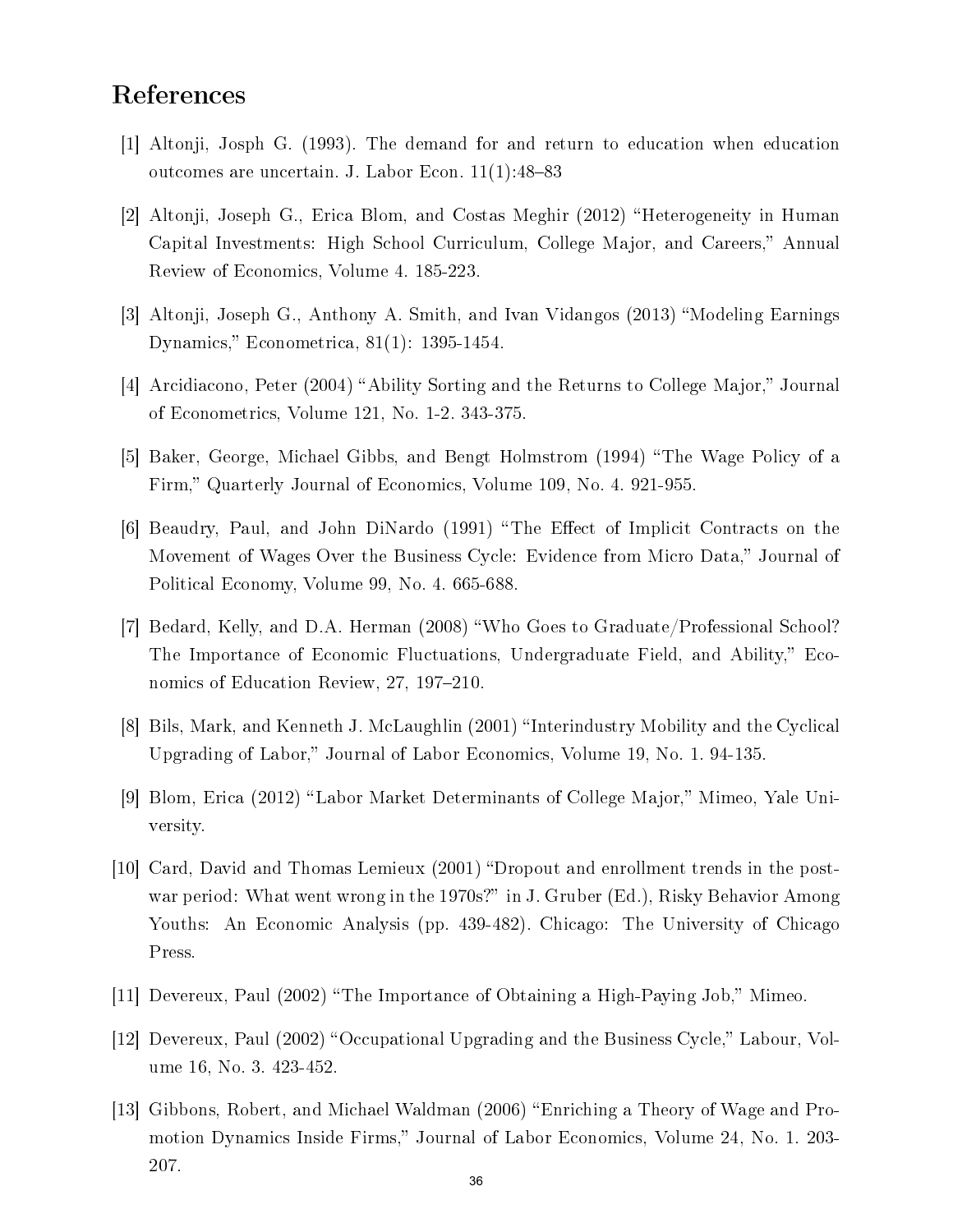- [14] Gibbons, Robert, Lawrence F. Katz, Thomas Lemieux, and Daniel Parent (2005) "Comparative Advantage, Learning, and Sectoral Wage Dynamics, Journal of Labor Economics, Volume 23, No. 4. 681-724.
- [15] Hershbein, Brad J. (2012) "Graduating High School in a Recession: Work, Education. and Home Production," The B.E. Journal of Economic Analysis & Policy, Volume 12. No. 1, Article 3.
- [16] Johnson, Matthew T. (2013) "The impact of business cycle fluctuations on graduate school enrollment", Economics of Education Review, Volume 34. 122–134.
- [17] Kahn, Lisa B. (2010) "The Long-Term Labor Market Consequences of Graduating from College in a Bad Economy," Labour Economics, Vol. 17, No. 2. 303-316.
- [18] Kondo, Ayako (2008) " Differential Effects of Graduating During Recessions Across Race and Gender," Mimeo.
- [19] Liu, Kai, Kjell G. Salvanes, and Erik O. Sorensen (2012) "Good Skills in Bad Times: Cyclical Skill Mismatch and the Long-Term Effects of Graduating in a Recession," IZA Discussion Paper No. 6820.
- [20] Oreopoulos, Philip, Till von Wachter, and Andrew Heisz  $(2012)$  "Short and Long-Term Career Effects of Graduating in a Recession." American Economic Journal: Applied Economics, Volume 4, No. 1. 1-29.
- [21] Oyer, Paul (2006) "Initial Labor Market Conditions and Long-Term Outcomes for Economists," Journal of Economic Perspectives, 20. 143-160.
- [22] Oyer, Paul (2008) The Making of an Investment Banker: Macroeconomic Shocks, Career Choice, and Lifetime Income," The Journal of Finance, 63. 2601-2628.
- [23] Ruggles, Steven, J. Trend Alexander, Katie Grenadek, Ronald Goeken, Matthew B. Schroeder, and Matthew Sobek (2010). Integrated Public Use Microdata Series: Version 5.0 [Machine-readable database]. Minneapolis, MN: Minnesota Population Center.
- [24] Shimer, Robert  $(2004)$  "Search Intensity," Mimeo.
- [25] Stevens, Ann Huff (1997) "Persistent Effects of Job Displacement: The Importance of Multiple Job Losses," Journal of Labor Economics, Volume 15, No. 1. 165-188.
- [26] Topel, Robert, and Michael P. Ward (1992) "Job Mobility and the Careers of Young Men," Quarterly Journal of Economics, Volume 107, No. 2. 439-79.
- $[27]$  Turner, Sarah E., and William G. Bowen (1999) "Choice of Major: The Changing (Unchanging) Gender Gap," Industrial and Labor Relations Review, Volume 52, No. 2. 289-313.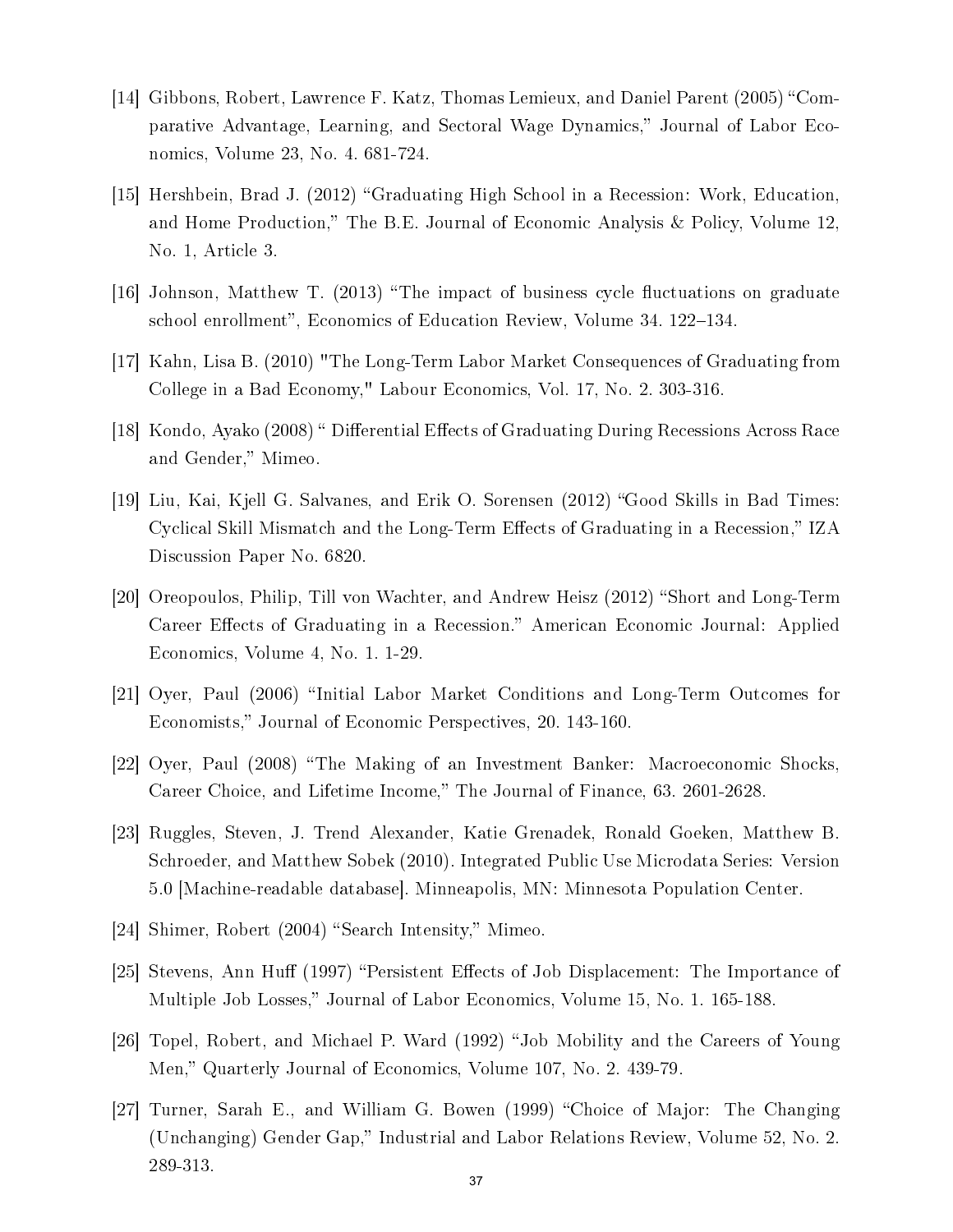[28] Wozniak, Abigail (2010) "Are College Graduates More Responsive to Distant Labor Market Opportunities?" Journal of Human Resources Volume 45, No. 4. 944-970.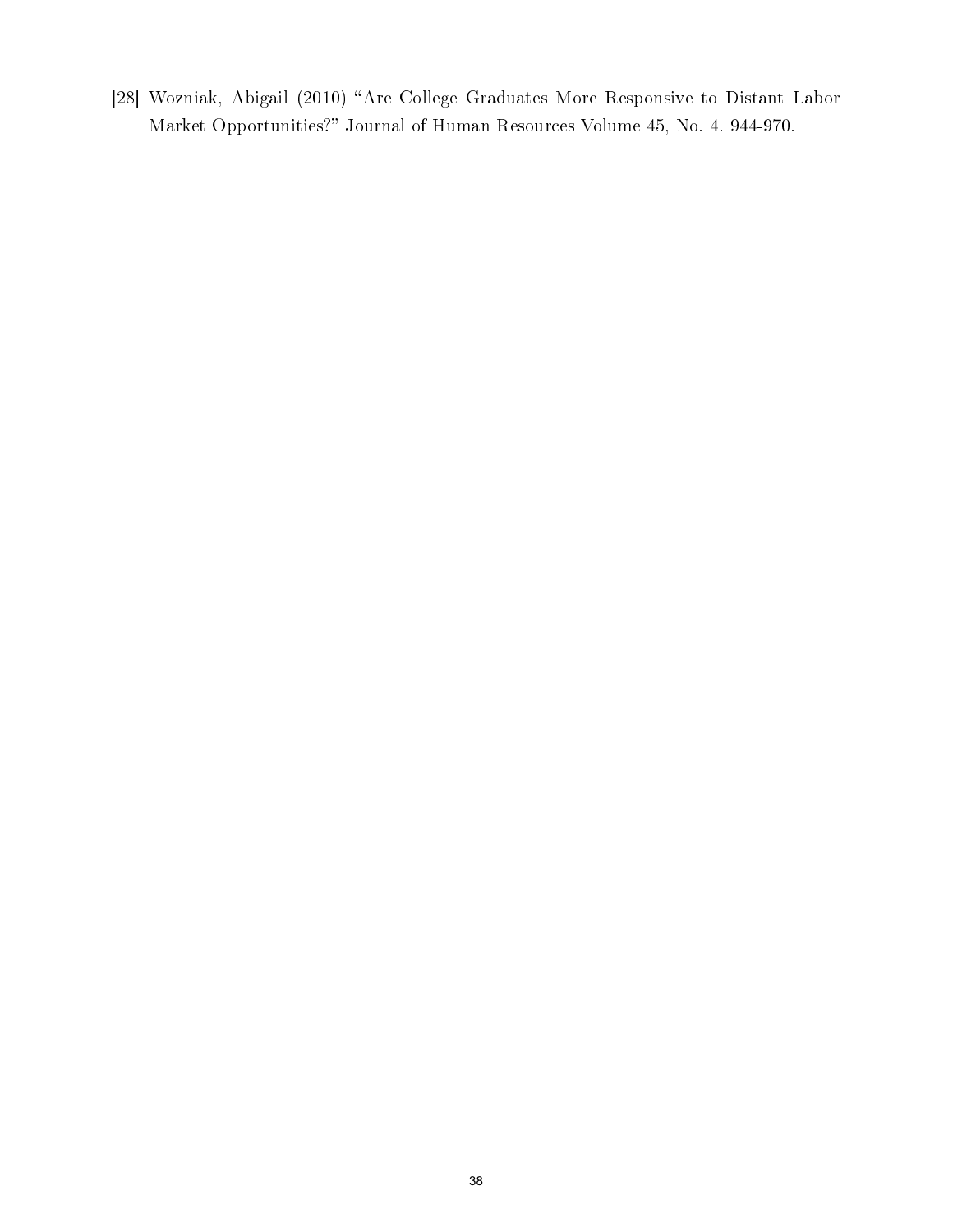# 10 Data Appendix

We begin by describing the data sets used in this paper, with detailed variable creation from each data set. Appendix table 7 summarizes variable description by data set. We then describe the creation of major characteristics.

Some variables are created in the same way throughout the data sets. In all data sets, information on race, gender, and age are straightforward to obtain. We code race/ethnicity in three categories: Hispanic, black non-Hispanic, and other non-Hispanic.<sup>69</sup> Potential experience is defined as year minus bachelor's degree graduation year. All earnings and wage measures are adjusted to 2006 dollars using the Consumer Price Index (CPI). We restrict to earnings greater than \$500 in our main sample and top code annual earnings at \$400,000. We exclude earnings of enrolled workers and those in the year of college graduation. CPIadjusted wages must be greater than 0 and are top- and bottom-coded to be between \$5 and \$250 per hour. Analysis of wages and the occupation measures is restricted to those with a valid earnings observation. Analysis of employment and full-time employment is restricted to the non-enrolled but have no restrictions on earnings.

Our preferred measure of labor market conditions at graduation is the unemployment rate at the census division level. The U.S. Census Bureau defines nine divisions: New England, Middle Atlantic, East North Central, West North Central, East South Central, West South Central, South Atlantic, Mountain, and Pacific. We obtain the annual unemployment rate for each census division from the Bureau of Labor Statistics Local Area Unemployment Statistics. We restrict all of our analysis to workers who graduated college between ages 20 and 24, inclusive. This eliminates about 3% of the available sample, mostly from late graduates. We also restrict to workers age 22 to 35 with 13 or fewer years of potential experience.

## 10.1 Data sets

#### The National Longitudinal Surveys of Youth

The National Longitudinal Survey of Youth 1979 (NLSY79) and 1997 (NLSY97) are nationally representative surveys administered by the Bureau of Labor Statistics, designed to gather information about transitions from school to the labor market. The NLSY79 follows 12,686 youths who were aged 14 to 22 in 1979. Respondents were surveyed each year from 1979 to 1994 and biennially thereafter; because of our restrictions on age and potential experience, we use data through 2000. College graduates in this survey graduated between

 $69$ Some data sets, including the ACS, have more detailed information on race/ethnicity, but others have only these three options; we use these three categories to be consistent across data sources. Multiple data sets also do not have a "mixed-race" option, so we cannot consistently code mixed-race respondents; we must rely on their own report of their race/ethnicity given the options. If mixed-race is an option, we code them as "other non-Hispanic".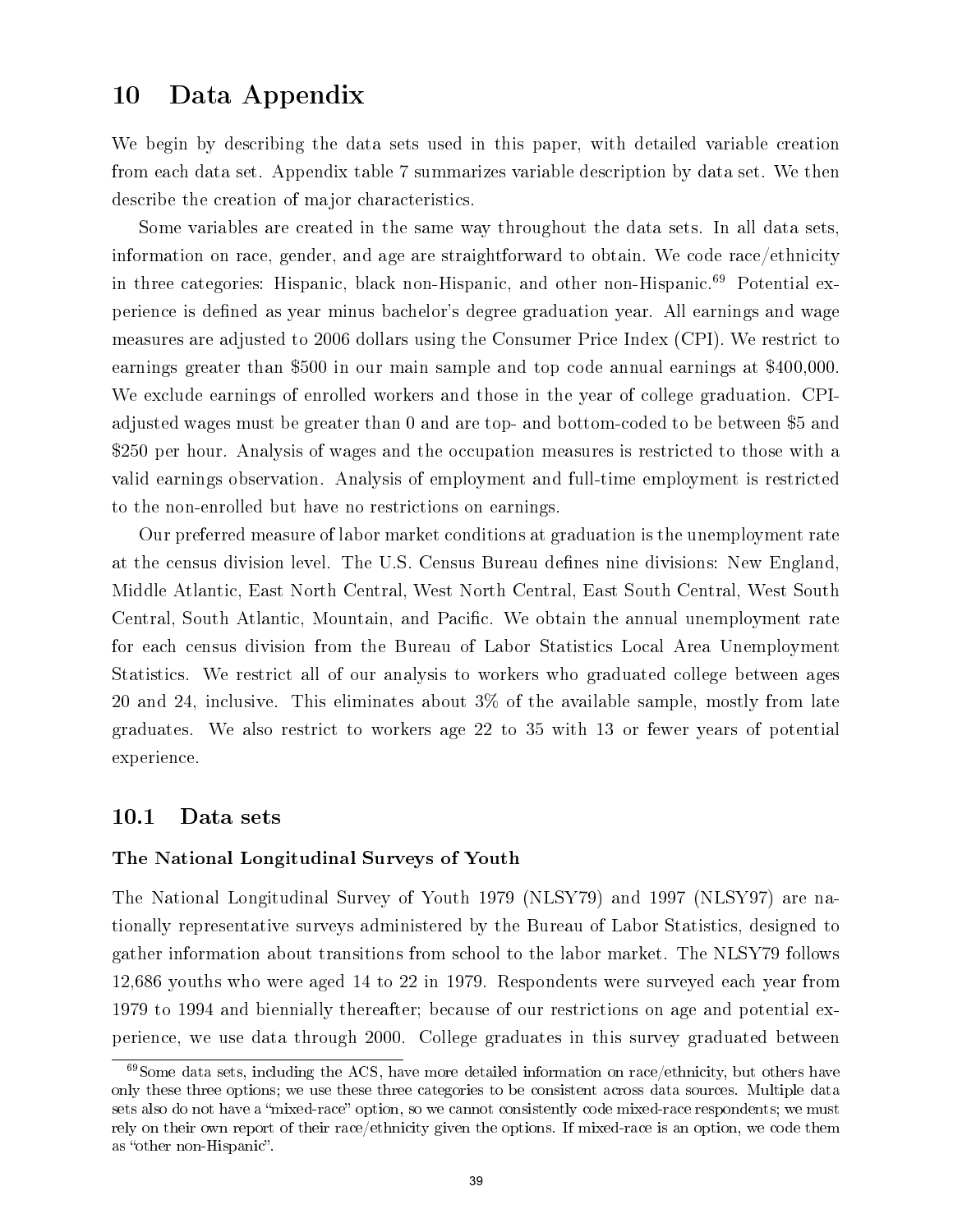1979 and the late 1980s, a period that included a the severe 1981-82 recession. The NLSY97 follows almost 9,000 respondents who were aged 12 to 16 in 1996 and have been surveyed annually from 1997-2010. These cohorts graduated from college between 2000 and 2009, a period that included the 2001 recession. In our regressions, we include separate survey fixed effects for the NLSY79 and for the NLSY97.

In both surveys, annual earnings are taken from a direct question about wage and salary earnings in the prior calendar year.<sup>70</sup> The wage measure is the hourly rate of pay in the current or most recent job. Employment and enrollment are based on questions about status at the time of the survey date. Full-time employment is defined as usually working at least 35 hours per week at the current job. Highest grade completed is taken from a direct question each year about highest degree completed. We use occupation in the current or most recent job, which is available at the 1970 3-digit census categorization over the time period we use. To have consistent coding across data sets, we convert to 1990 3-digit codes using the mapping made available by Ruggles et al. (2010). Below we explain how occupation is mapped into our two dependent variables of interest: the earnings return to the occupation and whether or not the occupation is one of the top 5 for that major.

Year of college graduation is straightforward to create since both surveys contain questions about educational attainment each year. In the NLSY79, we use the response to the "year of degree" question in the first year after graduation, and then fill in missing values by going forward. In the NLSY97, we use the BLS-created variable for date of bachelor's degree. We take advantage of the restricted-access geocodes to gain information on state (and census division) of college degree and current location. If the graduation year is a survey year, we define state of graduation as the state of residence at the time of the survey. Respondents who graduated before 1979 are excluded from our analysis. Less than 10 respondents fit this category.

The NLSY surveys each have their own college major categories; the NLSY79 has hundreds of categories, while the NLSY97 has only about 50. For each survey separately, we construct a crosswalk from the NLSY major categories to the 51 Department of Education categories based on the names of the majors.

# The National Survey of College Graduates

The National Survey of College Graduates 1993 (NSCG93) and 2003 (NSCG03) are crosssectional data sets made up of samples of 148,905 and 100,402 workers, respectively, administered by the National Science Foundation. The sample frame is those who reported having a college degree in the previous decennial census (1990 and 2000, respectively). These data sets each yield one year of labor market outcomes for a range of college graduation cohorts. Given our age restrictions, workers in the NSCG93 sample graduated from college between

 $^{70}$ For example, the 1990 survey asks for earnings in 1989, and we code these as 1989 annual earnings.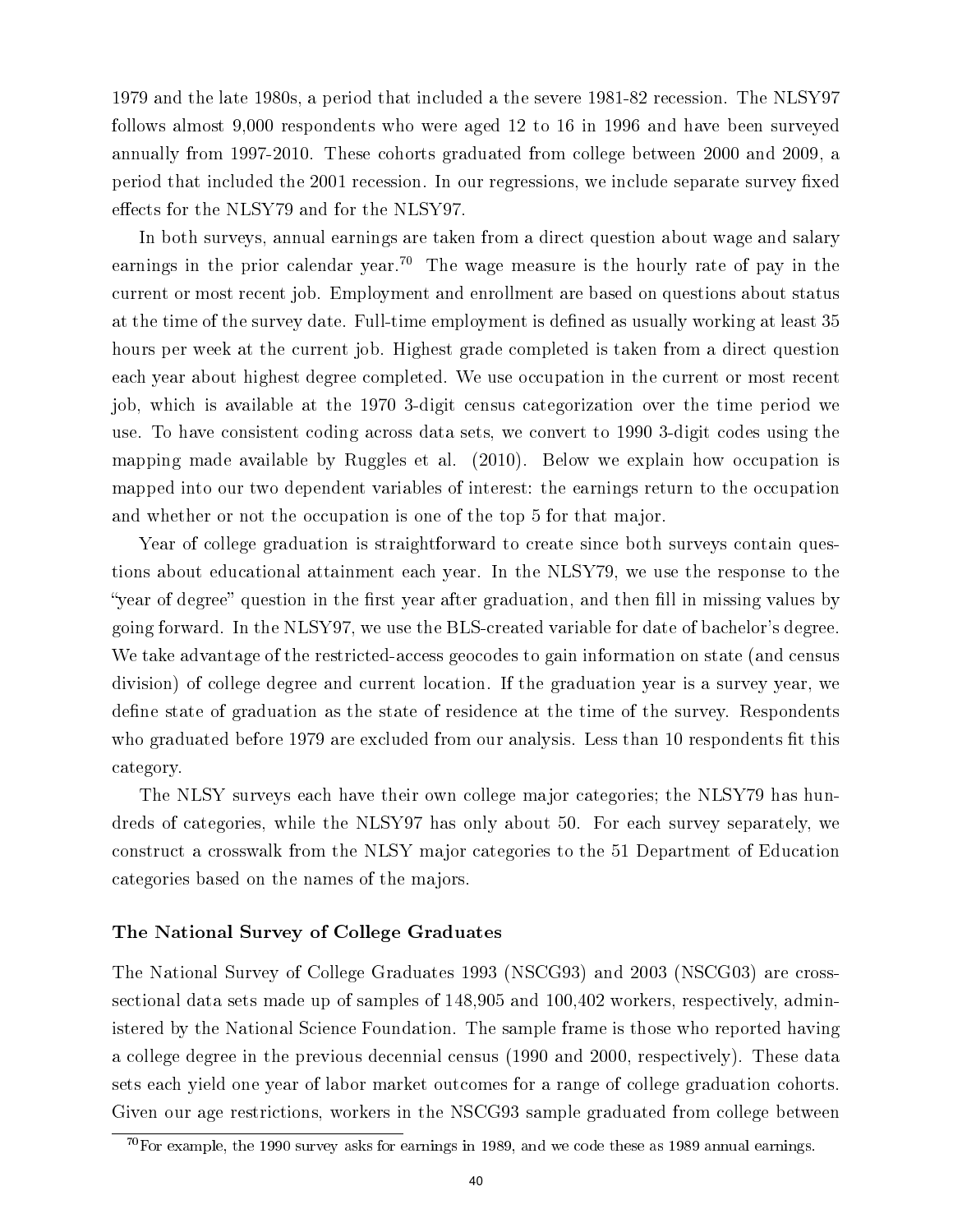1976 and 1990, a period containing two recessions. The NSCG03 sample graduated between 1986 and 2000, a period containing the 1991 recession.

In both NSCG samples, annual earnings and wages are the same measure: annual salary in the current job. Information on hours worked or hourly pay is not available, so we cannot construct a separate wage measure. Employment and full-time employment (a direct question on full-time or part-time status) are measured at the survey date.<sup>71</sup> Enrollment at survey date is available in the NSCG93 but not in the NSCG03. Though we typically exclude enrolled workers from the analyses of labor market outcomes, we must include everyone from the NSCG03 (who meets the other criteria). We therefore treat the NSCG93 and the NSCG03 as separate surveys when coding survey fixed effects. Highest degree completed is taken from a direct question; we convert degree completed to highest grade completed by treating a master's degree as 18 years, a professional degree as 19 years, and a doctoral degree as 20 years. Occupation is occupation in the principal job during the reference week. The NSF uses its own occupation codes, which we map into 1990 census 3-digit codes using our own mapping.<sup>72</sup> Below we explain how occupation is mapped into our two dependent variables of interest: the earnings return to the occupation and whether or not the occupation is one of the top 5 for that major.

Year of college graduation is taken from a direct question as is division of college graduation in the NSCG93. In the NSCG03, we do not have location of graduation, and we instead use division of current residence. We do not have state-level information. College major is also taken from a direct question, and is given in the NSF's own categories, of which there are about 200. We map these into the Department of Education categories using a mapping based on the names of the majors.

#### The Baccalaureate and Beyond

The Baccalaureate and Beyond 1993 (BB93) and 2008 (BB08) are longitudinal surveys administered by the Department of Education National Center for Education Statistics. The BB93 consists of about 11,000 students who graduated from college in 1993; workers were surveyed in 1994, 1997, and 2003. The BB08 is composed of about 19,000 college graduates from 2008, who are surveyed in 2009. Because each BB survey covers only one year of graduates, neither survey on its own provides much variation in economic conditions at the time of graduation. Instead these surveys provide cross-sectional variation in college major and division of graduation, and help identify effects of control variables.

In the BB93, annual earnings and wages are the same measure as in the NSCG: annual salary in the current job (or job in the reference month, depending on the survey wave). In the BB08, we use actual earned income in 2009, annualized to account for the date of

 $71$ The questionnaire defines full-time as working 35 or more hours per week.

 $72$ The NSF occupation categories tend to be more detailed for science- and engineering-related fields and less detailed for other fields.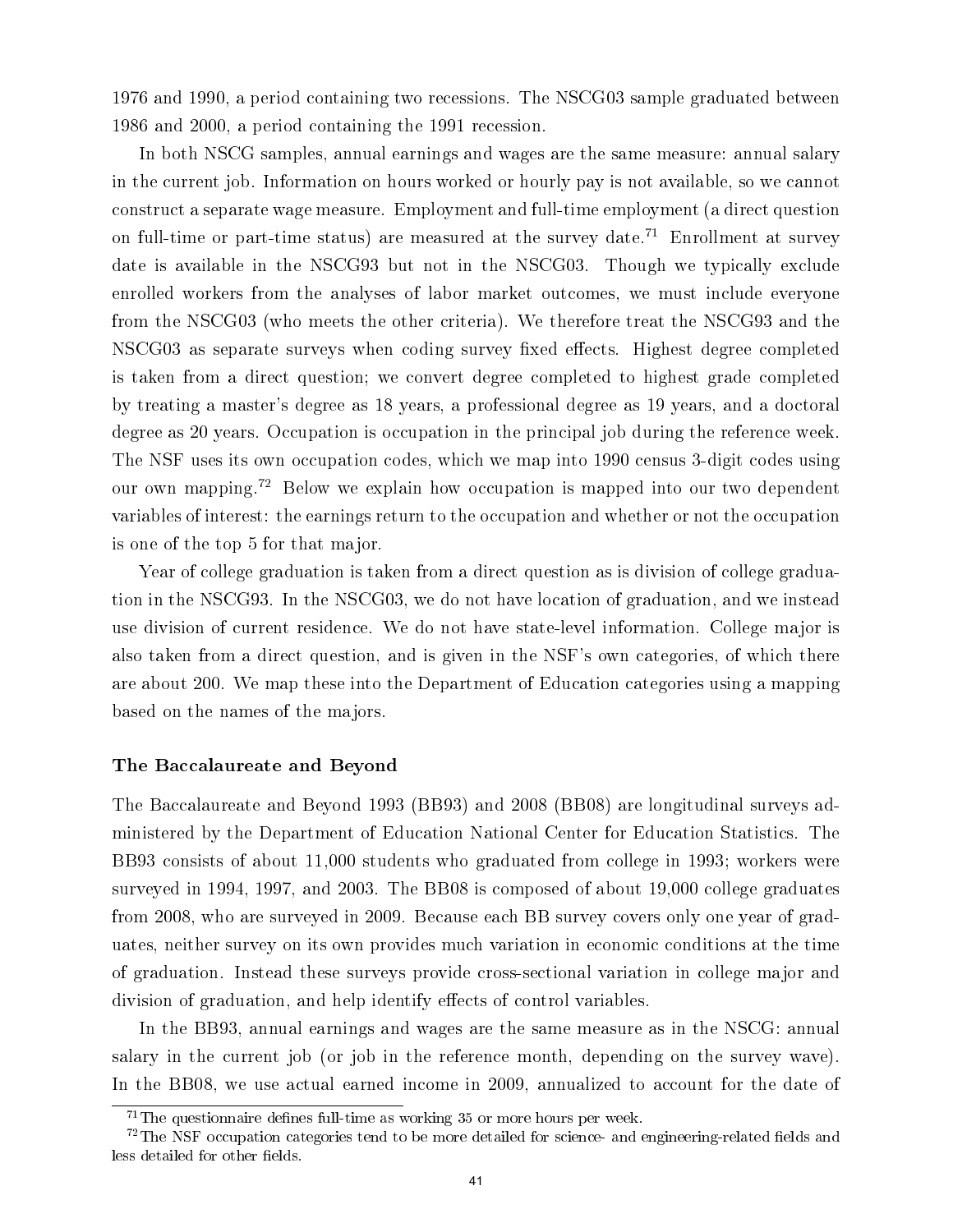the survey within 2009 for both annual earnings and wages; this only counts earnings in the primary job. Employment, enrollment, and full-time status refer to either the time of the survey or the reference month, depending on the survey wave; full-time status is a direct question asking full-time or part-time status in the primary job. Highest degree completed and occupation in the job at the time of the survey (or in the reference month) are taken from direct questions; we use occupation information for the primary job only. The BB has only about 40 occupation categories, which we map into 1990 occupation codes using names of occupations. Below we explain how occupation is mapped into our two dependent variables of interest: the earnings return to the occupation and whether or not the occupation is one of the top 5 for that major. We treat the waves BB93 as one survey and the BB08 as another when defining our survey fixed effects.

Year of college graduation is straightforward since in each survey all respondents graduated in the same year. For location of graduation, we utilize a direct question about the state of the respondent's undergraduate institution. Majors are given in about 100 categories in the BB93, which we crosswalk to the Department of Education categories using our own mapping. The BB03 gives majors in CIP codes, which are very similar to the Department of Education codes, so this crosswalk is simple.

#### The National Longitudinal Study

The National Longitudinal Study (NLS72) is a panel survey administered by the Department of Education. The sample is about 16,000 high school seniors in 1972, with the bulk of eventual college graduates graduating in 1976. We exploit two waves of the survey with post-graduation information (1979 and 1986); most workers provided information about 1977 and 1978 in the 1979 wave, while in 1986 a smaller subset of the sample (roughly 40%) was asked for job and pay information about the years between 1979 and 1986, giving us multiple years of observation. We obtain year of college graduation using the 1976, 1979, and 1986 follow-up waves and the information from the intervening years. If no other information is available, we assign graduation year as the first year in which a respondent says he or she has at least four years of college. Because these workers are in a single high school graduation cohort, the NLS72 provides little variation in economic conditions at the time of graduation. Thus the same caveats apply here as those described with the BB data sets.

The NLS72 gives us the starting and ending/current wage in the most recent job. Our wage measure is the average of the two. We multiply wages by hours worked in the past year in the most recent job (a direct question) to get the annual earnings measure. Employment and occupation are at the time of the survey. Occupation is given in 1970 3-digit census codes, which we map to 1990 codes using the mapping from Ruggles et al. (2010). Below we explain how occupation is mapped into our two dependent variables of interest: the earnings return to the occupation and whether or not the occupation is one of the top 5 for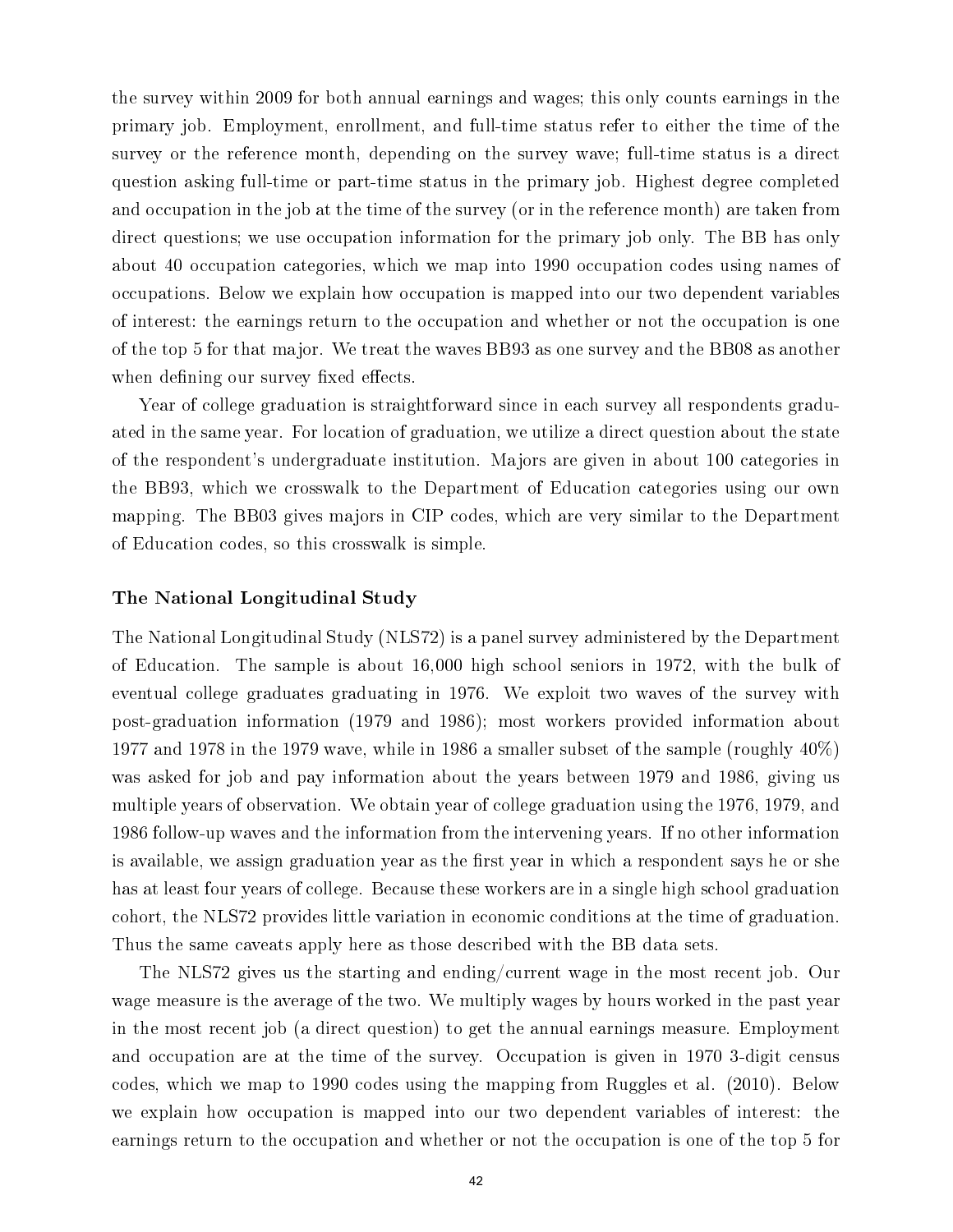that major. Highest grade completed is based on a direct question about years of school completed. We do not have enrollment information. Thus we must include all observations meeting the other criteria into our analyses that typically exclude the enrolled. The waves of the NLS72 are treated as one survey from the perspective of our survey fixed effects.

Location of college graduation is determined by using the zip code in the year of presumed graduation, which we map to the state level. College major information is derived from data on the respondents' college transcripts. This has about 50 categories, which we map to the Department of Education codes using our own mapping.

#### The Survey of Income and Program Participation

The Survey of Income and Program Participation (SIPP) is a series of two-, three-, and fouryear panels covering the period from 1984 to 2011, administered by the U.S. Census Bureau.<sup>73</sup> Each worker is surveyed every four months during his or her panel's stay in the sample and provides monthly data on employment, earnings, hourly wages, enrollment, and other key variables. Combining all the panels of SIPP together, we have about 60,000 person-year observations. Respondents in our restricted age range graduated between 1971 and 2008, and we have earnings observations from  $1984$  to  $2011<sup>74</sup>$  From 1984 to 1993 (excluding 1985), field of bachelor's degree can only be measured with certainty for those with exactly a bachelor's degree, because the survey only asks for field of highest degree. In those waves, we therefore only use respondents with exactly a bachelor's degree, whereas all college graduates are included from 1996 forward. We treat the two time periods (survey panels 1984-1993, and survey panels 1996-2008<sup>75</sup>) as two separate surveys from the perspective of our survey fixed effects.

We define annual earnings as the average monthly earnings for non-enrolled months times twelve. Wages are earnings divided by the sum of hours worked across all months where the respondent was not enrolled.<sup>76</sup> Respondents report earnings and hours separately for up to two jobs per month, and we include earnings from both jobs in our measures of earnings and wages. Employment is the fraction of non-enrolled months the worker worked at least one week, and full-time is defined as the fraction of non-enrolled months the worker worked at least 35 hours per week.

Respondents can list two occupations for each month, but one is listed as the primary occupation. Below we explain how a given occupation is mapped into our two dependent variables of interest: the earnings return to the occupation and whether or not the occupation

 $^{73}$ The education module which asks for degree and major information is not included in the 1985 panel, and therefore we do not use it. The 1984 panel does not have enrollment information, so for this panel we treat all workers as not enrolled.

 $^{74}$ Because data from the last panel is (at the time of this analysis) only available through part of 2012, we do not use 2012 earnings information.

 $^{75}$ The last panel began in 2008 and has data through 2011; we refer to this as the 2008 panel.

<sup>76</sup>An hourly rate of pay measure is available, but only for the minority of workers who are paid hourly.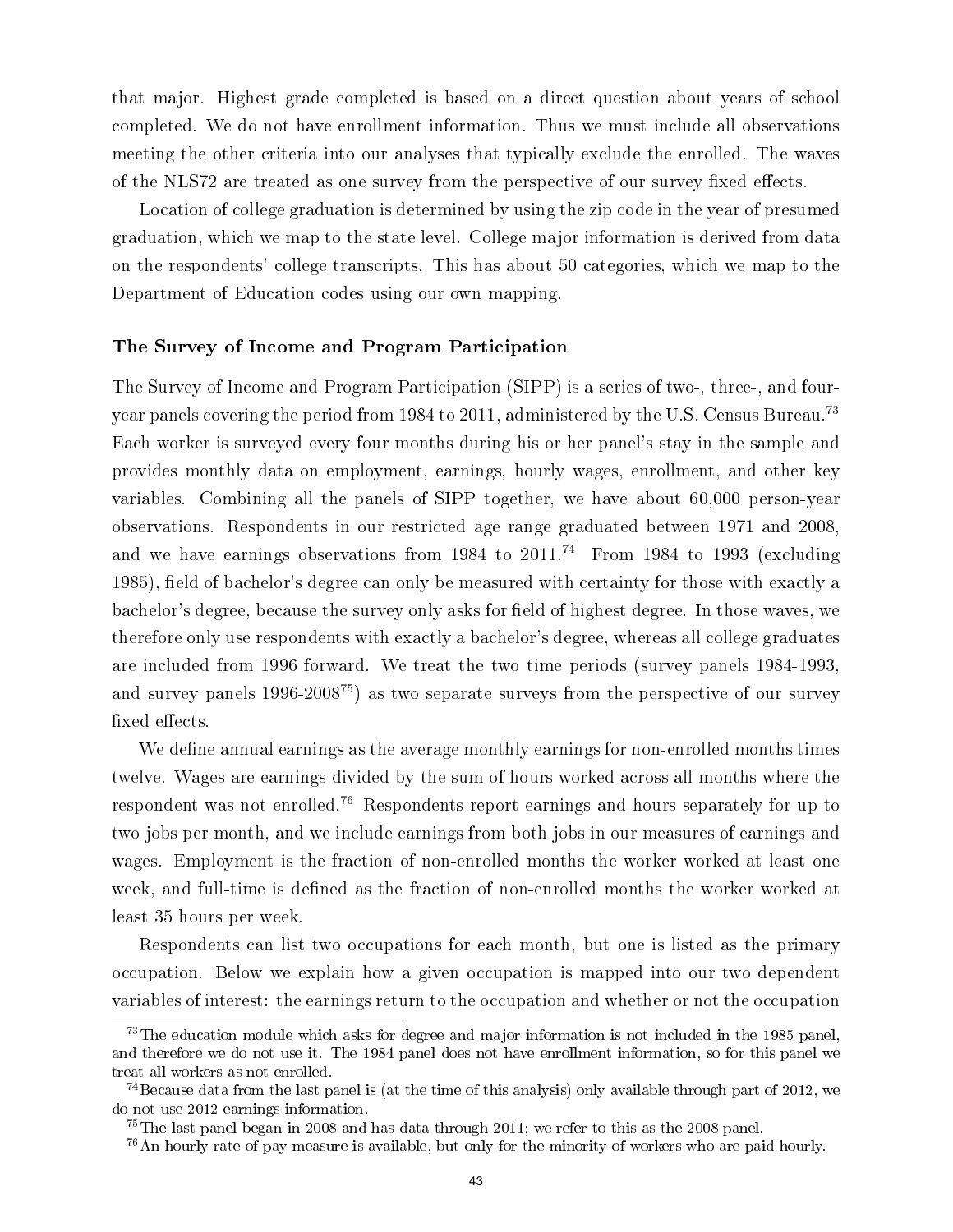is one of the top 5 for that major. For the SIPP, we define these variables as the average of those values for the primary occupation over all months that it is observed in a given year.

The education module in the second wave contains direct questions on year and field of degree. We do not have location of degree and instead use the state of residence in the earliest wave of the panel. Panels 1984-1993 contains one set of 20 major classifications, while panels 1996-2008 contain a different set of 18 major classifications.<sup>77</sup> This is another reason why we treat the early and later SIPP panels as two separate surveys when defining survey fixed effects. These major categories are listed in appendix tables 3a and 3b, respectively. For some variables, we must generate a crosswalk between these classifications and the 51 Department of Education categories. We do so based on the names of the majors and report the crosswalks in appendix tables 4a and 4b. We cannot link medicine/dentistry and vocational studies from the early panels and liberal arts/humanities from the later panels to the 51 Department of Education categories. These majors are therefore dropped from analyses where the use of the crosswalks is necessary. When we include major fixed effects in our regressions, we treat the SIPP majors as distinct from the Department of Education majors, giving us a total of 89 major categories.

Highest grade completed can be defined from direct questions about highest degree completed in the second wave of each panel. Workers could still have obtained further schooling by the later waves of a given panel, but we cannot observe this. Enrolled is defined as the fraction of months in a given year where the worker was enrolled.

#### The American Community Survey

The American Community Survey (ACS), administered annually since 2001 by the U.S. Census Bureau, consists of large repeat cross-sections meant to substitute for the decennial census. In 2009, the survey introduced a question on college major. We therefore take advantage of the three survey waves, 2009, 2010, and 2011, which each cover roughly 2 million households. Our age restrictions leave us with respondents who graduated from college between 1996 and 2010, covering a period with two booms and two busts. We categorize all three ACS waves as one survey, for the purposes of our survey fixed effects.

The earnings measure is total wage and salary income in the past 12 months. Unfortunately, we do not know when the respondent was interviewed, and thus we do not know if the earnings refers mostly to the prior year, to the current year, or equally to both. We therefore follow the ACS's own reporting practices and assign the earnings as being measured in the survey year, rather than the prior calendar year. To construct wages, we divide annual earnings by the product of weeks worked in the prior 12 months and usual hours per week. Employment and enrollment are defined at the survey date. We define a worker

 $^{77}$ Because the early panels have field of highest degree rather than field of bachelor's degree, the major categories include things generally related to graduate degrees, such as law and medicine. The later panels, which ask for field of bachelor's degree, are more typical of a bachelor's degree.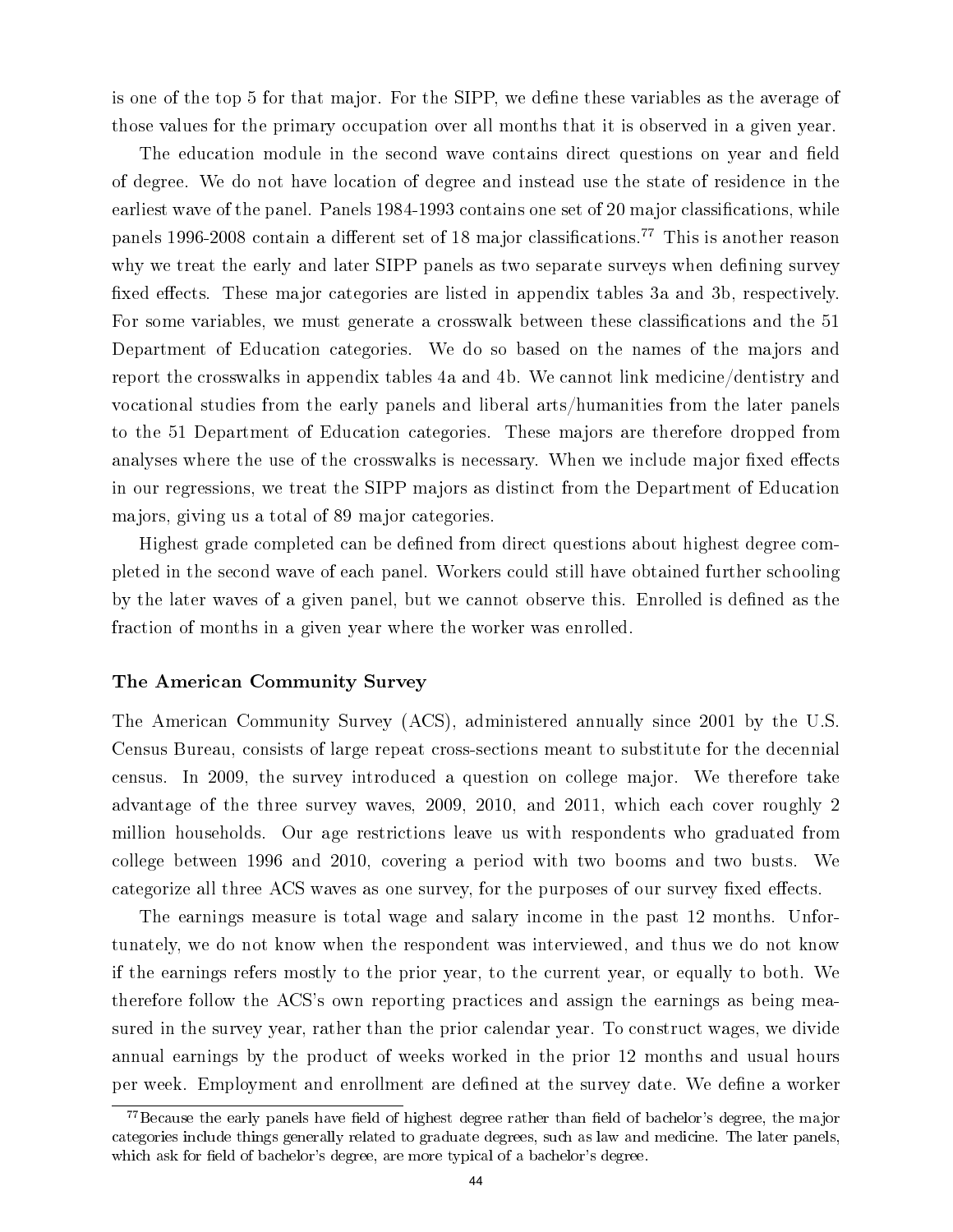as being employed full-time if at the survey date (s)he reports usually working at least 35 hours per week. Highest grade completed is based on a question about highest degree completed. Occupation is available at the 1990 census 3-digit level using the variable created by Ruggles et al  $(2010)$ , and reflects the most recent job. Below we explain how occupation is mapped into our two dependent variables of interest: the earnings return to the occupation and whether or not the occupation is one of the top 5 for that major.

The ACS unfortunately does not contain time or location of college degree. We instead impute the year of graduation as the year a respondent was likely 22 (the modal age in the other data sets) in May. For workers born in the first two quarters of the year, the year of graduation is birth year plus 22. For workers born in the second half of the year, graduation year is birth year plus 23.<sup>78</sup> We use current state and division of residence as the graduating state and division. The ACS has its own categories for college major, which we map to the Department of Education categories based on major names.

We use a subset of our ACS sample to analyze educational attainment, as described in section 7. For this analysis, we expand the non-enrolled sample to include older respondents whose implied graduation date falls between 1976 and 2006 and was at least 5 years before the survey date. We also use the provided survey weights for this analysis.

Occupation variables We exploit the large samples in the ACS to create two occupation variables. The first is the estimated earnings return to the 3-digit 1990 census occupation averaged over the 3 survey years (2009-2011). For a sample of non-enrolled, full-time employed workers aged 25-59, earning at least \$500 in the past 12 months, we regress log annual earnings on worker characteristics (race, education, and a cubic in potential experience) and occupation fixed effects. We use these occupation fixed effects as our measure of occupation quality, merging them at the 3-digit census code level for the occupations reported in the pooled data. We could have instead estimated occupation return from our pooled data sets, but we prefer the precision and consistency of the large ACS samples. We have also estimated a wage return to occupation (estimating the regression described above but on log wages – earnings divided by the product of weeks and usual hours) and obtained extremely similar results – unsurprising given a 0.98 correlation between the two measures. For the SIPP, this measure is the average earnings return across all months in the year with a valid occupation observation.

The second occupation measure, meant to reflect match quality in the current job, is an indicator for whether the current occupation (reported in the pooled data) is among the top 5 occupations for a given major, using 1990 census 3-digit occupation codes. We classify the top 5 occupations for each major using the three ACS samples (2009-2011) and restricting to non-enrolled, full-time employed college graduates aged 25-59 earning at least \$500 in the past 12 months. For the SIPP, we exploit our created major crosswalk to map

 $78$ Results are robust to choice of the quarter cut-off.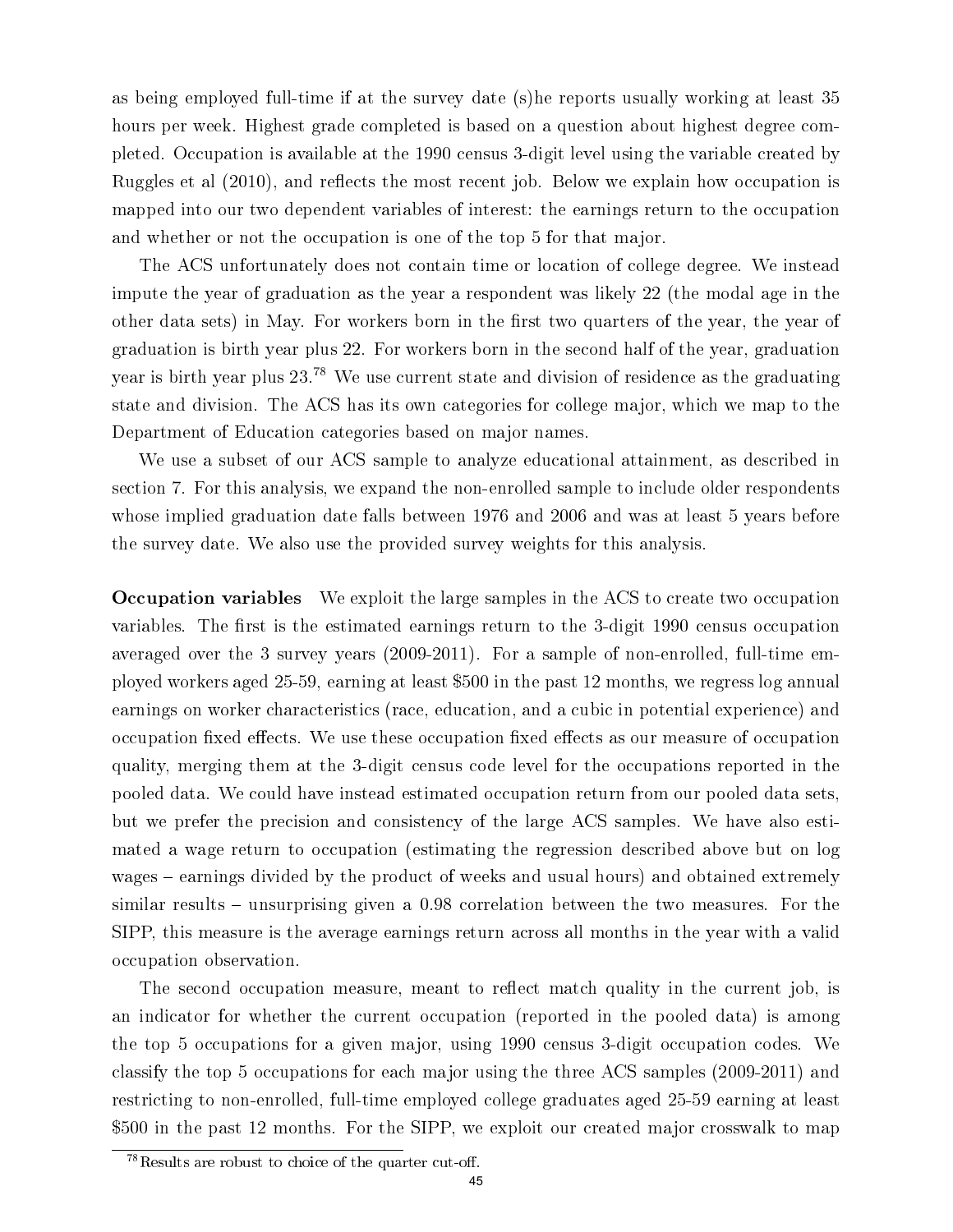major-occupations from SIPP into major-occupations from the 51 Department of Education categories, then average these over the months in the year with occupation observations.

#### The Current Population Survey March Supplement

The Current Population Survey (CPS) March Supplement, is an annual supplement to the monthly Bureau of Labor Statistics CPS used to generate data on the employment situation. The supplement contains information about labor market outcomes over the previous calendar year. We do not include this sample in our analysis of the effects of entry conditions and college major on future labor market outcomes because it does not contain data on college major or year of graduation.<sup>79</sup> However, we use surveys from 1971 to 2012 to generate supplemental information on employment and unemployment across occupations and industries.

For each 3-digit 1990 census occupation and one-digit industry (12 categories based on the 1990 census codes: agriculture, mining and construction, durable manufacturing, nondurable manufacturing, transportation and utilities, wholesale and retail trade, finance and real estate, business services, personal services, entertainment, professional services, and public administration) pairing we create measures of annual employment and unemployment. We restrict the sample to employed college graduates aged 25 to 59. An occupation-industryspecific unemployment rate is defined as the number of unemployed workers who were most recently employed in that occupation-industry, divided by those unemployed workers plus employment in the occupation-industry. We then aggregate these unemployment rates to the major level using a major to occupation-industry mapping, which we describe in the next section.

We use a similar approach to generate a major-specific employment growth measure. We use the same CPS sample to obtain employment in each occupation-industry cell in each year, then aggregate employment to the major level using the same mapping as described above. We define the growth rate as the first difference in log employment at the major level..

## 10.2 Major Characteristics

In all data sets but the SIPP, it is straightforward to map majors into 51 categories used by the Department of Education (hereafter Ed). For the pooled data, the early SIPP, and the late SIPP, we regress log annual earnings on controls (gender, race, region, potential experience, and year dummies) and major fixed effects, separately for each data set, with psychology as the excluded category in each regression. The major fixed effects are the major

 $79$ In a supplemental analysis, we include the CPS March in our pooled data, imputing year of degree to year of birth plus 22 and imputing the college major variables to the overall sample mean. We find similar effects of entry conditions on labor market outcomes.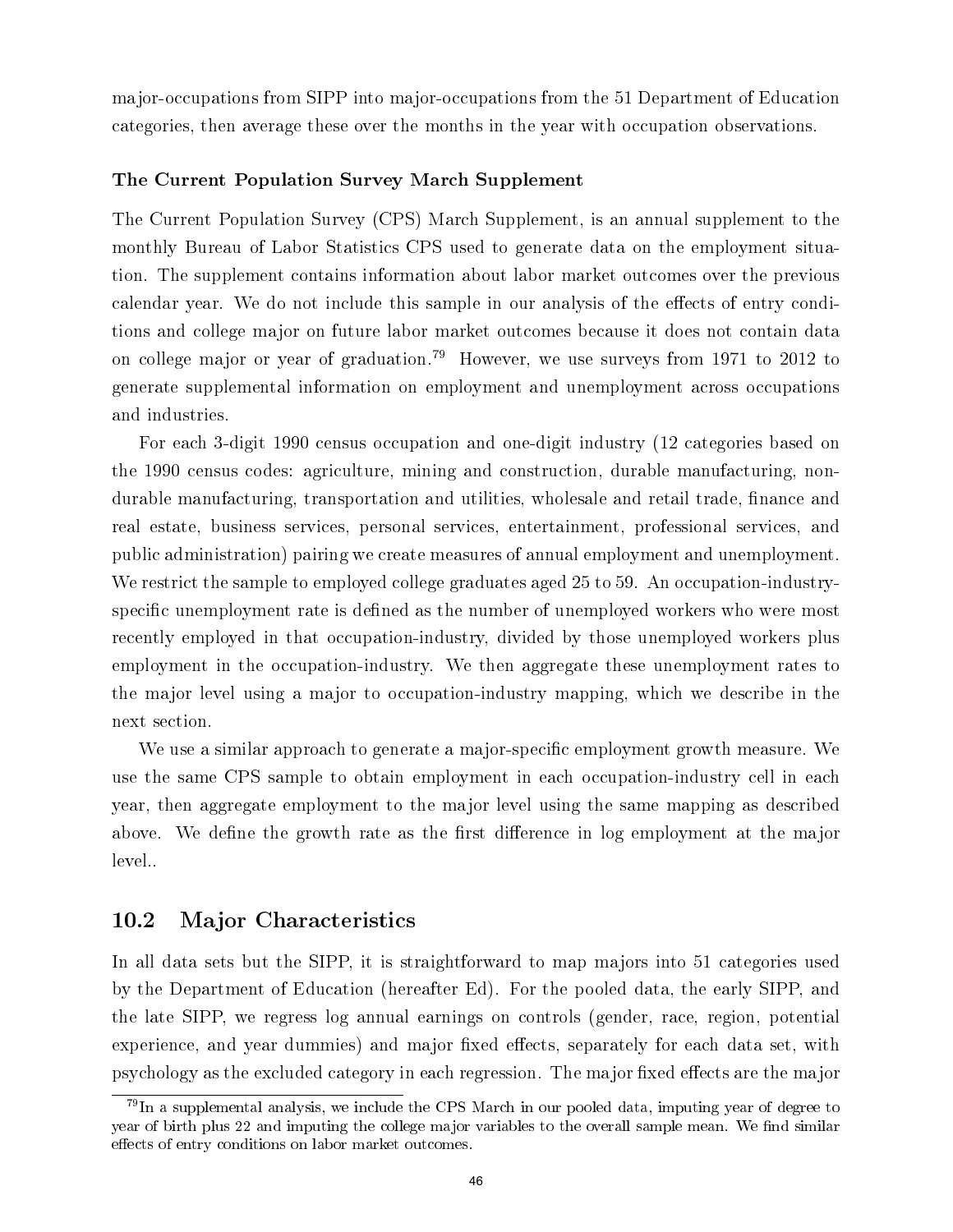earnings measure. We standardize them to be mean zero and standard deviation one after combining the data sources. This regression is performed on those aged 36 to 59, which excludes the main estimation sample to avoid any simultaneity concerns.

The SAT math and the O\*Net measure of occupational skill for each major are as described in the text.

The occupational concentration of the major is also obtained at the Ed-major level and then mapped into the SIPP. For this variable, we pool the non-SIPP data and get the fraction of people in each major that go into each 1990 census 3-digit occupation. Our preferred measure is the share of workers from each major that go into the five most common occupations, but results are similar for the top three and top seven as well. This measure is obtained using only those age 25 to 36.

For the major-specific demand measures described in the previous section (using the March CPS), we require a major to occupation-industry mapping. We obtain this by pooling the ACS and NSCG03 (the NSCG93 does not have information on industry). Using employed college graduates aged  $25$  to 59, we find the share of employment from each major in each occupation-industry cell, using 3-digit occupation codes and 1-digit industry codes, both from the 1990 classification. We then apply this mapping to the occupation-industry measures from the March CPS to get major-level measures. This mapping is from the Department of Education major categories to occupation-industry cells. Once we have obtained the majorspecific unemployment rate and employment growth, we map it into SIPP categories using our crosswalk.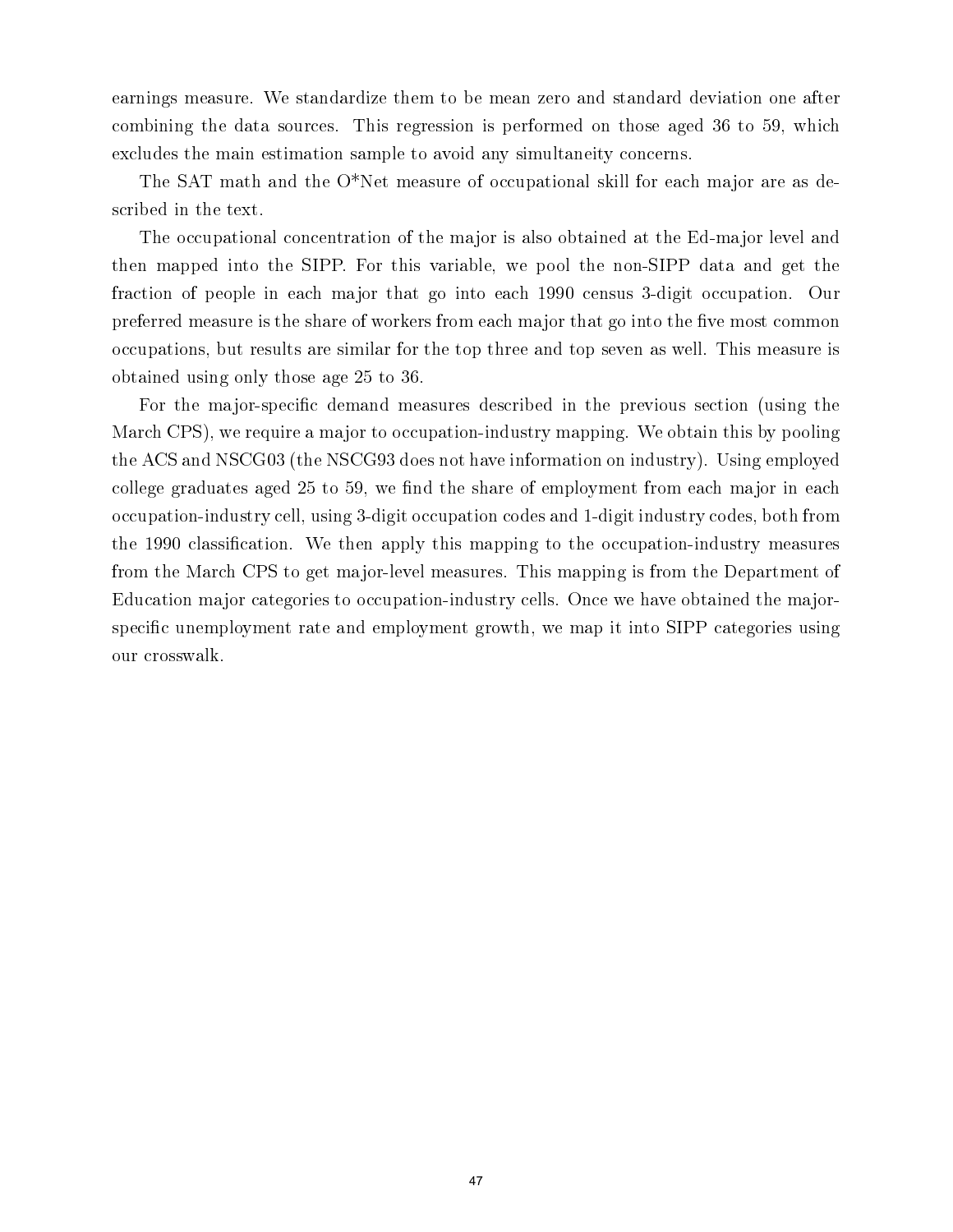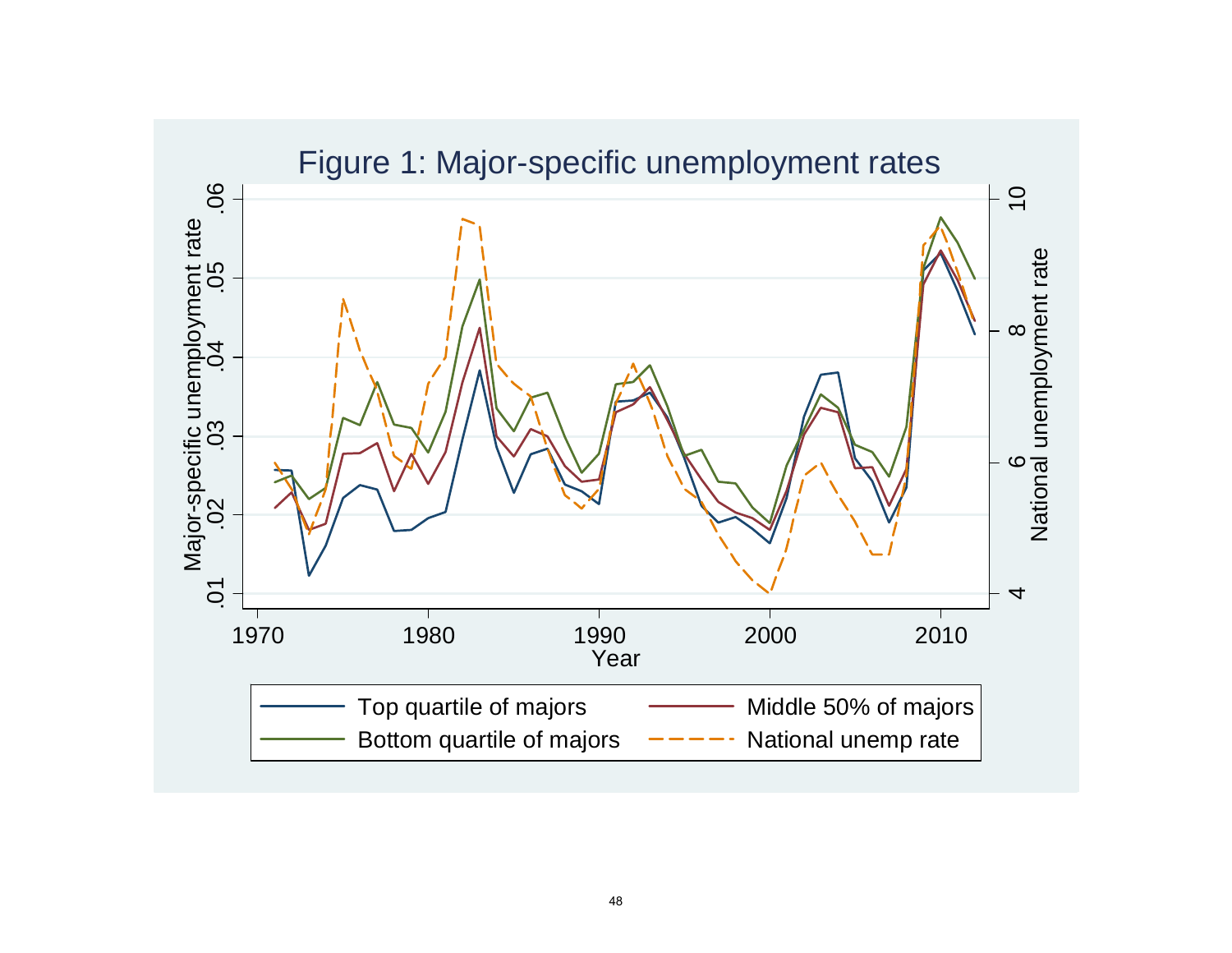| $\cdots$ $\cdots$ $\cdots$<br>Variable      | $\mathbf n$                                    | Mean    | St Dev | Min              | Max      |
|---------------------------------------------|------------------------------------------------|---------|--------|------------------|----------|
| Male                                        | 400,923                                        | 0.48    | 0.50   | $\Omega$         | 1        |
| <b>Black</b>                                | 400,923                                        | 0.06    | 0.24   | 0                |          |
| Hispanic                                    | 400,923                                        | 0.04    | 0.20   | $\Omega$         | 1        |
| Potential experience                        | 400,923                                        | 6.38    | 3.56   |                  | 13       |
| Graduation year                             | 400,923                                        | 1990.29 | 8.70   | 1976             | 2010     |
| Graduation unemployment rate (division) (%) | 400,923                                        | 6.23    | 1.76   | 2.8              | 12.5     |
| Graduation unemployment rate (national) (%) | 400,923                                        | 6.39    | 1.43   | 4.0              | 9.7      |
| Year                                        | 400,923                                        | 1996.67 | 8.96   | 1977             | 2011     |
| Current unemployment rate (division) (%)    | 400,923                                        | 6.19    | 1.78   | 3.0              | 12.5     |
| Annual earnings (2006 \$)                   | 400,923                                        | 45,513  | 32,181 | 501              | 400,000* |
| Log annual earnings                         | 400,923                                        | 10.50   | 0.76   | 6.22             | 12.90    |
| Full-time                                   | 400,923                                        | 0.85    | 0.33   | $\Omega$         |          |
| Employed                                    | 400,923                                        | 0.96    | 0.17   | $\theta$         | 1        |
| Highest grade completed                     | 400,913                                        | 16.40   | 0.90   | 16               | 20       |
|                                             | <b>Summary Statistics for Relevant Samples</b> |         |        |                  |          |
| Employed                                    | 454,477                                        | 0.89    | 0.30   | $\overline{0}$   |          |
| Full-time                                   | 454,477                                        | 0.77    | 0.40   | $\theta$         | 1        |
| Annual earnings (2006 \$) if full time      | 352,364                                        | 50,530  | 31,759 | 502              | 400,000  |
| Log annual earnings if full time            | 352,364                                        | 10.68   | 0.56   | 6.22             | 12.90    |
| In top 5 most common occupations for major  | 377,413                                        | 0.40    | 0.47   | $\theta$         |          |
| Occupational log earnings return            | 395,587                                        | $-0.71$ | 0.32   | $-1.62$          | 0.04     |
| Has advanced degree                         | 1,153,034                                      | 0.35    | 0.48   | $\boldsymbol{0}$ | 1        |

Table 1: Summary Statistics for Primary Earnings Sample with Equal Weighting across Graduation Year-Potential Experience-Division Cells

Notes: The primary sample (top panel) includes non-enrolled workers age 22-35 with potential experience 1 to 13 with a valid annual earnings observation (greater than \$500 in 2006 dollars). The regression samples for employed and full-time (bottom panel) exclude enrolled workers but have no restriction on earnings, and also include those with potential experience equal to zero. The occupation variables are restricted to the primary earnings sample and must have a non-missing occupation observation. The sample for advanced degrees is restricted to the ACS and includes non-enrolled college graduates from 1976 to 2006 with at least 5 years of potential experience.

\*Topcoded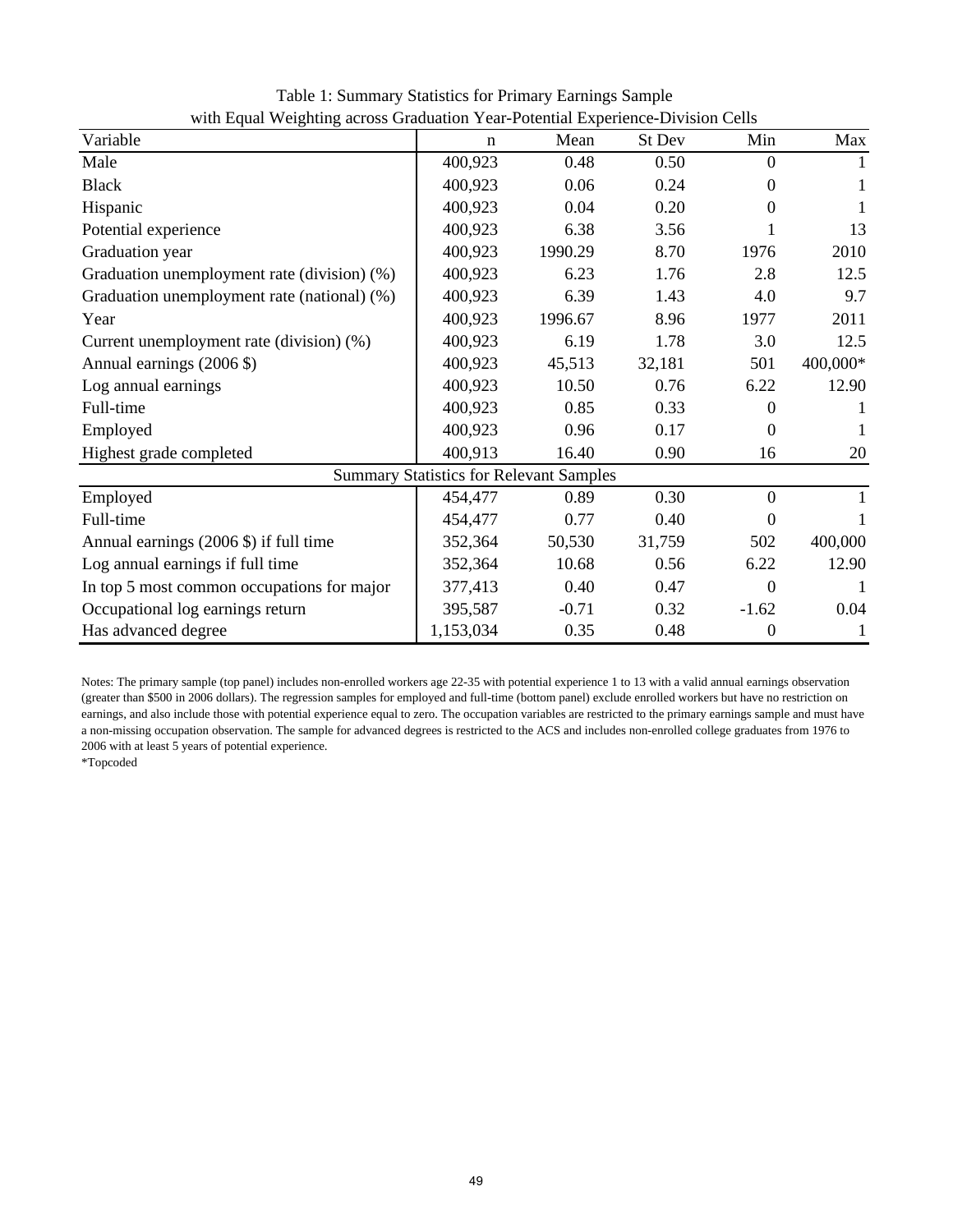Table 2: Characteristics of Department of Education Major Categories

|                                                | $\beta^{\rm major}$ | <b>SAT Math</b>   | Occupation Skill | Avg. $U_c^{major}$ (%) | Concentration |
|------------------------------------------------|---------------------|-------------------|------------------|------------------------|---------------|
| Major:                                         |                     |                   | Level            |                        |               |
| <b>Chemical Engineering</b>                    | 1.87                | $\ast$            | 1.97             | 2.66                   | 0.54          |
| Economics                                      | 1.57                | 1.51              | 0.50             | 3.03                   | $-0.57$       |
| <b>Electrical Engineering</b>                  | 1.49                | 2.60              | 1.70             | 2.83                   | 1.31          |
| Finance                                        | 1.41                | 0.70              | 0.25             | 2.98                   | 0.32          |
| Mechanical Engineering                         | 1.30                | 1.91              | 1.98             | 2.83                   | 0.87          |
| Chemistry                                      | 1.26                | 1.11              | 1.46             | 2.26                   | 0.23          |
| <b>Computer Programming</b>                    | 1.21                | $\ast$            | 0.04             | 2.43                   | 2.02          |
| All Other Engineering                          | 1.05                | 1.76              | 1.41             | 3.09                   | 0.17          |
| Computer and Info Tech                         | 1.04                | 0.81              | 1.18             | 3.19                   | 1.43          |
| <b>Biological Sciences</b>                     | 1.04                | 1.05              | 1.31             | 2.11                   | $-0.59$       |
| Civil Engineering                              | 1.03                | 1.49              | 2.37             | 2.56                   | 1.87          |
| Accounting                                     | 0.95                | $\ast$            | 0.84             | 2.90                   | 1.36          |
| Nursing                                        | 0.87                | $-0.50$           | 1.81             | 1.53                   | 2.74          |
| Mathematics                                    | 0.83                | 1.45              | 0.97             | 2.60                   | 0.15          |
| Political Science                              | 0.78                | 0.00              | 0.59             | 2.72                   | $-0.47$       |
| Physics                                        | 0.72                | $\ast$            | 1.76             | 2.52                   | 0.19          |
| <b>International Relations</b>                 | 0.68                | 0.47              | 0.21             | 2.91                   | $-0.88$       |
| Marketing                                      | 0.56                | $-0.31$           | $-0.95$          | 3.57                   | $-0.23$       |
| Other Med/Health Services                      | 0.52                | $-0.50$           | 0.22             | 1.85                   | $-0.20$       |
| Misc. Business and Med. Support                | 0.50                | $\ast$            | $-0.30$          | 3.14                   | $-0.98$       |
| Precision Prod. & Industrial Arts              | 0.40                | $\ast$            | 0.43             | 3.43                   | 0.46          |
| Medical Tech                                   | 0.38                | $\ast$            | $-0.77$          | 2.20                   | 0.88          |
| <b>Business Mgmt and Admin</b>                 | 0.16                | $-0.30$           | $-0.46$          | 3.23                   | $-0.72$       |
| Earth and Other Physical Sci                   | 0.13                | $\ast$            | 0.86             | 2.72                   | $-0.50$       |
| Area, Ethnic, and Civ. Studies                 | 0.05                | 0.54              | $-0.12$          | 2.77                   | $-0.93$       |
| <b>Engineering Tech</b>                        | $0.00\,$            | $-0.30$           | 0.11             | 2.90                   | $-0.53$       |
| Public Administration and Law                  | $-0.01$             | $\ast$            | $-0.14$          | 3.46                   | $-0.07$       |
|                                                | $-0.04$             | $\ast$            | 0.20             | 2.81                   | $-1.01$       |
| Multidisciplinary or General Sci<br>Journalism | $-0.06$             | $\ast$            | $-0.70$          | 3.23                   | $-0.28$       |
| Architecture                                   |                     | $\ast$            | 1.51             | 3.11                   | 1.14          |
|                                                | $-0.06$             |                   |                  |                        |               |
| History                                        | $-0.21$             | 0.19              | $-0.12$          | 2.80                   | $-0.60$       |
| Communications                                 | $-0.25$             | $-0.70$<br>$\ast$ | $-1.00$          | 3.45                   | $-0.96$       |
| Public Health                                  | $-0.50$             | $\ast$            | 0.24             | 2.86                   | $-0.74$       |
| Protective Services                            | $-0.54$             |                   | $-0.78$          | 2.65                   | $-0.26$       |
| Letters: Lit, Writing, Other                   | $-0.66$             | 0.28              | $-0.68$          | 2.86                   | $-0.75$       |
| Foreign Language                               | $-0.69$             | 0.41              | $-0.42$          | 2.61                   | $-0.63$       |
| <b>Environmental Studies</b>                   | $-0.74$             | 0.25              | $-0.11$          | 3.30                   | $-1.16$       |
| Psychology                                     | $-0.75$             | $-0.48$           | $-0.04$          | 2.65                   | $-0.70$       |
| Other Social Science                           | $-0.79$             | $-0.69$           | $-0.54$          | 2.88                   | $-1.05$       |
| Leisure Studies and Basic Skills               | $-0.82$             | $-1.23$           | $-1.73$          | 4.00                   | $-0.59$       |
| <b>Fitness and Nutrition</b>                   | $-1.07$             | $-0.99$           | $-1.04$          | 3.02                   | $-0.91$       |
| Commercial Art and Design                      | $-1.11$             | $-0.45$           | $-1.77$          | 4.13                   | 0.63          |
| Agriculture and Agr. Science                   | $-1.16$             | 0.10              | $-1.04$          | 3.43                   | $-0.94$       |
| Social Work & Human Resources                  | $-1.20$             | $-1.35$           | $-0.10$          | 2.71                   | 0.38          |
| Family and Consumer Science                    | $-1.33$             | $-1.36$           | $-1.16$          | 2.72                   | $-0.59$       |
| Art History and Fine Arts                      | $-1.47$             | 0.28              | $-1.75$          | 3.64                   | $-0.95$       |
| Secondary Education                            | $-1.48$             | $\ast$            | $-0.46$          | 2.12                   | 1.66          |
| Library Science and Education                  | $-1.56$             | $-0.96$           | $-0.75$          | 2.04                   | 1.58          |
| Film and Other Arts                            | $-1.77$             | $-0.11$           | $-2.13$          | 3.99                   | $-1.13$       |
| Music and Speech/Drama                         | $-1.90$             | $-0.52$           | $-1.84$          | 3.29                   | $-0.79$       |
| Philosophy and Religion                        | $-2.47$             | 0.72              | 0.01             | 2.75                   | $-0.30$       |

Notes: All measures except  $U_c^{major}$  are given in standard deviations.  $\beta^{major}$  is the earnings return to the major, based on authors' calculations. SAT math is the average SAT math score in the major, obtained from the Baccalaureate and Beyond. Occupation skill is the degree of critical thinking and problem sovling required of the occupation, based on O\*NET task measures and authors' calculations.  $U_c^{major}$  is the average of annual major-specific unemployment rates, based on authors' calculations. Concentration is based on the share of workers in a major who are in the top 5 occupations for that major, based on authors' calculations.See the text

for details on each measure.

\* value is suppressed due to small sample sizes in the Baccalaureate and Beyond.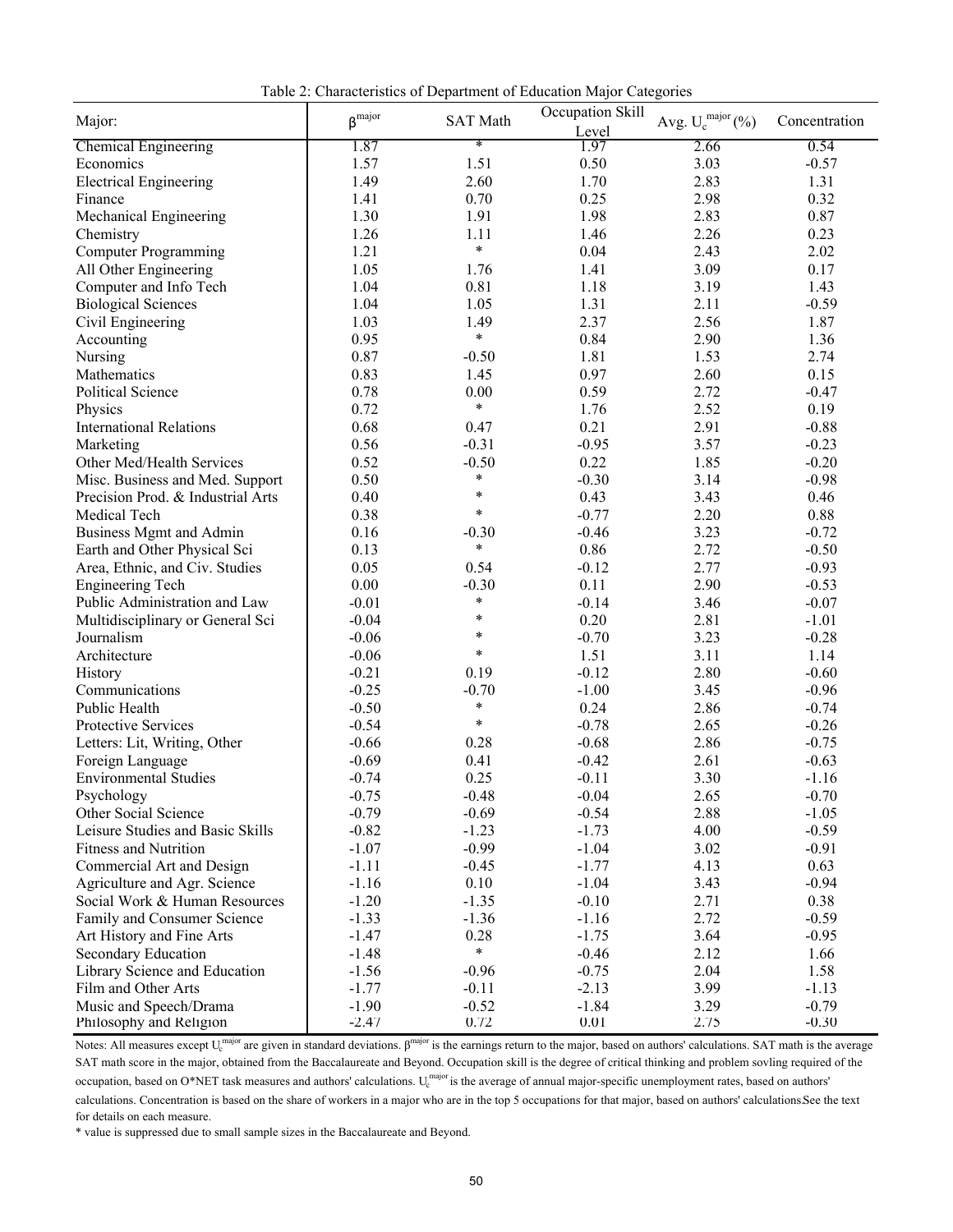Table 3: Annual Earnings as a Function of Entry Conditions and Major Characteristics

|                                            | (1)          | (2)          | (3)           | (4)          | (5)          | (6)          |
|--------------------------------------------|--------------|--------------|---------------|--------------|--------------|--------------|
| Entry unemployment rate $(U_c)$            | $-0.0277***$ | $-0.0278***$ | $-0.0291***$  | $-0.0291***$ | $-0.0203***$ | $-0.0280***$ |
|                                            | (0.0053)     | (0.0051)     | (0.0052)      | (0.0066)     | (0.0057)     | (0.0055)     |
| $U_c^*$ potexp                             | $0.0076***$  | $0.0080***$  | $0.0080***$   | $0.0080***$  | $0.0063***$  | 0.0078       |
|                                            | (0.0020)     | (0.0020)     | (0.0018)      | (0.0021)     | (0.0021)     | (0.0022)     |
| $U_c$ *potexp <sup>2</sup>                 | $-0.0005***$ | $-0.0006*$   | $-0.0005***$  | $-0.0005***$ | $-0.0004**$  | $-0.0005***$ |
|                                            | (0.0002)     | (0.0002)     | (0.0001)      | (0.0002)     | (0.0002)     | (0.0002)     |
| $\beta^{major}$                            | $0.1683***$  |              |               |              |              |              |
|                                            | (0.0074)     |              |               |              |              |              |
| $\beta^{\text{major}}* \text{potexp}$      | $0.0041***$  | $0.0033***$  | $0.0031***$   | $0.0031***$  | $0.0042***$  | $0.0036***$  |
|                                            | (0.0011)     | (0.0011)     | (0.0008)      | (0.0010)     | (0.0013)     | (0.0009)     |
| $\beta^{\text{major}}* U_c$                | $0.0077*$    | $0.0129***$  | $0.0135***$   | $0.0135***$  | $0.0169***$  | $0.0168***$  |
|                                            | (0.0041)     | (0.0037)     | (0.0027)      | (0.0037)     | (0.0044)     | (0.0035)     |
| $\beta^{\text{major}*} U_c^*$ potexp       | $-0.0008$    | $-0.0017***$ | $-0.0020$ *** | $-0.0020***$ | $-0.0023***$ | $-0.0024***$ |
|                                            | (0.0006)     | (0.0005)     | (0.0004)      | (0.0005)     | (0.0006)     | (0.0005)     |
| Post*Uc                                    |              |              |               |              | $-0.0279***$ | $-0.0240***$ |
|                                            |              |              |               |              | (0.0077)     | (0.0100)     |
| Post*Uc*potexp                             |              |              |               |              | $0.0163**$   | 0.0090       |
|                                            |              |              |               |              | (0.0073)     | (0.0072)     |
| $Post*U_c*potexp^2$                        |              |              |               |              | $-0.0028**$  | $-0.0016$    |
|                                            |              |              |               |              | (0.0014)     | (0.0013)     |
| $Post^*\beta^{major}$                      |              |              |               |              | 0.0172       | 0.0147       |
|                                            |              |              |               |              | (0.0149)     | (0.0114)     |
| $Post*\beta^{major}*potexp$                |              |              |               |              | $-0.0040$    | $-0.0038$    |
|                                            |              |              |               |              | (0.0028)     | (0.0026)     |
| Post* $\beta^{major*} U_c$                 |              |              |               |              | $-0.0117**$  | $-0.0121**$  |
|                                            |              |              |               |              | (0.0056)     | (0.0050)     |
| Post* $\beta^{\text{major}*} U_c^*$ potexp |              |              |               |              | $-0.0004$    | 0.0008       |
|                                            |              |              |               |              | (0.0025)     | (0.0021)     |
| Major fixed effects                        |              | X            | X             | X            | X            | X            |
| Grad year fixed effects                    |              |              | $\mathbf X$   | $\mathbf X$  |              | $\mathbf X$  |
| Cluster at grad year-division              | X            | $\mathbf X$  |               |              | X            |              |
| Cluster at grad year-major-division        |              |              |               | $\mathbf X$  |              |              |
|                                            |              |              |               |              |              |              |
| Observations                               | 51,716       | 51,716       | 51,716        | 51,716       | 51,716       | 51,716       |
| R-squared                                  | 0.295        | 0.322        | 0.327         | 0.327        | 0.377        | 0.325        |

Notes: Observations in these regressions are major-gradyear-division-potexp cells. We weight by the major's share of observations in the gradyear-potexp group.  $U_c$  is the divisional unemployment rate in the year the cohort graduated from college. Potexp is years since college graduation.  $\beta^{major}$  is the earnings return to the major, estimated on a sample of workers age 36-59 in our pooled, unweighted data. Survey dummies, year dummies, a quadratic in potential experience, gender, race, and region controls are also included. The sample is non-enrolled workers from age 22 to 35, with potential experience 1 to 13, with at least \$500 in annual earnings in 2006 dollars.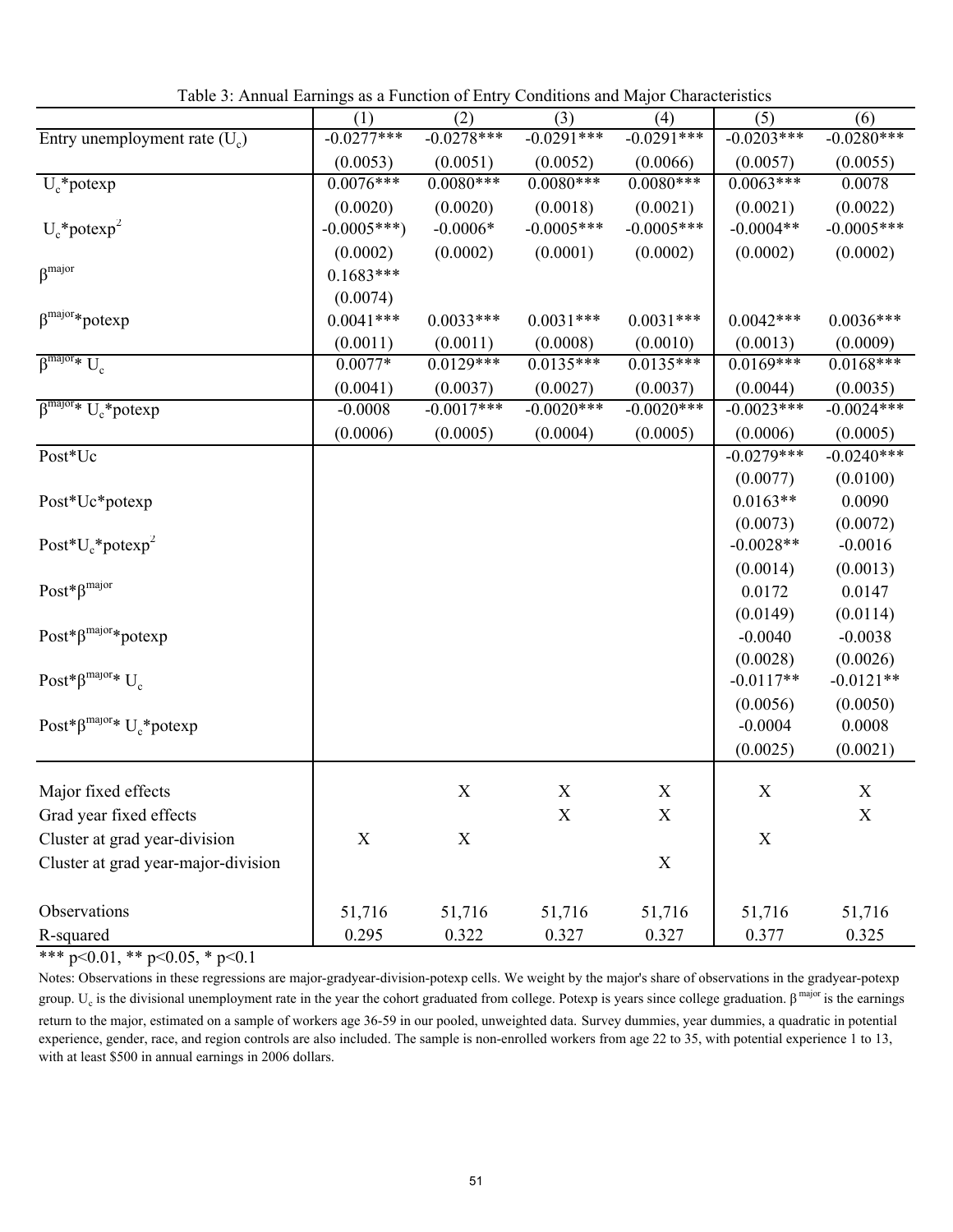|                      |              | Dependent Variable: |              |                  |              |                    |                              |  |  |  |  |
|----------------------|--------------|---------------------|--------------|------------------|--------------|--------------------|------------------------------|--|--|--|--|
|                      |              | Earnings:           |              | Employment:      |              |                    | <b>Occupation Variables:</b> |  |  |  |  |
|                      | All          | Full-time           | Pr(Employed) | $Pr$ (Full time) | Wages        | Earnings<br>Return | Pr(in top 5 for<br>major)    |  |  |  |  |
|                      | (1)          | (2)                 | (3)          | (4)              | (5)          | (6)                | (7)                          |  |  |  |  |
| Average effect       | $-0.0311***$ | $-0.0167*$          | $-0.0006$    | $-0.0054$        | $-0.0311***$ | $-0.0038$          | $-0.0149$                    |  |  |  |  |
| (s.e.)               | (0.0114)     | (0.0094)            | (0.0040)     | (0.0064)         | (0.0101)     | (0.0056)           | (0.0111)                     |  |  |  |  |
| Effect at potexp $=$ |              |                     |              |                  |              |                    |                              |  |  |  |  |
|                      | $-0.1114***$ | $-0.0460**$         | 0.0008       | $-0.0947***$     | $-0.0360**$  | $-0.0107$          | $-0.0256*$                   |  |  |  |  |
|                      | (0.0206)     | (0.0186)            | (0.0067)     | (0.0128)         | (0.0155)     | (0.0081)           | (0.0155)                     |  |  |  |  |
| $\overline{3}$       | $-0.0565***$ | $-0.0214*$          | 0.0026       | $-0.0261***$     | $-0.0293**$  | $-0.0069$          | $-0.0183$                    |  |  |  |  |
|                      | (0.0134)     | (0.0119)            | (0.0047)     | (0.0078)         | (0.0117)     | (0.0062)           | (0.0117)                     |  |  |  |  |
| $\overline{7}$       | 0.0001       | $-0.0043$           | $-0.0005$    | $0.0310***$      | $-0.0284**$  | $-0.0014$          | $-0.0108$                    |  |  |  |  |
|                      | (0.0147)     | (0.0112)            | (0.0048)     | (0.0082)         | (0.0125)     | (0.0071)           | (0.0140)                     |  |  |  |  |
| 10                   | $-0.0039$    | $-0.0197*$          | $-0.0086$    | 0.0036           | $-0.0386***$ | 0.0009             | $-0.0112$                    |  |  |  |  |
|                      | (0.0137)     | (0.0105)            | (0.0052)     | (0.0081)         | (0.0113)     | (0.0059)           | (0.0123)                     |  |  |  |  |

Table 4: Effect of 4-ppt Rise in Graduation Unemployment Rate

Notes: Sample for columns 1, 2, 5, 6, and 7 includes non-enrolled workers age 22-35 with potential experience 1 to 13 with a valid annual earnings observation (greater than \$500 in 2006 dollars). The regression samples for employed and full-time exclude enrolled workers but have no restriction on earnings, and also include those with potential experience equal to zero. Observations in these regressions are major-gradyear-division-potexp cells. We weight by the major's share of observations in the gradyear-potexp group. Uc is the divisional unemployment rate in the year the cohort graduated from college. Potexp is years since college graduation. Survey dummies, year dummies, a quadratic in potential experience, gender, race, and region controls are also included.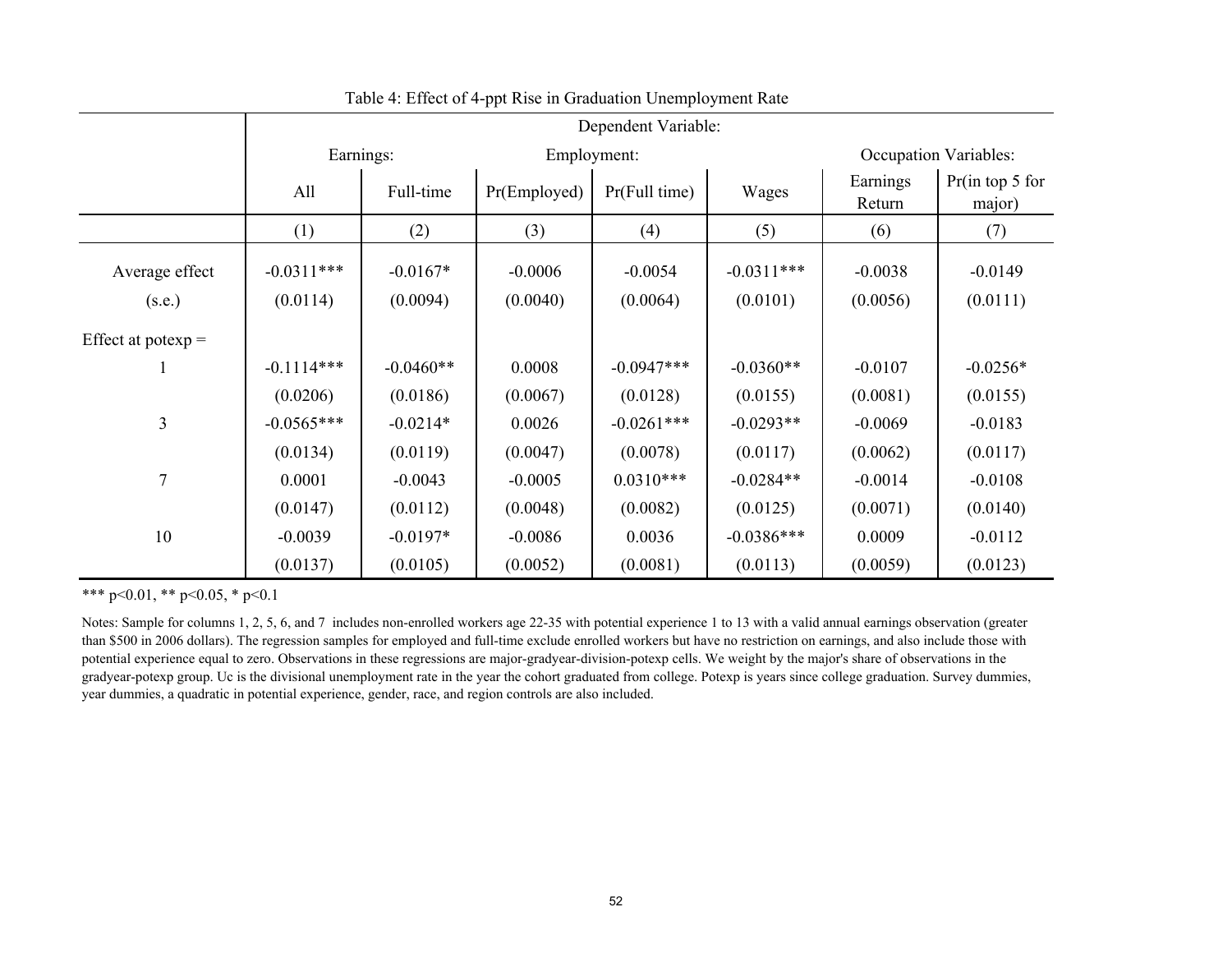|                      |             | Dependent variable: |                                                                          |               |             |                 |                              |  |  |
|----------------------|-------------|---------------------|--------------------------------------------------------------------------|---------------|-------------|-----------------|------------------------------|--|--|
|                      |             | Earnings:           |                                                                          | Employment:   |             |                 | <b>Occupation Variables:</b> |  |  |
|                      | All         | Full-time           | Pr(Employed)                                                             | Pr(Full time) | Wages       | Earnings Return | Pr(in top 5 for<br>major)    |  |  |
|                      | (1)         | (2)                 | (3)                                                                      | (4)           | (5)         | (6)             | (7)                          |  |  |
|                      |             |                     |                                                                          |               |             |                 |                              |  |  |
| Main effect          | $0.1683***$ | $0.1541***$         | 0.0034                                                                   | $0.0367***$   | $0.1382***$ | $0.1457***$     | 0.0030                       |  |  |
| (s.e.)               | (0.0074)    | (0.0062)            | (0.0024)                                                                 | (0.0042)      | (0.0062)    | (0.0037)        | (0.0073)                     |  |  |
| Major char * PE      | $0.0041***$ | $0.0029***$         | 0.0005                                                                   | $-0.0023***$  | $0.0047***$ | $0.0013**$      | $0.0040***$                  |  |  |
| (s.e.)               | (0.0011)    | (0.0009)            | (0.0004)                                                                 | (0.0006)      | (0.0009)    | (0.0005)        | (0.0010)                     |  |  |
|                      |             |                     | Panel B: Interaction of Major Characteristic and Entry Unemployment Rate |               |             |                 |                              |  |  |
| Average effect       | $0.0179***$ | $0.0189***$         | 0.0040                                                                   | $0.0119***$   | $0.0099*$   | $0.0070**$      | $0.0095*$                    |  |  |
| (s.e.)               | (0.0063)    | (0.0054)            | (0.0027)                                                                 | (0.0043)      | (0.0054)    | (0.0030)        | (0.0055)                     |  |  |
|                      |             |                     |                                                                          |               |             |                 |                              |  |  |
| Effect at potexp $=$ |             |                     |                                                                          |               |             |                 |                              |  |  |
|                      | $0.0538***$ | $0.0315***$         | $0.0118**$                                                               | $0.0208***$   | 0.0110      | $0.0170***$     | 0.0045                       |  |  |
|                      | (0.0108)    | (0.0094)            | (0.0049)                                                                 | (0.0079)      | (0.0095)    | (0.0051)        | (0.0092)                     |  |  |
| 3                    | $0.0379***$ | $0.0259***$         | $0.0084**$                                                               | $0.0168***$   | 0.0105      | $0.0125***$     | 0.0067                       |  |  |
|                      | (0.0083)    | (0.0073)            | (0.0038)                                                                 | (0.0061)      | (0.0072)    | (0.0040)        | (0.0071)                     |  |  |
| 7                    | 0.0059      | $0.0147***$         | 0.0014                                                                   | $0.0089**$    | $0.0095*$   | 0.0037          | $0.0112**$                   |  |  |
|                      | (0.0061)    | (0.0050)            | (0.0026)                                                                 | (0.0039)      | (0.0054)    | (0.0029)        | (0.0054)                     |  |  |
| 10                   | $-0.0180**$ | 0.0063              | $-0.0037$                                                                | 0.0030        | 0.0088      | $-0.0030$       | $0.0146**$                   |  |  |
|                      | (0.0083)    | (0.0065)            | (0.0034)                                                                 | (0.0051)      | (0.0075)    | (0.0038)        | (0.0071)                     |  |  |

Table 5: Effects of 4 ppt rise in  $U_c$  interacted with  $\beta^{major}$ 

Notes: Sample for columns 1, 2, 5, 6, and 7 includes non-enrolled workers age 22-35 with potential experience 1 to 13 with a valid annual earnings observation (greater than \$500 in 2006 dollars). The regression samples for employed and full-time exclude enrolled workers but have no restriction on earnings, and also include those with potential experience equal to zero. Observations in these regressions are major-gradyear-division-potexp cells. We weight by the major's share of observations in the gradyear-potexp group. Uc is the divisional unemployment rate in the year the cohort graduated from college. Potexp is years since college graduation. β<sup>major</sup> is the earnings return to the major, estimated on a sample of workers age 36-59 in our pooled, unweighted data. Survey dummies, year dummies, a quadratic in potential experience, gender, race, and region controls are also included.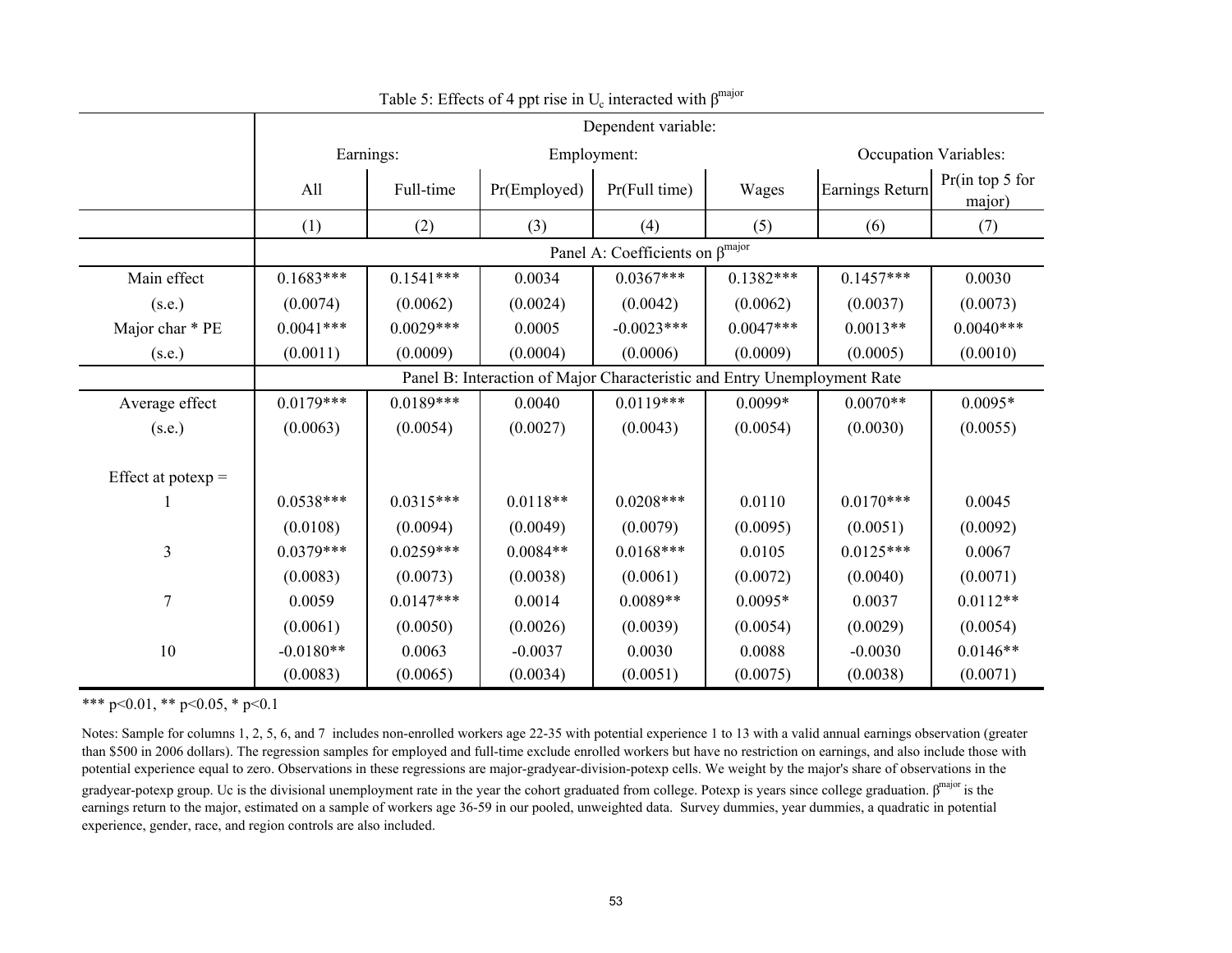|                                 |                          | Dependent Variable: U <sub>c</sub> <sup>major</sup> |                          |                         |                          |                          |                          |                       |  |  |  |
|---------------------------------|--------------------------|-----------------------------------------------------|--------------------------|-------------------------|--------------------------|--------------------------|--------------------------|-----------------------|--|--|--|
|                                 |                          |                                                     | Division                 |                         |                          | National                 |                          |                       |  |  |  |
|                                 | 1971-2012                | 1971-2003                                           | 1971-2003                | 2004-2012               | 1971-2012                | 1971-2003                | 1971-2003                | 2004-2012             |  |  |  |
|                                 | (1)                      | (2)                                                 | (3)                      | (4)                     | (5)                      | (6)                      | (7)                      | (8)                   |  |  |  |
| Entry unemployment rate $(U_c)$ | $0.2546***$<br>(0.0043)  | $0.2046***$<br>(0.0040)                             | $0.1988***$<br>(0.0047)  | $0.5078***$<br>(0.0071) | $0.5061***$<br>(0.0152)  | $0.3268***$<br>(0.0131)  | $0.4414***$<br>(0.0168)  | 0.5866***<br>(0.0198) |  |  |  |
| $\beta$ <sup>major</sup>        | $-0.0373*$<br>(0.0218)   | 0.0051<br>(0.0246)                                  | 0.0051<br>(0.0242)       | $-0.0776$<br>(0.0478)   | 0.0386<br>(0.0650)       | 0.0051<br>(0.0246)       | $0.1431*$<br>(0.0754)    | $-0.0811$<br>(0.1336) |  |  |  |
| $\beta^{\text{major}}* U_c$     | $-0.0233***$<br>(0.0033) | $-0.0331***$<br>(0.0038)                            | $-0.0331***$<br>(0.0038) | $-0.0087$<br>(0.0068)   | $-0.0344***$<br>(0.0099) | $-0.0331***$<br>(0.0038) | $-0.0537***$<br>(0.0117) | $-0.0058$<br>(0.0191) |  |  |  |
| Cubic time trend                | X                        |                                                     | X                        |                         | X                        |                          | X                        |                       |  |  |  |
| Observations                    | 16,983                   | 12,852                                              | 12,852                   | 4,131                   | 2,091                    | 1,683                    | 1,683                    | 408                   |  |  |  |
| R-squared                       | 0.452                    | 0.222                                               | 0.246                    | 0.559                   | 0.558                    | 0.314                    | 0.410                    | 0.685                 |  |  |  |

Table 6: Major-Specific Unemployment Rates

Note: The dependent variable in all columns is the major-specific unemployment rate, created using occupation-industry-specific unemployment rates and a major-tooccupation-industry mapping, all using workers aged 25 to 59. Columns 1-4 are at the divisional level, while columns 5-8 are at the national level. No other controls are included except when we use a cubic time trend. The unemployment rate on the right hand side is the overall unemployment rate (at either the division or national level, as appropriate.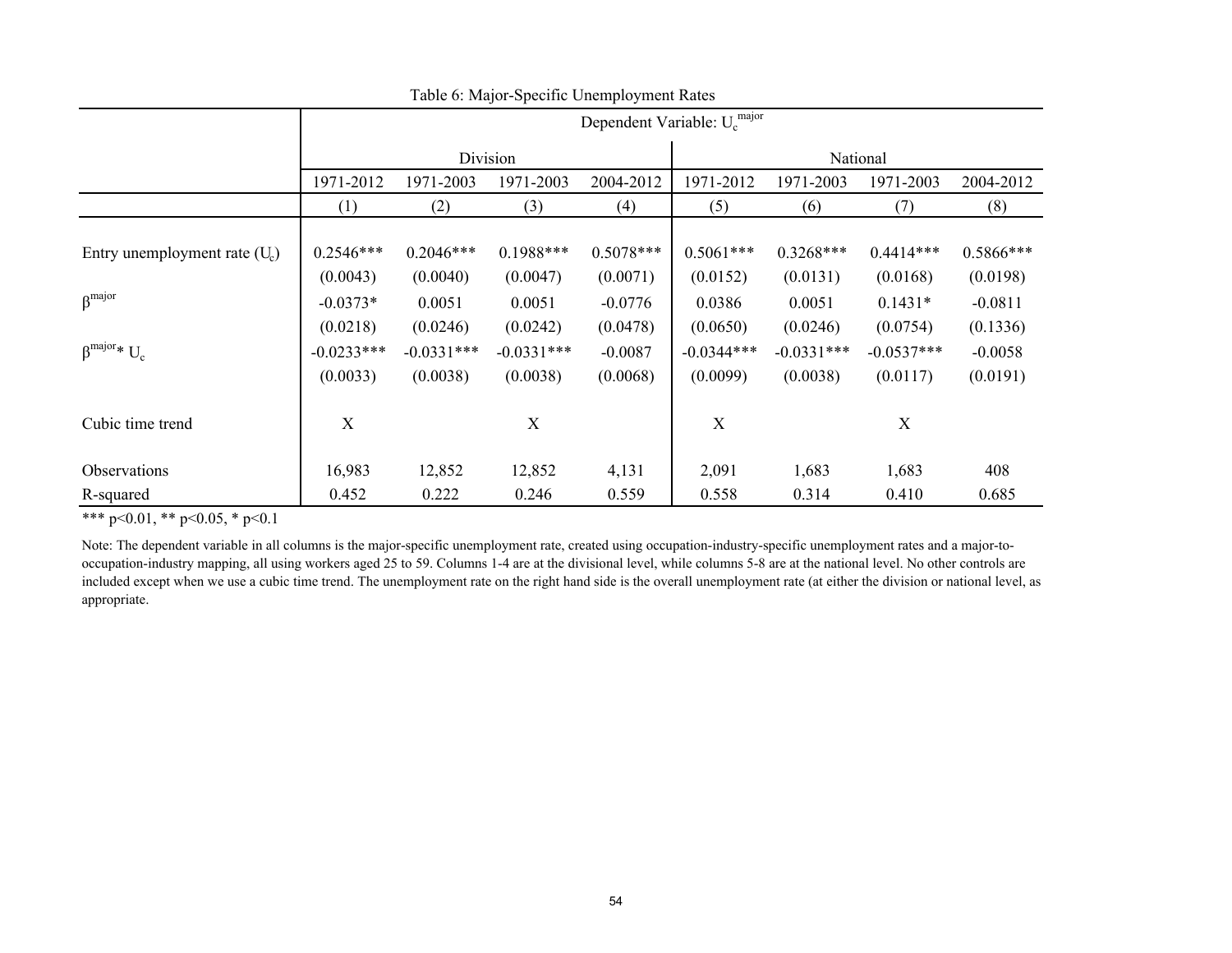|                      | Dependent variable: |             |                                                                          |                                                        |               |                    |                             |  |
|----------------------|---------------------|-------------|--------------------------------------------------------------------------|--------------------------------------------------------|---------------|--------------------|-----------------------------|--|
|                      |                     | Earnings:   |                                                                          | Employment:                                            |               |                    | <b>Occupation Variables</b> |  |
|                      | All                 | Full-time   | Pr(Emploved)                                                             | Pr(Full time)                                          | Wages         | Earnings<br>Return | Pr(in top 5 for<br>major)   |  |
|                      | (1)                 | (2)         | (3)                                                                      | (4)<br>Panel A: Coefficients on $\beta^{\text{major}}$ | (5)           | (6)                | (7)                         |  |
|                      |                     |             |                                                                          |                                                        |               |                    |                             |  |
| Main effect          | $0.0514***$         | $0.0378***$ | $0.0048**$                                                               | $0.0073*$                                              | $0.0526***$   | $-0.0008$          | $0.1497***$                 |  |
| (s.e.)               | (0.0080)            | (0.0069)    | (0.0023)                                                                 | (0.0039)                                               | (0.0067)      | (0.0047)           | (0.0074)                    |  |
| Major char * PE      | $-0.0036***$        | $-0.0017*$  | $-0.0006$                                                                | $-0.0004$                                              | $-0.0028$ *** | $-0.0014**$        | 0.0004                      |  |
| (s.e.)               | (0.0012)            | (0.0010)    | (0.0004)                                                                 | (0.0006)                                               | (0.0010)      | (0.0006)           | (0.0010)                    |  |
|                      |                     |             | Panel B: Interaction of Major Characteristic and Entry Unemployment Rate |                                                        |               |                    |                             |  |
| Average effect       | $-0.0119**$         | $-0.0089*$  | $-0.0046*$                                                               | $-0.0027$                                              | $-0.0135***$  | $-0.0010$          | $-0.0242***$                |  |
| (s.e.)               | (0.0061)            | (0.0049)    | (0.0025)                                                                 | (0.004)                                                | (0.0051)      | (0.0029)           | (0.0054)                    |  |
|                      |                     |             |                                                                          |                                                        |               |                    |                             |  |
| Effect at potexp $=$ |                     |             |                                                                          |                                                        |               |                    |                             |  |
|                      | $-0.0267***$        | $-0.0186**$ | $-0.0098**$                                                              | $-0.0043$                                              | $-0.0202**$   | $-0.0047$          | $-0.0131$                   |  |
|                      | (0.0103)            | (0.0086)    | (0.0045)                                                                 | (0.0076)                                               | (0.0089)      | (0.0049)           | (0.0093)                    |  |
| $\overline{3}$       | $-0.0201**$         | $-0.0143**$ | $-0.0075**$                                                              | $-0.0036$                                              | $-0.0172***$  | $-0.0031$          | $-0.0181**$                 |  |
|                      | (0.0079)            | (0.0066)    | (0.0034)                                                                 | (0.0058)                                               | (0.0067)      | (0.0038)           | (0.0071)                    |  |
| 7                    | $-0.0070$           | $-0.0057$   | $-0.0028$                                                                | $-0.0021$                                              | $-0.0113**$   | 0.0003             | $-0.0279***$                |  |
|                      | (0.0062)            | (0.0048)    | (0.0025)                                                                 | (0.0038)                                               | (0.0052)      | (0.0028)           | (0.0054)                    |  |
| 10                   | 0.0029              | 0.0008      | 0.0006                                                                   | $-0.0011$                                              | $-0.0068$     | 0.0028             | $-0.0354***$                |  |
|                      | (0.0088)            | (0.0066)    | (0.0035)                                                                 | (0.0051)                                               | (0.0075)      | (0.0038)           | (0.0074)                    |  |

Table 7: Effects of 4 ppt rise in Uc interacted with major concentration ("top 5 share")

Notes: Sample for columns 1, 2, 5, 6, and 7 includes non-enrolled workers age 22-35 with potential experience 1 to 13 with a valid annual earnings observation (greater than \$500 in 2006 dollars). The regression samples for employed and full-time exclude enrolled workers but have no restriction on earnings, and also include those with potential experience equal to zero. Observations in these regressions are major-gradyear-division-potexp cells. We weight by the major's share of observations in the gradyear-potexp group. Uc is the divisional unemployment rate in the year the cohort graduated from college. Potexp is years since college graduation. The major concentration measure is the share of graduates from the major that go into the 5 most common census 3-digit occupations. Survey dummies, year dummies, a quadratic in potential experience, gender, race, and region controls are also included.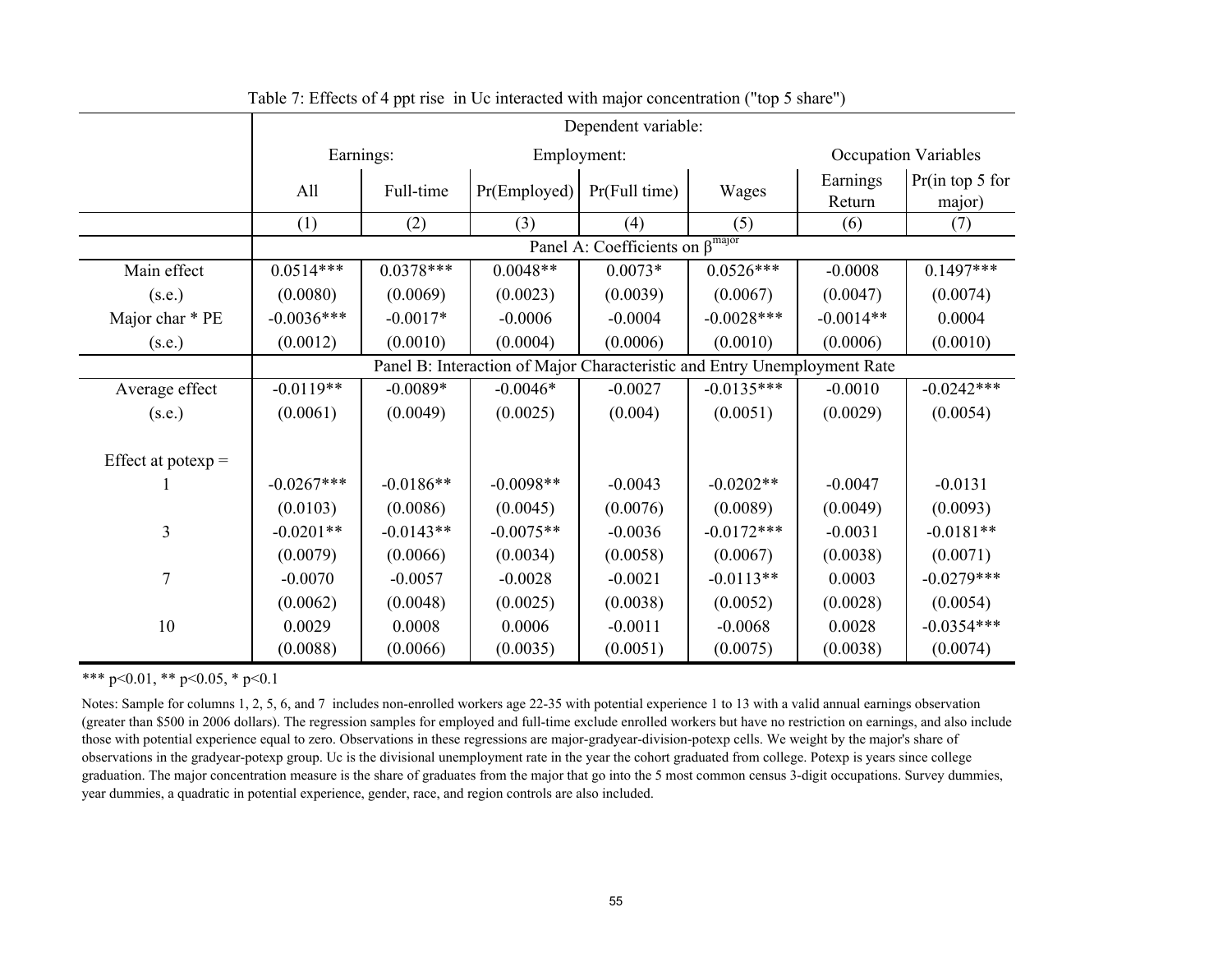|                                                           | (1)          | (2)          | (3)          |
|-----------------------------------------------------------|--------------|--------------|--------------|
| Entry unemployment rate $(U_c)$                           | $0.0012*$    | $0.0014**$   | $0.0014**$   |
|                                                           | (0.0007)     | (0.0007)     | (0.0007)     |
| $\beta$ <sup>major</sup>                                  | $0.0122***$  |              |              |
|                                                           | (0.0040)     |              |              |
| $\beta^{\text{major}}* U_c$                               | $-0.0029***$ | $-0.0023***$ | $-0.0015***$ |
|                                                           | (0.0006)     | (0.0005)     | (0.0005)     |
| Major fixed effects                                       |              | $\mathbf{X}$ | X            |
| Grad year fixed effects                                   | X            | X            | X            |
| Cluster at grad year-division                             | X            | X            | $\mathbf{X}$ |
| $\beta$ <sup>major</sup> interacted with cubic time trend |              |              | X            |
| Observations                                              | 1,052,820    | 1,052,820    | 1,052,820    |
| R-squared                                                 | 0.011        | 0.083        | 0.083        |

Table 8: Probability of Attaining an Advanced Degree Sample: ACS College Graduates who Graduated from 1976-2006

Notes: The sample is college graduates who graduated from 1976 to 2006 with at least 5 years of potential experience. We exclude enrolled people.  $\beta^{major}$  is the earnings return to the major, estimated on a sample of workers age 36-59 in our pooled, unweighted data.  $U_c$  is the divisional unemployment rate in the year of college graduation.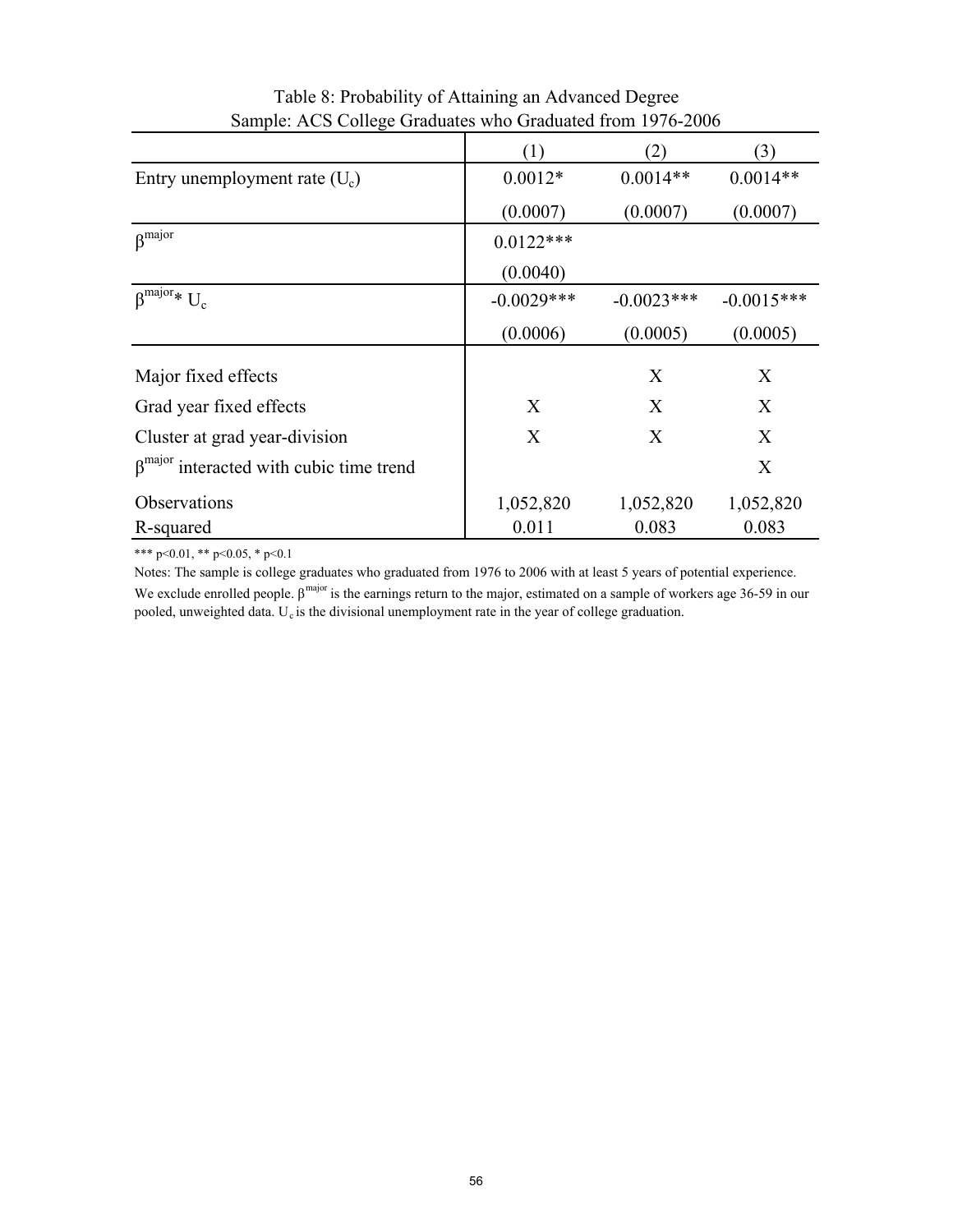|                       |              | Dependent variable                                                                     |             |              |             |                               |                                                                                                                      |             |             |             |                 |           |                        |            |
|-----------------------|--------------|----------------------------------------------------------------------------------------|-------------|--------------|-------------|-------------------------------|----------------------------------------------------------------------------------------------------------------------|-------------|-------------|-------------|-----------------|-----------|------------------------|------------|
|                       |              | Earnings:                                                                              |             |              |             |                               | Employment:                                                                                                          |             |             |             |                 |           | Occupation:            |            |
|                       | All          |                                                                                        |             | Full-time    |             | Pr(Full Time)<br>Pr(Emploved) |                                                                                                                      | Wages       |             |             | Earnings Return |           | Pr(in top 5 for major) |            |
|                       | $Pre-04$     | Post- $04$                                                                             | $Pre-04$    | Post-04      | Pre-04      | $Post-04$                     | Pre-04                                                                                                               | Post-04     | $Pre-04$    | Post-04     | Pre-04          | Post-04   | Pre-04                 | Post- $04$ |
|                       | (1)          | (2)                                                                                    | (3)         | (4)          | (5)         | (6)                           | (7)                                                                                                                  | (8)         | (9)         | (10)        | (11)            | (12)      | (13)                   | (14)       |
|                       |              | Panel A: Effects of a 4 ppt rise in $U_c$ , for those graduating before and after 2004 |             |              |             |                               |                                                                                                                      |             |             |             |                 |           |                        |            |
| Average effect, 5 yrs | $-0.0406***$ | $-0.0898***$                                                                           | $-0.0069$   | $-0.0595***$ | 0.0016      | 0.0084                        | $-0.0456***$                                                                                                         | $-0.0018$   | $-0.0300**$ | $-0.0527**$ | $-0.0062$       | 0.0030    | $-0.0251*$             | $-0.0114$  |
| (s.e.)                | (0.0145)     | (0.0266)                                                                               | (0.0146)    | (0.0220)     | (0.0059)    | (0.0073)                      | (0.0100)                                                                                                             | (0.0121)    | (0.0137)    | (0.0203)    | (0.0075)        | (0.0087)  | (0.0145)               | (0.0146)   |
|                       |              |                                                                                        |             |              |             |                               |                                                                                                                      |             |             |             |                 |           |                        |            |
| Effect at potexp $=$  |              |                                                                                        |             |              |             |                               |                                                                                                                      |             |             |             |                 |           |                        |            |
|                       | $-0.0811***$ | $-0.1927***$                                                                           | $-0.0175$   | $-0.1229***$ | $-0.0018$   | 0.0116                        | $-0.1186***$                                                                                                         | $-0.0329**$ | $-0.0398**$ | $-0.0288$   | $-0.0099$       | $-0.0099$ | $-0.0365*$             | 0.0052     |
|                       | (0.0230)     | (0.0211)                                                                               | (0.0230)    | (0.0190)     | (0.0089)    | (0.0104)                      | (0.0170)                                                                                                             | (0.0153)    | (0.0193)    | (0.0215)    | (0.0109)        | (0.0082)  | (0.0210)               | (0.0183)   |
| 3                     | $-0.0374**$  | $-0.0639*$                                                                             | $-0.0053$   | $-0.0403$    | 0.0022      | 0.0101                        | $-0.0381***$                                                                                                         | 0.0027      | $-0.0289**$ | $-0.0420**$ | $-0.0060$       | 0.0022    | $-0.0241*$             | $-0.0201$  |
|                       | (0.0144)     | (0.0322)                                                                               | (0.0143)    | (0.0238)     | (0.0059)    | (0.0087)                      | (0.0097)                                                                                                             | (0.0164)    | (0.0137)    | (0.0214)    | (0.0075)        | (0.0104)  | (0.0144)               | (0.0160)   |
|                       |              |                                                                                        |             |              |             |                               | Panel B: Effects of 4 ppt rise in $U_c$ interacted with $\beta^{major}$ , for those graduating before and after 2004 |             |             |             |                 |           |                        |            |
| Average effect, 5 yrs | $0.0480***$  | 0.0002                                                                                 | $0.0306***$ | $-0.0030$    | $0.0137***$ | $-0.0016$                     | $0.0228***$                                                                                                          | $-0.0003$   | 0.0108      | $-0.0031$   | $0.0172***$     | $-0.0032$ | $-0.0003$              | $-0.0014$  |
| (s.e.)                | (0.0106)     | (0.0117)                                                                               | (0.0090)    | (0.0102)     | (0.0046)    | (0.0056)                      | (0.0077)                                                                                                             | (0.0071)    | (0.0094)    | (0.0099)    | (0.0052)        | (0.0050)  | (0.0095)               | (0.0090)   |
|                       |              |                                                                                        |             |              |             |                               |                                                                                                                      |             |             |             |                 |           |                        |            |
| Effect at potexp $=$  |              |                                                                                        |             |              |             |                               |                                                                                                                      |             |             |             |                 |           |                        |            |
|                       | $0.0671***$  | 0.0187                                                                                 | $0.0377***$ | 0.0000       | $0.0189***$ | $-0.0133*$                    | $0.0288***$                                                                                                          | 0.0013      | 0.0113      | 0.0022      | $0.0231***$     | $-0.0022$ | $-0.0048$              | $0.0230**$ |
|                       | (0.0138)     | (0.0144)                                                                               | (0.0121)    | (0.0124)     | (0.0060)    | (0.0078)                      | (0.0100)                                                                                                             | (0.0101)    | (0.0124)    | (0.0116)    | (0.0067)        | (0.0069)  | (0.0123)               | (0.0112)   |
| 3                     | $0.0480***$  | 0.0002                                                                                 | $0.0306***$ | $-0.0030$    | $0.0137***$ | $-0.0016$                     | $0.0228***$                                                                                                          | $-0.0003$   | 0.0108      | $-0.0031$   | $0.0172***$     | $-0.0032$ | $-0.0003$              | $-0.0014$  |
|                       | (0.0106)     | (0.0117)                                                                               | (0.0090)    | (0.0102)     | (0.0046)    | (0.0056)                      | (0.0077)                                                                                                             | (0.0071)    | (0.0094)    | (0.0099)    | (0.0052)        | (0.0050)  | (0.0095)               | (0.0090)   |

Notes: Sample for earnings wage, and occupation regressions includes non-enrolled workers age 22-35 with potential experience 1 to 13 with a valid annual earnings observation (greater than \$500 in 2006 dollars). The regres full-time exclude enrolled workers but have no restriction on earnings, and also include those with potential experience equal to zero. Observations in these regressions are major-gradyear-division-potexp cells. We weight in the gradvear-potexp group. Uc is the divisional unemployment rate in the year the cohort graduated from college. Potexp is years since college graduation. Survey dummies, year dummies, a quadratic in potential experienc controls are also included. The two periods are graduates in 2003 and earlier, and graduates in 2004 and later. We include a "post-2004" dummy and interact it with potexp, potexp squared, the unemployment rate, and the une potexp.

|  |  |  |  |  |  | Table 9: Labor Market Entry Effects in the Great Recession |  |  |  |  |  |  |
|--|--|--|--|--|--|------------------------------------------------------------|--|--|--|--|--|--|
|--|--|--|--|--|--|------------------------------------------------------------|--|--|--|--|--|--|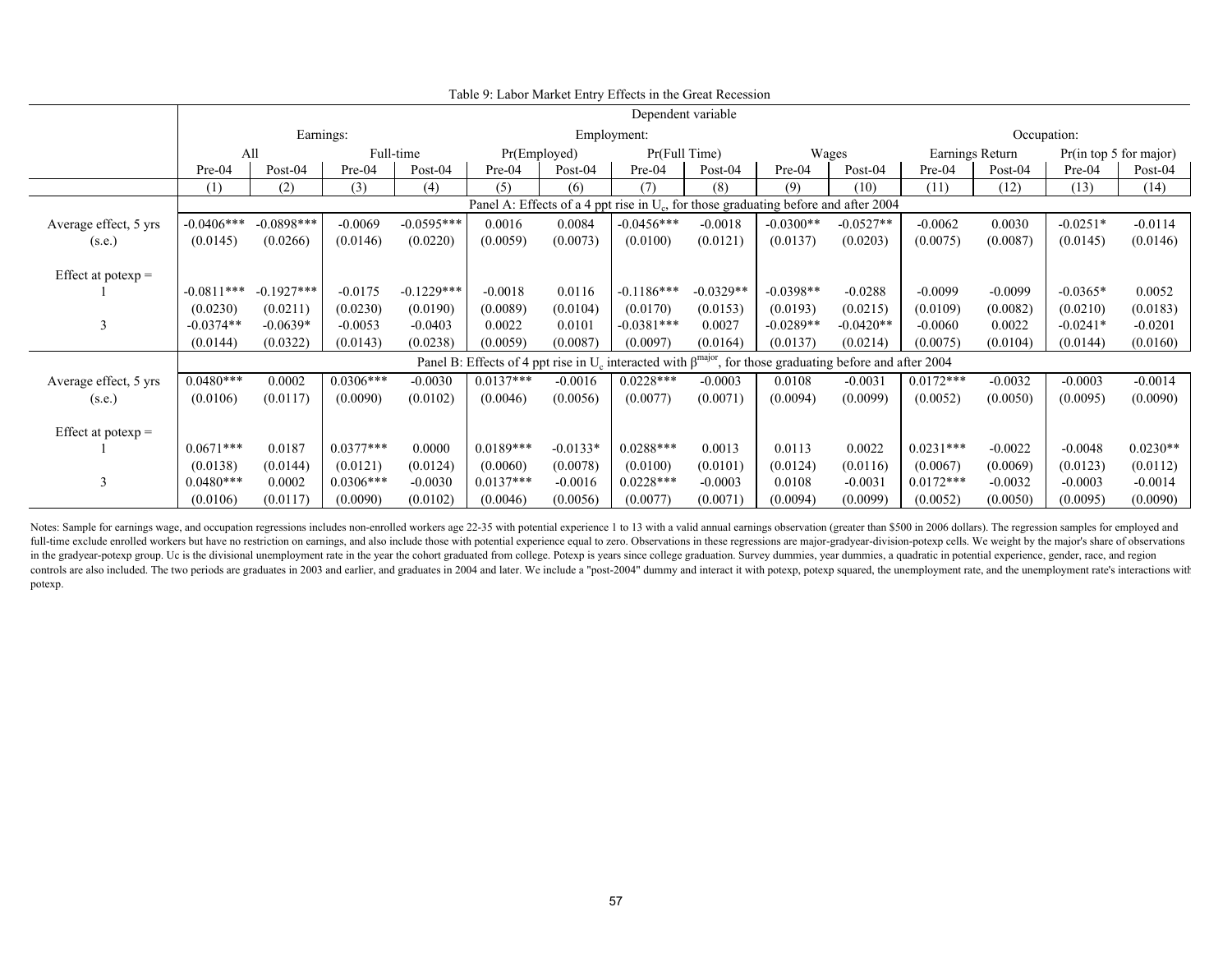|                  |            | $Data$ bources (Earnings bample) |                       |
|------------------|------------|----------------------------------|-----------------------|
| Data source      | Grad years | Earnings years                   | Earnings observations |
| NLSY79           | 1979-1989  | 1980-1993, 1995, 1997            | 9,102                 |
| NLSY97           | 2000-2008  | 2003-2009                        | 3,545                 |
| <b>NLS72</b>     | 1976-1978  | 1977-1986                        | 6,157                 |
| B&B 93/03        | 1993       | 1994, 1997, 2003                 | 12,904                |
| B&B 08/09        | 2008       | 2009                             | 6,340                 |
| <b>NSCG 1993</b> | 1980-1990  | 1993                             | 24,832                |
| <b>NSCG 2003</b> | 1990-2000  | 2003                             | 11,575                |
| ACS 09-11        | 1996-2010  | 2009-2011                        | 284,557               |
| <b>SIPP</b>      | 1976-2009  | 1984-2011                        | 46,159                |

Appendix Table 1 Data Sources (Earnings Sample)

Notes: An observation here is a worker-year. Valid earnings observations are defined as observations in which the worker is not enrolled in school and has at least \$500 in annual earnings in 2006 dollars. We restrict to workers aged 22 to 35 with 1 to 13 years of potential experience, defined as years since graduation.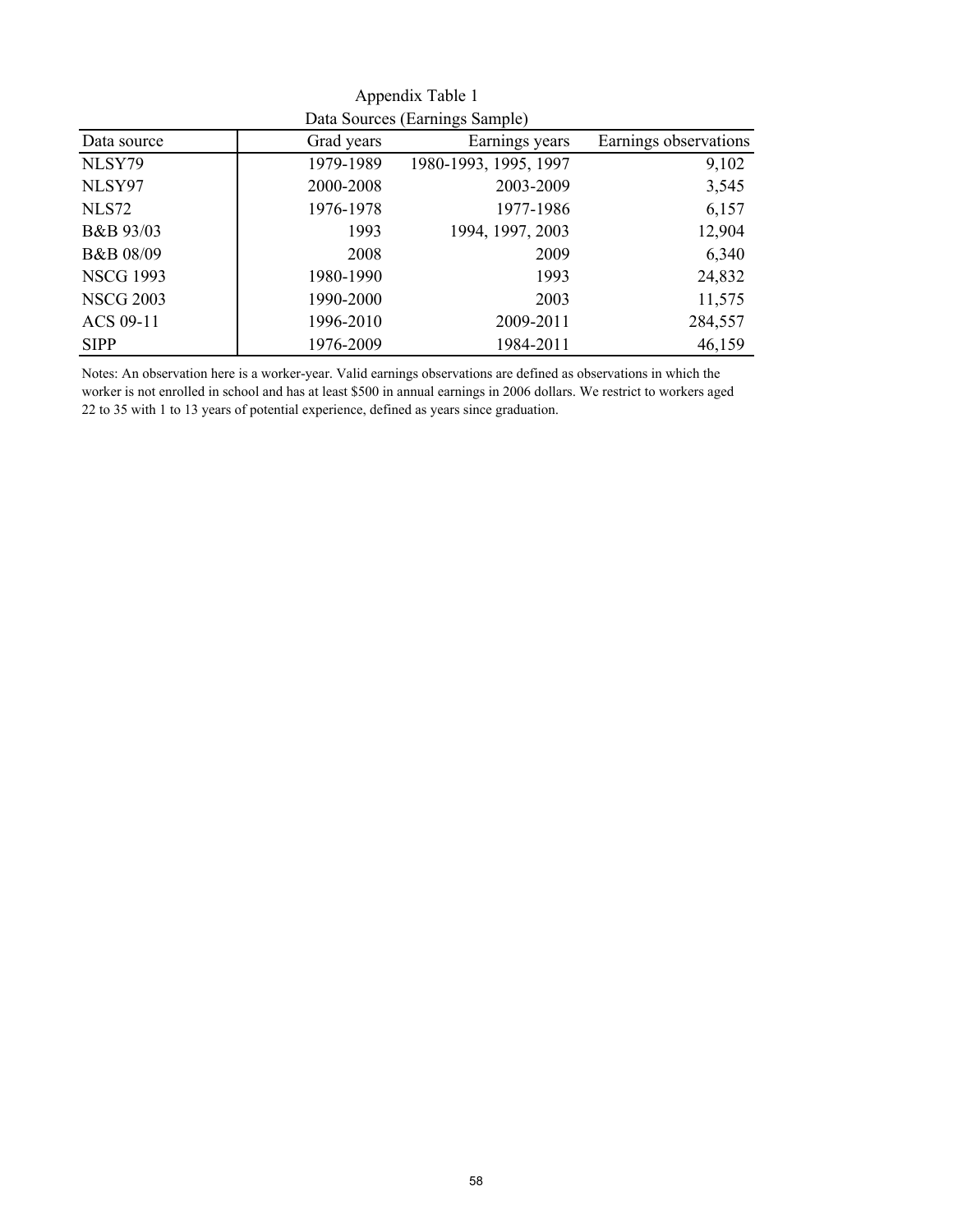|                                | Unweighted Sample Coverage. Graduation Unemployment Nates and Folemial Experience |        |         |          |           |         |  |  |  |  |  |
|--------------------------------|-----------------------------------------------------------------------------------|--------|---------|----------|-----------|---------|--|--|--|--|--|
| Years since college graduation |                                                                                   |        |         |          |           |         |  |  |  |  |  |
| $U_{c}$                        | $1 - 2$                                                                           | $3-4$  | $5 - 7$ | $8 - 10$ | $11 - 13$ | Total   |  |  |  |  |  |
| $< 5\%$                        | 10,277                                                                            | 30,617 | 32,783  | 47,751   | 44,936    | 166,364 |  |  |  |  |  |
| $5 - 6\%$                      | 12,497                                                                            | 17,549 | 35,324  | 27,873   | 19,474    | 112,717 |  |  |  |  |  |
| $6 - 7\%$                      | 9,791                                                                             | 7,258  | 21,327  | 17,276   | 6,385     | 62,037  |  |  |  |  |  |
| $7 - 8\%$                      | 5,451                                                                             | 2,766  | 7,075   | 7,714    | 5,882     | 28,888  |  |  |  |  |  |
| $8-9%$                         | 5,921                                                                             | 1,206  | 2,028   | 4,172    | 2,024     | 15,351  |  |  |  |  |  |
| $>9\%$                         | 10,214                                                                            | 1,050  | 1,866   | 3,794    | 2,900     | 19,824  |  |  |  |  |  |
| Total                          | 54,151                                                                            | 60,446 | 100,403 | 108,580  | 81,601    | 405,181 |  |  |  |  |  |

Appendix Table 2 Unweighted Sample Coverage: Graduation Unemployment Rates and Potential Experience

Notes: An observation here is a worker-year. This table includes only valid earnings observations, defined as a worker aged 22 to 35 with potential experience 1 to 13 with at least \$500 in annual earnings in 2006 dollars.  $U_c$  is the annual census division unemployment rate. Potential experience is years since graduation.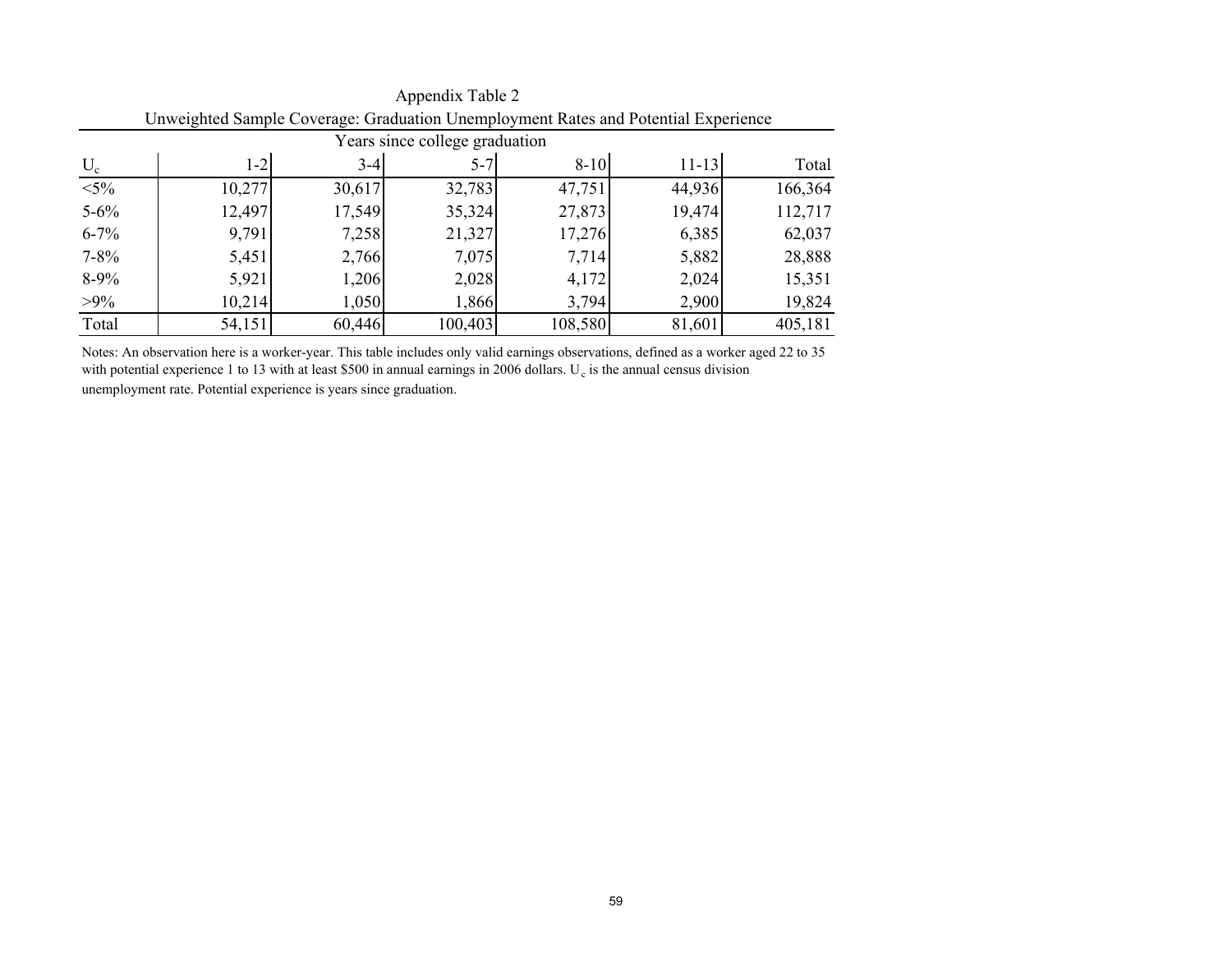| Major:                                  | $\beta$ <sup>major</sup> | <b>SAT Math</b> | Occupation<br>Skill Level | Avg. $U_c^{\ \mathrm{major}}$<br>$(\%)$ | Concentration |
|-----------------------------------------|--------------------------|-----------------|---------------------------|-----------------------------------------|---------------|
| Mathematics and Statistics              | 1.34                     | 1.46            | 0.97                      | 2.60                                    | 0.15          |
| <b>Engineering and Computers</b>        | 1.25                     | 1.45            | 1.38                      | 2.97                                    | 0.94          |
| Economics                               | 0.85                     | 1.51            | 0.50                      | 3.04                                    | $-0.56$       |
| Business/Management                     | 0.30                     | 0.09            | $-0.16$                   | 3.18                                    | $-0.05$       |
| Nursing/Pharmacy/Health                 | 0.30                     | $-1.00$         | 0.39                      | 2.28                                    | 0.42          |
| Law                                     | 0.19                     | $-0.28$         | $-0.14$                   | 2.80                                    | $-0.06$       |
| Police Science and Law Enforcement      | 0.17                     | $-1.53$         | $-0.78$                   | 2.66                                    | $-0.25$       |
| Physical or Earth Sciences              | 0.11                     | 0.68            | 0.99                      | 2.56                                    | $-0.31$       |
| <b>Biology</b>                          | $-0.06$                  | 1.05            | 1.32                      | 2.11                                    | 0.58          |
| Psychology                              | $-0.22$                  | $-0.64$         | $-0.05$                   | 2.66                                    | $-0.49$       |
| Home Economics                          | $-0.25$                  | $-1.36$         | $-1.17$                   | 2.72                                    | $-0.58$       |
| Other                                   | $-0.26$                  | $-0.12$         | $-1.41$                   | 3.67                                    | $-0.36$       |
| English and Journalism                  | $-0.33$                  | $-0.24$         | $-0.83$                   | 3.17                                    | $-0.79$       |
| Liberal Arts and Humanities             | $-0.44$                  | 0.41            | $-0.42$                   | 2.61                                    | 0.63          |
| Social Sciences                         | $-0.67$                  | $-0.15$         | $-0.08$                   | 2.86                                    | $-0.80$       |
| <b>Agriculture or Forestry</b>          | $-0.75$                  | 0.10            | $-1.04$                   | 3.43                                    | $-0.94$       |
| <b>Vocational and Technical Studies</b> | $-0.86$                  |                 |                           |                                         |               |
| Education                               | $-1.17$                  | $-0.95$         | $-0.74$                   | 2.04                                    | 1.59          |
| Medicine and Dentistry                  | $-1.40$                  |                 |                           |                                         |               |
| Religion or Theology                    | $-2.16$                  | 0.73            | 0.01                      | 2.76                                    | $-0.29$       |

Appendix Table 3a: Characteristics of SIPP Major Categories, 1984 to 1993 Waves

Notes: All measures except  $U_c^{major}$  are given in standard deviations. See the text for details on each measure.  $\beta^{major}$  is the earnings return to the major, based on authors' calculations, and is estimated in the SIPP itself. The other measures are mapped from B&B major categories to SIPP categories using the crosswalks in appendix tables 4a and 4b. SAT math is the average SAT math score in the major, obtained from the Baccalaureate and Beyond. Occupation skill is the degree of critical thinking and problem sovling required of the occupation, based on O\*NET task measures and authors' calculations. Ucmajor is the average of annual major-specific unemployment rates, based on authors' calculations. Concentration is based on the share of workers in a major who are in the top 5 occupations for that major, based on authors' calculations. A blank space indicates that no value exists, because there is no B&B major category that maps into this SIPP category.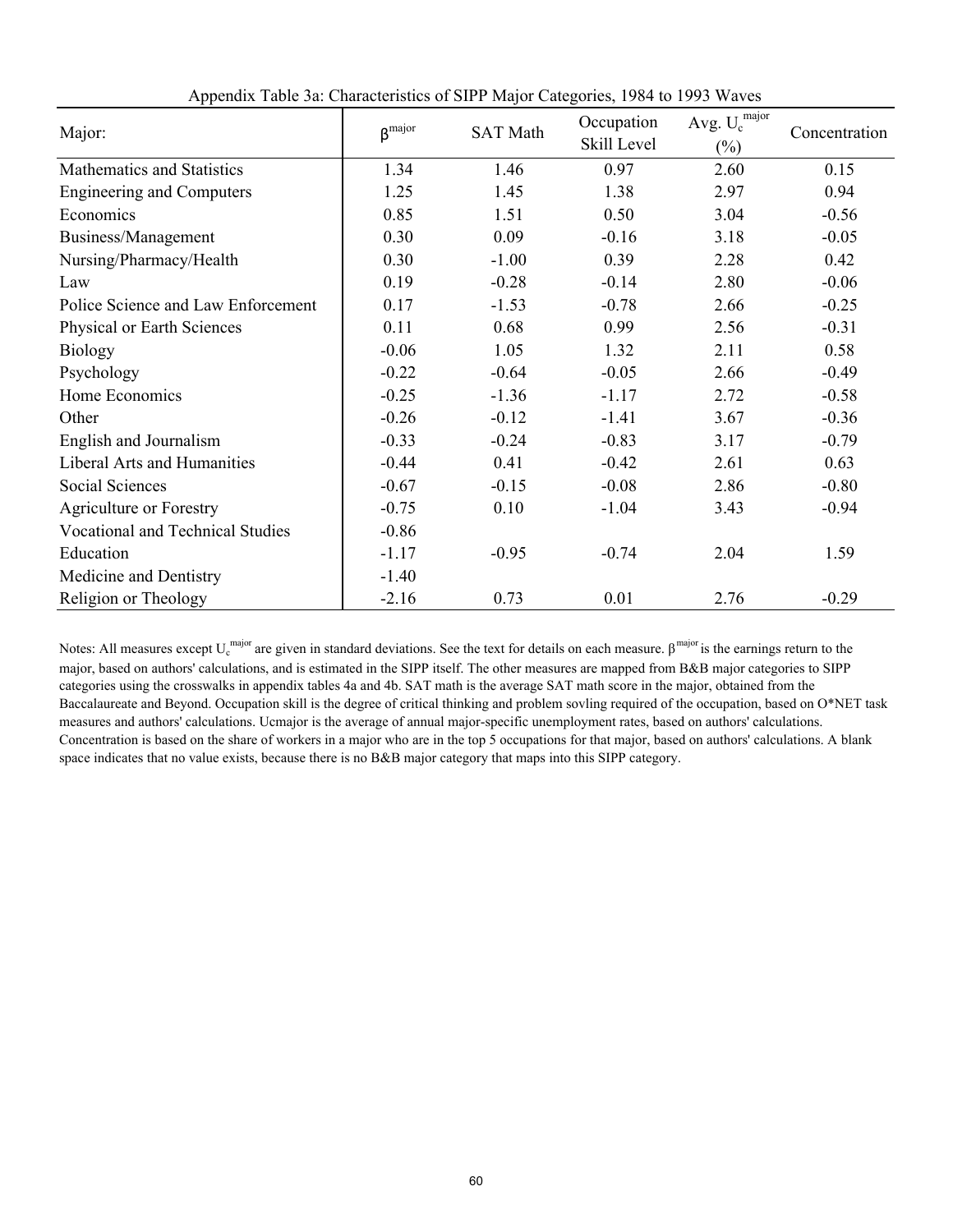| Major:                             | $\beta^{\text{major}}$ | <b>SAT Math</b> | Occupation<br>Skill Level | Avg. $U_c^{\text{major}}$<br>$(\%)$ | Concentration |
|------------------------------------|------------------------|-----------------|---------------------------|-------------------------------------|---------------|
| Pre-Professional                   | 2.60                   | $-0.28$         | $-0.14$                   | 2.81                                | $-0.06$       |
| Engineering                        | 1.57                   | 1.82            | 1.61                      | 2.93                                | 0.69          |
| Computer and Information           | 1.36                   | 0.80            | 0.95                      | 3.02                                | 1.56          |
| Mathematics and Statistics         | 1.22                   | 1.46            | 0.97                      | 2.60                                | 0.15          |
| <b>Natural Sciences</b>            | 0.98                   | 0.91            | 1.19                      | 2.27                                | $-0.49$       |
| <b>Health Sciences</b>             | 0.75                   | $-1.03$         | 0.35                      | 2.31                                | 0.35          |
| Business/Management                | 0.64                   | 0.26            | $-0.09$                   | 3.17                                | $-0.10$       |
| Other                              | 0.51                   | $-1.23$         | $-1.73$                   | 4.01                                | $-0.59$       |
| Foreign Languages                  | 0.45                   | 0.41            | $-0.42$                   | 2.61                                | $-0.63$       |
| <b>Liberal Arts and Humanities</b> | 0.34                   |                 |                           |                                     |               |
| Psychology                         | 0.09                   | $-0.64$         | $-0.05$                   | 2.66                                | $-0.49$       |
| <b>Egnlish and Literature</b>      | 0.07                   | 0.28            | $-0.68$                   | 2.87                                | $-0.75$       |
| <b>Social Sciences</b>             | 0.01                   | $-0.35$         | $-0.18$                   | 2.83                                | $-0.72$       |
| Philosophy/Religion/Theology       | $-0.06$                | 0.73            | 0.01                      | 2.76                                | $-0.29$       |
| Communications                     | $-0.07$                | $-0.67$         | $-0.95$                   | 3.42                                | $-0.83$       |
| Art and Architecture               | $-0.24$                | 0.01            | $-1.27$                   | 3.64                                | $-0.29$       |
| Education                          | $-0.58$                | $-0.99$         | $-0.78$                   | 2.11                                | 1.39          |
| <b>Agriculture or Forestry</b>     | $-0.75$                | 0.10            | $-1.04$                   | 3.43                                | $-0.94$       |

Appendix Table 3b: Characteristics of SIPP Major Categories, 1996 to 2008 Waves

Notes: All measures except  $U_c^{major}$  are given in standard deviations. See the text for details on each measure.  $\beta^{major}$  is the earnings return to the major, based on authors' calculations, and is estimated in the SIPP itself. The other measures are mapped from B&B major categories to SIPP categories using the crosswalks in appendix tables 4a and 4b. SAT math is the average SAT math score in the major, obtained from the Baccalaureate and Beyond. Occupation skill is the degree of critical thinking and problem sovling required of the occupation, based on O\*NET task measures and authors' calculations. Ucmajor is the average of annual major-specific unemployment rates, based on authors' calculations. Concentration is based on the share of workers in a major who are in the top 5 occupations for that major, based on authors' calculations. A blank space indicates that no value exists, because there is no B&B major category that maps into this SIPP category.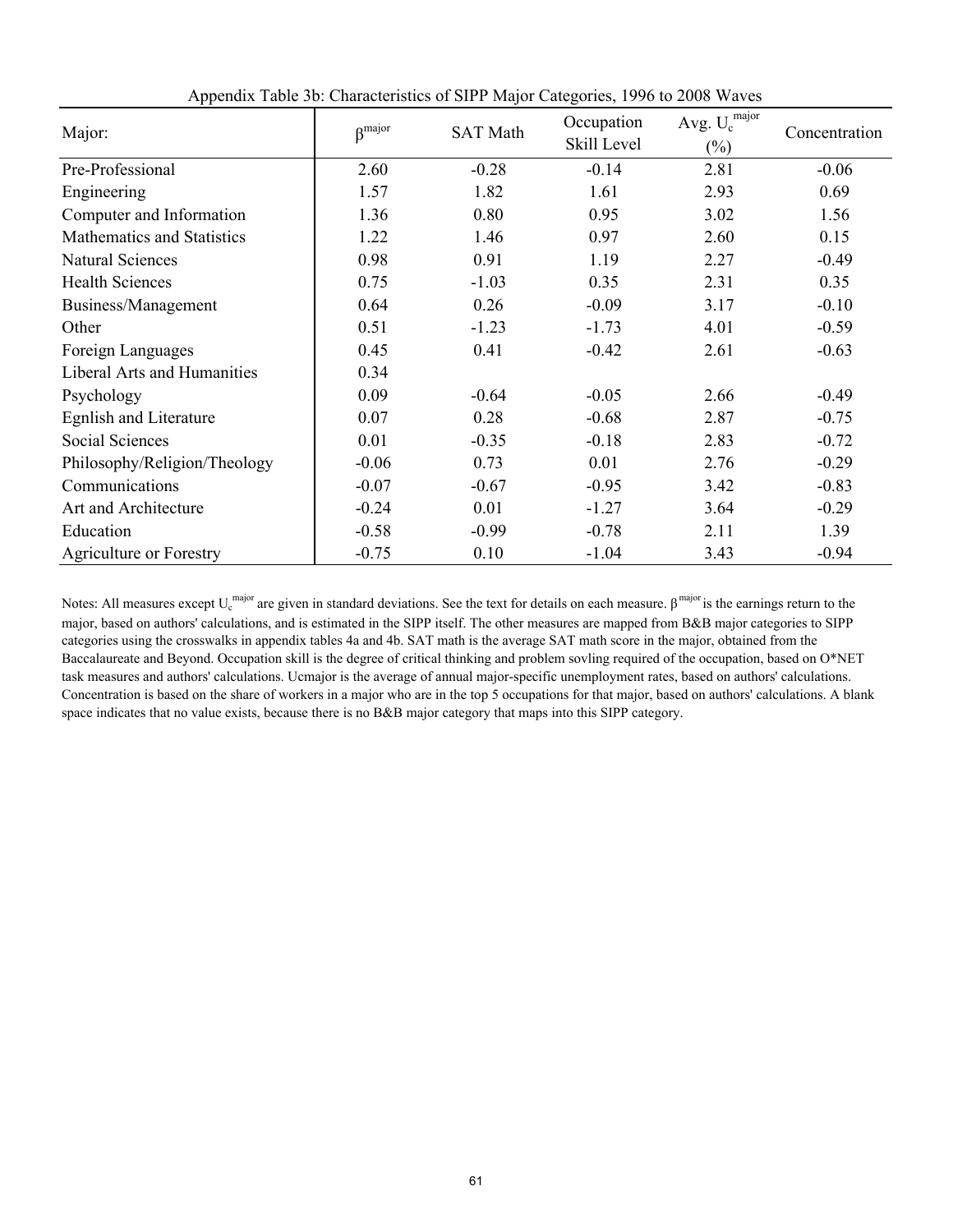| Early SIPP Major        | Dept of Education Major              | Ed Share (Men) | Ed Share (Women) |
|-------------------------|--------------------------------------|----------------|------------------|
| Agriculture/Forestry    | Agriculture/Ag Science               | 1.00           | 1.00             |
| <b>Biology</b>          | <b>Biological Sciences</b>           | 1.00           | 1.00             |
| Business/Mgmt           | Finance                              | 0.16           | 0.10             |
| Business/Mgmt           | Marketing                            | 0.21           | 0.25             |
| Business/Mgmt           | Business Mgmt/Admin                  | 0.14           | 0.20             |
| Business/Mgmt           | Accounting                           | 0.49           | 0.45             |
| Economics               | Economics                            | 1.00           | 1.00             |
| Education               | Secondary Education                  | 0.08           | 0.03             |
| Education               | Other Education and Library Science  | 0.92           | 0.97             |
| Engineering/Computers   | All Other Engineering                | 0.21           | 0.23             |
| Engineering/Computers   | Chemical Engineering                 | 0.04           | 0.08             |
| Engineering/Computers   | Civil Engineering                    | 0.07           | 0.08             |
| Engineering/Computers   | <b>Computer Programming</b>          | 0.05           | 0.09             |
| Engineering/Computers   | Computer/Info Tech                   | 0.24           | 0.28             |
| Engineering/Computers   | <b>Electrical Engineering</b>        | 0.14           | 0.10             |
| Engineering/Computers   | <b>Engineering Tech</b>              | 0.06           | 0.05             |
| Engineering/Computers   | Mechanical Engineering               | 0.14           | 0.08             |
| Engineering/Computers   | Precision Production/Industrial Arts | 0.04           | 0.02             |
| English/Journalism      | Communications                       | 0.49           | 0.44             |
| English/Journalism      | Journalism                           | 0.40           | 0.45             |
| English/Journalism      | Letters: Lit, Writing, Other         | 0.10           | 0.10             |
| Home Economics          | Family and Consumer Science          | 1.00           | 1.00             |
| Law                     | Public Administration and Law        | 1.00           | 1.00             |
| Liberal Arts/Humanities | Foreign Language                     | 1.00           | 1.00             |
| Math/Statistics         | Mathematics                          | 1.00           | 1.00             |
| Medicine/Dentistry      |                                      |                | --               |
| Nursing/Pharm/Health    | Misc. Business and Med. Support      | 0.54           | 0.24             |
| Nursing/Pharm/Health    | <b>Fitness and Nutrition</b>         | 0.19           | 0.10             |
| Nursing/Pharm/Health    | Other Med/Health Services            | 0.17           | 0.26             |
| Nursing/Pharm/Health    | Medical Tech                         | 0.02           | 0.02             |
| Nursing/Pharm/Health    | Public Health                        | 0.02           | 0.02             |
| Nursing/Pharm/Health    | Nursing                              | 0.07           | 0.35             |
| Other                   | Leisure Studies and Basic Skills     | 0.11           | 0.10             |
| Other                   | Architecture                         | 0.19           | 0.09             |
| Other                   | Commercial Art and Design            | 0.15           | 0.21             |
| Other                   | Art History and Fine Arts            | 0.21           | 0.27             |
| Other                   | Film and Other Arts                  | 0.13           | 0.14             |
| Other                   | Music and Speech/Drama               | 0.22           | 0.19             |
| Physical/Earth Science  | Multidisciplinary or General Science | 0.16           | 0.29             |
| Physical/Earth Science  | Physics                              | 0.23           | 0.09             |
| Physical/Earth Science  | Chemistry                            | 0.34           | 0.40             |
| Physical/Earth Science  | Earth and Other Physical Sci         | 0.27           | 0.22             |
| Police Science          | Protective Services                  | 1.00           | 1.00             |
| Psychology              | Psychology                           | 0.85           | 0.77             |
| Psychology              | Social Work and Human Resources      | 0.15           | 0.23             |
| Religion/Theology       | Philosophy and Religion              | 1.00           | 1.00             |
| Social Sciences         | Other Social Science                 | 0.28           | 0.42             |
| Social Sciences         | Area, Ethnic, and Civic Studies      | 0.03           | 0.06             |
| Social Sciences         | Political Science                    | 0.29           | 0.23             |
| Social Sciences         | History                              | 0.26           | 0.16             |
| Social Sciences         | <b>International Relations</b>       | 0.05           | 0.07             |
| Social Sciences         | <b>Environmental Studies</b>         | 0.09           | 0.06             |
| Vocational Studies      | --                                   | --             | --               |

Appendix Table 4a: Dept of Education to Early SIPP Major Crosswalk

Notes: We construct the Dept of Ed-to-SIPP major crosswalk based on the names of the majors. The shares are calculated using the pooled non-SIPP data, separately by gender.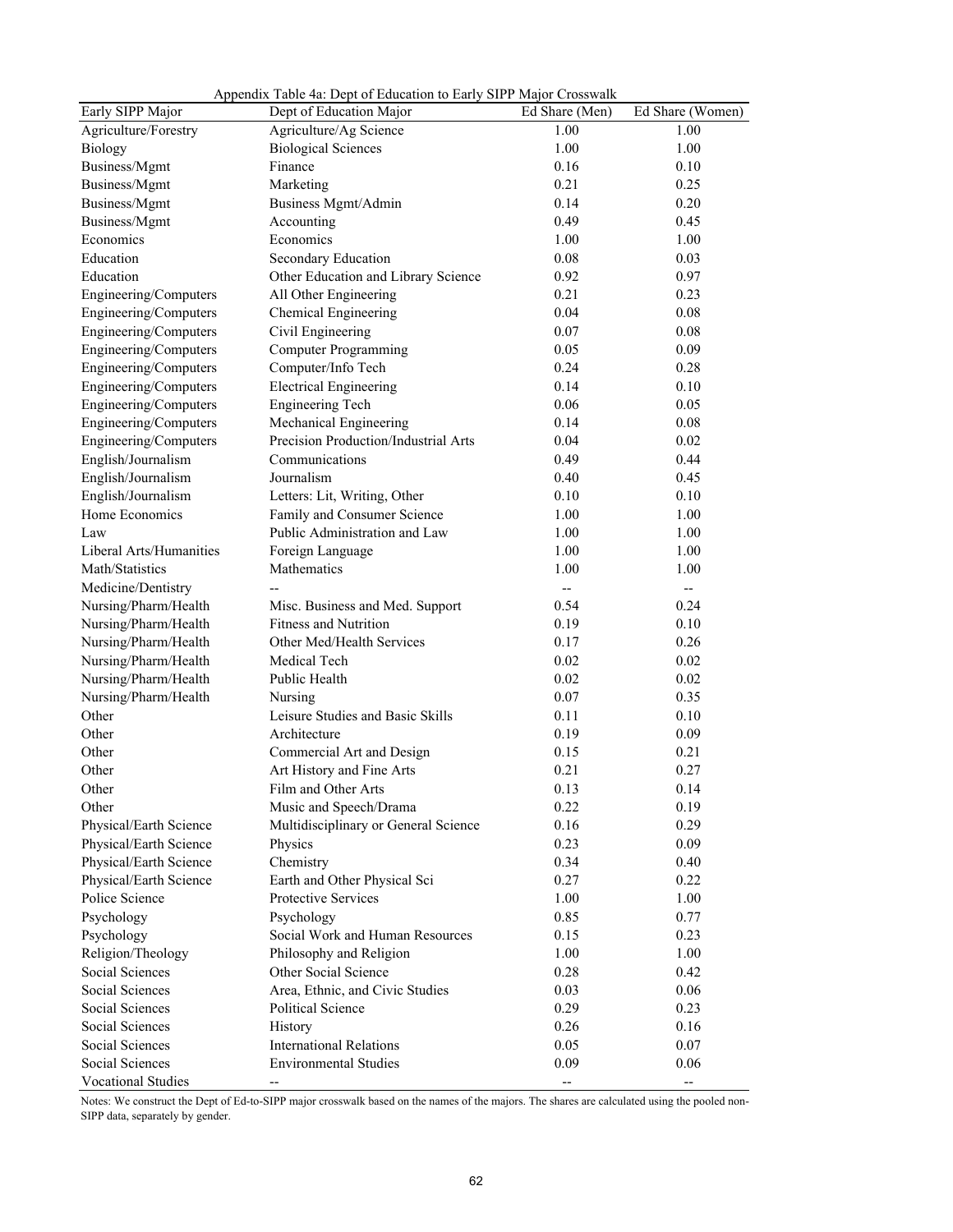|                                          | $\mu$ reported to the local concentration to Euro SITT mujor Crosswally<br>Dept of Education Major |                     | Ed Share (Women) |
|------------------------------------------|----------------------------------------------------------------------------------------------------|---------------------|------------------|
| Early SIPP Major<br>Agriculture/Forestry | Agriculture and Agr. Science                                                                       | Ed Share (Men)<br>1 | 1                |
| Art/Architecture                         | Precision Production/ Industrial Arts                                                              | 0.16                | 0.02             |
| Art/Architecture                         | Architecture                                                                                       | 0.17                | 0.09             |
| Art/Architecture                         | Commercial Art and Design                                                                          | 0.14                | 0.23             |
| Art/Architecture                         | Art History and Fine Arts                                                                          | 0.19                | 0.3              |
| Art/Architecture                         | Film and Other Arts                                                                                | 0.12                | 0.15             |
| Art/Architecture                         |                                                                                                    | 0.21                | 0.21             |
| Business/Mgmt                            | Music and Speech/Drama<br>Economics                                                                | 0.13                | 0.08             |
|                                          | Finance                                                                                            |                     |                  |
| Business/Mgmt                            |                                                                                                    | 0.14                | 0.09             |
| Business/Mgmt                            | Marketing                                                                                          | 0.12<br>0.43        | 0.19<br>0.42     |
| Business/Mgmt                            | Business Mgmt/Administration                                                                       |                     |                  |
| Business/Mgmt                            | Accounting<br>Communications                                                                       | 0.18                | 0.23             |
| Communications                           |                                                                                                    | 0.83                | 0.81             |
| Communications                           | Journalism                                                                                         | 0.17                | 0.19             |
| Computer/Info Tech                       | Computer and Info Tech                                                                             | 0.83                | 0.75             |
| Computer/Info Tech                       | <b>Computer Programming</b>                                                                        | 0.17                | 0.25             |
| Education                                | Secondary Education                                                                                | 0.08                | 0.03             |
| Education                                | Other Education and Library Science                                                                | 0.88                | 0.87             |
| Education                                | Family and Consumer Science                                                                        | 0.04                | 0.1              |
| Engineering                              | All Other Engineering                                                                              | 0.32                | 0.38             |
| Engineering                              | Mechanical Engineering                                                                             | 0.21                | 0.12             |
| Engineering                              | <b>Electrical Engineering</b>                                                                      | 0.21                | 0.16             |
| Engineering                              | Civil Engineering                                                                                  | 0.11                | 0.13             |
| Engineering                              | Chemical Engineering                                                                               | 0.06                | 0.12             |
| Engineering                              | Engineernig Tech                                                                                   | 0.09                | 0.08             |
| English/Literature                       | Letters: Lit., Writing, Other                                                                      | 1                   | 1                |
| Foreign Language                         | Foreign Language                                                                                   | 1                   | $\mathbf{1}$     |
| <b>Health Sciences</b>                   | Misc. Business/Med Support                                                                         | 0.54                | 0.24             |
| <b>Health Sciences</b>                   | <b>Fitness and Nutrition</b>                                                                       | 0.19                | 0.1              |
| <b>Health Sciences</b>                   | Other Med/Health Services                                                                          | 0.17                | 0.26             |
| <b>Health Sciences</b>                   | Medical Tech                                                                                       | 0.02                | 0.02             |
| <b>Health Sciences</b>                   | Public Health                                                                                      | 0.02                | 0.02             |
| <b>Health Sciences</b>                   | Nursing                                                                                            | 0.07                | 0.35             |
| Liberal Arts/Humanities                  |                                                                                                    |                     | --               |
| Math/Statistics                          | Mathematics                                                                                        | 1.00                | 1.00             |
| Nature Sciences                          | Multidisciplinary/General Science                                                                  | 0.07                | 0.08             |
| Nature Sciences                          | Physics                                                                                            | 0.09                | 0.02             |
| Nature Sciences                          | Chemistry                                                                                          | 0.14                | 0.11             |
| Nature Sciences                          | Earth and Other Physical Science                                                                   | 0.11                | 0.06             |
| Nature Sciences                          | <b>Biological Sciences</b>                                                                         | 0.6                 | 0.73             |
| Other                                    | Leisure Studies and Basic Skills                                                                   | 1                   | 1                |
| Philogophy/Religion                      | Philosophy and Religion                                                                            | 1                   | 1                |
| Pre-Professional                         | Public Admin and Law                                                                               | 1                   | 1                |
| Psychology                               | Psychology                                                                                         | 0.85                | 0.77             |
| Psychology                               | Social Work and Human Resources                                                                    | 0.15                | 0.23             |
| Social Sciences                          | Other Social Sciences                                                                              | 0.23                | 0.36             |
| Social Sciences                          | Area, Ethnic, and Civic Studies                                                                    | 0.02                | 0.05             |
| Social Sciences                          | Political Science                                                                                  | 0.24                | 0.19             |
| Social Sciences                          | Protective Serivces                                                                                | 0.19                | 0.14             |
| Social Sciences                          | History                                                                                            | 0.21                | 0.14             |
| Social Sciences                          | <b>International Relations</b>                                                                     | 0.04                | 0.06             |
| Social Sciences                          | <b>Environmental Studies</b>                                                                       | 0.08                | 0.05             |

Appendix Table 4b: Dept of Education to Late SIPP Major Crosswalk

Notes: We construct the Dept of Ed-to-SIPP major crosswalk based on the names of the majors. The shares are calculated using the pooled non-SIPP data, separately by gender.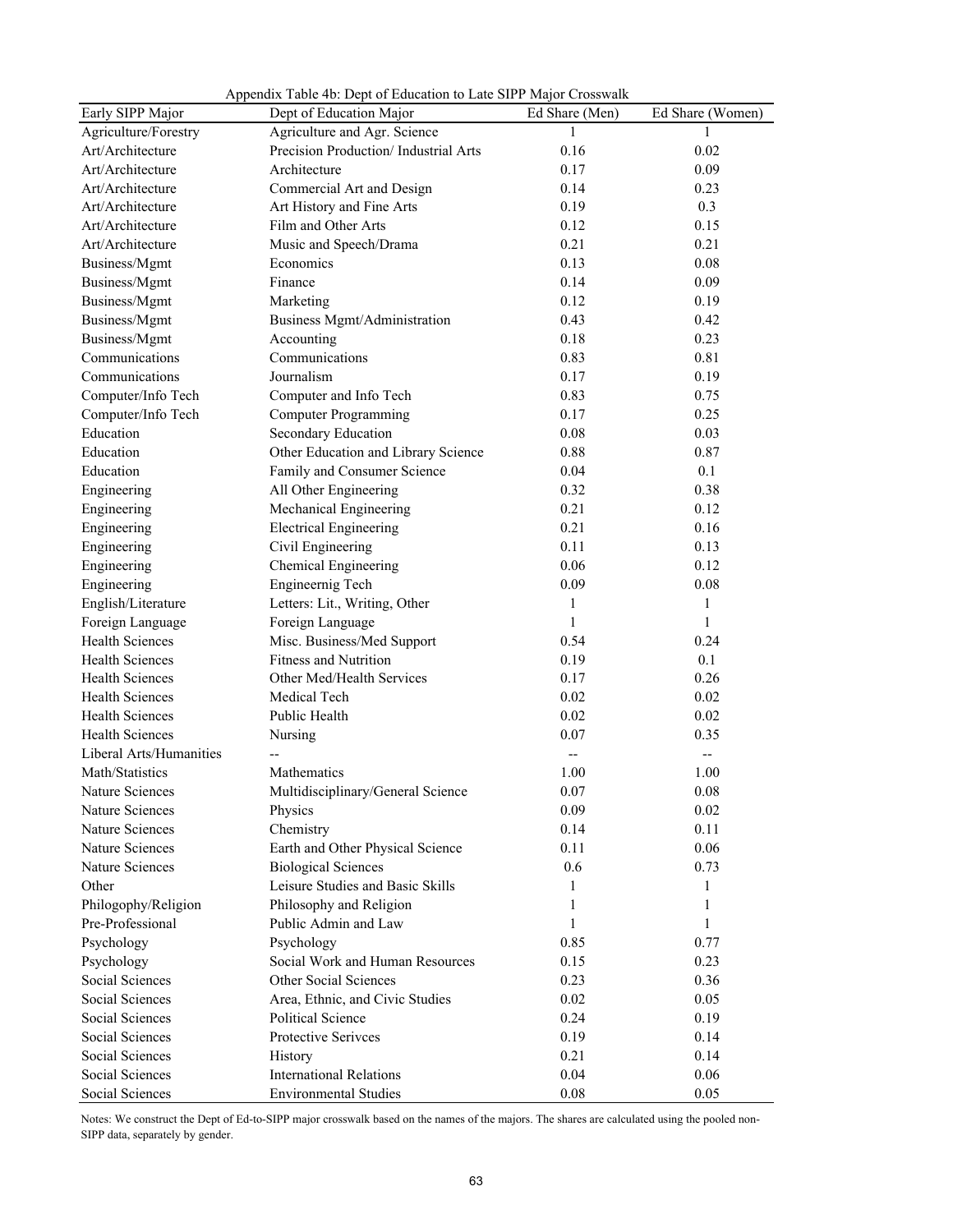|                      | Dependent variable: |             |                                                                          |                                   |             |                    |                              |
|----------------------|---------------------|-------------|--------------------------------------------------------------------------|-----------------------------------|-------------|--------------------|------------------------------|
|                      |                     | Earnings:   |                                                                          | Employment:                       |             |                    | <b>Occupation Variables:</b> |
|                      | All                 | Full-time   | Pr(Employd)                                                              | Pr(Full time)                     | Wages       | Earnings<br>Return | Pr(in top 5 for<br>major)    |
|                      | (1)                 | (2)         | (3)                                                                      | (4)                               | (5)         | (6)                | (7)                          |
|                      |                     |             |                                                                          | Panel A: Coefficients on SAT Math |             |                    |                              |
| Main effect          | $0.1167***$         | $0.1092***$ | 0.0015                                                                   | $0.0221***$                       | $0.0976***$ | $0.0946***$        | $0.0136**$                   |
| (s.e.)               | (0.0075)            | (0.0064)    | (0.0020)                                                                 | (0.0023)                          | (0.0061)    | (0.0035)           | (0.0067)                     |
| Major char * PE      | 0.0013              | 0.0001      | $-0.0003$                                                                | $-0.0003$                         | 0.0009      | $-0.0007$          | $0.0031***$                  |
| (s.e.)               | (0.0011)            | (0.0009)    | (0.0003)                                                                 | (0.0006)                          | (0.0009)    | (0.0005)           | (0.0009)                     |
|                      |                     |             | Panel B: Interaction of Major Characteristic and Entry Unemployment Rate |                                   |             |                    |                              |
| Average effect       | $0.0206***$         | $0.0221***$ | $0.0054**$                                                               | $0.0097**$                        | $0.0096*$   | 0.0024             | 0.0002                       |
| (s.e.)               | (0.0062)            | (0.0050)    | (0.0022)                                                                 | (0.0039)                          | (0.0053)    | (0.0029)           | (0.0051)                     |
| Effect at potexp $=$ |                     |             |                                                                          |                                   |             |                    |                              |
|                      | $0.0461***$         | $0.0359***$ | $0.0128***$                                                              | $0.0204***$                       | 0.0120      | 0.0054             | $-0.0105$                    |
|                      | (0.0110)            | (0.0089)    | (0.0041)                                                                 | (0.0074)                          | (0.0094)    | (0.0051)           | (0.0088)                     |
| $\overline{3}$       | $0.0347***$         | $0.0298***$ | $0.0095***$                                                              | $0.0156***$                       | 0.0109      | 0.0041             | $-0.0058$                    |
|                      | (0.0084)            | (0.0069)    | (0.0031)                                                                 | (0.0056)                          | (0.0072)    | (0.0039)           | (0.0068)                     |
| $\overline{7}$       | $0.0121**$          | $0.0175***$ | 0.0029                                                                   | $0.0062*$                         | $0.0087*$   | 0.0014             | 0.0037                       |
|                      | (0.0060)            | (0.0046)    | (0.0021)                                                                 | (0.0034)                          | (0.0051)    | (0.0027)           | (0.0050)                     |
| 10                   | $-0.0049$           | 0.0084      | $-0.0020$                                                                | $-0.0009$                         | 0.0071      | $-0.0006$          | 0.0109                       |
|                      | (0.0081)            | (0.0061)    | (0.0030)                                                                 | (0.0045)                          | (0.0070)    | (0.0035)           | (0.0069)                     |

Appendix Table 5: Effects of 4 ppt rise in  $U_c$  interacted with SAT Math

Notes: Sample for columns 1, 2, 5, 6, and 7 includes non-enrolled workers age 22-35 with potential experience 1 to 13 with a valid annual earnings observation (greater than \$500 in 2006 dollars). The regression samples for employed and full-time exclude enrolled workers but have no restriction on earnings, and also include those with potential experience equal to zero. Observations in these regressions are major-gradyear-division-potexp cells. We weight by the major's share of observations in the gradyear-potexp group. Uc is the divisional unemployment rate in the year the cohort graduated from college. Potexp is years since college graduation. SAT Math is the average SAT math score in the major, calculated from the two pooled waves of the Baccalaureate and Beyond. Survey dummies, year dummies, a quadratic in potential experience, gender, race, and region controls are also included.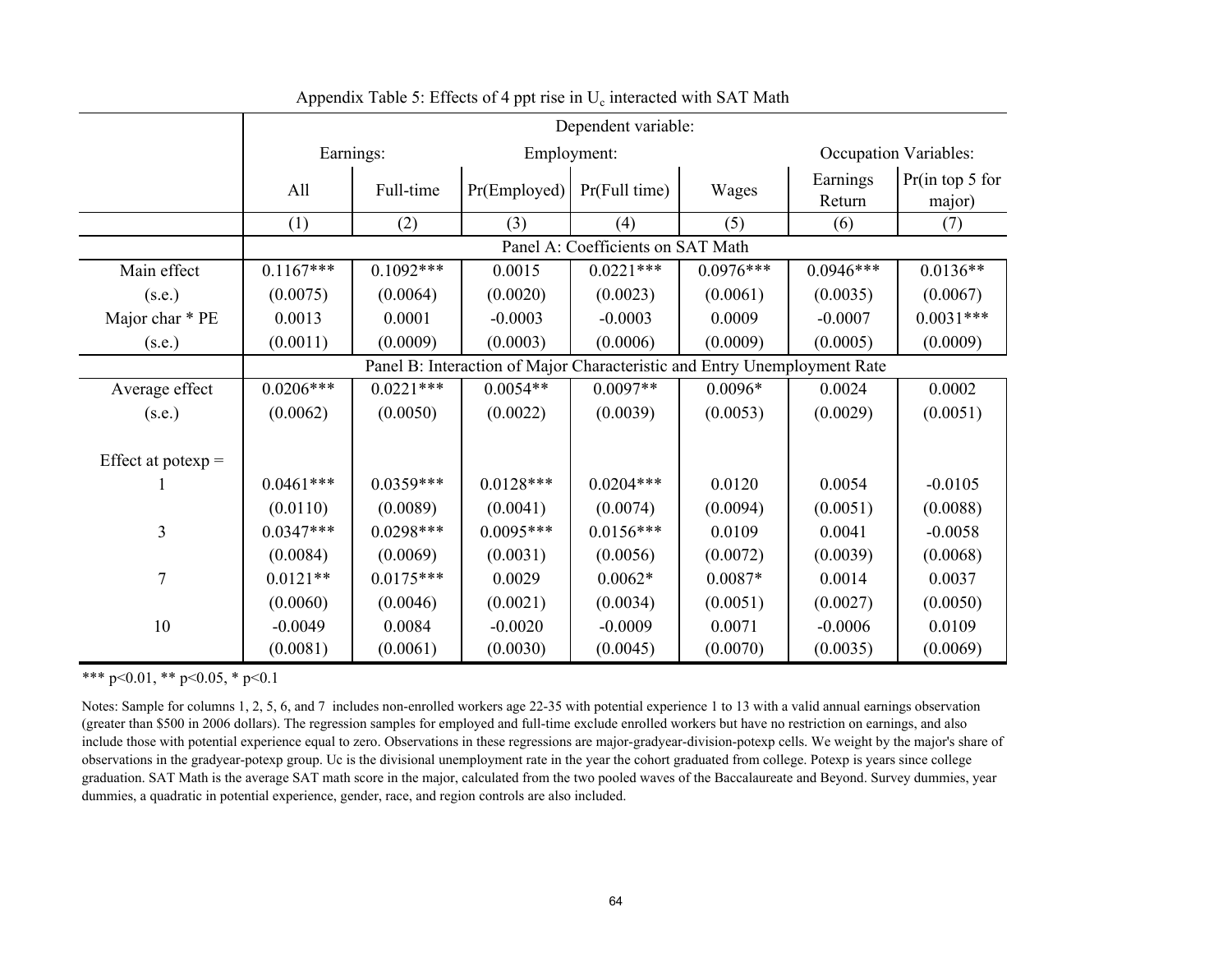|                      | Dependent variable: |             |                                                                          |                               |             |                    |                           |
|----------------------|---------------------|-------------|--------------------------------------------------------------------------|-------------------------------|-------------|--------------------|---------------------------|
|                      |                     | Earnings:   |                                                                          | Employment:                   |             |                    | Occupation Variables:     |
|                      | All                 | Full-time   |                                                                          | $Pr(Employd)$ $Pr(Full time)$ | Wages       | Earnings<br>Return | Pr(in top 5 for<br>major) |
|                      | (1)                 | (2)         | (3)                                                                      | (4)                           | (5)         | (6)                | (7)                       |
|                      |                     |             | Panel A: Coefficients on Major's Occupation Skill                        |                               |             |                    |                           |
| Main effect          | $0.1266***$         | $0.1149***$ | $0.0060***$                                                              | $0.0187***$                   | $0.1178***$ | $0.0950***$        | $0.0576***$               |
| (s.e.)               | (0.0072)            | (0.0060)    | (0.0020)                                                                 | (0.0037)                      | (0.0062)    | (0.0035)           | (0.0061)                  |
| Major char * PE      | 0.0002              | $-0.0007$   | $-0.0001$                                                                | $-0.0004$                     | $-0.0011$   | $-0.0012**$        | $0.0025***$               |
| (s.e.)               | (0.0011)            | (0.0009)    | (0.0003)                                                                 | (0.0005)                      | (0.0009)    | (0.0005)           | (0.0008)                  |
|                      |                     |             | Panel B: Interaction of Major Characteristic and Entry Unemployment Rate |                               |             |                    |                           |
| Average effect       | 0.0099              | $0.0134***$ | 0.0029                                                                   | $0.0089**$                    | $-0.0004$   | 0.0001             | $-0.0116**$               |
| (s.e.)               | (0.0061)            | (0.0051)    | (0.0021)                                                                 | (0.0038)                      | (0.0051)    | (0.0030)           | (0.0051)                  |
|                      |                     |             |                                                                          |                               |             |                    |                           |
| Effect at potexp $=$ |                     |             |                                                                          |                               |             |                    |                           |
| 1                    | $0.0309***$         | $0.0220**$  | $0.0072*$                                                                | $0.0183***$                   | $-0.0005$   | 0.0019             | $-0.0146*$                |
|                      | (0.0107)            | (0.0094)    | (0.0037)                                                                 | (0.0072)                      | (0.0091)    | (0.0052)           | (0.0087)                  |
| 3                    | $0.0215***$         | $0.0182**$  | $0.0053*$                                                                | $0.0141***$                   | $-0.0005$   | 0.0011             | $-0.0133**$               |
|                      | (0.0082)            | (0.0071)    | (0.0028)                                                                 | (0.005)                       | (0.0069)    | (0.0040)           | (0.0066)                  |
| $\overline{7}$       | 0.0029              | $0.0106**$  | 0.0015                                                                   | $0.0057*$                     | $-0.0004$   | $-0.0005$          | $-0.0106**$               |
|                      | (0.0060)            | (0.0047)    | (0.0021)                                                                 | (0.0034)                      | (0.0050)    | (0.0028)           | (0.0051)                  |
| 10                   | $-0.0111$           | 0.0048      | $-0.0014$                                                                | $-0.0006$                     | $-0.0003$   | $-0.0017$          | $-0.0086$                 |
|                      | (0.0083)            | (0.0062)    | (0.0030)                                                                 | (0.0045)                      | (0.0070)    | (0.0037)           | (0.0071)                  |

Appendix Table 6: Effects of 4 ppt rise in  $U_c$  interacted with Occupational Skill of the Major

Notes: Sample for columns 1, 2, 5, 6, and 7 includes non-enrolled workers age 22-35 with potential experience 1 to 13 with a valid annual earnings observation (greater than \$500 in 2006 dollars). The regression samples for employed and full-time exclude enrolled workers but have no restriction on earnings, and also include those with potential experience equal to zero. Observations in these regressions are major-gradyear-division-potexp cells. We weight by the major's share c observations in the gradyear-potexp group. Uc is the divisional unemployment rate in the year the cohort graduated from college. Potexp is years since college graduation. The occupational skill of the major is derived from O\*Net measures of critical thinking and problem solving; we take the average value of workers from the major, calculated in the ACS. Survey dummies, year dummies, a quadratic in potential experience, gender, race, and region controls are also included.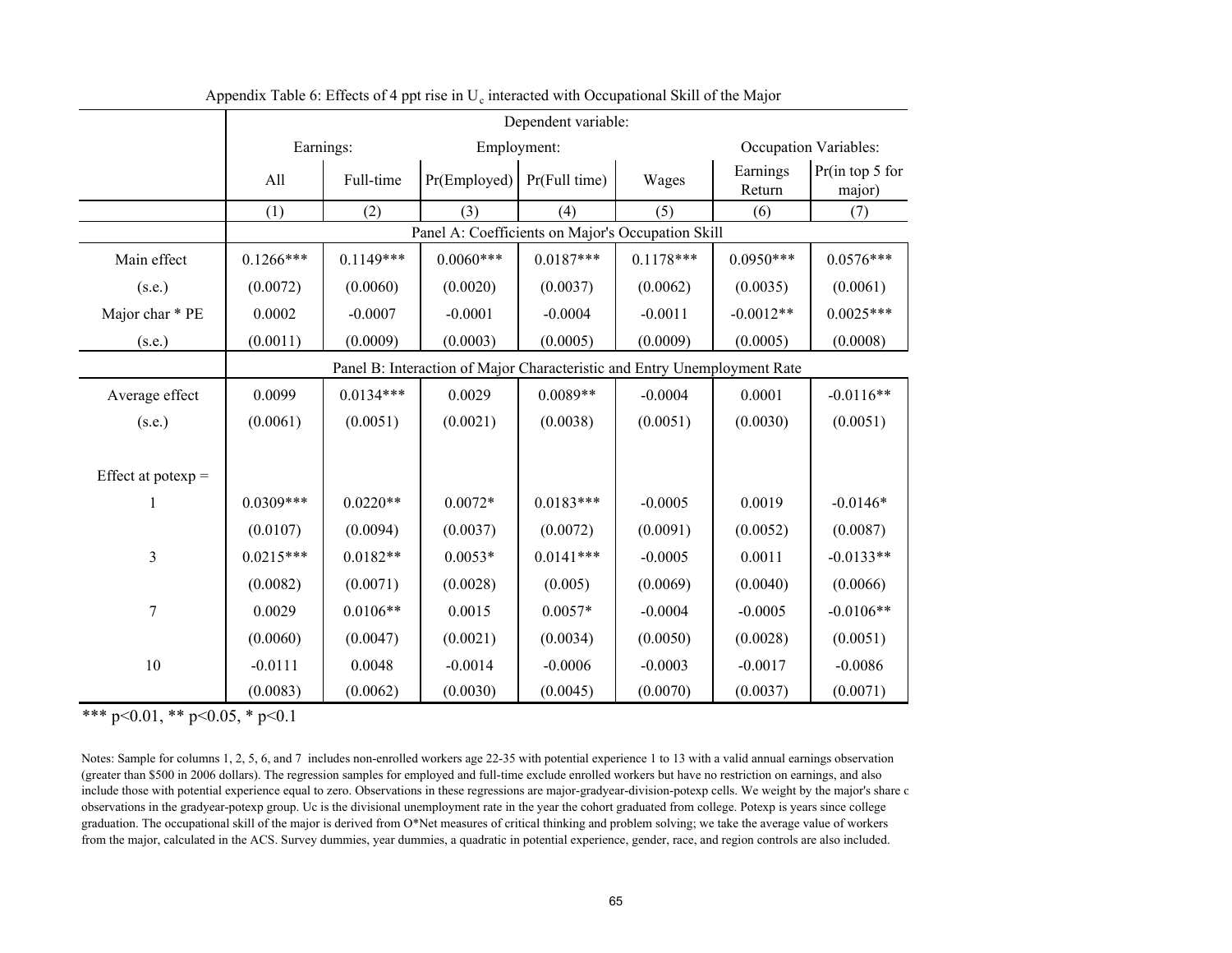| Variable                | NLSY79                                                                | NLSY97                                            | <b>NLS72</b>                                                      | B&B 93/03                                                                                  | Appendix Table 7: Details of Variables of Interest by Data Set<br>B&B 08/09  | NSCG93                                                                          |
|-------------------------|-----------------------------------------------------------------------|---------------------------------------------------|-------------------------------------------------------------------|--------------------------------------------------------------------------------------------|------------------------------------------------------------------------------|---------------------------------------------------------------------------------|
| Annual earnings         | Earnings in prior calendar<br>vear                                    | Earnings in prior calendar<br>year                | Wage in primary job times<br>annual hours in that job             | Annual salary in current<br>job or job in reference<br>month (depending on<br>wave)        | Earnings in 2009,<br>annualized to adjust for<br>the timing of the interview | Annual salary in current<br>job                                                 |
| Rate of pay (wages)     | Hourly rate of pay in<br>current/most recent job                      | Hourly rate of pay in<br>current/most recent job  | Average of starting and<br>ending/current wages in<br>primary job | Annual salary in current<br>job or job in reference<br>month (depending on<br>wave)        | Earnings in current year,<br>annualized                                      | Annual salary in current<br>job                                                 |
| Employment              | Employed at date of<br>survey                                         | Employed at date of<br>survey                     | Employed at date of<br>survey                                     | Employed at date of<br>survey or in reference<br>month                                     | Employed in reference<br>month                                               | Employed at date of survey                                                      |
| Full-time employment    | Usually work 35 or more<br>hours per week                             | Usually work 35 or more<br>hours per week         | Annual hours greater than<br>$1,750(35*50)$                       | Question asks full-time or<br>part-time, at time of<br>survey or reference month           | At least 35 hours per week part-time; questionnaire<br>in 2009               | Question asks full-time or<br>defines full-time as 35 or<br>more hours per week |
| Occupation              | Current/most recent job                                               | Current/most recent job                           | Primary job at time of<br>survey (not necessarily<br>current)     | Job at time of survey or in Primary job at time of<br>reference month                      | survey                                                                       | Principal job in survey<br>reference week                                       |
| Enrollment              | Enrolled at time of survey                                            | Enrolled at time of survey                        | No enrollment<br>informationo                                     | Enrolled at time of survey<br>or in reference month                                        | Enrolled at time of survey                                                   | No enrollment information                                                       |
| Highest grade completed | Highest degree completed                                              | Highest degree completed                          | Years of schooling<br>completed                                   | Highest degree completed Highest degree completed                                          |                                                                              | Highest degree completed                                                        |
| Year of graduation      | Use questions on highest<br>degree completed each<br>year             | Created variable for year<br>of bachelor's degree | Use questions on highest<br>grade completed each year             | All 1993                                                                                   | All 2008                                                                     | Direct question about first<br>bachelor's degree                                |
| Location of graduation  | State of residence in year<br>of graduation                           | State of residence in year<br>of graduation       | Zip code in year of<br>graduation                                 | Direct question about state Direct question about state<br>of undergraduate<br>institution | of undergraduate<br>institution                                              | Direct question about<br>Census division of first<br>bachelor's degree          |
| College major           | Direct questions; hundreds Direct questions; roughly<br>of categories | 50 categories                                     | Derived from student<br>transcript data; roughly 50<br>categories | Direct question; roughly<br>100 categories                                                 | Direct question; roughly<br>50 categories                                    | Direct question about first<br>bachelor's degree; hundreds<br>of categories     |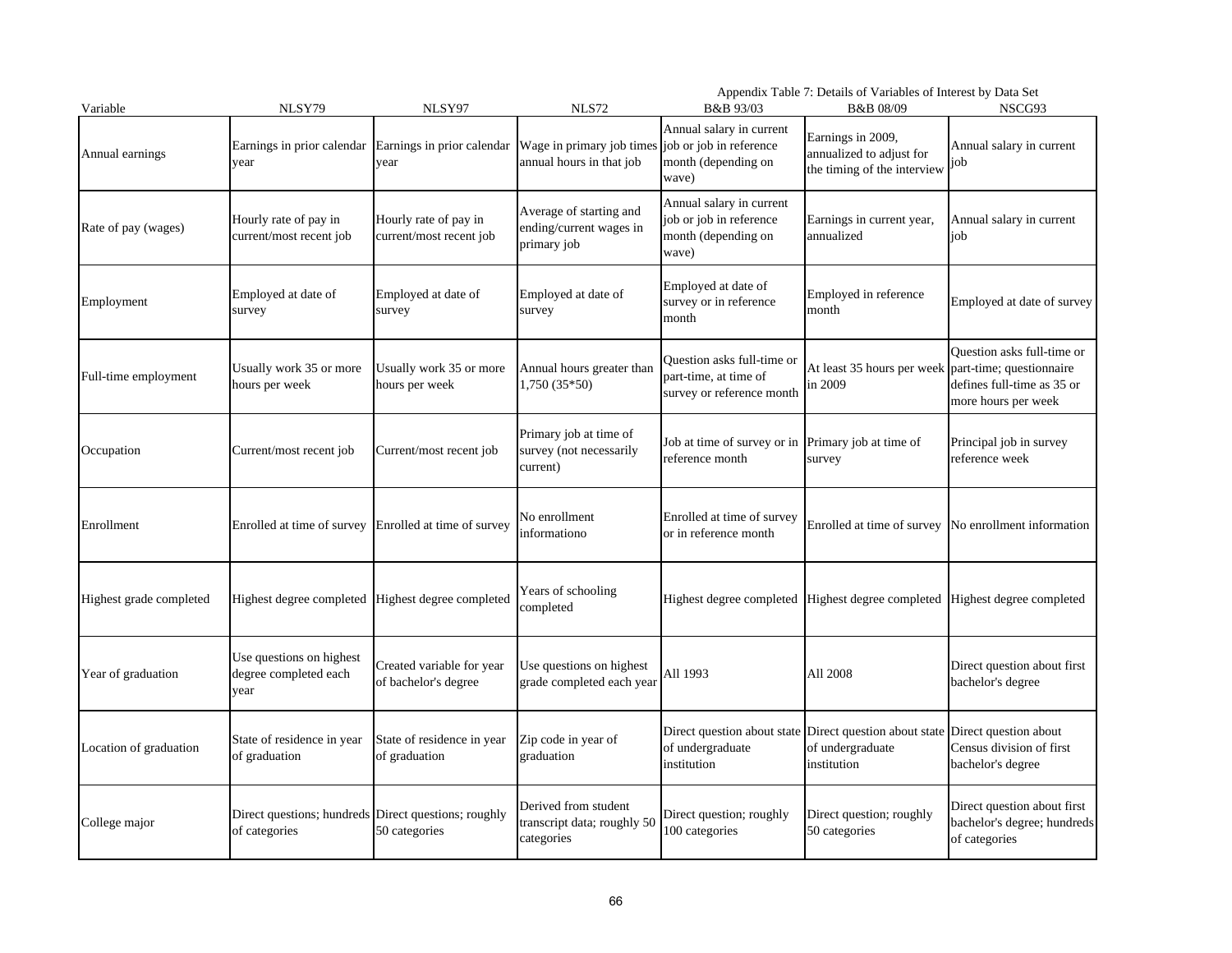| NSCG03                                                                                                      | ACS 09-11                                                                                         | SIPP 84-93                                                                                      | SIPP 96-08                                                                                      |
|-------------------------------------------------------------------------------------------------------------|---------------------------------------------------------------------------------------------------|-------------------------------------------------------------------------------------------------|-------------------------------------------------------------------------------------------------|
| Annual salary in current<br>job                                                                             | Total wage and salary<br>earnings over past 12<br>months                                          | Sum of monthly earnings<br>over the year                                                        | Sum of monthly earnings<br>over the year                                                        |
| Annual salary in current<br>job                                                                             | Earnings divided by the<br>product of weeks worked<br>in past 12 months and<br>usual hours worked | Annualized earnings<br>divided by total hours over<br>the year                                  | Annualized earnings<br>divided by total hours over<br>the year                                  |
| Employed at date of survey                                                                                  | Employed at date of<br>survey                                                                     | Fraction of the year<br>employed and not enrolled<br>(months employed divided<br>by $12)$       | Fraction of the year<br>employed and not enrolled<br>(months employed divided<br>by 12)         |
| Question asks full-time or<br>part-time; questionnaire<br>defines full-time as 35 or<br>more hours per week | Usually work 35 or more<br>hours per week                                                         | Fraction of the year<br>working 35 or more hours<br>per week and not enrolled                   | Fraction of the year<br>working 35 or more hours<br>per week and not enrolled                   |
| Principal job in survey<br>reference week                                                                   | Job at time of survey                                                                             | Primary occupation given<br>each month; for<br>occupation measures, we<br>use average of the 12 | Primary occupation given<br>each month; for<br>occupation measures, we<br>use average of the 12 |
| Enrolled during reference<br>week                                                                           | Enrolled at time of survey                                                                        | Fraction of the year<br>enrolled (no enrollment<br>information in 1984 panel)                   | Fraction of the year<br>enrolled                                                                |
| Highest degree completed                                                                                    | Years of schooling<br>completed                                                                   | Highest degree completed                                                                        | Highest degree completed                                                                        |
| Direct question about first<br>bachelor's degree                                                            | Imputed from year and<br>quarter of birth                                                         | Direct question                                                                                 | Direct question                                                                                 |
| No location of graduation<br>information; we use<br>location of current<br>residence                        | No location of graduation<br>information; we use<br>location of current<br>residence              | No location of graduation<br>information; we use<br>location of current<br>residence            | No location of graduation<br>information; we use<br>location of current<br>residence            |
| Direct question about first<br>bachelor's degree; hundreds<br>of categories                                 | Direct question; hundreds<br>of categories                                                        | Only field of highest<br>degree; 20 categories                                                  | Direct question; 18<br>categories                                                               |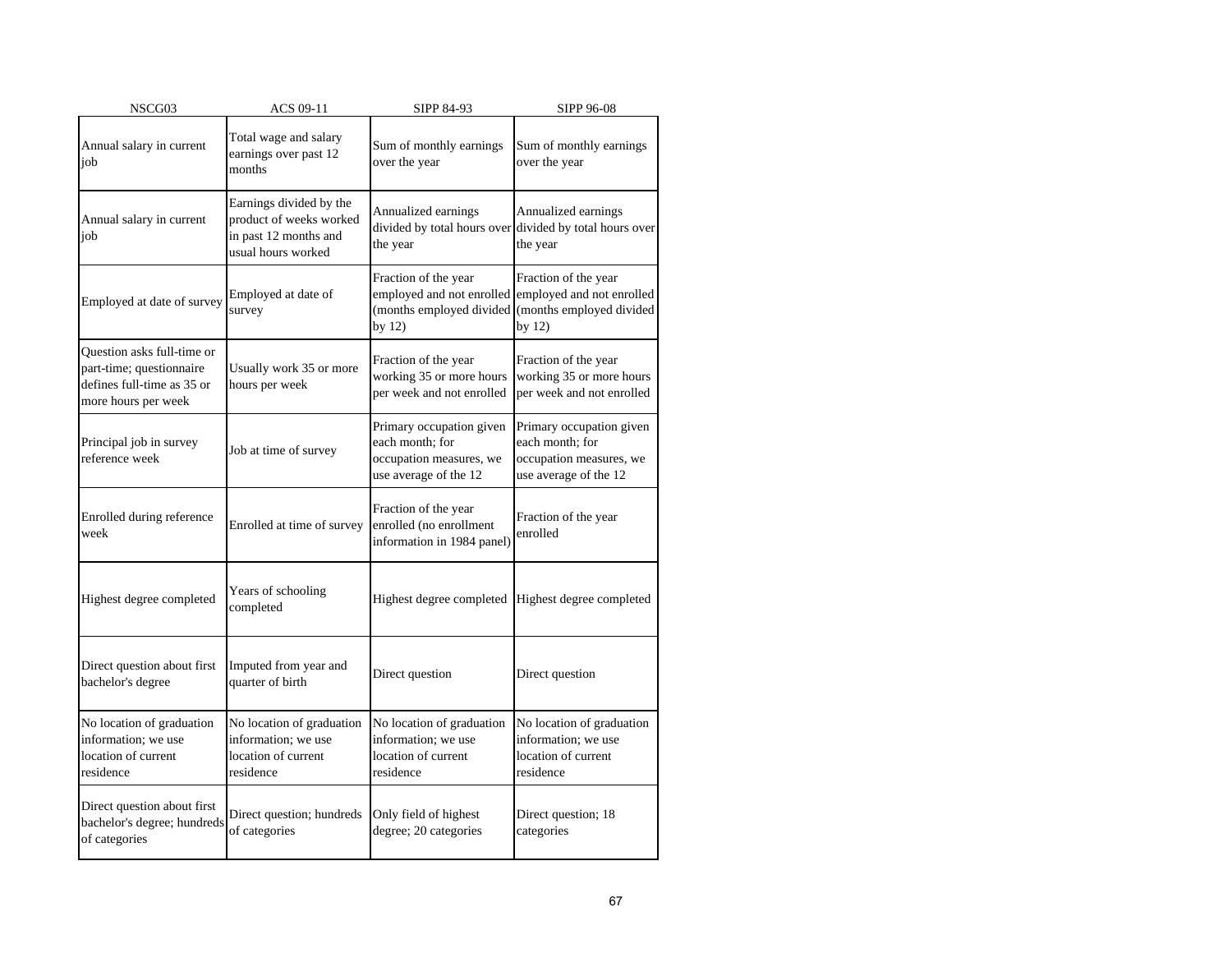|                                       | (1)         | (2)         | (3)         | (4)         | (5)          | (6)          |
|---------------------------------------|-------------|-------------|-------------|-------------|--------------|--------------|
| Entry unemployment rate $(U_c)$       | $-0.0116**$ | $-0.0115**$ | $-0.0100**$ | $-0.0100*$  | $-0.0044$    | $-0.0086*$   |
|                                       | (0.0045)    | (0.0046)    | (0.0044)    | (0.0054)    | (0.0057)     | (0.0047)     |
| Post*Uc                               |             |             |             |             | $-0.0263***$ | $-0.0230***$ |
|                                       |             |             |             |             | (0.0075)     | (0.0082)     |
| $U_c$ *potexp                         | $0.0034**$  | $0.0038**$  | $0.0028*$   | $0.0028*$   | 0.0019       | 0.0024       |
|                                       | (0.0016)    | (0.0017)    | (0.0014)    | (0.0016)    | (0.0018)     | (0.0015)     |
| Post*Uc*potexp                        |             |             |             |             | $0.0132***$  | $0.0110*$    |
|                                       |             |             |             |             | (0.0051)     | (0.0060)     |
| $U_c^*$ potexp <sup>2</sup>           | $-0.0003**$ | $-0.0003**$ | $-0.0002*$  | $-0.0002$   | $-0.0002$    | $-0.0002$    |
|                                       | (0.0001)    | (0.0001)    | (0.0001)    | (0.0001)    | (0.0001)     | (0.0001)     |
| Post* $U_c$ *potexp <sup>2</sup>      |             |             |             |             | $-0.0022**$  | $-0.0017$    |
|                                       |             |             |             |             | (0.0010)     | (0.0011)     |
| $\beta$ <sup>major</sup>              | $0.1541***$ |             |             |             |              |              |
|                                       | (0.0062)    |             |             |             |              |              |
| $Post^*\beta^{major}$                 |             |             |             |             | $-0.0134$    | $-0.0131$    |
|                                       |             |             |             |             | (0.0120)     | (0.0098)     |
| $\beta^{\text{major}}* \text{potexp}$ | $0.0029***$ | $0.0022**$  | $0.0021***$ | $0.0021***$ | $0.0020**$   | $0.0018**$   |
|                                       | (0.0009)    | (0.0008)    | (0.0006)    | (0.0008)    | (0.0010)     | (0.0007)     |
| $Post*\beta^{major}*potexp$           |             |             |             |             | 0.0004       | 0.0003       |
|                                       |             |             |             |             | (0.0024)     | (0.0023)     |
| $\beta^{\text{major}}* U_c$           | 0.0020      | $0.0073**$  | $0.0079***$ | $0.0079**$  | $0.0088**$   | $0.0094***$  |
|                                       | (0.0037)    | (0.0034)    | (0.0024)    | (0.0033)    | (0.0042)     | (0.0030)     |
| Post* $\beta^{major*} U_c$            |             |             |             |             | $-0.0084$    | $-0.0094**$  |
|                                       |             |             |             |             | (0.0054)     | (0.0043)     |
| $\beta^{\text{major}*} U_c^*$ potexp  | 0.0002      | $-0.0006$   | $-0.0007**$ | $-0.0007*$  | $-0.0008$    | $-0.0009**$  |
|                                       | (0.0005)    | (0.0005)    | (0.0003)    | (0.0004)    | (0.0005)     | (0.0004)     |
| Post* $\beta^{major*} U_c^*$ potexp   |             |             |             |             | 0.0002       | 0.0005       |
|                                       |             |             |             |             | (0.0019)     | (0.0018)     |
| Major fixed effects                   |             | X           | X           | X           | X            | X            |
| Grad year fixed effects               |             |             | X           | X           |              | X            |
| Cluster at grad year-division         | $\mathbf X$ | $\mathbf X$ |             |             | X            |              |
| Cluster at grad year-major-division   |             |             |             | X           |              |              |
| Observations                          | 47,120      | 47,120      | 47,120      | 47,120      | 47,120       | 47,120       |
| R-squared                             | 0.407       | 0.431       | 0.435       | 0.435       | 0.436        | 0.436        |

Web Table 1: Annual Earnings as a Function of Entry Conditions and Major Characteristics Restricted to Full-Time Workers

Notes: Observations in these regressions are major-gradyear-division-potexp cells. We weight by the major's share of observations in the gradyear-potexp group.  $U_c$  is the divisional unemployment rate in the year the cohort graduated from college. Potexp is years since college graduation.  ${}^{\text{IBjlor}}$  is the earnings return to the

major, estimated on a sample of workers age 36-59 in our pooled, unweighted dataSurvey dummies, year dummies, a quadratic in potential experience, gender, race, and region controls are also included. The sample is full-time non-enrolled workers from age 22 to 35, with potential experience 1 to 13, with at least \$500 in annual earnings in 2006 dollars.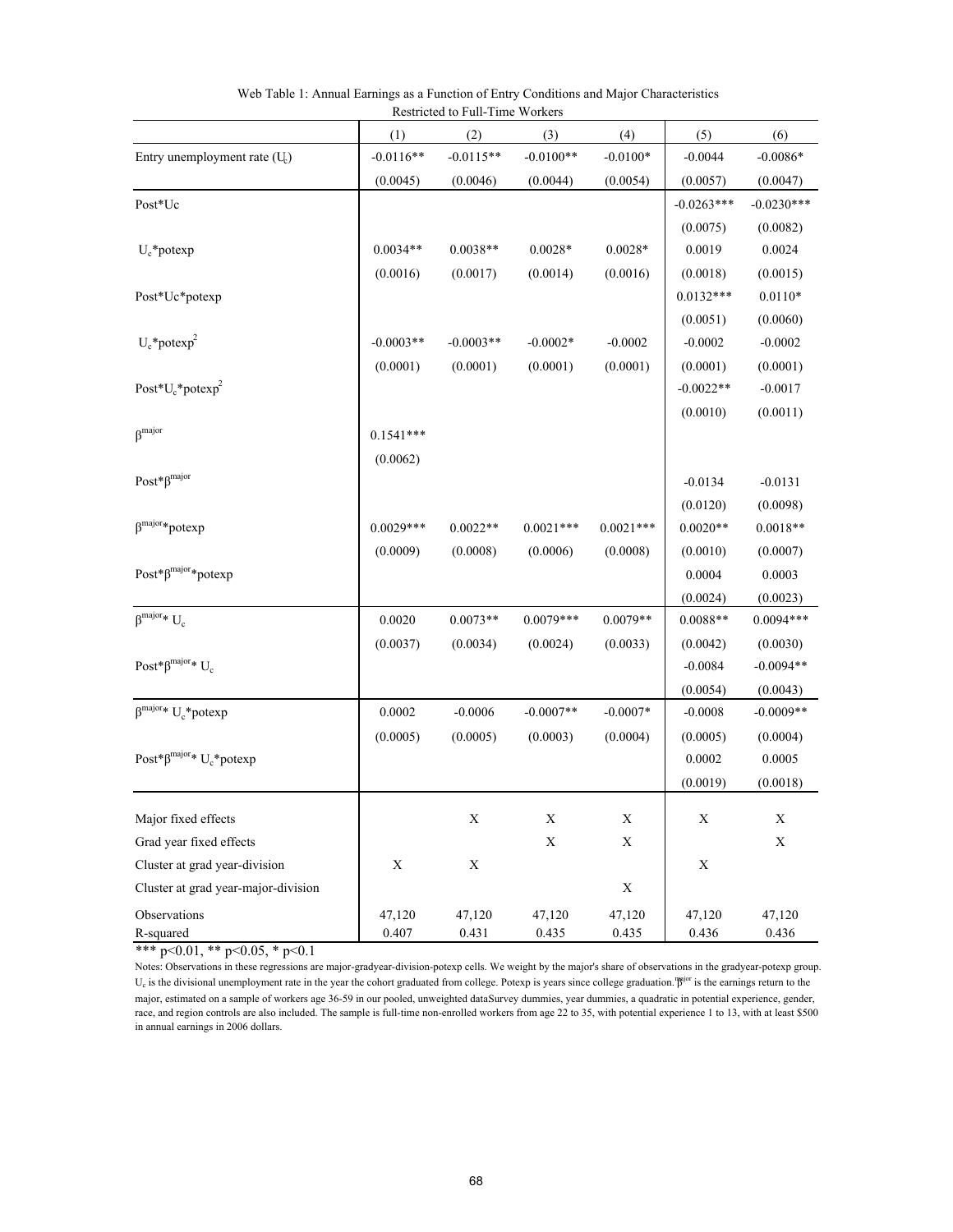| (5)<br>(1)<br>(2)<br>(3)<br>(4)<br>(6)<br>0.0002<br>$-0.0033*$<br>Entry unemployment rate (U)<br>$-0.0000$<br>$-0.0027$<br>$-0.0027$<br>$-0.0004$<br>(0.0017)<br>(0.0017)<br>(0.0018)<br>(0.0022)<br>(0.0022)<br>(0.0019)<br>Post*Uc<br>0.0033<br>$-0.0007$<br>(0.0034)<br>(0.0045)<br>$0.0014**$<br>0.0004<br>0.0004<br>0.0010<br>0.0010<br>0.0007<br>$U_c$ *potexp<br>(0.0006)<br>(0.0007)<br>(0.0006)<br>(0.0007)<br>(0.0007)<br>(0.0006)<br>$-0.0004$<br>$-0.0002$<br>Post*Uc*potexp<br>(0.0027)<br>(0.0035)<br>$U_c$ *potexp <sup>2</sup><br>$-0.0001$<br>$-0.0001$<br>$-0.0001$<br>$-0.0001$<br>$-0.0001$<br>$-0.0001*$<br>(0.0001)<br>(0.0001)<br>(0.0001)<br>(0.0001)<br>(0.0001)<br>(0.0001)<br>Post* $U_c$ *potexp <sup>2</sup><br>$-0.0001$<br>$-0.0000$<br>(0.0001)<br>(0.0007)<br>$\beta$ <sup>major</sup><br>0.0034<br>(0.0024)<br>$Post^*\beta^{major}$<br>0.0101<br>$0.0126*$<br>(0.0070)<br>(0.0065)<br>$\beta^{\text{major}*}$ potexp<br>0.0005<br>$0.0009**$<br>0.0004<br>0.0004<br>$0.0013***$<br>$0.0007**$<br>(0.0004)<br>(0.0003)<br>(0.0004)<br>(0.0004)<br>(0.0004)<br>(0.0003)<br>$Post*\beta^{major}*potexp$<br>$-0.0027$<br>$-0.0023$<br>(0.0017)<br>(0.0015)<br>$\beta^{\text{major}*} U_c$<br>$0.0053**$<br>$0.0047***$<br>$0.0041**$<br>0.0032<br>$0.0030**$<br>0.0030<br>(0.0021)<br>(0.0021)<br>(0.0012)<br>(0.0020)<br>(0.0026)<br>(0.0015)<br>Post* $\beta^{major*} U_c$<br>$-0.0084***$<br>$-0.0080***$<br>(0.0032)<br>(0.0024)<br>$\beta^{\text{major}*} U_c^*$ potexp<br>$-0.0006***$<br>$-0.0005**$<br>$-0.0004*$<br>$-0.0004**$<br>$-0.0004*$<br>$-0.0007**$<br>(0.0002)<br>(0.0002)<br>(0.0002)<br>(0.0002)<br>(0.0003)<br>(0.0002)<br>Post* $\beta^{\text{major}*} U_c^*$ potexp<br>$0.0021*$<br>$0.0021**$<br>(0.0011)<br>(0.0010)<br>Major fixed effects<br>X<br>X<br>$\mathbf X$<br>X<br>$\mathbf X$<br>$\mathbf X$<br>$\mathbf X$<br>$\mathbf X$<br>Grad year fixed effects<br>$\mathbf X$<br>$\mathbf X$<br>Cluster at grad year-division<br>$\mathbf X$<br>$\mathbf X$<br>Cluster at grad year-major-division<br>Observations<br>52,609<br>52,609<br>52,609<br>52,609<br>52,609<br>52,609 | Web Table 2: Employment as a Function of Entry Conditions and Major Characteristics |  |  |  |
|-------------------------------------------------------------------------------------------------------------------------------------------------------------------------------------------------------------------------------------------------------------------------------------------------------------------------------------------------------------------------------------------------------------------------------------------------------------------------------------------------------------------------------------------------------------------------------------------------------------------------------------------------------------------------------------------------------------------------------------------------------------------------------------------------------------------------------------------------------------------------------------------------------------------------------------------------------------------------------------------------------------------------------------------------------------------------------------------------------------------------------------------------------------------------------------------------------------------------------------------------------------------------------------------------------------------------------------------------------------------------------------------------------------------------------------------------------------------------------------------------------------------------------------------------------------------------------------------------------------------------------------------------------------------------------------------------------------------------------------------------------------------------------------------------------------------------------------------------------------------------------------------------------------------------------------------------------------------------------------------------------------------------------------------------------------------------------------------------------------------------------------------|-------------------------------------------------------------------------------------|--|--|--|
|                                                                                                                                                                                                                                                                                                                                                                                                                                                                                                                                                                                                                                                                                                                                                                                                                                                                                                                                                                                                                                                                                                                                                                                                                                                                                                                                                                                                                                                                                                                                                                                                                                                                                                                                                                                                                                                                                                                                                                                                                                                                                                                                           |                                                                                     |  |  |  |
|                                                                                                                                                                                                                                                                                                                                                                                                                                                                                                                                                                                                                                                                                                                                                                                                                                                                                                                                                                                                                                                                                                                                                                                                                                                                                                                                                                                                                                                                                                                                                                                                                                                                                                                                                                                                                                                                                                                                                                                                                                                                                                                                           |                                                                                     |  |  |  |
|                                                                                                                                                                                                                                                                                                                                                                                                                                                                                                                                                                                                                                                                                                                                                                                                                                                                                                                                                                                                                                                                                                                                                                                                                                                                                                                                                                                                                                                                                                                                                                                                                                                                                                                                                                                                                                                                                                                                                                                                                                                                                                                                           |                                                                                     |  |  |  |
|                                                                                                                                                                                                                                                                                                                                                                                                                                                                                                                                                                                                                                                                                                                                                                                                                                                                                                                                                                                                                                                                                                                                                                                                                                                                                                                                                                                                                                                                                                                                                                                                                                                                                                                                                                                                                                                                                                                                                                                                                                                                                                                                           |                                                                                     |  |  |  |
|                                                                                                                                                                                                                                                                                                                                                                                                                                                                                                                                                                                                                                                                                                                                                                                                                                                                                                                                                                                                                                                                                                                                                                                                                                                                                                                                                                                                                                                                                                                                                                                                                                                                                                                                                                                                                                                                                                                                                                                                                                                                                                                                           |                                                                                     |  |  |  |
|                                                                                                                                                                                                                                                                                                                                                                                                                                                                                                                                                                                                                                                                                                                                                                                                                                                                                                                                                                                                                                                                                                                                                                                                                                                                                                                                                                                                                                                                                                                                                                                                                                                                                                                                                                                                                                                                                                                                                                                                                                                                                                                                           |                                                                                     |  |  |  |
|                                                                                                                                                                                                                                                                                                                                                                                                                                                                                                                                                                                                                                                                                                                                                                                                                                                                                                                                                                                                                                                                                                                                                                                                                                                                                                                                                                                                                                                                                                                                                                                                                                                                                                                                                                                                                                                                                                                                                                                                                                                                                                                                           |                                                                                     |  |  |  |
|                                                                                                                                                                                                                                                                                                                                                                                                                                                                                                                                                                                                                                                                                                                                                                                                                                                                                                                                                                                                                                                                                                                                                                                                                                                                                                                                                                                                                                                                                                                                                                                                                                                                                                                                                                                                                                                                                                                                                                                                                                                                                                                                           |                                                                                     |  |  |  |
|                                                                                                                                                                                                                                                                                                                                                                                                                                                                                                                                                                                                                                                                                                                                                                                                                                                                                                                                                                                                                                                                                                                                                                                                                                                                                                                                                                                                                                                                                                                                                                                                                                                                                                                                                                                                                                                                                                                                                                                                                                                                                                                                           |                                                                                     |  |  |  |
|                                                                                                                                                                                                                                                                                                                                                                                                                                                                                                                                                                                                                                                                                                                                                                                                                                                                                                                                                                                                                                                                                                                                                                                                                                                                                                                                                                                                                                                                                                                                                                                                                                                                                                                                                                                                                                                                                                                                                                                                                                                                                                                                           |                                                                                     |  |  |  |
|                                                                                                                                                                                                                                                                                                                                                                                                                                                                                                                                                                                                                                                                                                                                                                                                                                                                                                                                                                                                                                                                                                                                                                                                                                                                                                                                                                                                                                                                                                                                                                                                                                                                                                                                                                                                                                                                                                                                                                                                                                                                                                                                           |                                                                                     |  |  |  |
|                                                                                                                                                                                                                                                                                                                                                                                                                                                                                                                                                                                                                                                                                                                                                                                                                                                                                                                                                                                                                                                                                                                                                                                                                                                                                                                                                                                                                                                                                                                                                                                                                                                                                                                                                                                                                                                                                                                                                                                                                                                                                                                                           |                                                                                     |  |  |  |
|                                                                                                                                                                                                                                                                                                                                                                                                                                                                                                                                                                                                                                                                                                                                                                                                                                                                                                                                                                                                                                                                                                                                                                                                                                                                                                                                                                                                                                                                                                                                                                                                                                                                                                                                                                                                                                                                                                                                                                                                                                                                                                                                           |                                                                                     |  |  |  |
|                                                                                                                                                                                                                                                                                                                                                                                                                                                                                                                                                                                                                                                                                                                                                                                                                                                                                                                                                                                                                                                                                                                                                                                                                                                                                                                                                                                                                                                                                                                                                                                                                                                                                                                                                                                                                                                                                                                                                                                                                                                                                                                                           |                                                                                     |  |  |  |
|                                                                                                                                                                                                                                                                                                                                                                                                                                                                                                                                                                                                                                                                                                                                                                                                                                                                                                                                                                                                                                                                                                                                                                                                                                                                                                                                                                                                                                                                                                                                                                                                                                                                                                                                                                                                                                                                                                                                                                                                                                                                                                                                           |                                                                                     |  |  |  |
|                                                                                                                                                                                                                                                                                                                                                                                                                                                                                                                                                                                                                                                                                                                                                                                                                                                                                                                                                                                                                                                                                                                                                                                                                                                                                                                                                                                                                                                                                                                                                                                                                                                                                                                                                                                                                                                                                                                                                                                                                                                                                                                                           |                                                                                     |  |  |  |
|                                                                                                                                                                                                                                                                                                                                                                                                                                                                                                                                                                                                                                                                                                                                                                                                                                                                                                                                                                                                                                                                                                                                                                                                                                                                                                                                                                                                                                                                                                                                                                                                                                                                                                                                                                                                                                                                                                                                                                                                                                                                                                                                           |                                                                                     |  |  |  |
|                                                                                                                                                                                                                                                                                                                                                                                                                                                                                                                                                                                                                                                                                                                                                                                                                                                                                                                                                                                                                                                                                                                                                                                                                                                                                                                                                                                                                                                                                                                                                                                                                                                                                                                                                                                                                                                                                                                                                                                                                                                                                                                                           |                                                                                     |  |  |  |
|                                                                                                                                                                                                                                                                                                                                                                                                                                                                                                                                                                                                                                                                                                                                                                                                                                                                                                                                                                                                                                                                                                                                                                                                                                                                                                                                                                                                                                                                                                                                                                                                                                                                                                                                                                                                                                                                                                                                                                                                                                                                                                                                           |                                                                                     |  |  |  |
|                                                                                                                                                                                                                                                                                                                                                                                                                                                                                                                                                                                                                                                                                                                                                                                                                                                                                                                                                                                                                                                                                                                                                                                                                                                                                                                                                                                                                                                                                                                                                                                                                                                                                                                                                                                                                                                                                                                                                                                                                                                                                                                                           |                                                                                     |  |  |  |
|                                                                                                                                                                                                                                                                                                                                                                                                                                                                                                                                                                                                                                                                                                                                                                                                                                                                                                                                                                                                                                                                                                                                                                                                                                                                                                                                                                                                                                                                                                                                                                                                                                                                                                                                                                                                                                                                                                                                                                                                                                                                                                                                           |                                                                                     |  |  |  |
|                                                                                                                                                                                                                                                                                                                                                                                                                                                                                                                                                                                                                                                                                                                                                                                                                                                                                                                                                                                                                                                                                                                                                                                                                                                                                                                                                                                                                                                                                                                                                                                                                                                                                                                                                                                                                                                                                                                                                                                                                                                                                                                                           |                                                                                     |  |  |  |
|                                                                                                                                                                                                                                                                                                                                                                                                                                                                                                                                                                                                                                                                                                                                                                                                                                                                                                                                                                                                                                                                                                                                                                                                                                                                                                                                                                                                                                                                                                                                                                                                                                                                                                                                                                                                                                                                                                                                                                                                                                                                                                                                           |                                                                                     |  |  |  |
|                                                                                                                                                                                                                                                                                                                                                                                                                                                                                                                                                                                                                                                                                                                                                                                                                                                                                                                                                                                                                                                                                                                                                                                                                                                                                                                                                                                                                                                                                                                                                                                                                                                                                                                                                                                                                                                                                                                                                                                                                                                                                                                                           |                                                                                     |  |  |  |
|                                                                                                                                                                                                                                                                                                                                                                                                                                                                                                                                                                                                                                                                                                                                                                                                                                                                                                                                                                                                                                                                                                                                                                                                                                                                                                                                                                                                                                                                                                                                                                                                                                                                                                                                                                                                                                                                                                                                                                                                                                                                                                                                           |                                                                                     |  |  |  |
|                                                                                                                                                                                                                                                                                                                                                                                                                                                                                                                                                                                                                                                                                                                                                                                                                                                                                                                                                                                                                                                                                                                                                                                                                                                                                                                                                                                                                                                                                                                                                                                                                                                                                                                                                                                                                                                                                                                                                                                                                                                                                                                                           |                                                                                     |  |  |  |
|                                                                                                                                                                                                                                                                                                                                                                                                                                                                                                                                                                                                                                                                                                                                                                                                                                                                                                                                                                                                                                                                                                                                                                                                                                                                                                                                                                                                                                                                                                                                                                                                                                                                                                                                                                                                                                                                                                                                                                                                                                                                                                                                           |                                                                                     |  |  |  |
|                                                                                                                                                                                                                                                                                                                                                                                                                                                                                                                                                                                                                                                                                                                                                                                                                                                                                                                                                                                                                                                                                                                                                                                                                                                                                                                                                                                                                                                                                                                                                                                                                                                                                                                                                                                                                                                                                                                                                                                                                                                                                                                                           |                                                                                     |  |  |  |
|                                                                                                                                                                                                                                                                                                                                                                                                                                                                                                                                                                                                                                                                                                                                                                                                                                                                                                                                                                                                                                                                                                                                                                                                                                                                                                                                                                                                                                                                                                                                                                                                                                                                                                                                                                                                                                                                                                                                                                                                                                                                                                                                           |                                                                                     |  |  |  |
|                                                                                                                                                                                                                                                                                                                                                                                                                                                                                                                                                                                                                                                                                                                                                                                                                                                                                                                                                                                                                                                                                                                                                                                                                                                                                                                                                                                                                                                                                                                                                                                                                                                                                                                                                                                                                                                                                                                                                                                                                                                                                                                                           |                                                                                     |  |  |  |
|                                                                                                                                                                                                                                                                                                                                                                                                                                                                                                                                                                                                                                                                                                                                                                                                                                                                                                                                                                                                                                                                                                                                                                                                                                                                                                                                                                                                                                                                                                                                                                                                                                                                                                                                                                                                                                                                                                                                                                                                                                                                                                                                           |                                                                                     |  |  |  |
|                                                                                                                                                                                                                                                                                                                                                                                                                                                                                                                                                                                                                                                                                                                                                                                                                                                                                                                                                                                                                                                                                                                                                                                                                                                                                                                                                                                                                                                                                                                                                                                                                                                                                                                                                                                                                                                                                                                                                                                                                                                                                                                                           |                                                                                     |  |  |  |
|                                                                                                                                                                                                                                                                                                                                                                                                                                                                                                                                                                                                                                                                                                                                                                                                                                                                                                                                                                                                                                                                                                                                                                                                                                                                                                                                                                                                                                                                                                                                                                                                                                                                                                                                                                                                                                                                                                                                                                                                                                                                                                                                           |                                                                                     |  |  |  |
|                                                                                                                                                                                                                                                                                                                                                                                                                                                                                                                                                                                                                                                                                                                                                                                                                                                                                                                                                                                                                                                                                                                                                                                                                                                                                                                                                                                                                                                                                                                                                                                                                                                                                                                                                                                                                                                                                                                                                                                                                                                                                                                                           |                                                                                     |  |  |  |
|                                                                                                                                                                                                                                                                                                                                                                                                                                                                                                                                                                                                                                                                                                                                                                                                                                                                                                                                                                                                                                                                                                                                                                                                                                                                                                                                                                                                                                                                                                                                                                                                                                                                                                                                                                                                                                                                                                                                                                                                                                                                                                                                           |                                                                                     |  |  |  |
|                                                                                                                                                                                                                                                                                                                                                                                                                                                                                                                                                                                                                                                                                                                                                                                                                                                                                                                                                                                                                                                                                                                                                                                                                                                                                                                                                                                                                                                                                                                                                                                                                                                                                                                                                                                                                                                                                                                                                                                                                                                                                                                                           |                                                                                     |  |  |  |
| R-squared<br>0.137<br>0.150<br>0.155<br>0.155<br>0.147<br>0.148                                                                                                                                                                                                                                                                                                                                                                                                                                                                                                                                                                                                                                                                                                                                                                                                                                                                                                                                                                                                                                                                                                                                                                                                                                                                                                                                                                                                                                                                                                                                                                                                                                                                                                                                                                                                                                                                                                                                                                                                                                                                           |                                                                                     |  |  |  |

| Web Table 2: Employment as a Function of Entry Conditions and Major Characteristics |  |  |
|-------------------------------------------------------------------------------------|--|--|
|                                                                                     |  |  |

Notes: Observations in these regressions are major-gradyear-division-potexp cells. We weight by the major's share of observations in the gradyear-potexp group. U is the divisional unemployment rate in the year the cohort graduated from college. Potexp is years since college graduation. β<sup>major</sup> is the earnings return to the major, estimated on a sample of workers age 36-59 in our pooled, unweighted data.Survey dummies, year dummies, a quadratic in potential experience, gender, race, and region controls are also included. The sample is non-enrolled workers from age 22 to 35, with potential experience 0 to 13.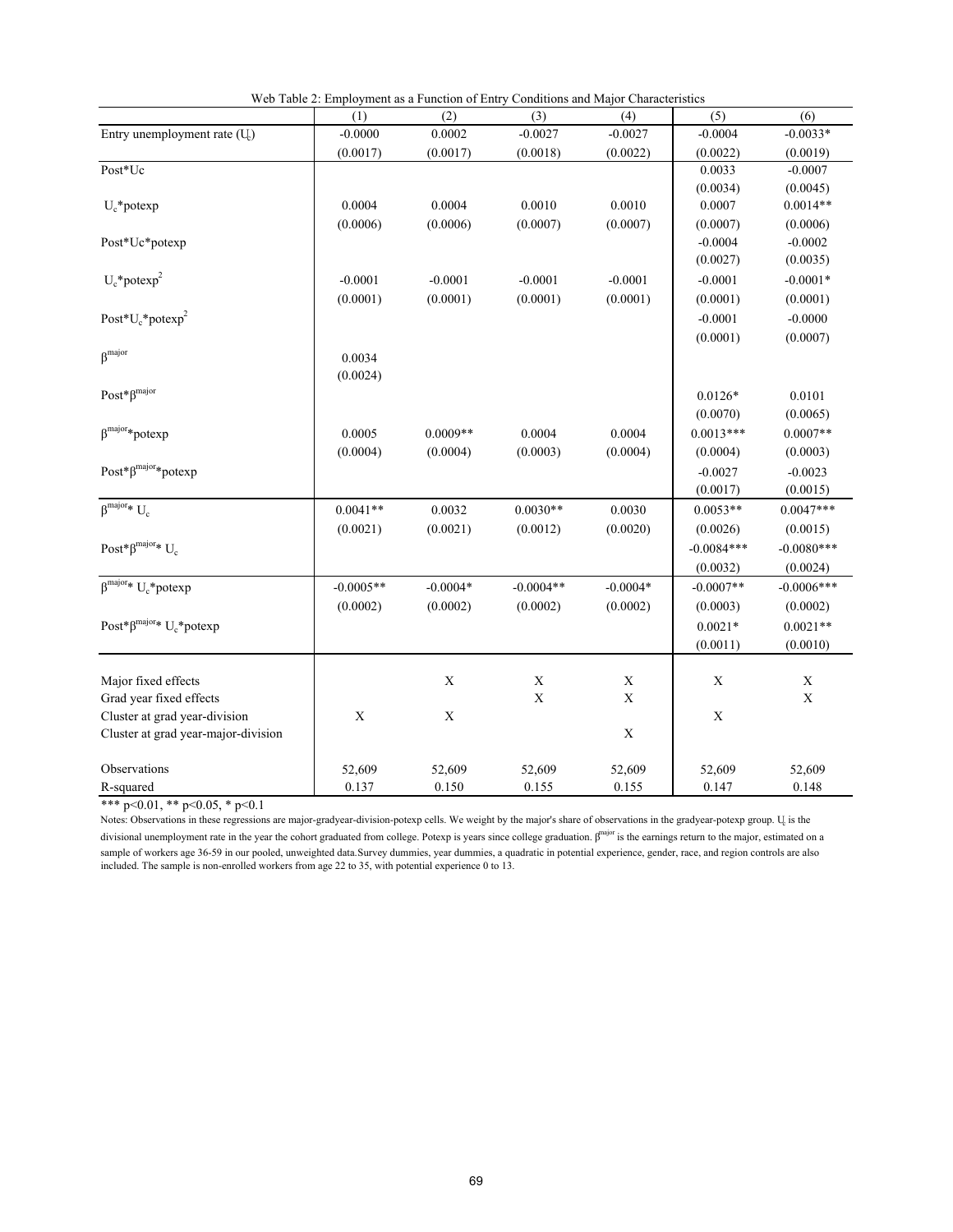|                                                                      | web Table 5. Fun-Thile Employment as a Function of Entry Conditions and Major Characteristics |               |               |               |              |              |
|----------------------------------------------------------------------|-----------------------------------------------------------------------------------------------|---------------|---------------|---------------|--------------|--------------|
|                                                                      | (1)                                                                                           | (2)           | (3)           | (4)           | (5)          | (6)          |
| Entry unemployment rate $(U_c)$                                      | $-0.0237***$                                                                                  | $-0.0237***$  | $-0.0278***$  | $-0.0278***$  | $-0.0296***$ | $-0.0292***$ |
|                                                                      | (0.0033)                                                                                      | (0.0032)      | (0.0036)      | (0.0041)      | (0.0042)     | (0.0038)     |
| Post*Uc                                                              |                                                                                               |               |               |               | $0.0214***$  | $0.0143**$   |
|                                                                      |                                                                                               |               |               |               | (0.0056)     | (0.0067)     |
| $U_c$ *potexp                                                        | $0.0102***$                                                                                   | $0.0103***$   | $0.0112***$   | $0.0112***$   | $0.0119***$  | $0.0117***$  |
|                                                                      | (0.0013)                                                                                      | (0.0013)      | (0.0012)      | (0.0013)      | (0.0015)     | (0.0012)     |
| Post*Uc*potexp                                                       |                                                                                               |               |               |               | $-0.0064$    | $-0.0068$    |
|                                                                      |                                                                                               |               |               |               | (0.0051)     | (0.0047)     |
| $U_c$ *potexp <sup>2</sup>                                           | $-0.0008$ ***                                                                                 | $-0.0008$ *** | $-0.0009$ *** | $-0.0009$ *** | $-0.0009***$ | $-0.0009***$ |
|                                                                      | (0.0001)                                                                                      | (0.0001)      | (0.0001)      | (0.0001)      | (0.0001)     | (0.0001)     |
| Post* $U_c$ *potexp <sup>2</sup>                                     |                                                                                               |               |               |               | 0.0004       | 0.0004       |
|                                                                      |                                                                                               |               |               |               | (0.0010)     | (0.0009)     |
| $\beta^{\rm major}$                                                  | $0.0367***$                                                                                   |               |               |               |              |              |
|                                                                      | (0.0042)                                                                                      |               |               |               |              |              |
| $Post^*\beta^{major}$                                                |                                                                                               |               |               |               | $0.0212**$   | $0.0227**$   |
|                                                                      |                                                                                               |               |               |               | (0.0100)     | (0.0088)     |
| $\beta^{\text{major}*}potexp$                                        | $-0.0023***$                                                                                  | $-0.0023***$  | $-0.0019***$  | $-0.0019***$  | $-0.0016**$  | $-0.0013**$  |
|                                                                      | (0.0006)                                                                                      | (0.0006)      | (0.0005)      | (0.0006)      | (0.0007)     | (0.0006)     |
| $Post*\beta^{major}*potexp$                                          |                                                                                               |               |               |               | $-0.0055***$ | $-0.0058***$ |
|                                                                      |                                                                                               |               |               |               | (0.0018)     | (0.0020)     |
| $\beta^{\text{major}_{\textstyle *} }$ U <sub>c</sub>                | 0.0047                                                                                        | 0.0047        | $0.0052***$   | $0.0052**$    | $0.0068*$    | $0.0072***$  |
|                                                                      | (0.0029)                                                                                      | (0.0029)      | (0.0020)      | (0.0025)      | (0.0036)     | (0.0025)     |
| Post* $\beta^{major*} U_c$                                           |                                                                                               |               |               |               | $-0.0066$    | $-0.0069*$   |
|                                                                      |                                                                                               |               |               |               | (0.0042)     | (0.0035)     |
| $\beta^{\text{major}*} U_c^* \text{potexp}$                          | $-0.0003$                                                                                     | $-0.0004$     | $-0.0005*$    | $-0.0005$     | $-0.0007$    | $-0.0007**$  |
|                                                                      | (0.0004)                                                                                      | (0.0004)      | (0.0003)      | (0.0003)      | (0.0004)     | (0.0003)     |
| Post* $\beta^{major*} U_c^*$ potexp                                  |                                                                                               |               |               |               | 0.0006       | 0.0005       |
|                                                                      |                                                                                               |               |               |               | (0.0014)     | (0.0013)     |
|                                                                      |                                                                                               |               |               |               |              |              |
| Major fixed effects                                                  |                                                                                               | X             | $\mathbf X$   | X             | $\mathbf X$  | Х            |
| Grad year fixed effects                                              |                                                                                               |               | $\mathbf X$   | $\mathbf X$   |              | $\mathbf X$  |
| Cluster at grad year-division<br>Cluster at grad year-major-division | $\mathbf X$                                                                                   | $\mathbf X$   |               | $\mathbf X$   | $\mathbf X$  |              |
|                                                                      |                                                                                               |               |               |               |              |              |
| Observations                                                         | 52,433                                                                                        | 52,433        | 52,433        | 52,433        | 52,433       | 52,433       |
| R-squared                                                            | 0.150                                                                                         | 0.162         | 0.165         | 0.165         | 0.163        | 0.163        |

| Web Table 3: Full-Time Employment as a Function of Entry Conditions and Major Characteristics |  |  |
|-----------------------------------------------------------------------------------------------|--|--|
|                                                                                               |  |  |

Notes: Observations in these regressions are major-gradyear-division-potexp cells. We weight by the major's share of observations in the gradyear-potexp group. U  $_c$  is the divisional unemployment rate in the year the cohort graduated from college. Potexp is years since college graduation. β major is the earnings return to the major, estimated on a sample of workers age 36-59 in our pooled, unweighted data. Survey dummies, year dummies, a quadratic in potential experience, gender, race, and region controls are also included. The sample is non-enrolled workers from age 22 to 35, with potential experience 0 to 13.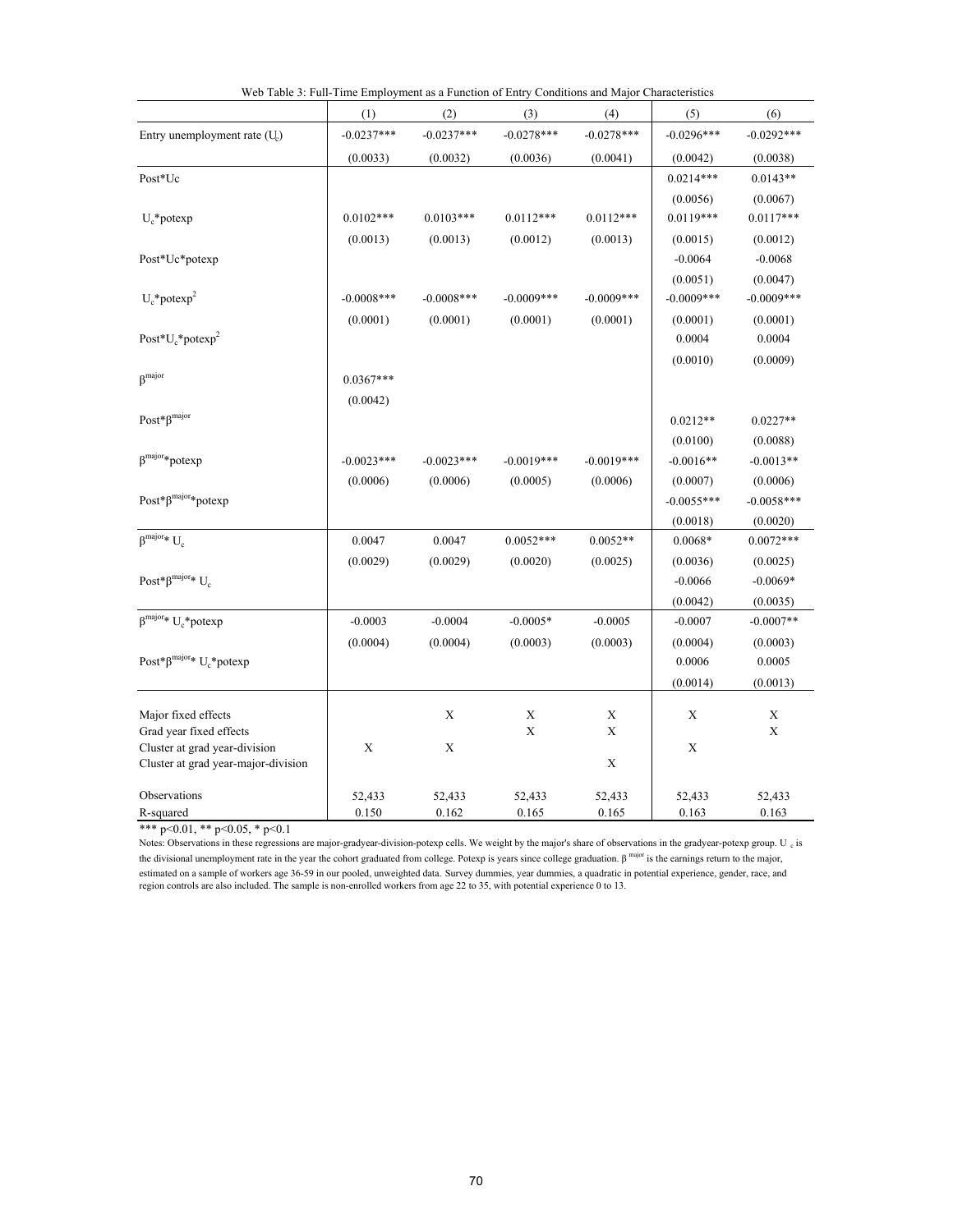|                                                    | (1)         | (2)         | (3)              | (4)              | (5)         | (6)              |
|----------------------------------------------------|-------------|-------------|------------------|------------------|-------------|------------------|
| Entry unemployment rate (U)                        | $-0.0096**$ | $-0.0090**$ | $-0.0123***$     | $-0.0123**$      | $-0.0099**$ | $-0.0127***$     |
|                                                    | (0.0039)    | (0.0039)    | (0.0042)         | (0.0055)         | (0.0048)    | (0.0045)         |
| Post*Uc                                            |             |             |                  |                  | 0.0027      | $-0.0035$        |
|                                                    |             |             |                  |                  | (0.0071)    | (0.0079)         |
| $U_c$ *potexp                                      | 0.0009      | 0.0011      | 0.0016           | 0.0016           | 0.0016      | 0.0020           |
|                                                    | (0.0015)    | (0.0015)    | (0.0015)         | (0.0016)         | (0.0016)    | (0.0016)         |
| Post*Uc*potexp                                     |             |             |                  |                  | $-0.0006$   | $-0.0081$        |
|                                                    |             |             |                  |                  | (0.0053)    | (0.0059)         |
| $U_c$ *potexp <sup>2</sup>                         | $-0.0001$   | $-0.0001$   | $-0.0001$        | $-0.0001$        | $-0.0001$   | $-0.0001$        |
|                                                    | (0.0001)    | (0.0001)    | (0.0001)         | (0.0001)         | (0.0001)    | (0.0001)         |
| Post* $U_c$ *potexp <sup>2</sup>                   |             |             |                  |                  | $-0.0012$   | 0.0004           |
|                                                    |             |             |                  |                  | (0.0010)    | (0.0011)         |
| $\beta$ <sup>major</sup>                           | $0.1382***$ |             |                  |                  |             |                  |
|                                                    | (0.0062)    |             |                  |                  |             |                  |
| $\mathbf{Post}^*\boldsymbol{\beta}^{\text{major}}$ |             |             |                  |                  | $-0.0026$   | $-0.0016$        |
|                                                    |             |             |                  |                  | (0.0117)    | (0.0100)         |
| $\beta^{\text{major}*}$ potexp                     | $0.0047***$ | $0.0040***$ | $0.0041***$      | $0.0041***$      | $0.0042***$ | $0.0040***$      |
|                                                    | (0.0009)    | (0.0008)    | (0.0007)         | (0.0008)         | (0.0010)    | (0.0008)         |
| $Post*\beta^{major}*potexp$                        |             |             |                  |                  | $-0.0024$   | $-0.0026$        |
|                                                    |             |             |                  |                  | (0.0027)    | (0.0023)         |
| $\beta^{\text{major}*} U_c$                        | $-0.0021$   | 0.0024      | 0.0027           | 0.0027           | 0.0030      | 0.0028           |
|                                                    | (0.0036)    | (0.0033)    | (0.0024)         | (0.0032)         | (0.0042)    | (0.0031)         |
| Post* $\beta^{major*} U_c$                         |             |             |                  |                  | $-0.0018$   | $-0.0023$        |
|                                                    |             |             |                  |                  | (0.0050)    | (0.0042)         |
| $\beta^{\text{major}*}$ $U_c{}^*{\text{potexp}}$   | $0.0008*$   | 0.0001      | $-0.0001$        | $-0.0001$        | $-0.0001$   | $-0.0007$        |
|                                                    | (0.0005)    | (0.0004)    | (0.0004)         | (0.0004)         | (0.0005)    | (0.0004)         |
| Post* $\beta^{major*} U_c^*$ potexp                |             |             |                  |                  | $-0.0010$   | $-0.0006$        |
|                                                    |             |             |                  |                  | (0.0021)    | (0.0018)         |
|                                                    |             |             |                  |                  |             |                  |
| Major fixed effects<br>Grad year fixed effects     |             | X           | X<br>$\mathbf X$ | X<br>$\mathbf X$ | X           | X<br>$\mathbf X$ |
| Cluster at grad year-division                      | $\mathbf X$ | $\mathbf X$ |                  |                  | $\mathbf X$ |                  |
| Cluster at grad year-major-division                |             |             |                  | X                |             |                  |
| Observations                                       | 51,526      | 51,526      | 51,526           | 51,526           | 51,526      | 51,526           |
| R-squared                                          | 0.990       | 0.990       | 0.990            | 0.990            | 0.993       | 0.993            |

Web Table 4: Rate of Pay as a Function of Entry Conditions and Major Characteristics

Notes: Observations in these regressions are major-gradyear-division-potexp cells. We weight by the major's share of observations in the gradyear-potexp group. U is the divisional unemployment rate in the year the cohort graduated from college. Potexp is years since college graduation. β<sup>major</sup> is the earnings return to the major, estimated on a sample of workers age 36-59 in our pooled, unweighted data.Survey dummies, year dummies, a quadratic in potential experience, gender, race, and region controls are also included. The sample is non-enrolled workers from age 22 to 35, with potential experience 1 to 13, with at least \$500 in annual earnings in 2006 dollars.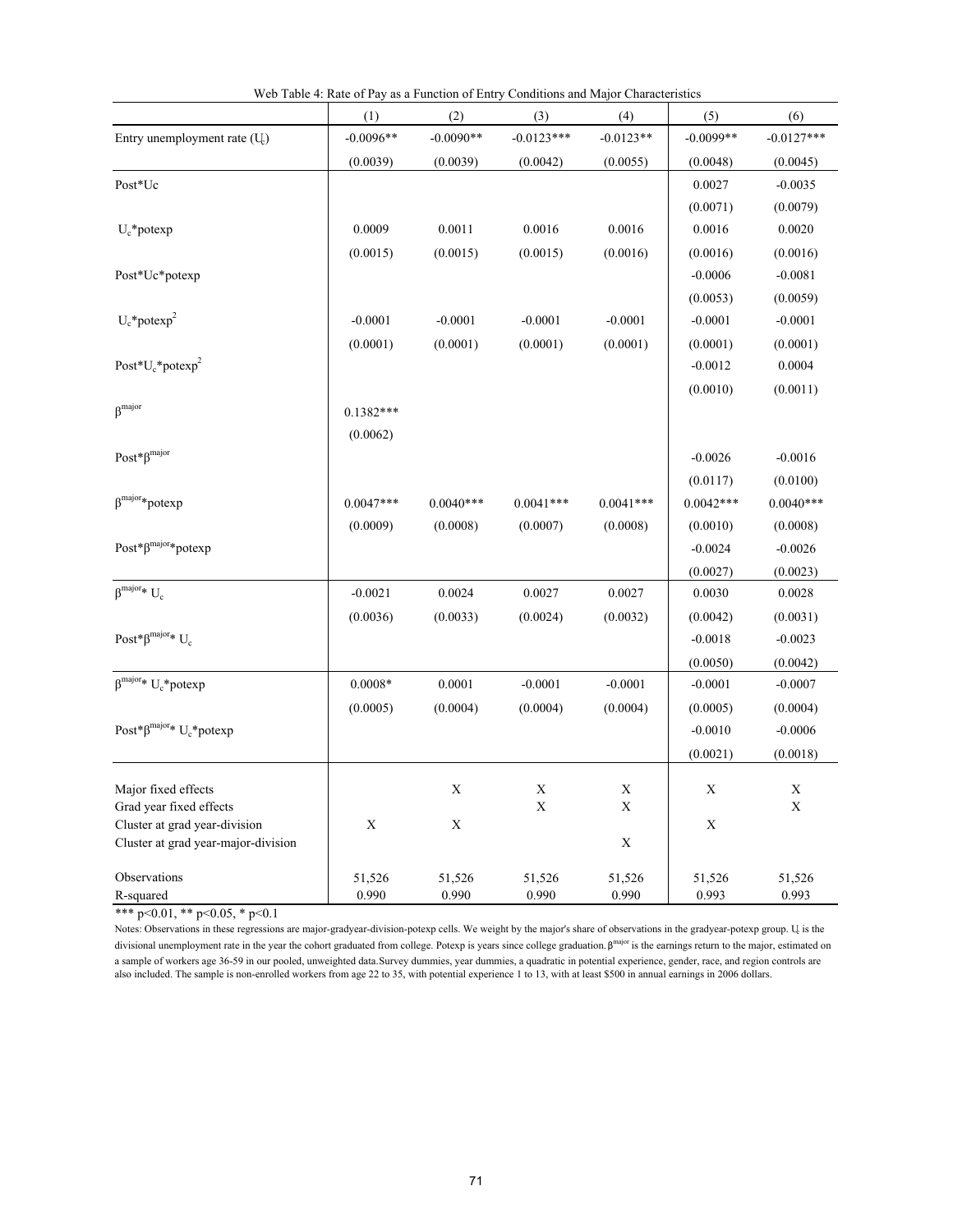|                                                | Web Table 5: Occupation Earnings as a Function of Entry Conditions and Major Characteristics |             |                  |                  |              |                  |
|------------------------------------------------|----------------------------------------------------------------------------------------------|-------------|------------------|------------------|--------------|------------------|
|                                                | (1)                                                                                          | (2)         | (3)              | (4)              | (5)          | (6)              |
| Entry unemployment rate (U <sub>c</sub> )      | $-0.0022$                                                                                    | $-0.0027$   | $-0.0021$        | $-0.0021$        | $-0.0025$    | $-0.0026$        |
|                                                | (0.0003)                                                                                     | $-0.002$    | (0.0026)         | (0.0033)         | (0.0027)     | (0.0027)         |
| Post*Uc                                        |                                                                                              |             |                  |                  | 0.0000       | 0.0022           |
|                                                |                                                                                              |             |                  |                  | (0.0033)     | (0.0048)         |
| $U_c$ *potexp                                  | 0.0003                                                                                       | 0.0005      | 0.0003           | 0.0003           | 0.0005       | 0.0006           |
|                                                | (0.0009)                                                                                     | $-0.0008$   | (0.0008)         | (0.0010)         | (0.0009)     | (0.0009)         |
| Post*Uc*potexp                                 |                                                                                              |             |                  |                  | 0.0008       | 0.0005           |
|                                                |                                                                                              |             |                  |                  | (0.0024)     | (0.0034)         |
| $U_c$ *potexp <sup>2</sup>                     | $-0.0000$                                                                                    | $-0.0000$   | $-0.0000$        | $-0.0000$        | $-0.0000$    | $-0.0000$        |
|                                                | (0.0001)                                                                                     | (0.0001)    | (0.0001)         | (0.0001)         | (0.0001)     | (0.0001)         |
| Post* $U_c$ *potexp <sup>2</sup>               |                                                                                              |             |                  |                  | 0.0001       | 0.0000           |
|                                                |                                                                                              |             |                  |                  | (0.0005)     | (0.0006)         |
| $\beta^{\rm major}$                            | $0.1457***$                                                                                  |             |                  |                  |              |                  |
|                                                | (0.0037)                                                                                     |             |                  |                  |              |                  |
| $Post*\beta^{major}$                           |                                                                                              |             |                  |                  | $-0.0015$    | $-0.0015$        |
|                                                |                                                                                              |             |                  |                  |              |                  |
| $\beta^{\text{major}*}$ potexp                 |                                                                                              |             |                  |                  | (0.0070)     | (0.0059)         |
|                                                | $0.0013**$                                                                                   | 0.0006      | $0.0006*$        | $0.0006*$        | 0.0006       | 0.0006           |
|                                                | (0.0005)                                                                                     | (0.0005)    | (0.0004)         | (0.0005)         | (0.0006)     | (0.0004)         |
| $Post*\beta^{major}* potexp$                   |                                                                                              |             |                  |                  | 0.0005       | 0.0005           |
|                                                |                                                                                              |             |                  |                  | (0.0012)     | (0.0012)         |
| $\beta^{\text{major}*} U_c$                    | $-0.0007$                                                                                    | $0.0041***$ | $0.0042***$      | $0.0042***$      | $0.0055***$  | $0.0058***$      |
|                                                | (0.0018)                                                                                     | (0.0015)    | (0.0013)         | (0.0016)         | (0.0019)     | (0.0017)         |
| Post* $\beta^{major*} U_c$                     |                                                                                              |             |                  |                  | $-0.0060**$  | $-0.0063***$     |
|                                                |                                                                                              |             |                  |                  | (0.0026)     | (0.0024)         |
| $\beta^{major*}$ $U_c^*{\mbox{potexp}}$        | 0.0001                                                                                       | $-0.0005**$ | $-0.0006***$     | $-0.0006***$     | $-0.0007***$ | $-0.0007***$     |
|                                                | (0.0003)                                                                                     | (0.0002)    | (0.0002)         | (0.0002)         | (0.0003)     | (0.0002)         |
| Post* $\beta^{major*} U_c^*$ potexp            |                                                                                              |             |                  |                  | 0.0006       | 0.0006           |
|                                                |                                                                                              |             |                  |                  | (0.0009)     | (0.0009)         |
|                                                |                                                                                              |             |                  |                  |              |                  |
| Major fixed effects<br>Grad year fixed effects |                                                                                              | X           | X<br>$\mathbf X$ | X<br>$\mathbf X$ | X            | X<br>$\mathbf X$ |
| Cluster at grad year-division                  | X                                                                                            | $\mathbf X$ |                  |                  | $\mathbf X$  |                  |
| Cluster at grad year-major-division            |                                                                                              |             |                  | $\mathbf X$      |              |                  |
|                                                |                                                                                              |             |                  |                  |              |                  |
| Observations                                   | 50,790                                                                                       | 50,790      | 50,790           | 50,790           | 50,790       | 50,790           |
| R-squared                                      | 0.398                                                                                        | 0.356       | 0.398            | 0.398            | 0.398        | 0.398            |

Web Table 5: Occupation Earnings as a Function of Entry Conditions and Major Characteristics

Notes: Observations in these regressions are major-gradyear-division-potexp cells. We weight by the major's share of observations in the gradyear-potexp group. U is the divisional unemployment rate in the year the cohort graduated from college. Potexp is years since college graduation.  $\beta^{\text{major}}$  is the earnings return to the major, estimated on a sample of workers age 36-59 in our pooled, unweighted data.Survey dummies, year dummies, a quadratic in potential experience, gender, race, and region controls are also included. The sample is nonenrolled workers from age 22 to 35, with potential experience 1 to 13, with at least \$500 in annual earnings in 2006 dollars.